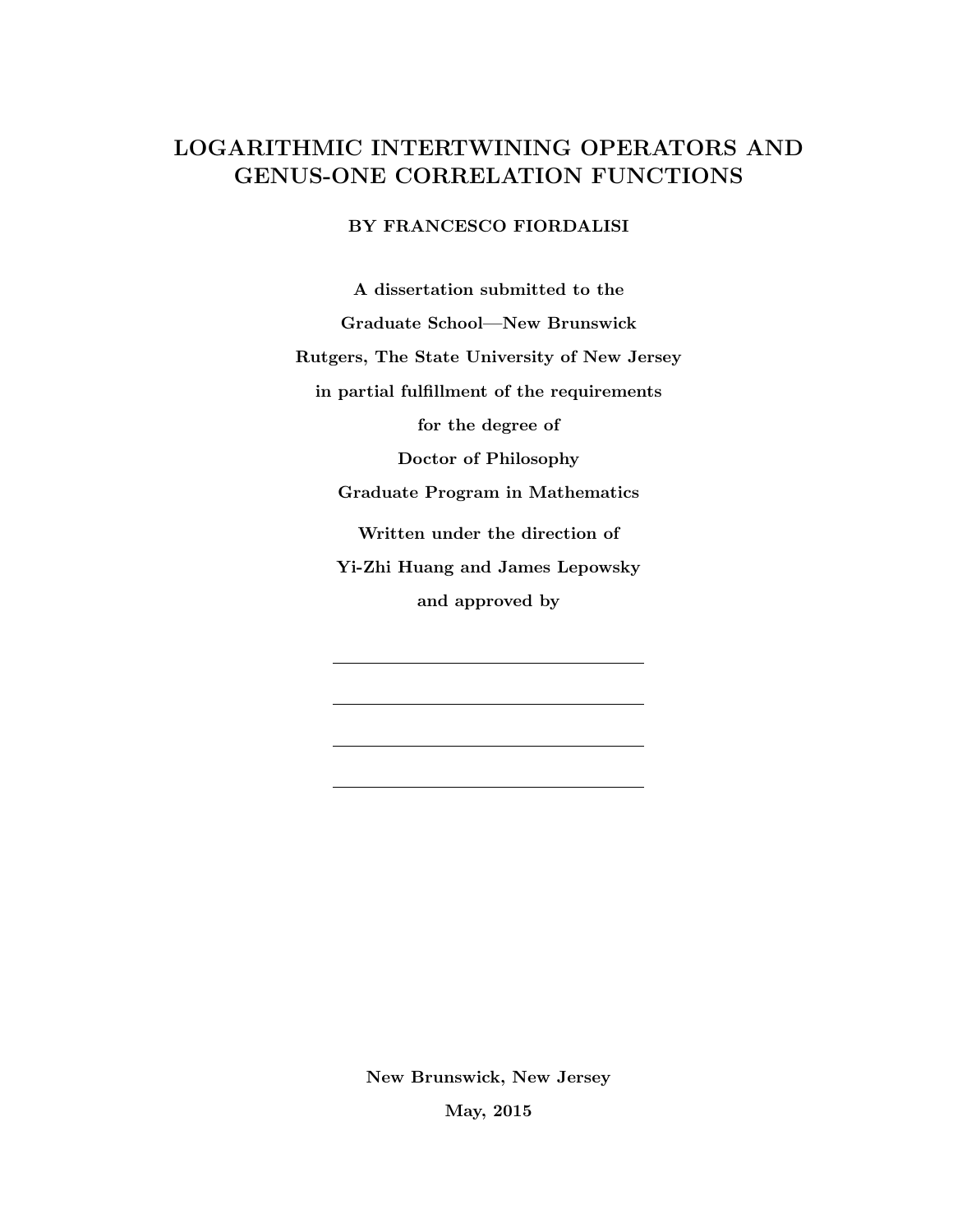### ABSTRACT OF THE DISSERTATION

# Logarithmic Intertwining Operators and Genus-One Correlation Functions

# by Francesco Fiordalisi Dissertation Directors: Yi-Zhi Huang and James Lepowsky

We develop the theory of modular invariance for logarithmic intertwining operators. We construct and study genus-one correlation functions for logarithmic intertwining operators between generalized modules over a quasi-rational vertex operator algebra V . We consider generalized V-modules which admit a right action of some associative algebra  $P$ , and intertwining operators between modules in this class which commute with the action of  $P(P$ -intertwining operators). We obtain duality properties, i.e., suitable associativity and commutativity properties, for P-intertwining operators. Using the concept of pseudotrace introduced by Miyamoto, we define formal q-traces of products of P-intertwining operators, and obtain certain identities for these formal series. This allows us to show that the formal  $q$ -traces satisfy a system of differential equations with regular singular points, and therefore are absolutely convergent in a suitable region and can be extended to yield multivalued analytic functions, called genus-one correlation functions. Furthermore, we show that the space of solutions of these differential equations is invariant under the action of the modular group. We obtain a characterization of symmetric functions on bimodules over associative algebras in terms of pseudotraces of certain "bimodule actions". We conclude by sketching the steps by which these results can be used to obtain a full modular invariance theorem for the genus-one correlation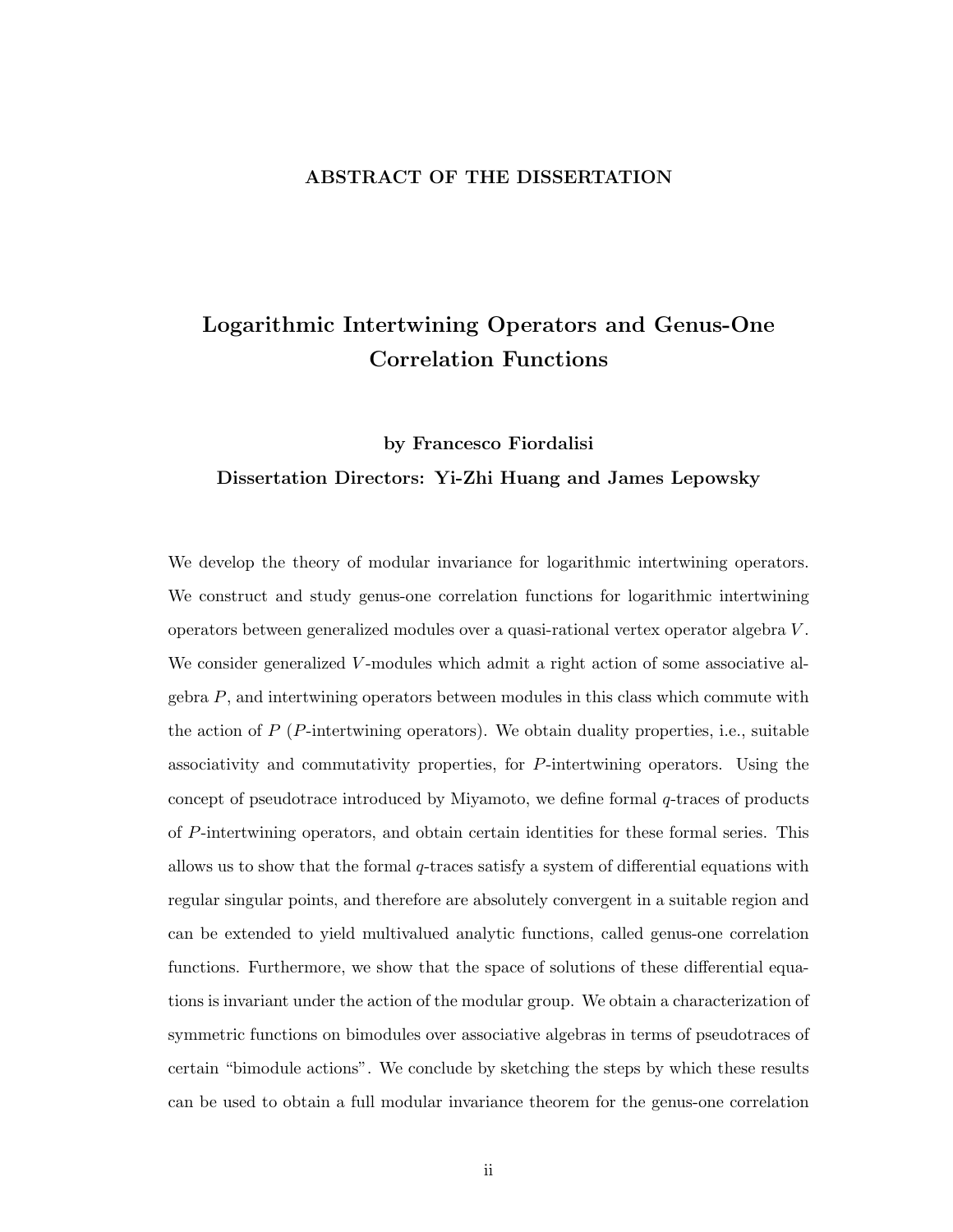functions at least when the central charge is not 0. This modular invariance generalizes the full modular invariance theorem by Huang in the rational case. Miyamoto was the first to obtain a partial result that does not involve logarithmic intertwining operators or even intertwining operators. This modular invariance has been a conjecture for many years.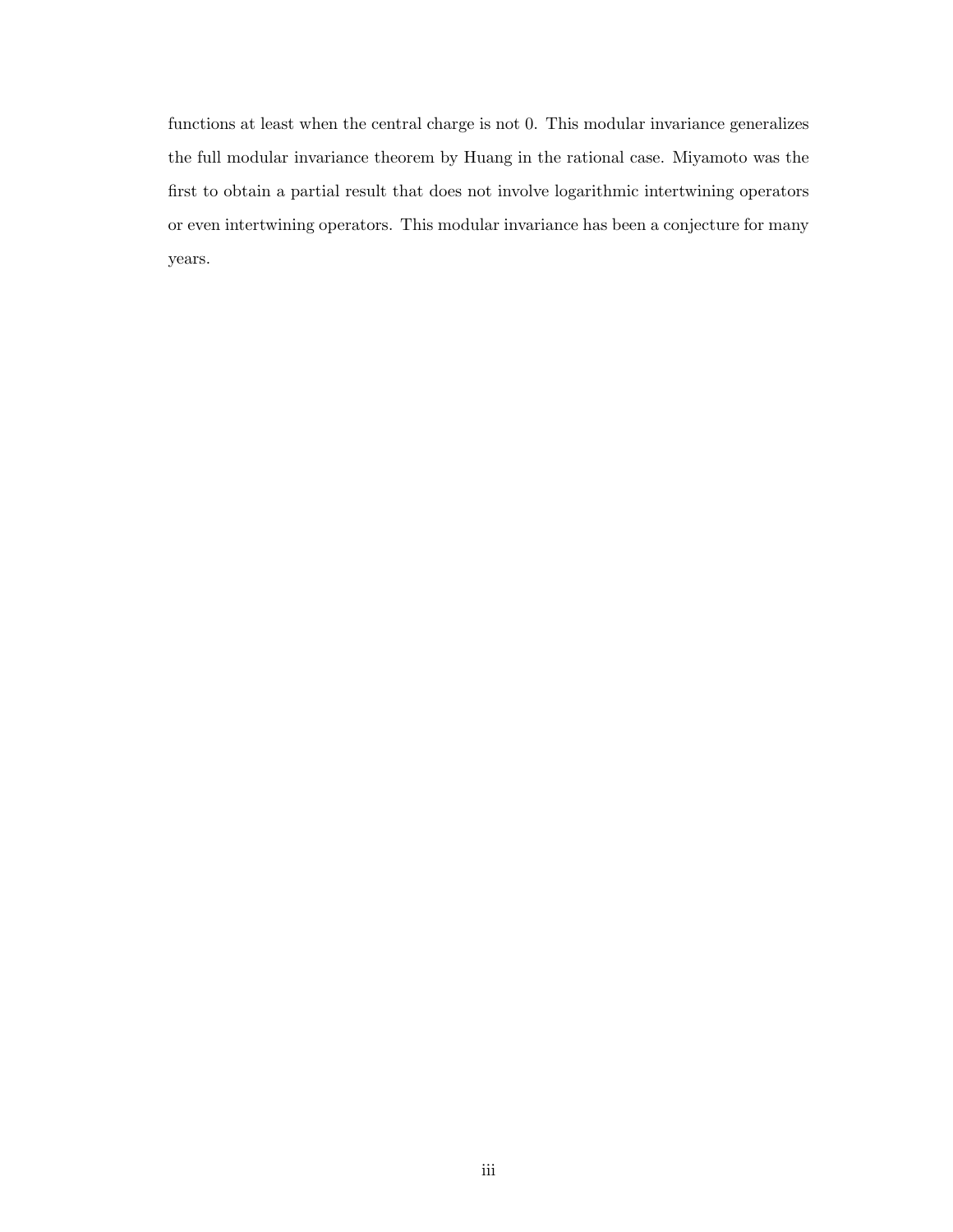## Acknowledgements

I am very grateful to my advisors, Professors Yi-Zhi Huang and James Lepowsky for their support, guidance and patience during my time at Rutgers University, and to Professors Antun Milas and Lisa Carbone for serving as my thesis committee. I also would like to thank my friends and graduate school classmates, in particular Sjuvon Chung, Bud Coulson, Ved Datar, Jaret Flores, Knight Fu, Shashank Kanade, Ali Maalaoui, Fei Qi, Thomas Robinson, Chris Sadowski, Jinwei Yang.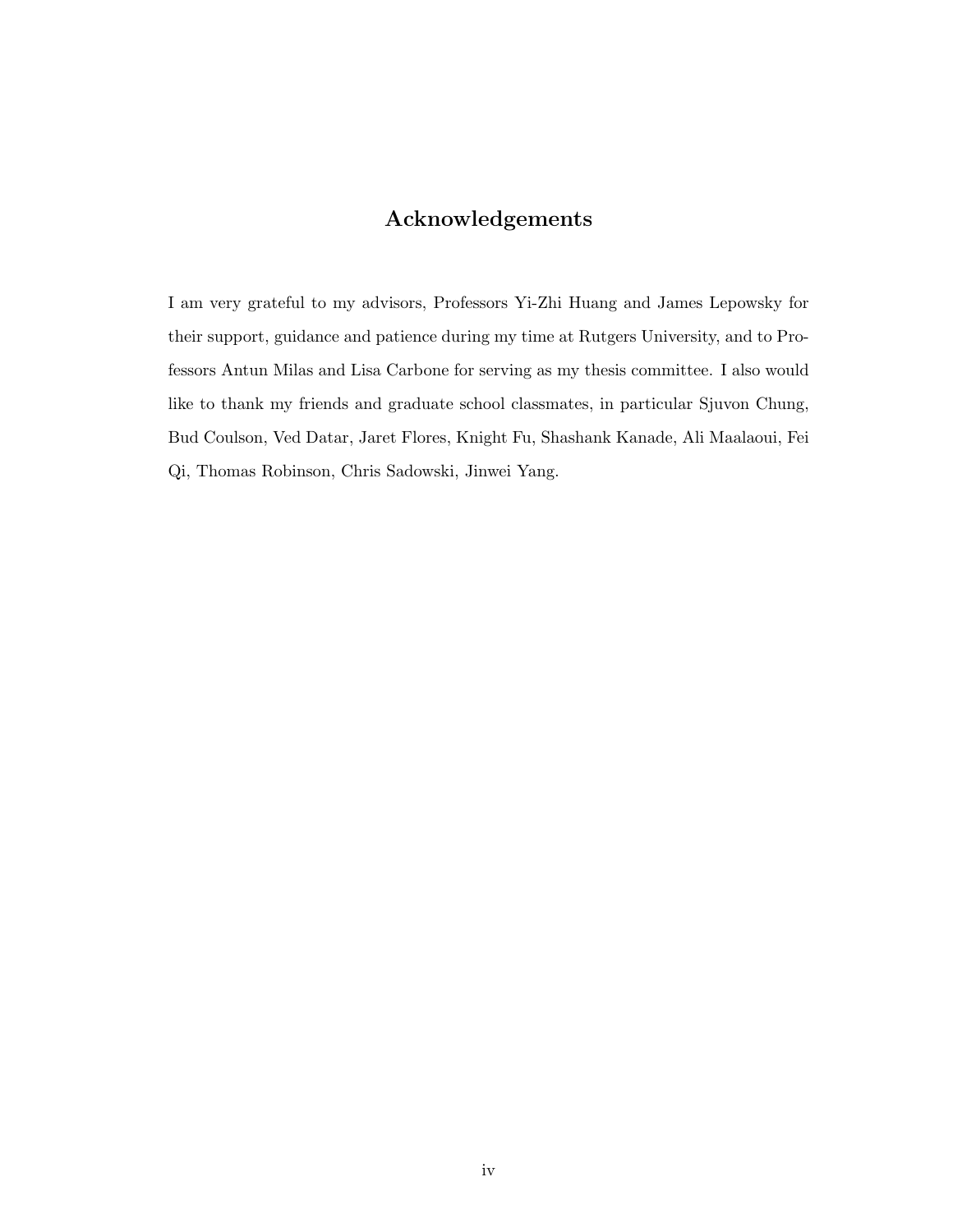# Dedication

To Ping and Sofia, and to my parents, Sergio and Donatella.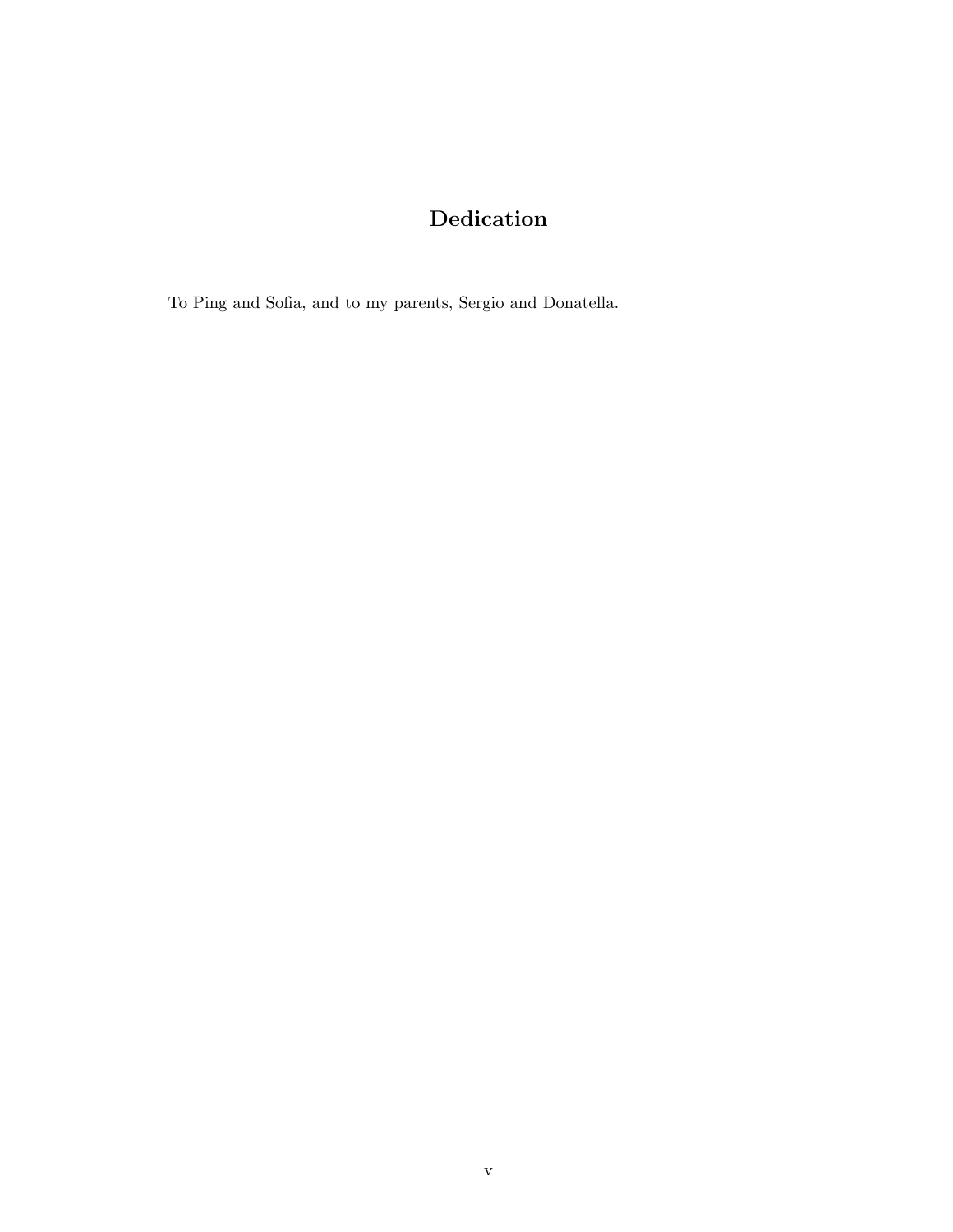# Table of Contents

| $\mathbf{ii}$ |      |                                                                                             |              |  |  |  |  |
|---------------|------|---------------------------------------------------------------------------------------------|--------------|--|--|--|--|
|               |      |                                                                                             | iv           |  |  |  |  |
|               |      |                                                                                             | $\mathbf{V}$ |  |  |  |  |
| 1.            |      |                                                                                             | 1            |  |  |  |  |
|               |      | 1.1. Background, motivations and description of results                                     | $\mathbf{1}$ |  |  |  |  |
|               | 1.2. |                                                                                             | 4            |  |  |  |  |
| 2.            |      |                                                                                             | $8\,$        |  |  |  |  |
|               | 2.1. |                                                                                             | 8            |  |  |  |  |
|               |      |                                                                                             | 11           |  |  |  |  |
|               | 2.3. |                                                                                             | 13           |  |  |  |  |
|               | 2.4. |                                                                                             | 17           |  |  |  |  |
| 3.            |      |                                                                                             | 19           |  |  |  |  |
|               | 3.1. | Generalized modules and logarithmic intertwining operators                                  | 19           |  |  |  |  |
|               | 3.2. | Tensor product of modules and associativity of intertwining operators .                     | 25           |  |  |  |  |
|               | 3.3. | Elliptic functions and Eisenstein series $\ldots \ldots \ldots \ldots \ldots \ldots \ldots$ | 28           |  |  |  |  |
|               | 3.4. | Formal q-traces of logarithmic intertwining operators $\dots \dots \dots$                   | 30           |  |  |  |  |
|               | 3.5. | Duality properties for $P$ -intertwining operators $\ldots \ldots \ldots \ldots$            | 44           |  |  |  |  |
|               |      |                                                                                             | 50           |  |  |  |  |
|               |      |                                                                                             | 50           |  |  |  |  |
|               | 4.2. | Modular invariance of the space of solutions                                                | 63           |  |  |  |  |
|               | 4.3. | Towards modular invariance for intertwining operators                                       | 66           |  |  |  |  |
|               |      |                                                                                             | 70           |  |  |  |  |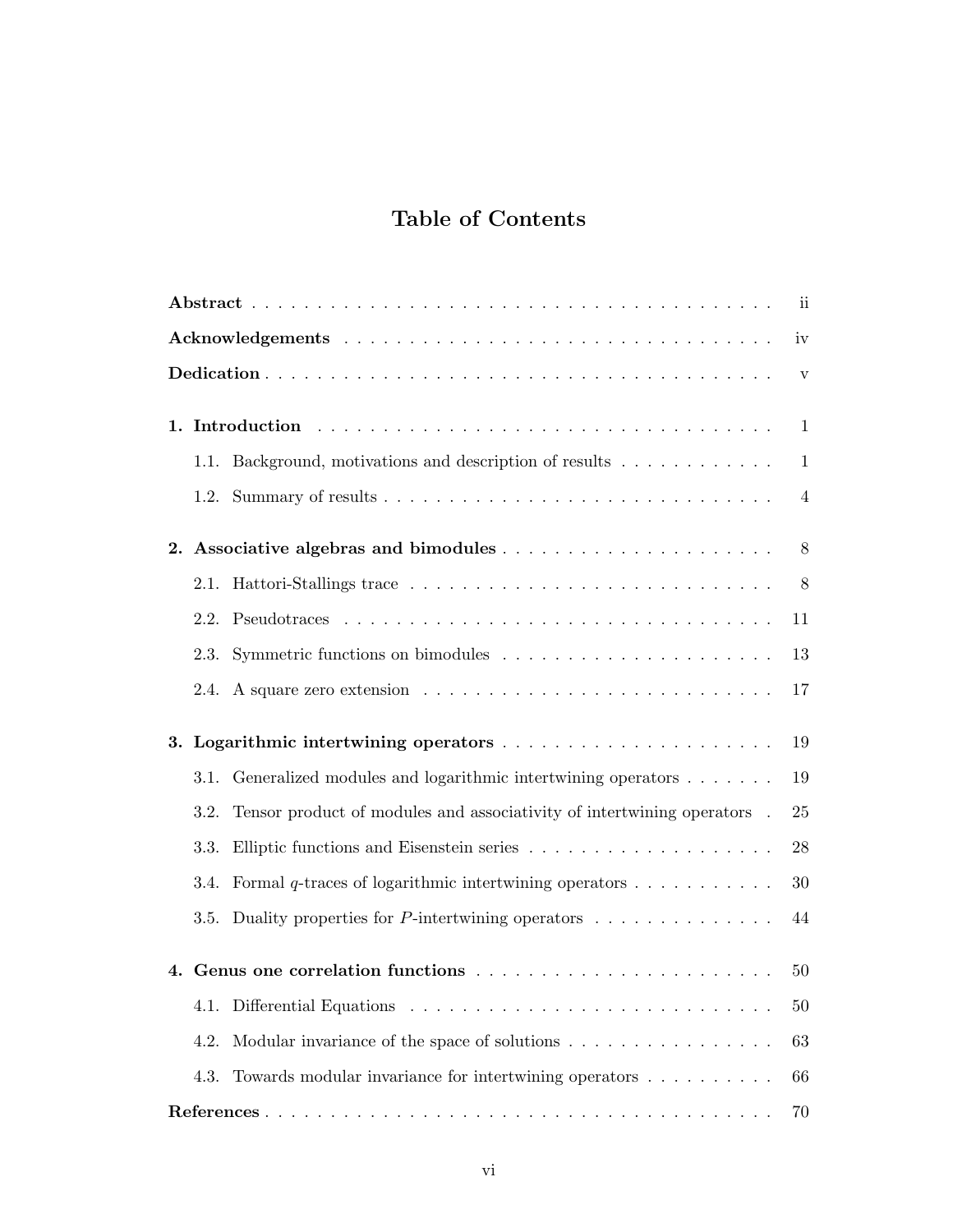## Chapter 1

## Introduction

### 1.1 Background, motivations and description of results

The theory of vertex operator algebra arose independently in mathematics and physics and has been providing deep and remarkable connections between different fields. In mathematics, one of its most spectacular applications was the construction of the "moonshine module", a vertex operator algebra (usually denoted by  $V^{\dagger}$ ) whose group of automorphisms is the Monster group M, the largest sporadic finite simple group. Noticing patterns relating the dimensions of irreducible modules for the Monster and the Fourier expansion of the modular function  $J(q)$ , McKay and Thompson conjectured the existence of a "natural" infinite dimensional graded module  $V = \coprod_{n=-1}^{\infty} V_n$  for M whose graded dimension

$$
\sum_{n=-1}^{\infty} \dim(V_n) q^n
$$

is given exactly by  $J(q)$ . Additionally, Conway and Norton conjectured that for any element  $g$  in the Monster, the series

$$
\sum_{n\in\mathbb{Z}}\mathrm{tr}\ g|_{V_n}q^n
$$

is the Fourier expansion of a generator of the field of modular functions for some genus zero subgroup of  $SL_2(\mathbb R)$ . Frenkel, Lepowsky and Meurman constructed a module  $V^\natural$  for the Monster group in [FLM], proving the McKay-Thompson conjecture and introducing the notion of vertex operator algebra, a variant of Borcherds' notion of vertex algebra ([B]). The full Conway-Norton conjecture for  $V^{\dagger}$  was later proved by Borcherds.

The connection between the theory of vertex operator algebras and the theory of modular functions has deep roots and the solution of the Moonshine conjecture is just a part of it. In his Ph.D. thesis [Z] Zhu obtained another general modular invariance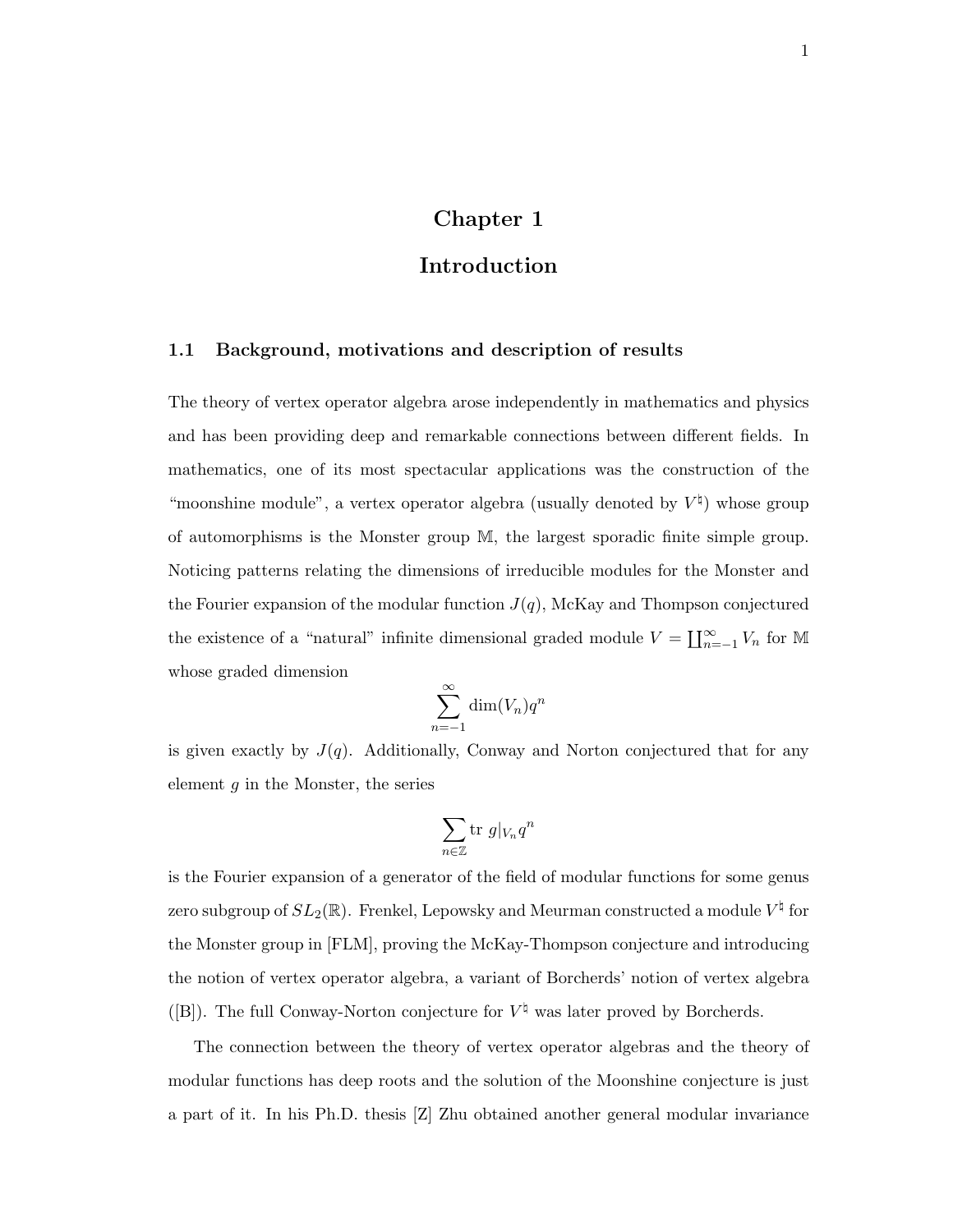result. Considering a class of "rational" vertex operator algebras satisfying a certain cofiniteness condition, Zhu studied traces of products of n vertex operators associated to irreducible representations, and showed that these formal traces converge and the functions thus obtained (called n-point genus-one correlation functions) form a space invariant under the action of the modular group; as direct consequence, he established the modular invariance for the spaces of functions spanned by the graded dimension of the irreducible modules. Zhu's results were later extended by Dong, Li and Mason in [DLM2] to include twisted representations; and in [Miy1], Miyamoto considered traces of products of module maps and at most one intertwining operator.

All these results rely heavily on the use of the commutator formula to obtain recurrence relations for the n-point genus-one correlation function in terms of the  $n-1$ -point functions. Since this formula is not available for general intertwining operators, the methods do not generalize to product of more than one intertwining operator. In [H2], Huang overcame this difficulty and proved a full modular invariance theorem; he used commutativity and associativity for intertwining operators to obtain a system of "modular" differential equations, and to obtain genus-one commutativity and associativity properties. This modular invariance result is a crucial ingredient in other important works by Huang, including his proof of the Verlinde conjecture and the rigidity and modularity of the vertex tensor category (see [H4], [H5]) for "rational" vertex operator algebras.

In [M1] Milas considered a class of weak modules for non-rational vertex operator algebras, called "logarithmic modules". These are modules on which the operator  $L(0)$ does not necessarily act semisimply, but can be expressed as direct sum of generalized eigenspaces for  $L(0)$ . Moreover, he introduced and studied "logarithmic intertwining" operators" between these modules, that is, intertwining operators which involve (integral) powers of  $\log x$  in addition to powers of the formal variable x. The theory of these kinds of modules and intertwining operators has since been extended (see [HLZ1]- [HLZ8]) and interesting classes of such modules have been constructed (see for instance  $[M2], [AM1]$ - $[AM3]$ ).

Huang conjectured that a full modular invariance result should hold for such classes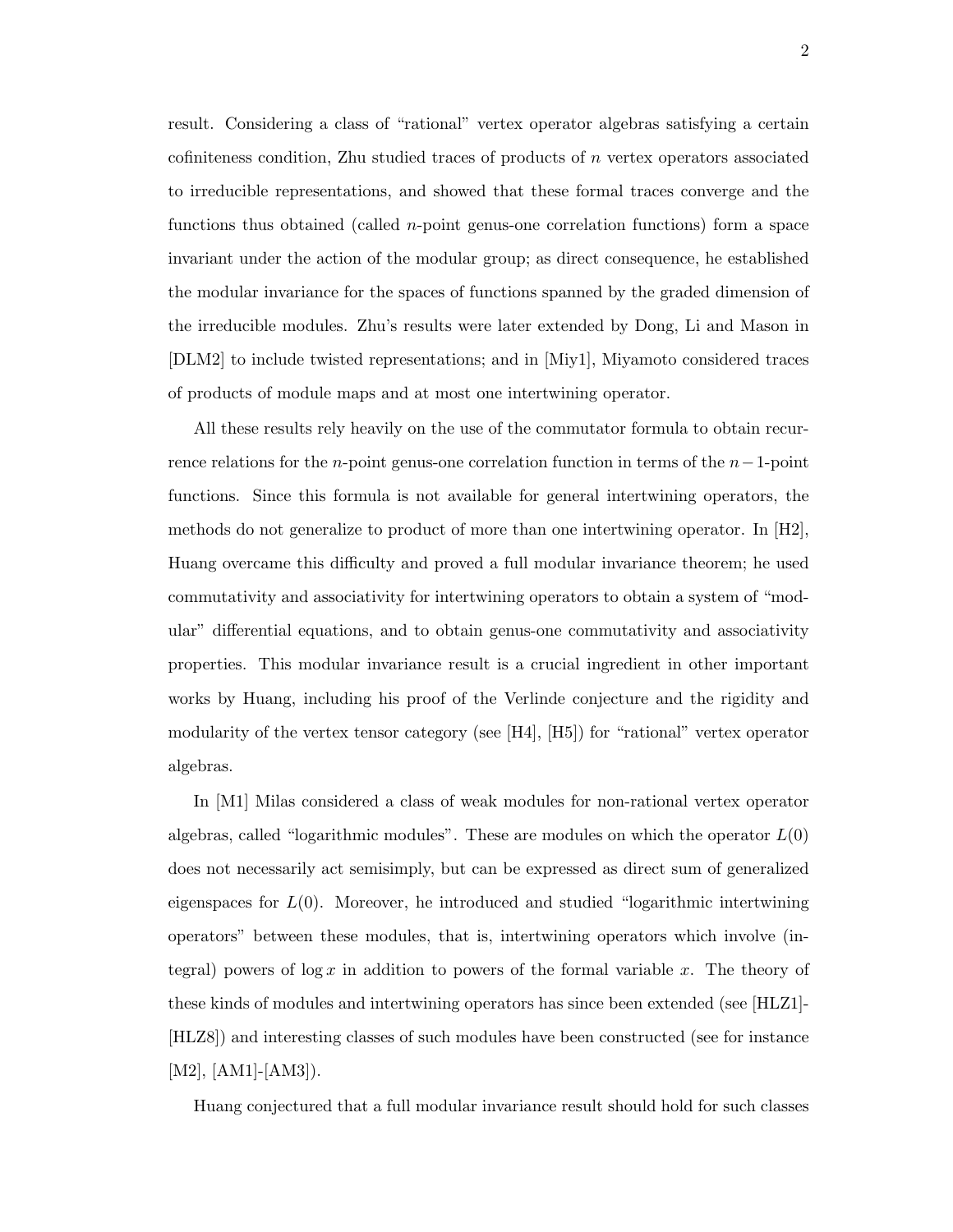of modules, and that it should play an important role in the study of the properties of logarithmic modules. Before this conjecture was explicitly formulated, a partial result generalizing Zhu's result in the context of logarithmic modules was obtained first by Miyamoto [Miy2], assuming only a cofiniteness condition for the vertex operator algebra V and infinite dimensionality of all nonzero V -modules (an assumption which is used but not explicitly mentioned in Miyamoto's paper, as pointed out in  $[M2], [AN]$ . The main new idea is the use of a generalization of ordinary matrix traces, called "pseudotraces", to construct additional genus-one correlation functions; pseudotraces were successively studied by Arike in [Ar], who obtained a characterization in terms of projective bases (or coordinate systems) for projective modules over associative algebras. In [AM4], Adamović and Milas considered the graded dimensions of modules of certain non-rational vertex operator (super)algebras, and proved modularity of the differential equations these graded dimensions satisfy.

In this thesis, we obtain results that will lead us to a full modular invariance result for logarithmic intertwining operators in the sense of [H2]. We study pseudotraces of products of intertwining operators and genus-one correlation functions in an attempt to achieve such result. Our first concern is to construct genus-one correlation functions from products of intertwining operators; to do so, we are naturally led to consider pseudotraces of products of intertwining operators. In order for the pseudotrace to be well defined, we consider logarithmic modules which admit a right action of some associative algebra, and logarithmic intertwining operators whose products commute with this action. We then develop tools to study these "formal traces"; in particular, we formulate suitable associativity and commutativity statements for this kind of intertwining operator in Theorem 3.5.3 and Theorem 3.5.4.

Using these properties, we can verify that many identities for the formal traces in the semisimple case carry over to the logarithmic setting; however, we see that these traces satisfy a more complicated system of differential equations than the one in [H2] (Proposition 4.1.14). Nonetheless it is still possible to prove convergence of these formal series to multivalued analytic functions (the "genus-one correlation functions") and modular invariance of the space of solutions of the system of differential equations,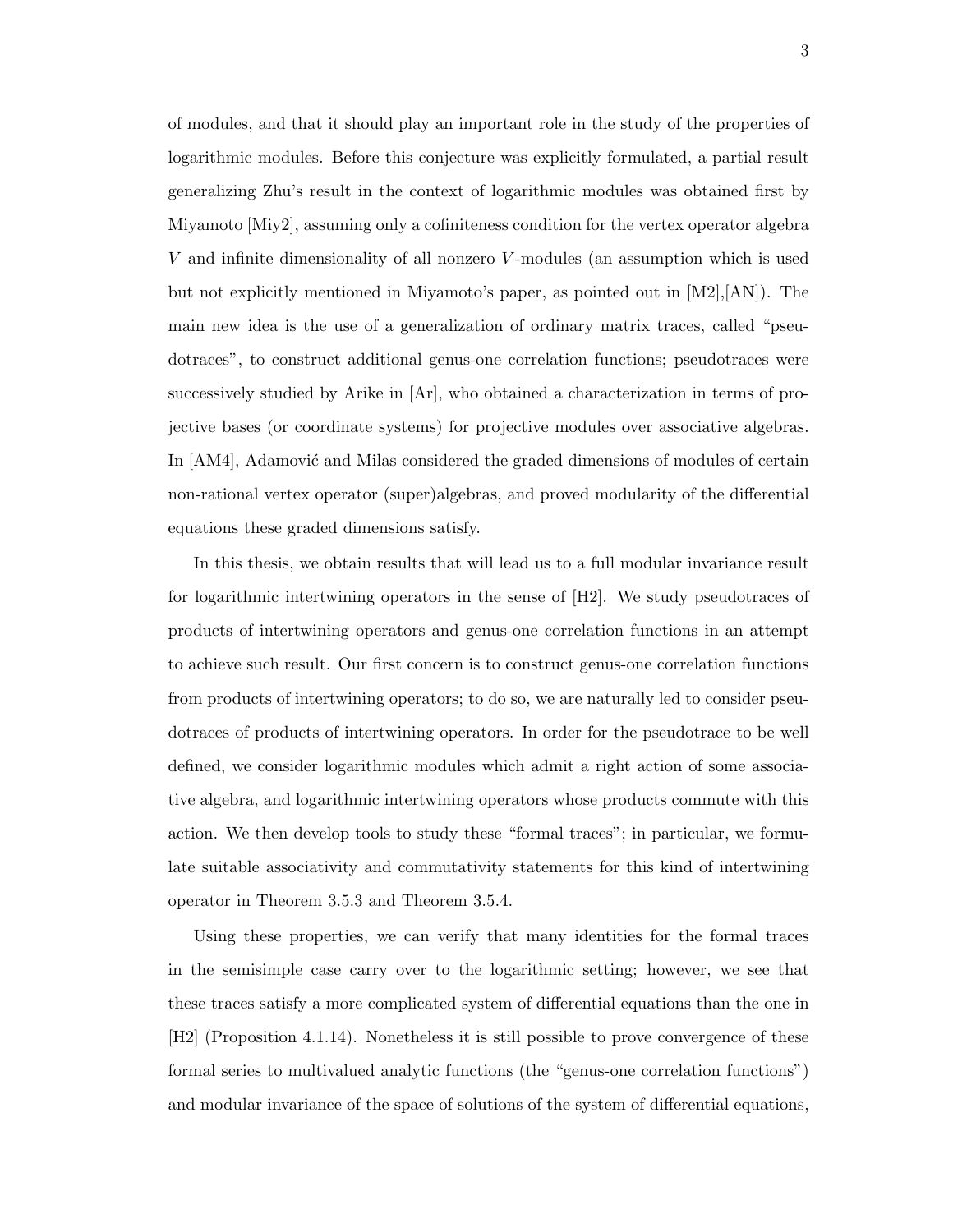in Proposition 4.2.5.

At this point the only step left to prove is modular invariance of the space spanned by the genus-one correlation function. Using duality properties, we reduce this problem to the case of the 1-point functions; we then study the "lower coefficients" of the formal series expansion. These coefficients yield a symmetric function on a certain bimodule over some associative algebra; therefore we need to obtain a characterization of such symmetric functions which would allows us to "construct" appropriate intertwining operators whose pseudotraces match the given coefficient.

We achieve this by considering pseudotraces of certain "bimodule actions" (Theorem 2.3.5) and using the results by Huang and Yang in [HY]. We conclude by outlining a proof of a modular invariance theorem for logarithmic intertwining operators, leaving details for a separate publication. The result applies to vertex algebras with nonzero central charge satisfying the  $C_2$ -cofiniteness condition, and in particular to the modules for the triplet vertex algebra  $W(p)$ , and the vertex algebra  $W_{p,q}$  with  $(p,q) \neq (2, 3)$ . We believe this result could have impact in the study of these algebras and their modules.

#### 1.2 Summary of results

We study genus-one correlation functions for logarithmic intertwining operators. In Chapter 2 we introduce the pseudotraces, that is, symmetric functions on the ring  $\text{End}_P(U)$  for a finitely generated projective right P-module U over some associative algebra P. These are generalizations of ordinary matrix traces, and have similar properties, including invariance under cyclic permutations. Specifically, given a right projective P-module U, we know that there exists a projective basis for  $U$ , that is, a set of elements  ${u_i}_{i=1}^n$  in U and a set of P-linear homomorphisms  ${\alpha_i}_{i=1}^n \subseteq \text{Hom}_P(U, P)$ such that for any element  $u \in U$ ,  $u = \sum_{i=1}^{n} u_i \alpha_i(u)$ . If  $\phi$  is a symmetric linear function on P, for  $\alpha \in \text{End}_P(U)$  we define the pseudotrace associated with U and  $\phi$  by

$$
\phi_U(\alpha) = \phi\left(\sum_{i=1}^n \alpha_i \circ \alpha(u_i)\right).
$$

Let A be an associative algebra; it has been shown  $(Ar)$  that any symmetric function on A can be expressed as sum of pseudotraces for appropriate symmetric (or Frobenius)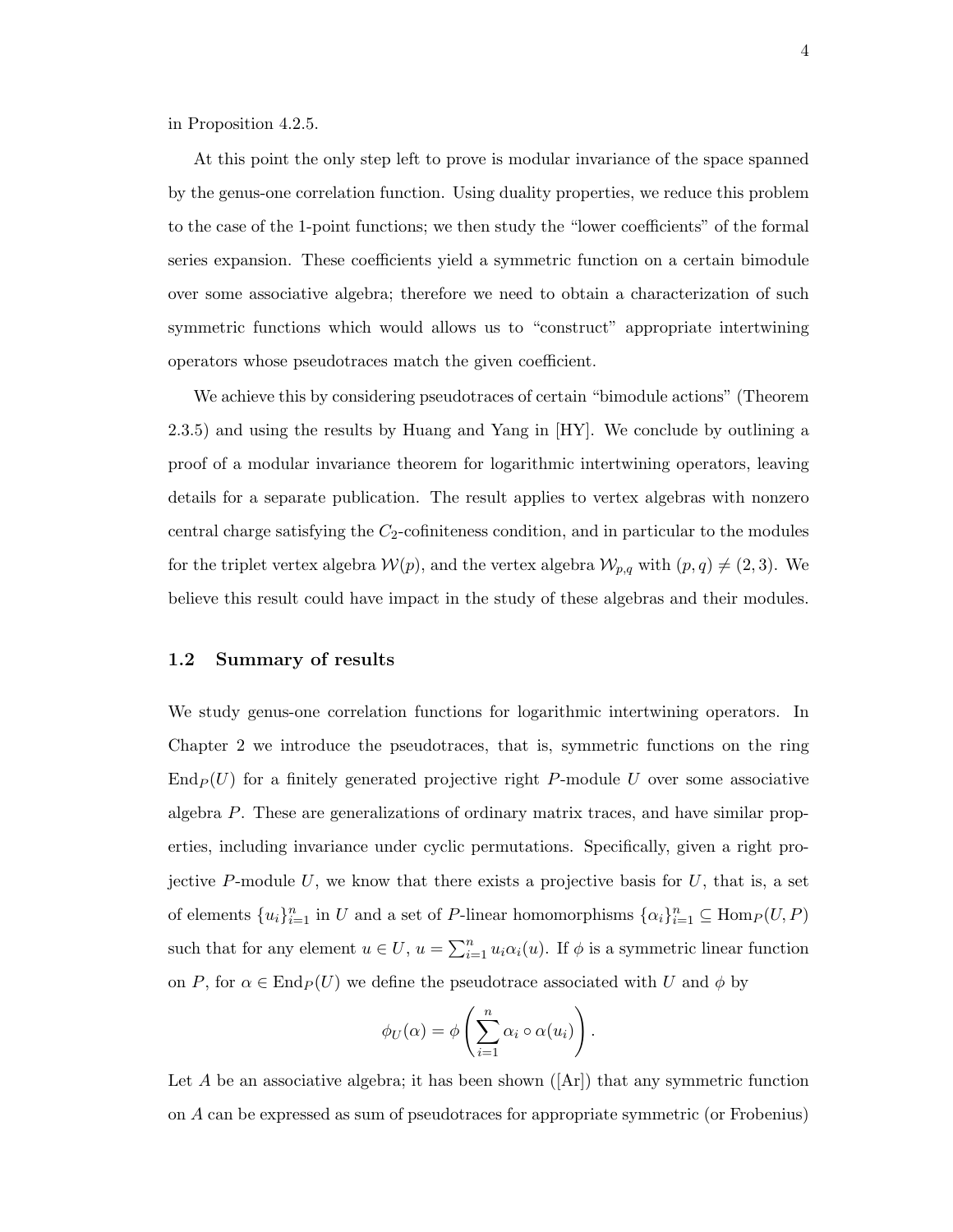algebras  $P_i$  equipped with non-degenerate symmetric functions  $\phi_i$ , and  $A-P_i$ -bimodules  $U_i$ , projective as right  $P$ -modules. In order to obtain modular invariance of the genusone correlation functions, we need a similar characterization of symmetric functions on bimodules over associative algebras. A symmetric function on an  $A-A$ -bimodule  $M$  is a linear function  $L : M \to \mathbb{C}$  such that

$$
L(am)=L(ma)
$$

for all  $a \in A$  and  $m \in M$ . For any algebra A and any A-A-bimodule M, we use pseudotraces to construct symmetric linear functions on the bimodule M as follows: we consider an associative algebra P equipped with a symmetric linear function  $\phi$ , and an  $A-P$ -bimodule U, projective as right module over P; then, given any homomorphism f of A-P-bimodules from  $W \otimes_A U$  in U, we have an A-A-bimodule homomorphism  $T_f: M \to \mathrm{End}_P(U)$ . Then the map  $\phi_l^f$  $U_t: M \to \mathbb{C}$  defined by

$$
\phi_U^f = \phi_U \circ T_f
$$

is a symmetric linear function on the bimodule  $M$ . We show that any symmetric linear map on a bimodule M can be expressed as sum of functions  $\phi_{LL}^{f_i}$  $U_i$  for appropriate symmetric algebras  $(P_i, \phi_i)$ , A- $P_i$ -bimodules  $U_i$ , and homomorphisms  $f_i$ .

In Chapter 3 we recall concepts from the theory of vertex operator algebras and their modules. We will deal with grading restricted generalized V-modules, that is, weak modules  $W$  which are direct sum of the generalized eigenspaces for the operator  $L(0),$ 

$$
W=\coprod_{n\in\mathbb{C}}W_{[n]}
$$

such that  $W_{[n]}$  is finite dimensional for any  $n \in \mathbb{C}$ , and  $W_{[n]} = 0$  for  $\Re(n)$  sufficiently negative. A crucial condition for obtaining differential equations for genus-one correlation function is the  $C_2$ -cofiniteness condition, introduced first in [Z]: we shall say that a V-module W satisfies the  $C_2$ -cofiniteness condition if the space  $C_2(W)$  spanned by the set  $\{v_{-2}w|v \in V, w \in W\}$  has finite codimension in W. We will consider vertex operator algebras whose grading restricted generalized modules all satisfy this condition.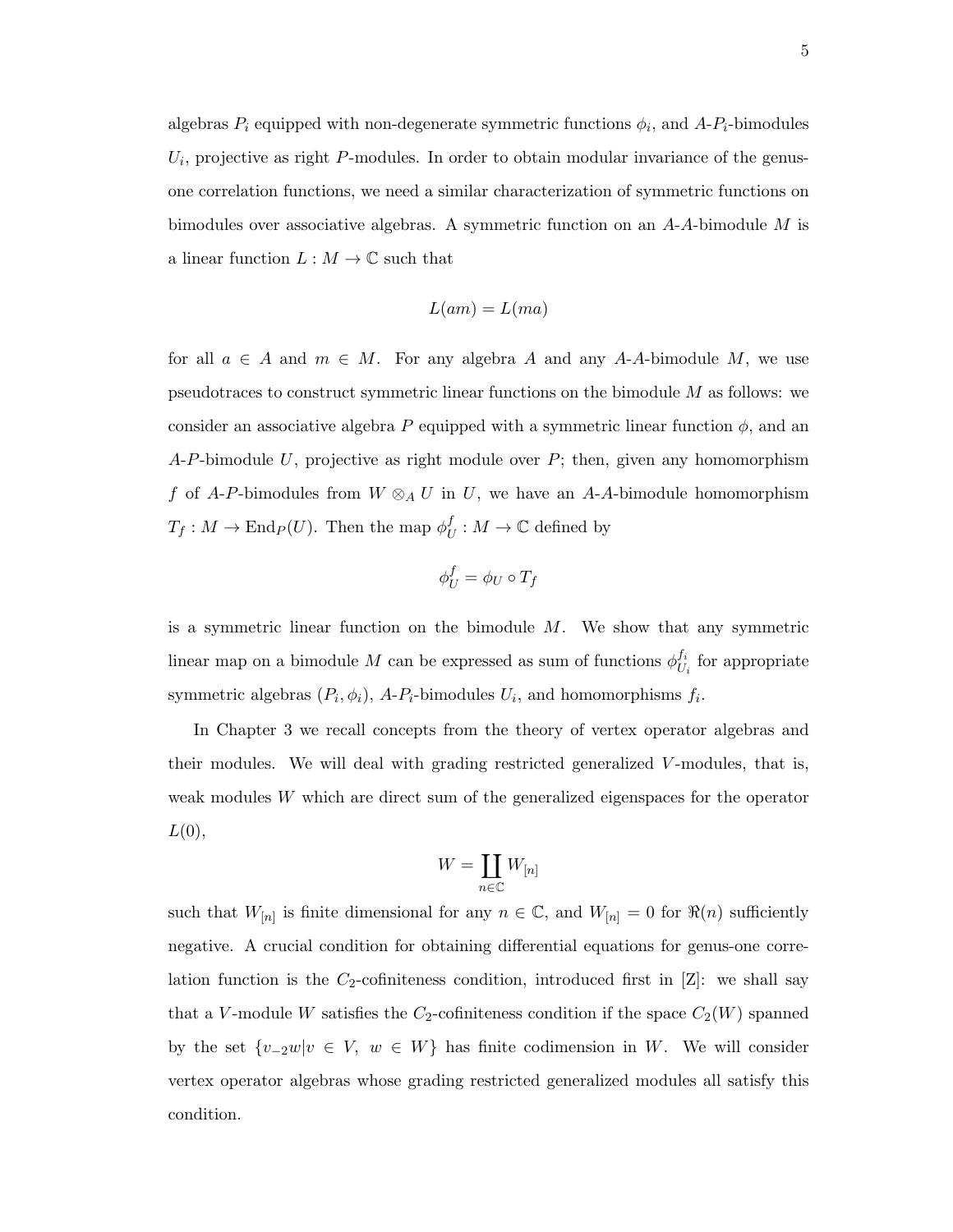We then define the formal q-traces of products of logarithmic intertwining operators; for a fixed vertex operator algebra  $V$  and some associative algebra  $P$ , we consider  $V$ modules  $\tilde{W}_i$ ,  $i = 1, \ldots, n$  equipped with a right action of the algebra P such that  $\tilde{W}_n$  is projective as right P-module; if  $\mathcal{Y}_i$  are intertwining operators of type  $\begin{pmatrix} \tilde{W}_{i-1} \\ W_i \tilde{W}_i \end{pmatrix}$ ,  $i=1,\ldots,n$ , (where we take  $\tilde{W}_0=\tilde{W}_n$ ) such that for all  $i=1,\ldots,n$ ,  $w_i\in W_i$ ,  $\tilde{w}_i\in \tilde{W}_i$ and  $p \in P$ ,

$$
\mathcal{Y}_i(w, x)(\tilde{w}p) = (\mathcal{Y}_i(w, x)\tilde{w})p,
$$

(we will call intertwining operators which satisfy this property P- intertwining operators) then the product  $\mathcal{Y}_1(w_1, x_1) \dots \mathcal{Y}_n(w_n, x_n)$  is an element of

$$
\operatorname{End}_P(\tilde{W}_n)\{x_1,\ldots,x_n,\log x_1,\ldots,\log x_n\}
$$

and it is thus possible to evaluate the pseudotrace

$$
{\rm tr}^{\phi}_{\tilde{W}_n}{\cal Y}_1(w_1,x_1)\ldots{\cal Y}_n(w_n,x_n)q^{L(0)}.
$$

In particular we will consider a map  $\mathcal{U}(1): W \to W[x]$  and study properties of formal qtraces obtained by taking pseudotraces of products of geometrically modified logarithmic intertwining operators ([H2])

$$
\mathcal{Y}(\mathcal{U}(x)w, x),
$$

the first goal is to prove absolute convergence of such  $q$ -traces.

In Section 3.3 we recall some notions from the theory of elliptic functions and modular forms: in particular, we recall the Taylor expansion of the Weierstrass elliptic function  $\wp$  and its derivatives, and the Fourier (q-expansion) of the Eisenstein series. These expansions, considered as formal power series, will appear as coefficients in identities for the formal q-traces and in the system of differential equations for the genus-one correlation function.

In Section 3.4 we derive identities for the formal  $q$ -traces; these identities have the same shape as the ones found in [H2], and the main tools used in this section are associativity and commutativity of intertwining operators. It is therefore necessary to obtain a formulation of these duality properties to use in the present context. In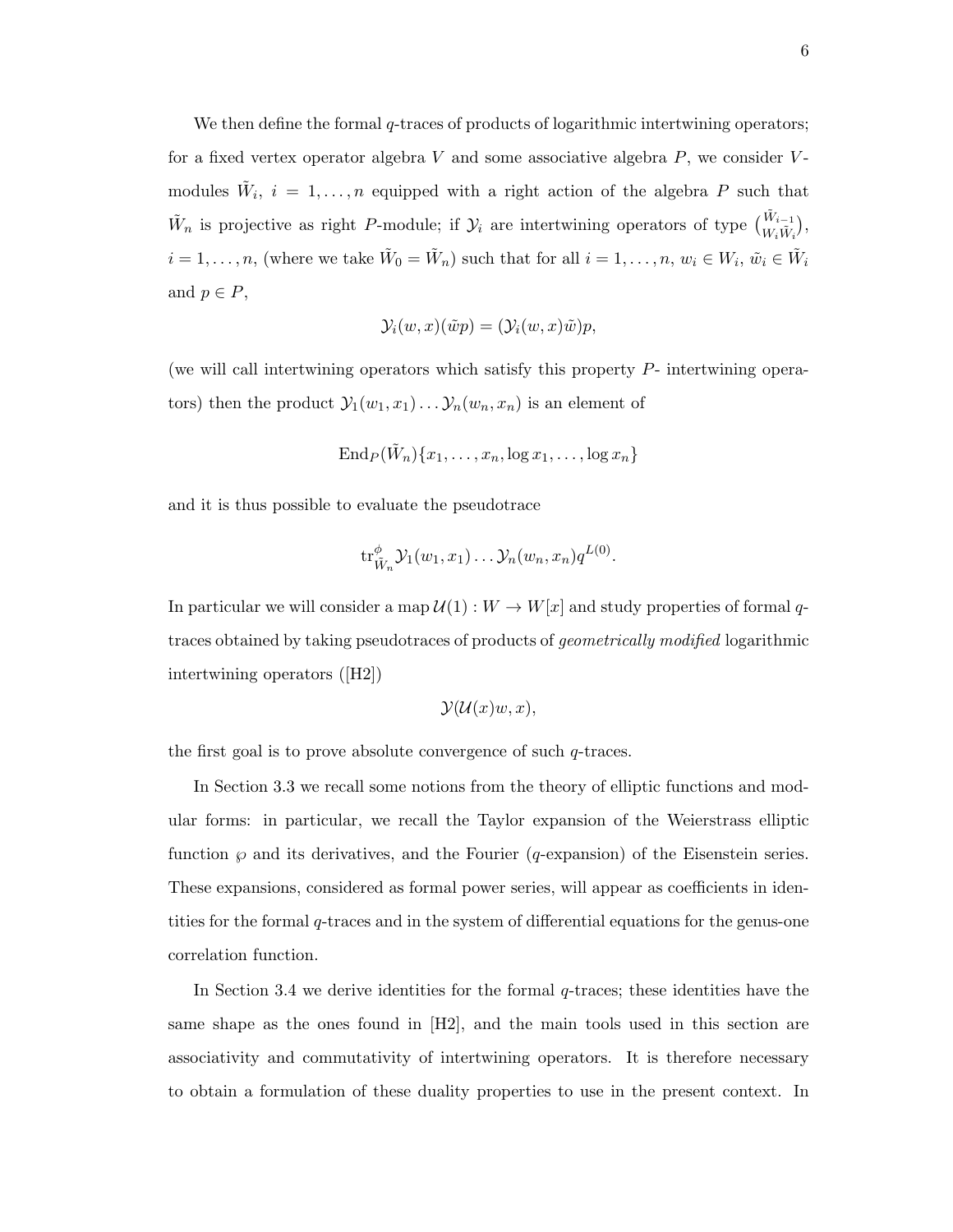Section 3.5, under the assumptions used in [HLZ7], we state and prove suitable commutativity and associativity properties for P-intertwining operators; we recall the required background from the theory of tensor product for modules of vertex operator algebras  $(HLZ1]$ -[HLZ8]) in Section 3.2.

In Chapter 4 we use the identities obtained in Section 3.4 to obtain differential equation for the formal  $q$ -traces. We obtain a system of differential equations for which the series

$$
\mathrm{tr}_{\tilde{W}_n}^{\phi} \mathcal{Y}_1(\mathcal{U}(q_{z_1}) L(0)_{n}^{i_1} w_1, q_{z_1}) \cdot \ldots \cdot \mathcal{Y}_n(\mathcal{U}(q_{z_n}) L(0)_{n}^{i_n} w_n, q_{z_n}) q^{L(0) - \frac{c}{24}},
$$

 $i_j \in \mathbb{N}, j = 1, \ldots, n$  are solutions (here  $L(0)_n$  denotes the locally nilpotent part of the operator  $L(0)$ . Due to the nonsemisimplicity of the operator  $L(0)$ , the system is not decoupled, but nonetheless the singular points in the variable  $q$  are regular, and thus one can prove absolute convergence of the formal  $q$ -traces in a suitable domain. We then prove modular invariance for the solutions of the system of differential equations in Section 4.2. We consider a space of vector valued functions in the variables  $z_1, \ldots, z_n$  and  $\tau$  and we denote the components of these vector valued functions by  $\phi_{i_1,\dots,i_n}(z_1,\dots,z_n;\tau)$  for  $i_j \in \mathbb{N}, j = 1,\dots,n$ . The solutions of the system of differential equations are naturally elements of this space. Then, for  $g \in SL_2(\mathbb{Z})$ ,

$$
g = \left(\begin{array}{cc} \alpha & \beta \\ \gamma & \delta \end{array}\right)
$$

we define the action of g on  $\phi_{i_1,\dots,i_n}$  by

$$
(g\phi_{i_1,\dots,i_n})(z_1,\dots,z_n;\tau) = \left(\frac{1}{\gamma\tau+\delta}\right)^a \sum_{j_1=0}^{\infty} \dots \sum_{j_n=0}^{\infty} \frac{\prod_{k=1}^n (\log(\gamma\tau+\delta))^{j_k}}{j_1!\cdots j_n!} \phi_{i_1+j_1,\dots,i_n+j_n} (z'_1,\dots,z'_n;\tau')
$$

with  $z' = \frac{z}{\gamma \tau}$  $\frac{z}{\gamma\tau+\delta}$  and  $\tau'=\frac{\alpha\tau+\beta}{\gamma\tau+\delta}$  $\frac{\alpha \tau + \beta}{\gamma \tau + \delta}$ , and where a is the (rational) number wt  $w_1 + \ldots + w_t w_n$ . We then prove that the space of solutions of our differential equations is invariant under this action.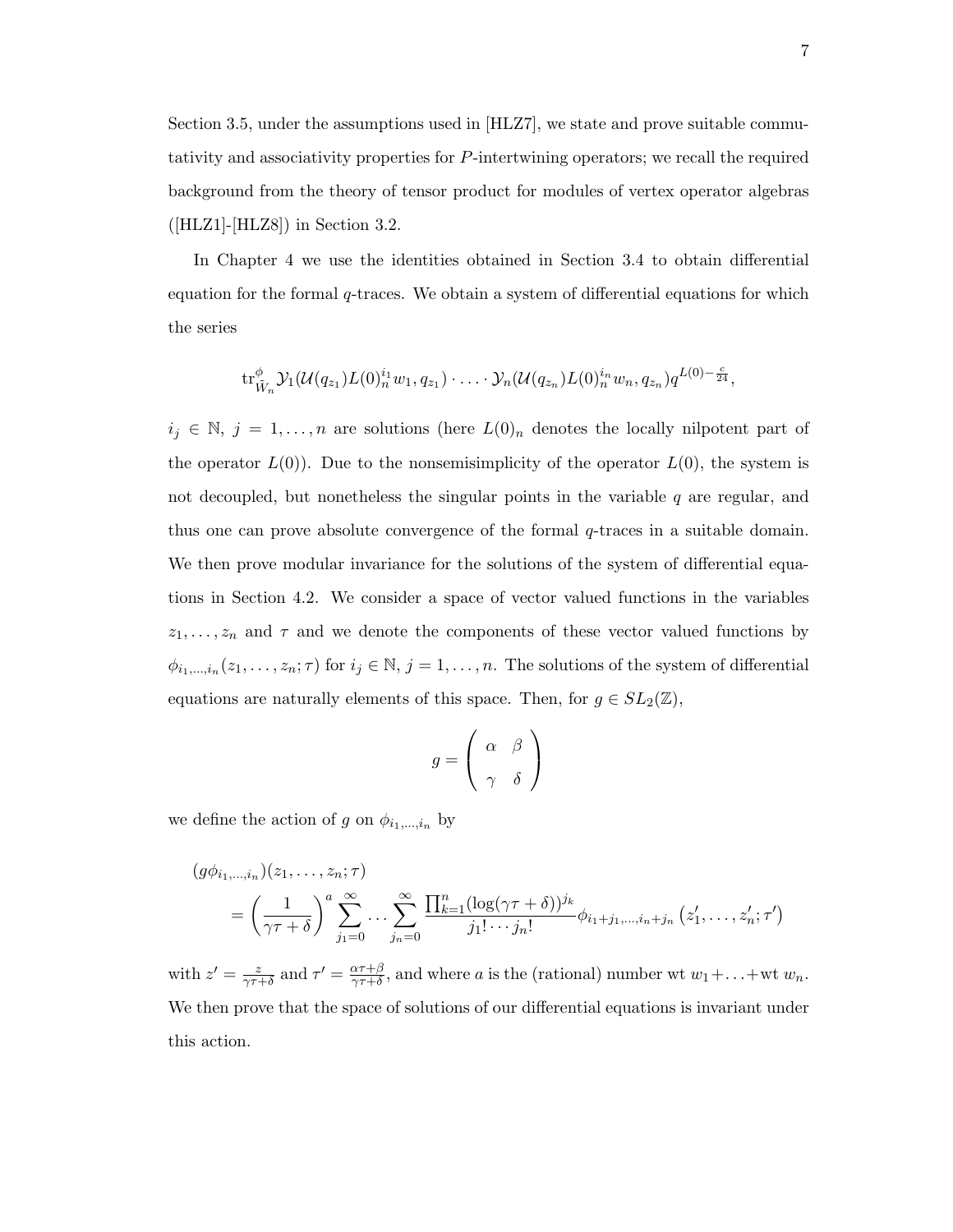## Chapter 2

## Associative algebras and bimodules

### 2.1 Hattori-Stallings trace

In this section, we recall useful properties of projective modules over an associative algebra A over  $\mathbb C$ . For additional background, see [AF], [Br]. We introduce the *Hattori*-Stallings trace, a function

$$
\text{tr}_M: \text{End}_A(M) \to A/[A, A]
$$

defined on the ring of A endomorphisms of a right projective A-module M, with  $[A, A]$ the linear span (over the complex field) of the set of commutators in A. The Hattori-Stallings trace will serve as the basic building block to construct symmetric linear functions on  $\text{End}_A(M)$ .

Fix a finite dimensional associative unital algebra A throughout this chapter.

Let M be a right A-module; we equip  $\text{Hom}_A(M, A)$  with a left A-module structure with

$$
(a\alpha)(m) = \alpha(ma)
$$

for all  $a \in A$ ,  $\alpha \in \text{Hom}_A(M, A)$  and  $m \in M$ . For a second right A-module N, we denote by  $\tau_{N,M}$  the natural group homomorphism

$$
\tau_{N,M}: M \otimes_A \text{Hom}_A(N, A) \to \text{Hom}_A(N, M)
$$

given by  $\tau_{N,M}(m_1 \otimes \alpha) : n \mapsto m_1\alpha(n)$ , and let  $\tau_M = \tau_{M,M}$ . Moreover we have a "contraction" homomorphism

$$
\pi: M \otimes_A \text{Hom}_A(M, A) \to A
$$

$$
m \otimes \alpha \mapsto \alpha(m)
$$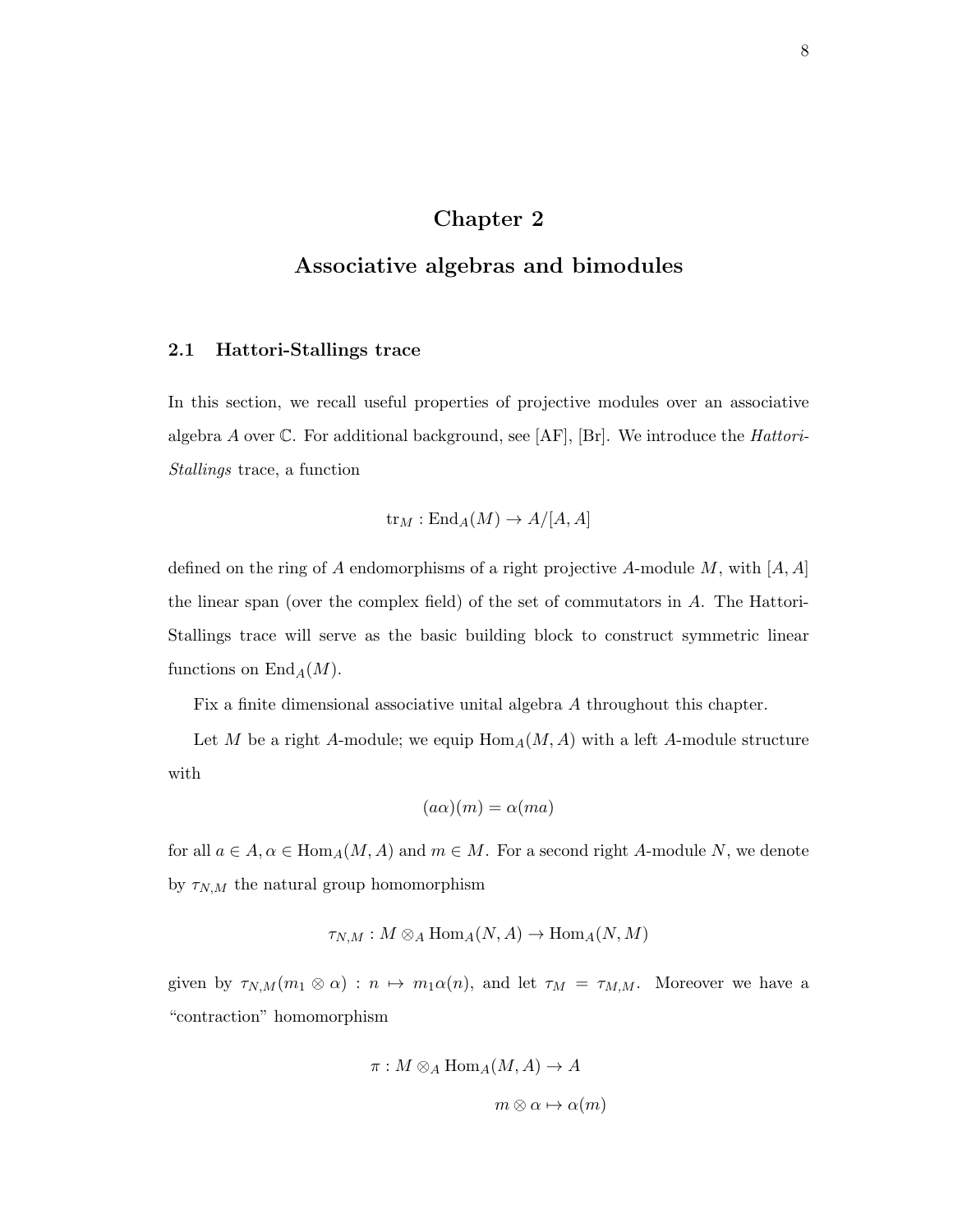**Definition 2.1.1.** A right A-module M is called *projective* if every epimorphism of right modules  $N \stackrel{\sigma}{\to} M \to 0$  splits, i.e., there exists a homomorphism  $i : M \to N$  such that  $\sigma \circ i = 1_M$ .

Proposition 2.1.2. Let M be a right A-module; the following conditions are equivalent:

- $(i)$  M is projective;
- (ii)  $M$  is direct summand of a free A-module;
- (iii) For any epimorphism of right A-modules  $N_1 \stackrel{g}{\to} N_2 \to 0$  and module map  $\gamma : M \to$  $N_2$ , there exists a map  $\bar{\gamma}: M \to N_1$  such that  $g \circ \bar{\gamma} = \gamma$ .

*Proof.* (i)  $\Rightarrow$  (ii): M is a quotient of a free module: since M is projective, the epimorphism splits.

 $(ii) \Rightarrow (iii)$ : Let M be direct summand of the free module F and consider the projection  $p : F \to M$  and the inclusion map  $i : P \to F$ . Then there exists a map  $f : F \to N_1$ such that  $g \circ f = \gamma \circ p$ . Now take  $\bar{\gamma} = f \circ i$  $(iii) \Rightarrow (i)$  Let  $g: N \to M$  an epimorphism. Then taking  $\gamma = 1_M$ ,  $g \circ \bar{\gamma} = 1_M$ , so the sequence  $N \to M \to 0$  splits.  $\blacksquare$ 

Let  $M$  be a finitely generated right module. A *projective basis* for  $M$  is a pair of sets  $\{m_i\}_{i=1}^n \subseteq M$ ,  $\{\alpha_i\}_{i=1}^n \subseteq \text{Hom}_A(M, A)$  such that for all  $m \in M$ ,

$$
m = \sum_{i=1}^{n} m_i \alpha(m).
$$

**Proposition 2.1.3.** The module M has a projective basis if and only if it is projective.

*Proof.*  $(\Rightarrow)$  Let  $\{m_i\}_{i=1}^n$ ,  $\{\alpha_i\}_{i=1}^n$  be a projective basis for M. Consider the free module F on the generators  $x_1, \ldots, x_n$  and the surjective homomorphism  $\pi : F \to M$  defined by  $\pi(x_i) = m_i$ , for  $i = 1, ..., n$ . Then  $i : M \to F$ ,  $i(m) = \sum_{i=1}^n x_i \alpha_i(m)$  is a section, and therefore  $M$  is a direct summand of  $F$ .

 $(\Leftarrow)$  Let  $m_1, \ldots, m_n$  be a set of generators for M. Consider F as defined above and let i be a section from M to F; we have maps  $g_i \in \text{Hom}_A(F, A)$  such that for  $f \in F$ ,

$$
f = \sum_{i=1}^{n} x_i g_i(f).
$$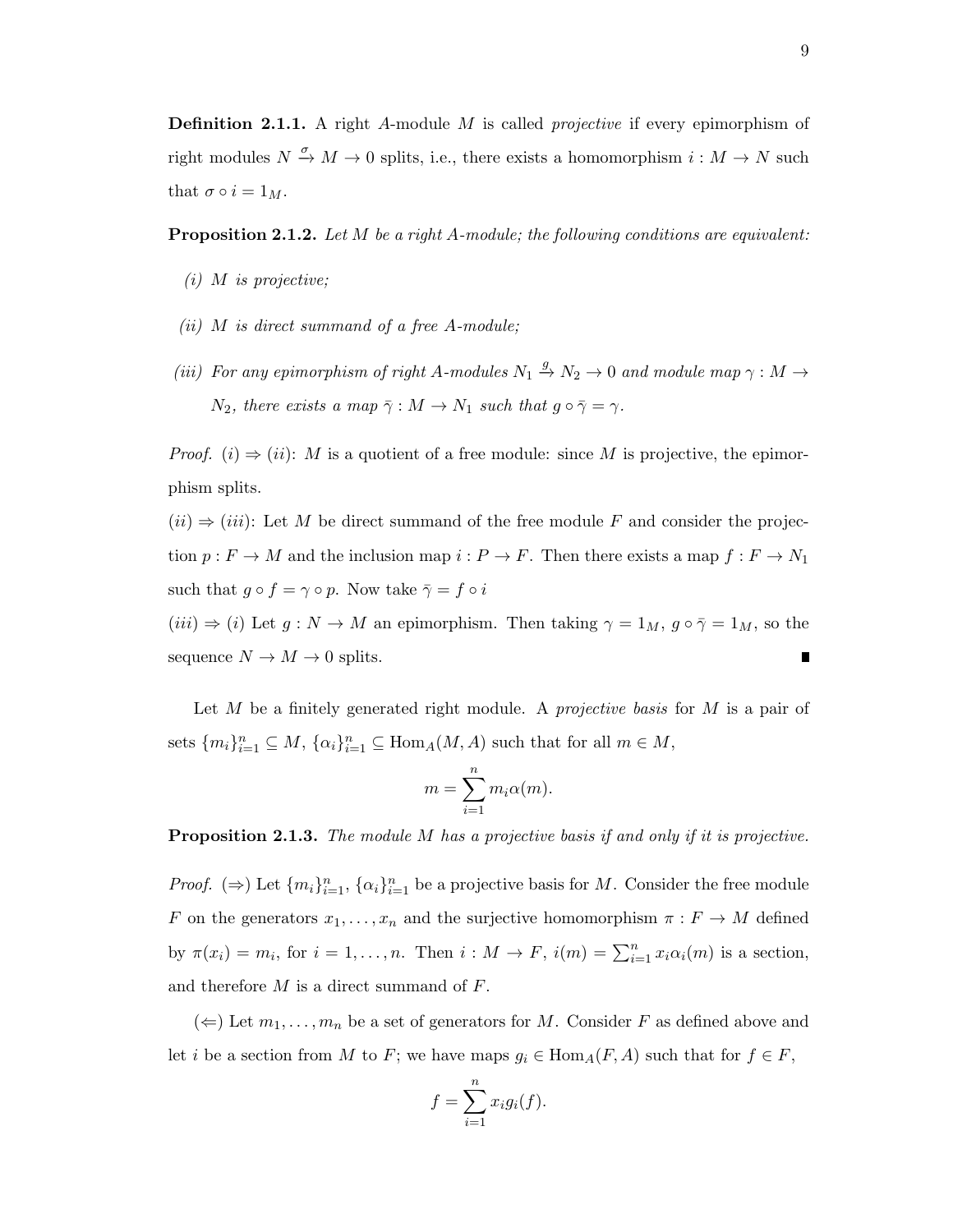Define  $\alpha_i(m) = g_i(i(m))$ ; then  $\{m_i\}_{i=1}^n$ ,  $\{\alpha_i\}_{i=1}^n$  is a projective basis for M.  $\blacksquare$ 

Proposition 2.1.4. Let M be a finitely generated right A-module. The following are equivalent:

- $(i)$  M is projective;
- (ii) For any right A-module N, the map  $\tau_{N,M}: M \otimes_A \text{Hom}_A(N, A) \to \text{Hom}_A(N, M)$ is an isomorphism.
- (iii) The map  $\tau_M : M \otimes_A \text{Hom}_A(M, A) \to \text{End}_A(M)$  is an isomorphism.

*Proof.* (*i*)  $\Rightarrow$  (*ii*): Let  $\{m_i\}_{i=1}^n$ ,  $\{\alpha_i\}_{i=1}^n$  be a projective basis for M. If f is an element of Hom<sub>A</sub> $(N, M)$ , then for all  $n \in N$ ,

$$
\tau_M\left(\sum_{i=1}^n m_i\otimes\alpha_i\circ f\right)(n)=\sum_{i=1}^n m_i\alpha_i(f(n))=f(n)
$$

which shows that  $\tau_{N,M}$  is onto.

Now suppose  $\tau_M(\sum_{j=1}^k x_j \otimes f_j) = 0$ , for  $x_i \in M$  and  $f_i \in \text{Hom}_A(N,M)$ ; rewriting  $x_i$  in terms of the basis elements, we obtain

$$
\sum_{j=1}^{k} x_j \otimes f_j = \sum_{j=1}^{k} \sum_{i=1}^{n} m_i \alpha_i(x_j) \otimes f_j
$$

$$
= \sum_{i=1}^{n} m_i \otimes \sum_{j=1}^{k} \alpha_i(x_j) f_j
$$

Now for all elements  $n \in N$ ,

$$
\sum_{j=1}^{k} \alpha_i(x_j) f_j(n) = \sum_{j=1}^{k} \alpha_i(x_j f_j(n))
$$

$$
= \alpha_i \left( \sum_{j=1}^{k} x_j f_j(n) \right)
$$

$$
= \alpha_i \left( \tau_{N,M} \left( \sum_{j=1}^{k} x_j \otimes f_j \right) (n) \right) = 0
$$

which shows  $\sum_{j=1}^{k} x_j \otimes f_j = 0$  and thus  $\tau_{N,M}$  is injective.  $(ii) \Rightarrow (iii)$ : Just take  $N = M$ .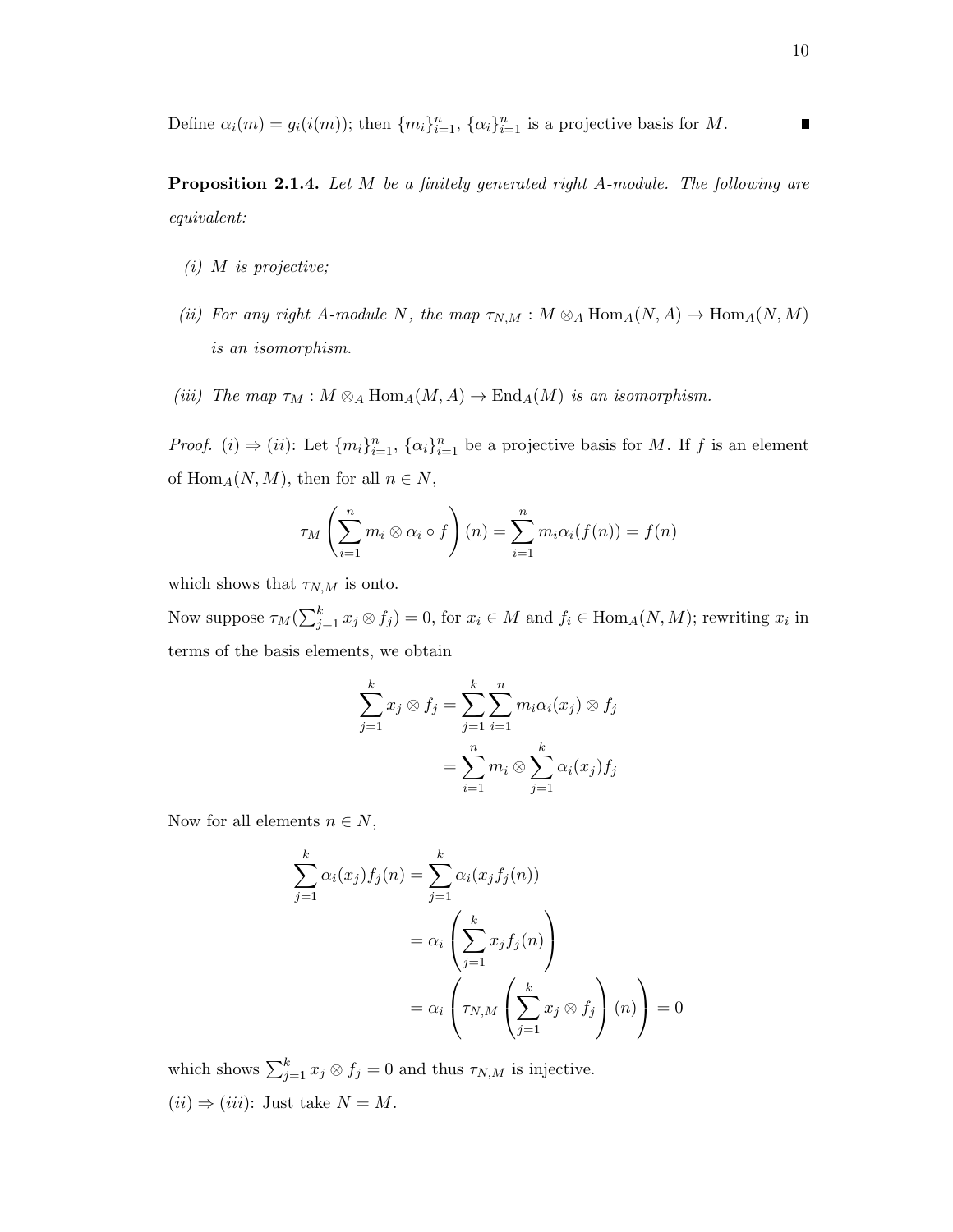$(iii) \Rightarrow (i)$ : Consider  $\sum_{i=1}^{n} m_i \otimes \alpha_i = \tau_M^{-1}(1_M)$ ; then for all  $m \in M$ ,  $\sum_{n=1}^{\infty}$ 

$$
\sum_{i=1} m_i \alpha_i(m) = m,
$$

which shows that  $\{m_i\}_{i=1}^n$ ,  $\{\alpha_i\}_{i=1}^n$  is a projective basis for M, and so by Proposition 2.1.3, M is projective. ∎

Let  $[A, A]$  denote the subgroup of A generated by commutators. For a finitely generated projective right module  $M$ , we will call the following the *Hattori-Stallings trace* of an endomorphism  $\alpha \in \text{End}_A(M)$  the element of  $A/[A, A]$ :

$$
\text{tr}_M(\alpha) = \pi(\tau_M^{-1}(\alpha)) \text{ mod } [A, A]
$$

Proposition 2.1.5. Let M, N be two projective right A-modules, and consider homomorphisms  $f \in \text{Hom}_A(M, N)$ ,  $g \in \text{Hom}_A(N, M)$ . Then

$$
\operatorname{tr}_M g \circ f = \operatorname{tr}_N f \circ g.
$$

*Proof.* By Proposition 2.1.4,  $\tau_{M,N}^{-1}(f) = \sum_{i=1}^{k} x_i \otimes f_i$  for elements  $x_i \in N$ ,  $f_i \in$  $\text{Hom}_A(M, A)$   $i = 1, \ldots, k$ , and  $\tau_{N,M}^{-1}(g) = \sum_{j=1}^l y_j \otimes g_j$  for elements  $y_j \in M$  and  $g_j \in \text{Hom}_A(N, A)$ . Then  $\tau_M^{-1}(g \circ f) = \sum_{i,j} y_j g_j(x_i) \otimes f_i$  and

$$
\operatorname{tr}_M g \circ f = \operatorname{tr}_M \sum_{j=1}^l y_j \otimes g_j \sum_{i=1}^k x_i \otimes f_i
$$

$$
= \operatorname{tr}_M \sum_{i,j} y_j g_j(x_i) \otimes f_i
$$

$$
= \sum_{i,j} f_i(y_j) g_j(x_i) \text{ mod } [A, A]
$$

$$
= \sum_{i,j} g_j(x_i) f_i(y_j) \text{ mod } [A, A]
$$

$$
= \operatorname{tr}_N f \circ g.
$$

which concludes the proof.

### 2.2 Pseudotraces

In this section we recall the definition of pseudotraces for a right projective A-module M; pseudotraces are symmetric linear functions on  $\text{End}_A(U)$  which where introduced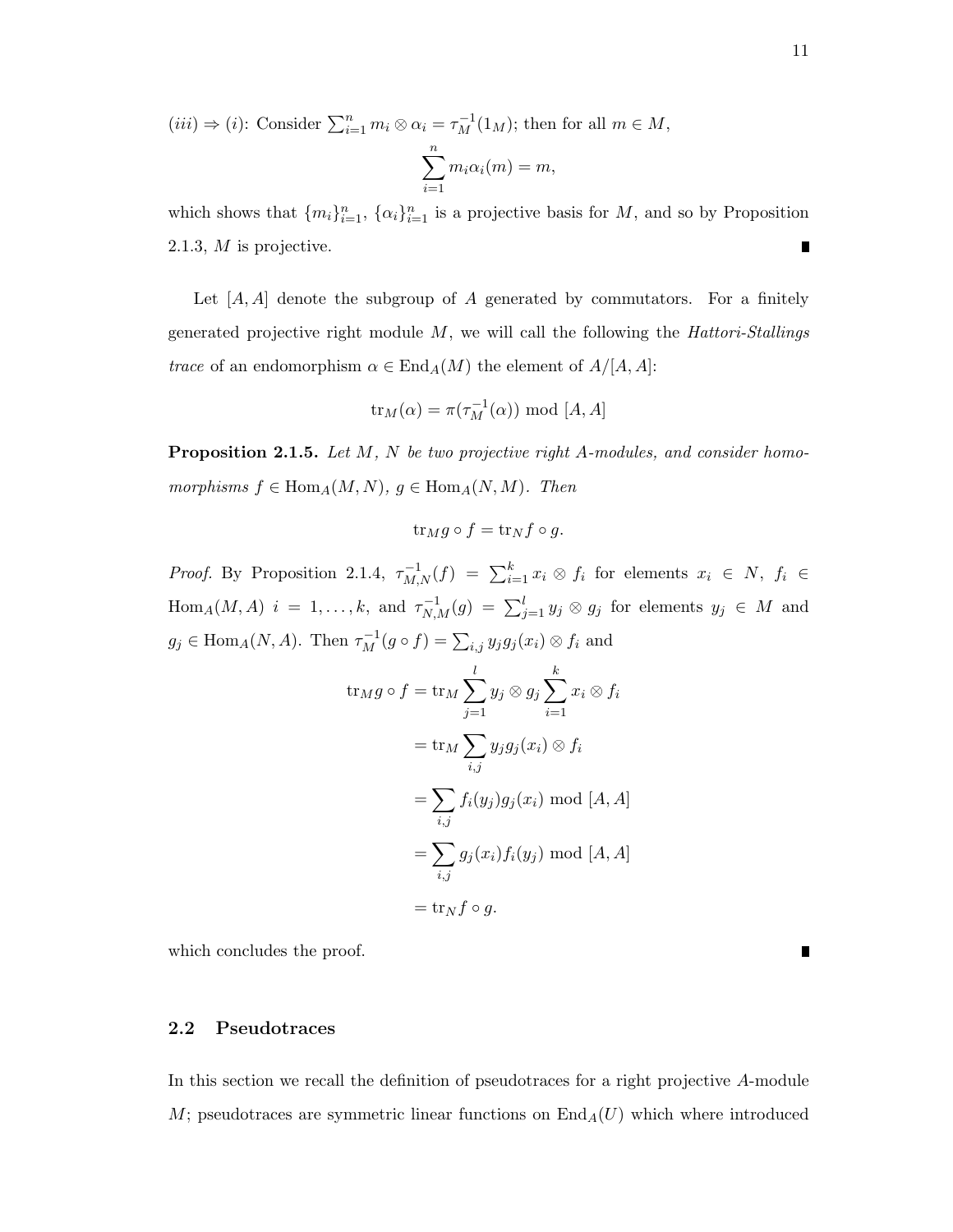in [Miy2] and further studied in [Ar]; all symmetric linear functions on an algebra  $A$ can be expressed as a sum of pseudotraces for suitable representations of A.

We will say that a linear function  $\phi : A \to \mathbb{C}$  is symmetric if  $\phi(ab) = \phi(ba)$  for all  $a, b \in A$ , and denote by  $SLF(A)$  the vector space of all such functions;  $SLF(A) \simeq$  $(A/[A, A])^*$ . Any symmetric linear function defines a symmetric bilinear form

$$
\langle , \rangle : A \times A \to \mathbb{C}
$$

by  $\langle a, b \rangle = \phi(ab)$ , and  $\phi$  is said to be *nondegenerate* if the corresponding bilinear form is nondegenerate. We denote by rad  $\phi$  the two sided ideal of A

$$
rad \phi = \{ a \in A \mid \langle a, b \rangle = 0 \text{ for all } b \in A \}
$$

(the radical of  $\phi$ ); the symmetric function  $\phi$  is nondegenerate if and only if rad  $\phi = \{0\}.$ Let M be a finite dimensional projective left A-module,  $\{m_i\}_{i=1}^n$ ,  $\{\alpha_i\}_{i=1}^n$  a projective basis.

**Definition 2.2.1.** Let  $\phi \in SLF(A)$ . The *pseudtrace map*  $\phi_M$  on  $\text{End}_A(M)$  associated to  $\phi$  is the function  $\phi_M = \phi \circ \text{tr}_M$ ; we can express the pseudotrace of an endomorphism  $\alpha$  in terms of the projective basis in the following way:

$$
\phi_M : \text{End}_A(M) \to \mathbb{C}
$$
  

$$
\alpha \mapsto \phi \left( \sum_{i=1}^n \alpha_i(\alpha(m_i)) \right).
$$

Pseudotrace maps are an extension of regular trace functions, and share similar properties; it is easy to see that the pseudotrace of a product is invariant under cyclic permutation of the factors [AN]. Moreover, it is clear from the definition that the pseudotrace map does not depend on the choice of projective basis for M.

**Proposition 2.2.2.** Let  $M_1$  and  $M_2$  be two left projective A-modules, and consider homomorphisms  $\alpha \in \text{Hom}_A(M_1, M_2)$  and  $\beta \in \text{Hom}_A(M_2, M_1)$ ; then

$$
\phi_{M_1}(\beta \circ \alpha) = \phi_{M_2}(\alpha \circ \beta).
$$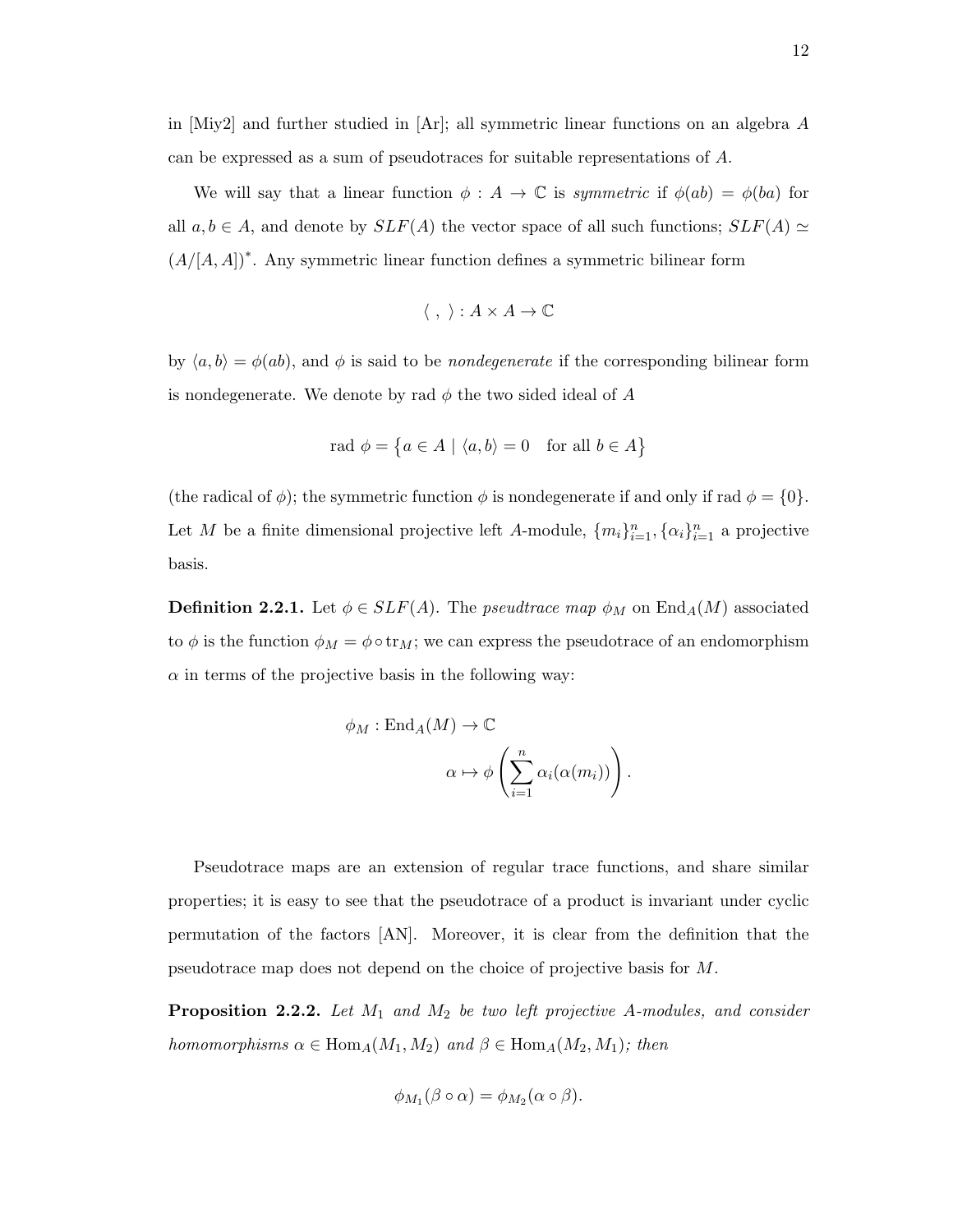Proof. Follows from symmetry property for the Hattori-Stallings trace (Proposition  $2.1.5$ ).

Importantly, for a given associative algebra  $A$ , the pseudotraces of representations of A span the space  $SLF(A)$  of symmetric linear functions on A.

**Definition 2.2.3.** Let A, B be associative algebras; an  $A$ -B-bimodule is a space M that is simultaneously a left A-module and a right B-module, such that the left action of A commutes with the right action of B; i.e., for all  $a \in A, b \in B, m \in M$ ,

$$
a(mb) = (am)b.
$$

**Definition 2.2.4.** A symmetric algebra (also called Frobenius algebra) is an associative algebra equipped with a nondegenerate symmetric function  $\phi$ .

**Definition 2.2.5.** A basic algebra is an algebra A such that  $A/J(A)$  is isomorphic to  $\mathbb{C}^n$  for some  $n \in \mathbb{N}$  (here  $J(A)$  is the *Jacobson radical* of A, that is, the intersection of all maximal right ideals of A).

**Proposition 2.2.6** ([Ar], [Miy2]). Let A be an associative algebra and  $\phi \in SLF(A)$ . Then there exist basic symmetric algebras  $P_i$  with symmetric linear functions  $\phi_i$ , and  $A-P_i$ -bimodules  $M_i$ , projective as right  $P_i$ -modules, such that

$$
\phi(a) = \sum_{i=1}^n \phi_{iM_i}(a)
$$

where we consider a as an element of  $\text{End}_{P_i}(M_i)$  by left action. Furthermore, if  $\nu$  is an element in rad  $\phi$ , that is,

$$
\phi(\nu a)=0
$$

for all  $a \in A$ , then  $M_i$  can be chosen to satisfy  $\nu M_i = 0$ .

### 2.3 Symmetric functions on bimodules

Here we introduce symmetric functions over  $A-A$ -bimodules. Let A and P be associative algebras; given an  $A-A$ -bimodule  $M$ , an  $A-P$ -bimodule  $U$ , and an  $A-P$  endomorphism  $f: M \otimes_A U \to U$ , we use pseudotraces to construct symmetric functions over M. We prove that all symmetric functions on M can be expressed as sums of such functions.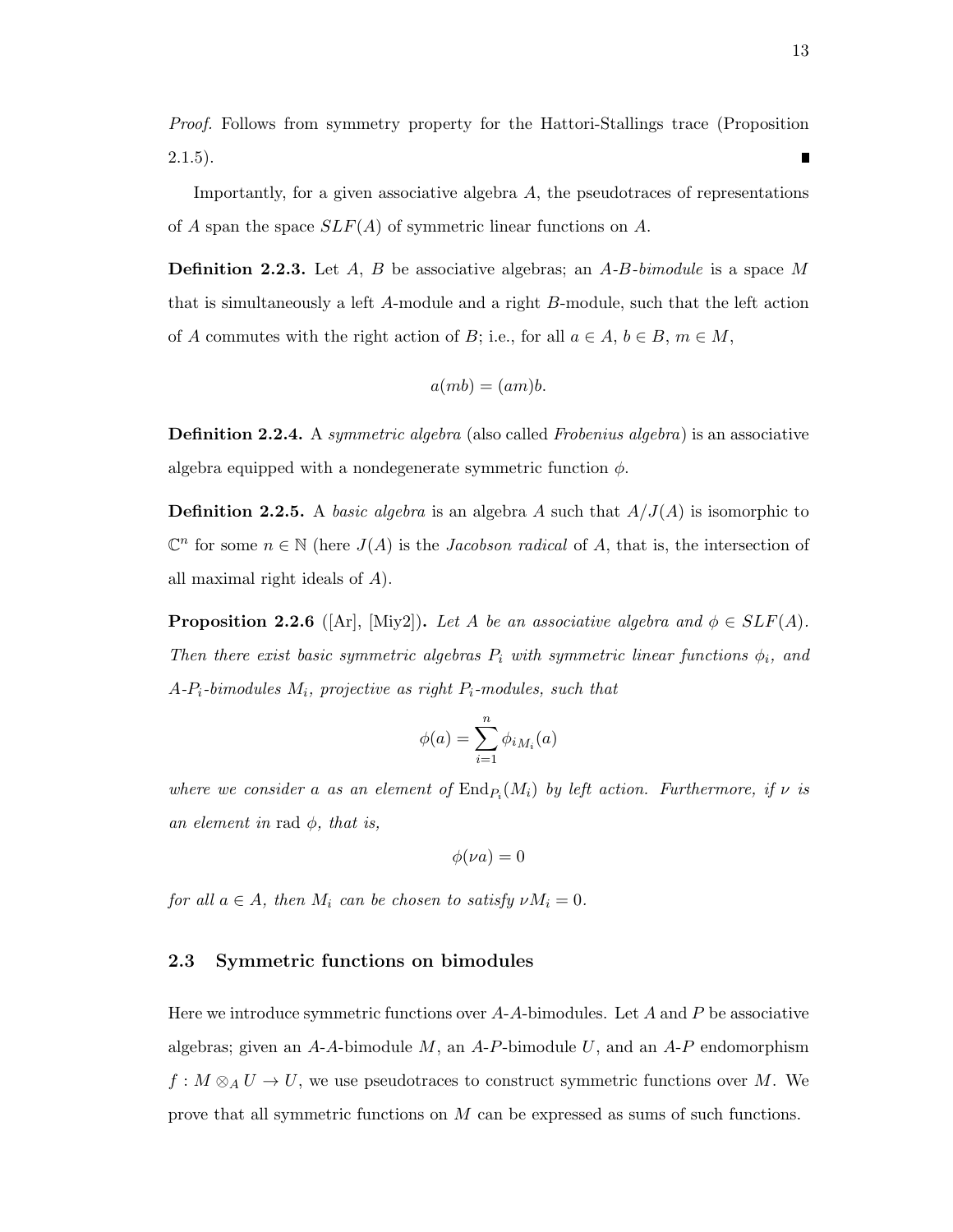$$
\phi(am)=\phi(ma).
$$

Let U be an A-P-bimodule, projective as a right P-module. Let  $\phi \in SLF(P)$ . The endomorphism ring  $\text{End}(U_P)$  is an A-A-bimodule with actions given by

$$
(a \cdot \tau)(u) = a(\tau(u))
$$

$$
(\tau \cdot a)(u) = \tau(au)
$$

for all  $a \in A$ ,  $\tau \in \text{End}(U_P)$ ,  $u \in U$ .

**Proposition 2.3.2.** The pseudotrace  $\phi_U$  on  $\text{End}_P(U)$  is a symmetric linear function of the A-A-bimodule  $\text{End}_P(U)$ .

*Proof.* This is just a consequence of the fact that  $\phi_U$  is a symmetric linear function under composition. Note that for all  $\tau \in \text{End}_P(U)$  and  $a \in A$ ,  $a\tau = L_a \circ \tau$ ,  $\tau a = \tau \circ L_a$ . (Here  $L_a$  is the P-endomorphism of U given by the left action of the element  $a \in A$ .) Then

$$
\phi_U(a\tau) = \phi_U(L_a \circ \tau)
$$

$$
= \phi_U(\tau \circ L_a)
$$

$$
= \phi_U(\tau a)
$$

which proves our claim.

Let M be an A-A-bimodule, and let  $\text{Hom}_{A,P}(M \otimes_A U, U)$  be the set of all A-Pbimodule homomorphisms from  $M \otimes_A U$  to U, and let f be an element in this space. Then for any  $m \in M$ , the map

$$
U \to U
$$

$$
u \mapsto f(m \otimes u)
$$

is a  $P$ -endomorphism of  $U$ ; we can then define

$$
T_f: M \to \text{End}(U_P)
$$
  
\n
$$
m \mapsto (u \mapsto f(m \otimes u)).
$$
\n(2.3.1)

П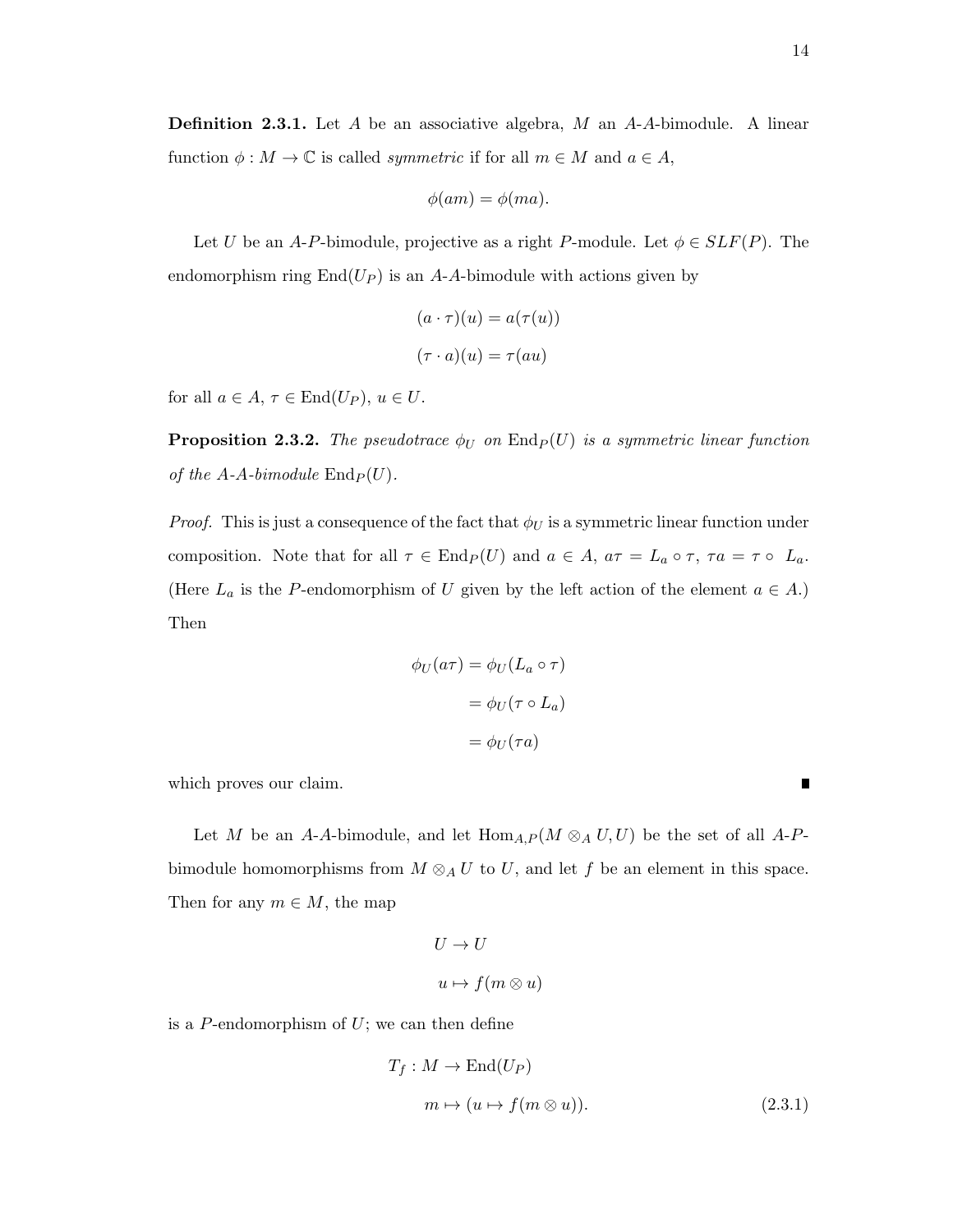**Proposition 2.3.3.** The map  $T_f$  is an A-A-bimodule homomorphism.

*Proof.* Let  $m \in M$ ,  $a \in A$ ; then for all  $u \in U$ ,

$$
T_f(am)(u) = f(am\otimes u) = af(m\otimes u) = a(T_f(m)(u)) = (aT_f(m))(u)
$$

and thus  $T_f(am) = aT_f(m)$ . Similarly,

$$
T_f(ma)(u) = f(ma \otimes u) = f(m \otimes u) = T_f(m)(au) = (T_f(m)a)(u),
$$

which proves  $T_f(ma) = T_f(m)a$ .

We will consider linear maps  $\phi_I^f$  $U_U$  defined by

$$
\phi_U^f : M \to \mathbb{C}
$$
  

$$
m \mapsto \phi_U(T_f(m)).
$$
 (2.3.2)

**Proposition 2.3.4.** The linear map  $\phi_I^f$  $U$  is symmetric, i.e., for all  $a \in A$  and  $m \in M$ ,

$$
\phi_U^f(am) = \phi_U^f(ma).
$$

Proof. Using Propositions 2.3.2, 2.3.3,

$$
\phi_U^f(am) = \phi_U(T_f(am))
$$
  
= 
$$
\phi_U(aT_f(m))
$$
  
= 
$$
\phi_U(T_f(m)a)
$$
  
= 
$$
\phi_U(T_f(ma))
$$
  
= 
$$
\phi_U^f(ma).
$$

We have obtained a map  $SLF(P) \otimes \text{Hom}_{A,P}(M \otimes_A U, U) \to SLF(M)$ . We now need to show that any elements  $\psi$  in  $SLF(M)$  can be obtained as a sum of functions  $\phi_I^f$  $U_U^{\mathcal{U}}$ . We have the following:

 $\blacksquare$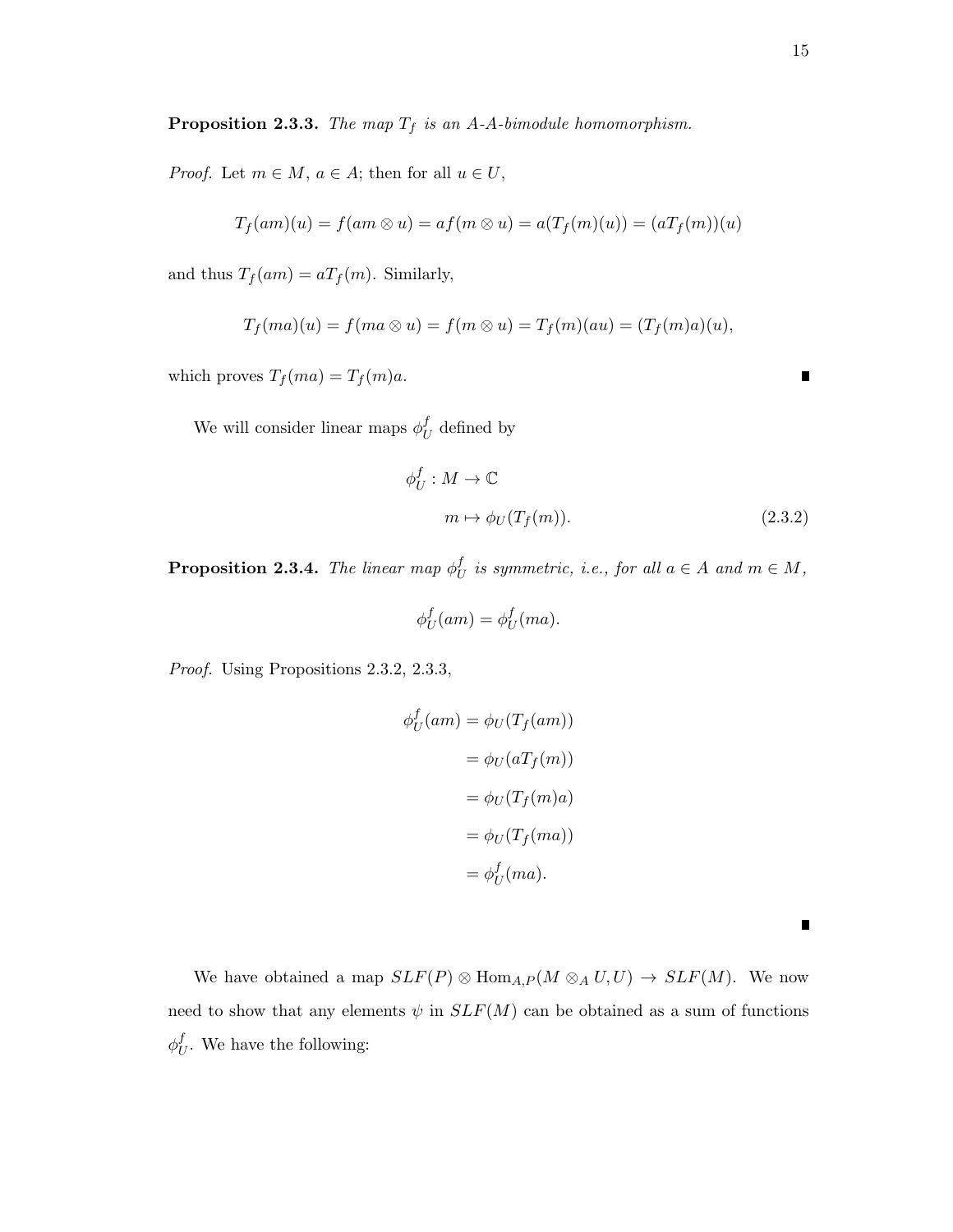**Theorem 2.3.5.** Let M be an A-A-bimodule, and let  $\phi \in SLF(M)$ . Then for  $i =$  $1, \ldots, n$  there exist basic symmetric algebras  $P_i$  equipped with symmetric linear functions  $\phi_i$ , A-P<sub>i</sub>-bimodules  $U_i$  (projective as right P<sub>i</sub>-modules) and maps  $f_i$  in the space  $\text{Hom}_{A,P}(M \otimes_A U_i, U_i)$ , such that for any  $m \in M$ ,

$$
\phi(m) = \sum_{i=1}^{n} (\phi_i)_{U_i}^{f_i}(m).
$$

The proof of this Theorem is given in Section 2.4.

Remark 2.3.6. It is easy to see that it is enough to prove this for indecomposable bimodules: in fact, suppose  $M = M_1 \oplus M_2$  and  $\psi = \psi_1 + \psi_2$ , where  $\psi_i = \psi|_{M_i}$ . Suppose there exist algebras  $P_i$  with symmetric linear functions  $\phi_i$ ,  $A$ ,  $P_i$ -bimodules  $U_i$ ,

and functions  $g_i \in \text{Hom}_{A,P_i}(M_i \otimes U_i, U_i)$  such that  $\psi_i(m_i) = \phi_{U_i}^{g_i}$  $U_i^{g_i}(m_i)$  for all  $m_i \in M_i$ . Then we can define functions  $f_i \in \text{Hom}_{A,P_i}(M \otimes_A U_i, U_i)$  by

$$
f_i(m \otimes u) = g_i(m_i \otimes u) \qquad i = 1, 2
$$

for all  $m = m_1 + m_2$  with  $m_i \in M_i$ ,  $i = 1, 2$ . Then

$$
\phi_{U_i}^{f_i}(m) = \phi_{U_i}^{g_i}(m_i) = \psi_i(m_i) = \psi_i(m)
$$

and

$$
\psi(m) = \psi(m_1) + \psi(m_2) = \phi_{U_1}^{f_1}(m) + \phi_{U_2}^{f_2}(m).
$$

**Remark 2.3.7.** In  $[Ar]$ , the algebra P is taken to be symmetric; although we will not need to, one can safely relax this hypothesis. In fact, suppose  $U$  is a projective right P-module,  $\phi \in SLF(P)$ , and  $\{u_i, \alpha_i\}$  is a coordinate system for  $U_P$ . Let  $I = \text{rad}\phi$ ; consider the algebra  $P/I$  and its symmetric linear function  $\phi$  defined by  $\phi$  on the quotient. Then  $U/UI$  is a projective  $P/I$ -module, and letting

$$
\beta_i(u + UI) = \alpha_i(u) + UI,
$$

 ${u_i+UI, \beta_i}$  is a coordinate system for  $U/UI$  as a  $P/I$ -module. Now if f is an element of  $\text{Hom}_{A,P}(M \otimes_A U, U)$ , we can define  $g \in \text{Hom}_{A,P/I}(M \otimes_A U/UI, U/UI)$  by

$$
g(m \otimes (u + UI)) = f(m \otimes v) + UI
$$

Then clearly  $\phi_l^f$  $U_U^f(m) = \bar{\phi}_{U/UI}^g(m)$  for all  $m \in M$ .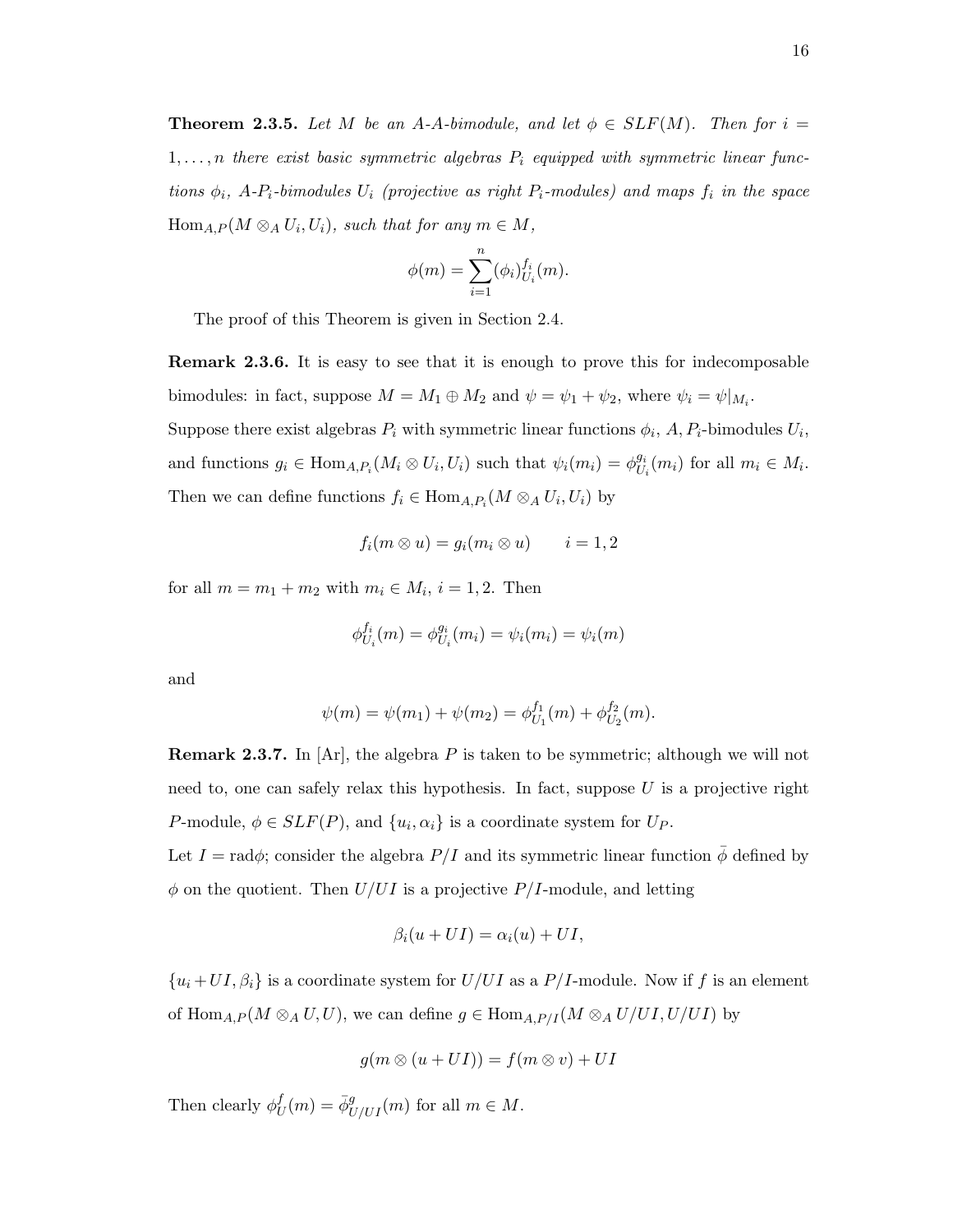#### 2.4 A square zero extension

In this section we recall the construction of the split square zero extension of an associative algebra by a bimodule and use it to prove Theorem 2.3.5. Let A be an associative algebra over the complex numbers and  $M$  an  $A$ - $A$ -bimodule. We consider the following product on the space  $\overline{A} = A \oplus M$ :

$$
(a_1, m_1) \cdot (a_2, m_2) = (a_1a_2, a_1m_2 + m_1a_2),
$$

which makes  $\overline{A}$  into an algebra which contains a copy of A as a subalgebra and a copy of W as a two sided ideal (this algebra is referred to as the trivial square zero extension of A by  $M$ ; see [W]).

*Proof of Theorem 2.3.5.* Let  $\phi$  be a symmetric linear function on the bimodule M. Then one can extend  $\phi$  to a linear function  $\bar{\phi}$  on  $\bar{A}$  by letting  $\bar{\phi}(a, m) = \phi(m)$ . The function  $\bar{\phi}$  is a symmetric linear function on the algebra  $\bar{A}$ : in fact,

$$
\overline{\phi}((a_1, m_1) \cdot (a_2, m_2)) = \phi(a_1 m_2 + m_1 a_2)
$$
  

$$
\overline{\phi}((a_2, m_2) \cdot (a_1, m_1)) = \phi(a_2 m_1 + m_2 a_1)
$$

which are equal since  $\phi$  is symmetric on the bimodule M.

By Proposition 2.2.6, there exist basic symmetric algebras  $P_i$  equipped with symmetric linear functions  $\phi_i$ , and  $\overline{A}$ - $P_i$ -bimodules  $M_i$  such that on  $\overline{A}$ ,

$$
\bar{\phi} = \sum_{i=1}^n \text{tr}_{U_i}^{\phi_i}
$$

.

In particular, for any  $m \in M$ ,

$$
\phi(m) = \bar{\phi}((0, m)) = \sum_{i=1}^{n} \text{tr}_{U_i}^{\phi_i}((0, m)).
$$
\n(2.4.3)

where  $(0, m)$  on the right-hand side is seen as an element of  $\text{End}_{P_i}(U_i)$  by left action of  $(0, m)$  on  $U_i$ , i.e.,  $\text{tr}_{U_i}^{\phi_i}((0, m))$  is the pseudotrace of the  $P_i$ -module endomorphism of  $U_i$ given by  $u \to (0, m)u$ .

Consider  $U_i$  as a left A-module by  $au = (a, 0)u$  and for  $m \in M$ ,  $u \in U_i$  define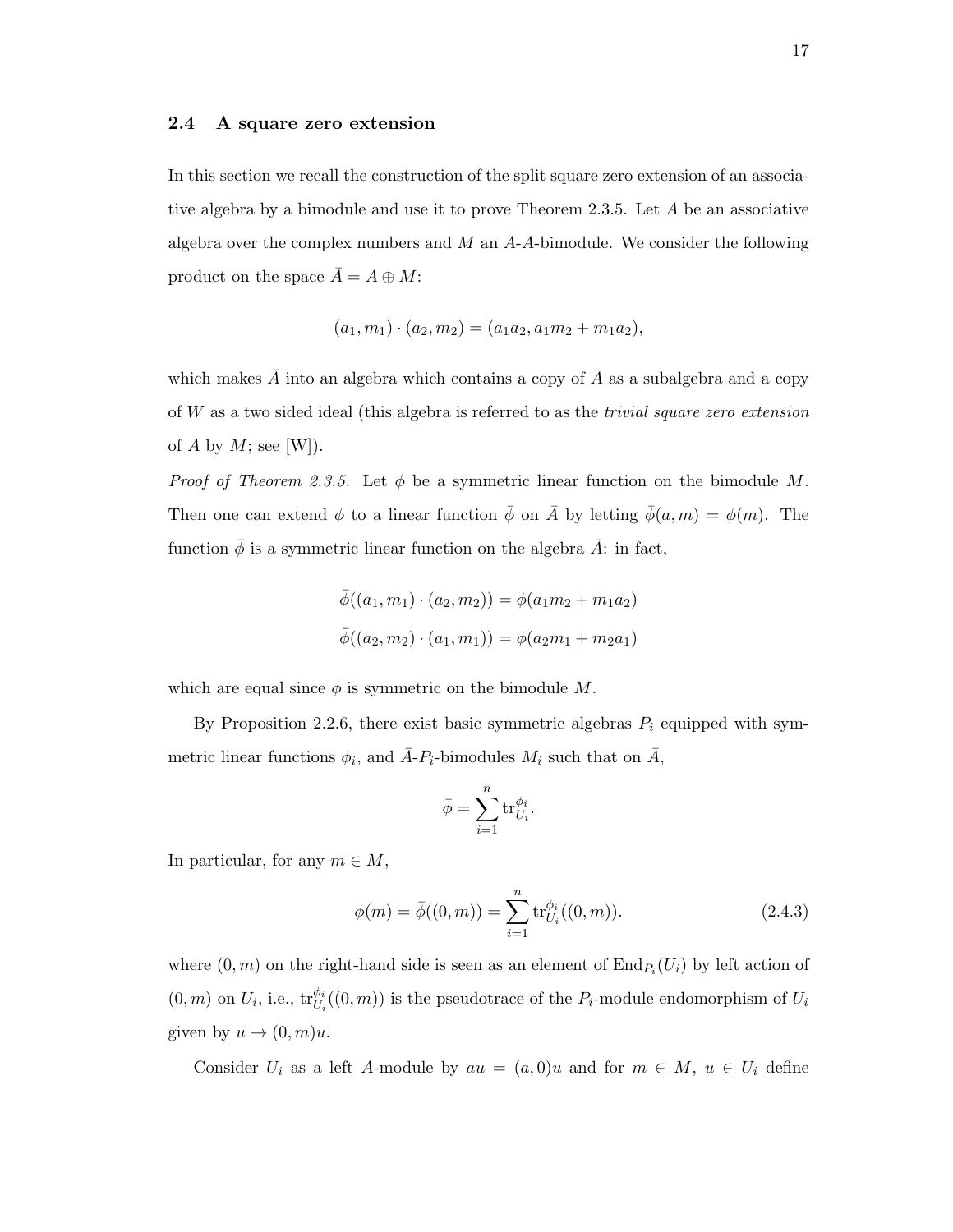$f_i(m \otimes u) = (0, m)u$ . Since

$$
f_i(ma \otimes u) = (0, ma)u
$$

$$
= ((0, m) \cdot (a, 0))u
$$

$$
= (0, m)au
$$

$$
= f_i(m \otimes au),
$$

 $f_i \in \text{Hom}_{A,P}(M \otimes_A U_i, U_i)$ . Then  $T_{f_i}(m)$  is the  $P_i$  endomorphism given by the left action of  $(0, m)$  on  $U_i$ ; therefore,  $(2.4.3)$  can be rewritten as

$$
\phi(m) = \sum_{i=1}^{n} (\phi_i)_{U_i}^{f_i}(m),
$$

which concludes the proof.

**Corollary 2.4.1.** Suppose  $\nu$  is an element in A such that  $\phi(\nu m) = 0$  for all  $m \in M$ . Then the modules  $U_i$  can be chosen in such a way that  $\nu U_i = 0$  for  $i = 1, \ldots, n$ .

*Proof.* Let  $\bar{A}$ ,  $\bar{\phi}$  be defined as in the proof of Theorem 2.3.5. Since  $\phi(\nu m) = 0$  for all  $m \in M$ , the element  $(\nu, 0)$  belongs to rad  $\bar{\phi}$  by definition of  $\bar{\phi}$  and product on  $\bar{A}$ . The result then follows from Proposition 2.2.6. $\blacksquare$ 

 $\blacksquare$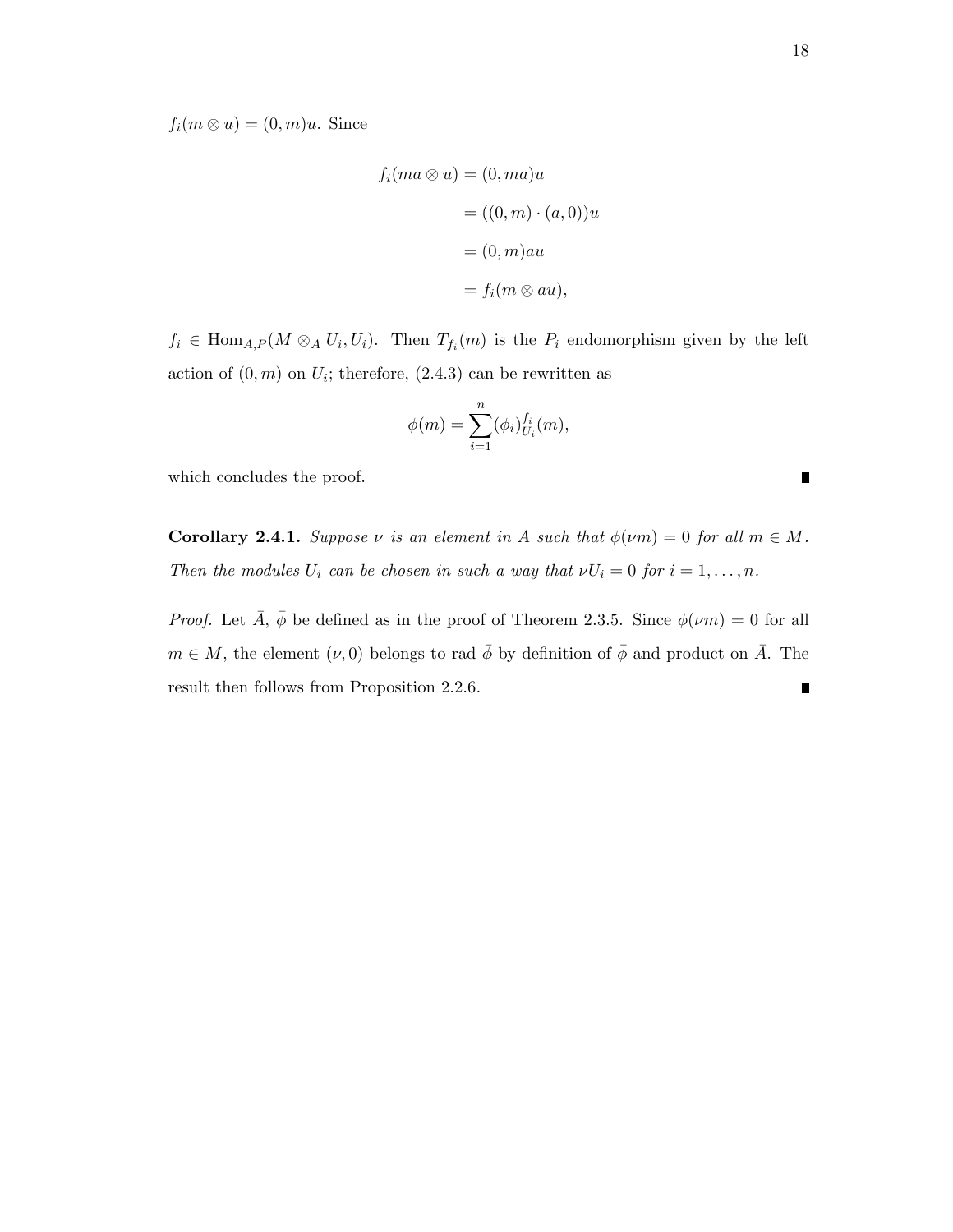## Chapter 3

## Logarithmic intertwining operators

### 3.1 Generalized modules and logarithmic intertwining operators

After recalling some notions from logarithmic formal calculus, we recall the definitions of vertex operator algebras and classes of modules. In particular, we will deal with generalized modules (modules which decompose as direct sums of generalized eigenspaces for the operator  $L(0)$ , and we will consider logarithmic intertwining operators for this class of modules. For more details, see [FLM], [FHL], [LL], [HLZ1]-[HLZ7].

We will denote by x, y, q,  $\log x$ ,  $\log y$ ,  $\log q$ , x<sub>1</sub>, x<sub>2</sub>, x<sub>3</sub> ...,  $\log x_1$ ,  $\log x_2$ , ... independent commuting formal variables. For any set of commuting independent formal variables X and for any vector space  $W$  which does not involve any element of X, we denote by  $\mathcal{W}\{X\}$  the space of formal series in arbitrary complex powers of the formal variables in X. In particular we will consider the space  $\mathcal{W}{x, \log x}$ : an arbitrary element in this space can be written as

$$
\sum_{m,n\in\mathbb{C}} w_{n,m} x^n (\log x)^m, \ \ w_{n,m} \in \mathcal{W}.
$$
 (3.1.1)

The symbol  $\frac{d}{dx}$  denotes the linear map (formal differentiation) defined on  $W\{x, \log x\}$ by

$$
\frac{d}{dx} \left( \sum_{m,n \in \mathbb{C}} w_{n,m} x^n (\log x)^m \right)
$$
\n
$$
= \sum_{m,n \in \mathbb{C}} ((n+1)w_{n+1,m} + (m+1)w_{n+1,m+1}) x^n (\log x)^m
$$
\n
$$
\left( = \sum_{m,n \in \mathbb{C}} n w_{n,m} x^{n-1} (\log x)^m + \sum_{m,n \in \mathbb{C}} m w_{n,m} x^{n-1} (\log x)^{m-1} \right). \tag{3.1.2}
$$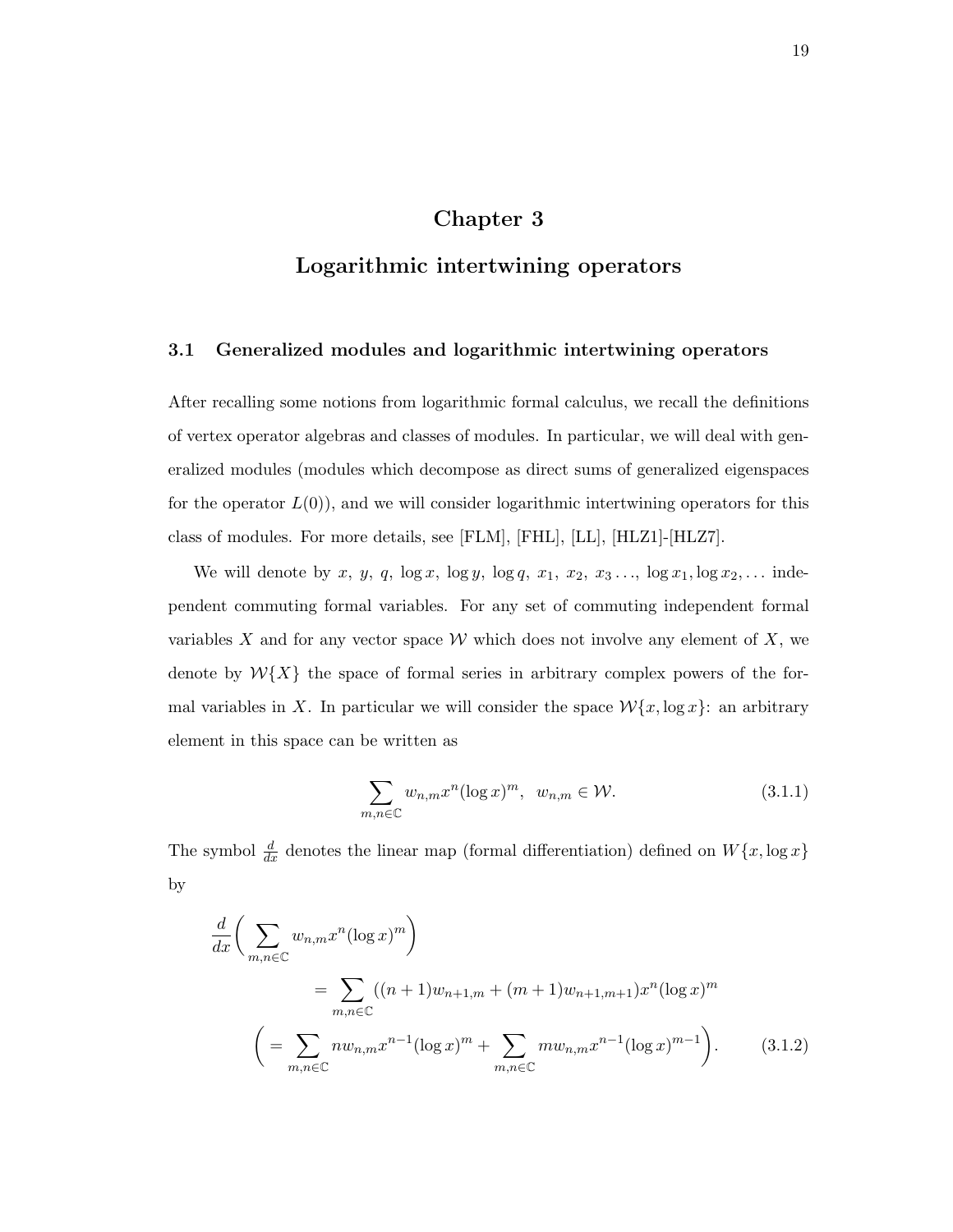We will make use of the notiation

$$
\log(1 - T) = -\sum_{n=1}^{\infty} \frac{T^n}{n}
$$

$$
e^T = \sum_{n=0}^{\infty} \frac{T^n}{n!},
$$

for any T for which these expressions make sense. Also, for commuting independent formal variables  $x, y$ , we let

$$
\log(x+y) = \log x + \log\left(1+\frac{y}{x}\right) = \log x - \sum_{n=1}^{\infty} \frac{(-1)^n}{n} \left(\frac{y}{x}\right)^n.
$$

For any formal series in  $W\{x, \log x\}$  the following result holds:

**Theorem 3.1.1.** For  $f(x)$  as in  $(3.1.1)$ , we have

$$
e^{y\frac{d}{dx}}f(x) = f(x+y)
$$
\n(3.1.3)

("Taylor's theorem" for logarithmic formal series) and

$$
e^{yx\frac{d}{dx}}f(x) = f(xe^y). \tag{3.1.4}
$$

Definition 3.1.2. A vertex operator algebra is a Z-graded vector space

$$
V = \coprod_{n \in \mathbb{Z}} V_{(n)}
$$

satisfying the two grading restrictions conditions dim  $V_{(n)} < \infty$  for all  $n \in \mathbb{Z}$  and  $V_{\left(n\right)}=0$  for  $n$  sufficiently negative, equipped with a linear map

$$
V \to (\text{End}(V)[[x, x^{-1}]]
$$
  

$$
v \mapsto Y(v, x) = \sum_{n \in \mathbb{Z}} v_n x^{-n-1}
$$
 (3.1.5)

and two distinguished vectors,  $\mathbf{1} \in V_{(0)}$  (the vacuum vector) and  $\omega \in V_{(2)}$  (the conformal vector) satisfying:

1. Lower truncation condition: for all  $u, v \in V$ ,

$$
v_n u = 0 \text{ for large enough } n
$$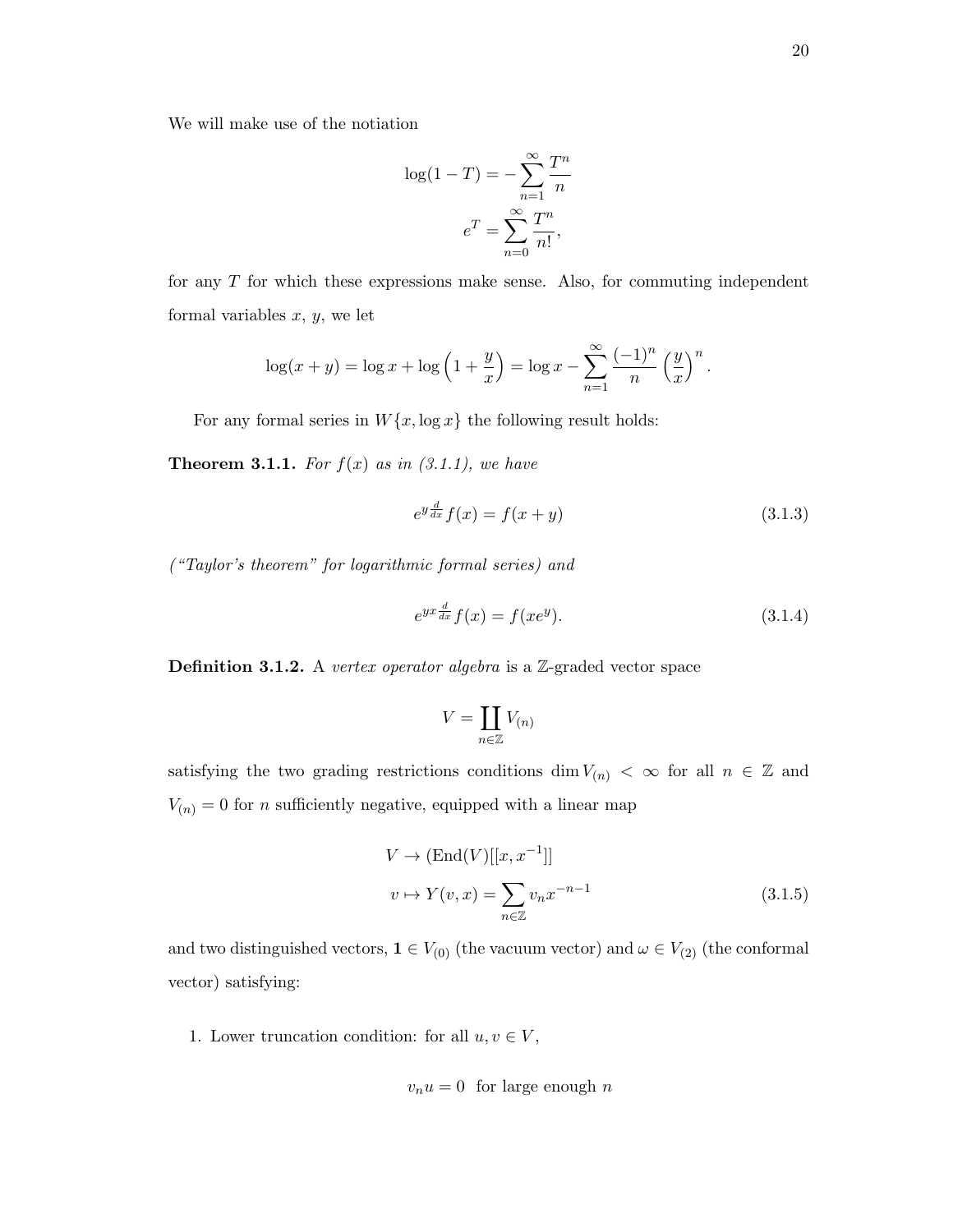2. Vacuum property:

$$
Y(\mathbf{1},x)=1_V
$$

3. Creation property

$$
Y(v, x)\mathbf{1} \in V[[x]] \text{ and } \lim_{x \to 0} Y(v, x)\mathbf{1} = v
$$

4. Jacobi identity: for all  $u, v \in V$ ,

$$
x_0^{-1}\delta\left(\frac{x_1 - x_2}{x_0}\right)Y(v, x_1)Y(u, x_2) - x_0^{-1}\delta\left(\frac{x_2 - x_1}{-x_0}\right)Y(u, x_2)Y(v, x_1) =
$$

$$
x_1^{-1}\delta\left(\frac{x_2 + x_0}{x_1}\right)Y(Y(v, x_0)u, x_2)
$$

5. Virasoro algebra relations: Let

$$
Y(\omega, x) = \sum_{n \in \mathbb{Z}} L(n) x^{-n-2};
$$

then

$$
[L(m), L(n)] = (m - n)L(m + n) + \frac{1}{12}(m^{3} - m)\delta_{m+n,0}c;
$$

where  $c \in \mathbb{C}$  is called the *central charge* of V;

6.  $L(0)$  grading: for  $v \in V_{(n)}$ ,

$$
L(0)v = nv;
$$

(here *n* is called the *weight* of *v* and it is denoted by wt *v*)

7.  $L(-1)$  derivative property

$$
Y(L(-1)v, x) = \frac{d}{dx}Y(v, x).
$$

This concludes the definition.

In what follows, unless otherwise mentioned, we will fix a vertex operator algebra V such that  $V_{(n)} = 0$  whenever  $n < 0$  and  $V_{(0)} = \mathbb{C}1$ . For a vertex operator algebra V, we set

$$
C_n(V) = \text{span}\{v_{-n}u \mid v \in \coprod_{n>0} V_{(n)}, u \in V\}.
$$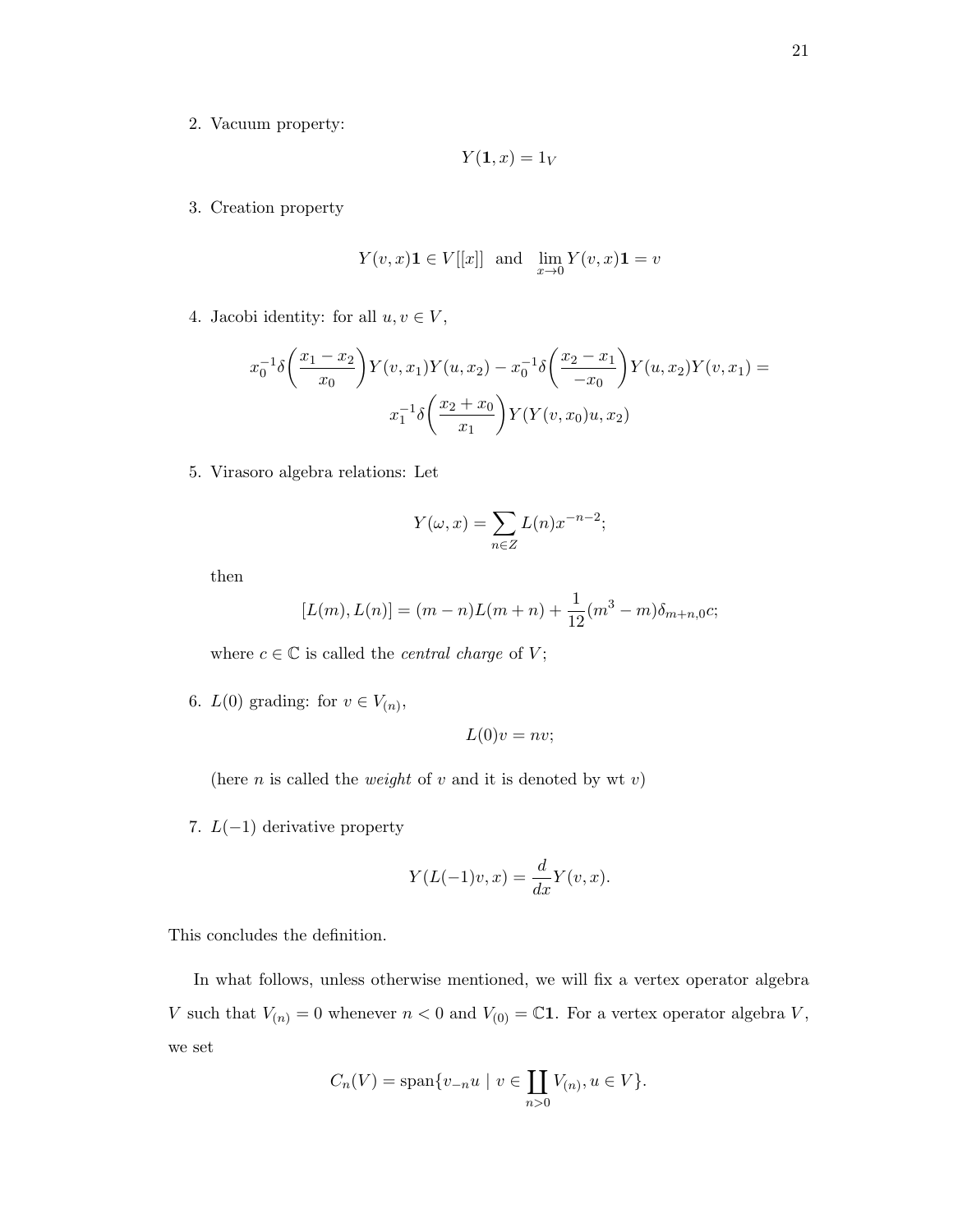$$
\dim V/C_n(V) < \infty.
$$

**Definition 3.1.4** ([H2]). A weak V-module is a vector space W equipped with a linear map

$$
V \to (\text{End}(W)[[x, x^{-1}]]
$$

$$
v \mapsto Y_W(v, x) = \sum_{n \in \mathbb{Z}} v_n x^{-n-1}
$$

such that the following properties hold:

1. Lower truncation condition: for all  $u, v \in V$ ,

$$
v_n u = 0 \text{ for large enough } n
$$

2. Vacuum property:

$$
Y_W(\mathbf{1},x)=1_W
$$

3. Jacobi identity: for all  $u, v \in V$ ,

$$
x_0^{-1}\delta\left(\frac{x_1 - x_2}{x_0}\right)Y_W(v, x_1)Y_W(u, x_2) - x_0^{-1}\delta\left(\frac{x_2 - x_1}{-x_0}\right)Y_W(u, x_2)Y_W(v, x_1) = x_1^{-1}\delta\left(\frac{x_2 + x_0}{x_1}\right)Y_W(Y(v, x_0)u, x_2)
$$

**Definition 3.1.5** ([Z]). An N-gradable weak module is a weak V-module equipped with an N-grading  $W = \coprod_{n \in N} W_{(n)}$  such that for all homogeneous  $v \in V$ ,  $w \in W$  and  $n \in \mathbb{Z}$ ,

$$
v_nw\in W_{(m+{\rm wt}\ v-n-1)}
$$

if w belongs to the homogeneous subspace  $W_{(m)}$ .

**Definition 3.1.6** ([M1], [HLZ1]). A C-graded vector space  $W = \coprod_{n \in \mathbb{C}} W_{[n]}$  equipped with a linear map

$$
Y_W : V \otimes W \rightarrow W((x))
$$
  

$$
v \otimes w \rightarrow Y_W(v, x)w
$$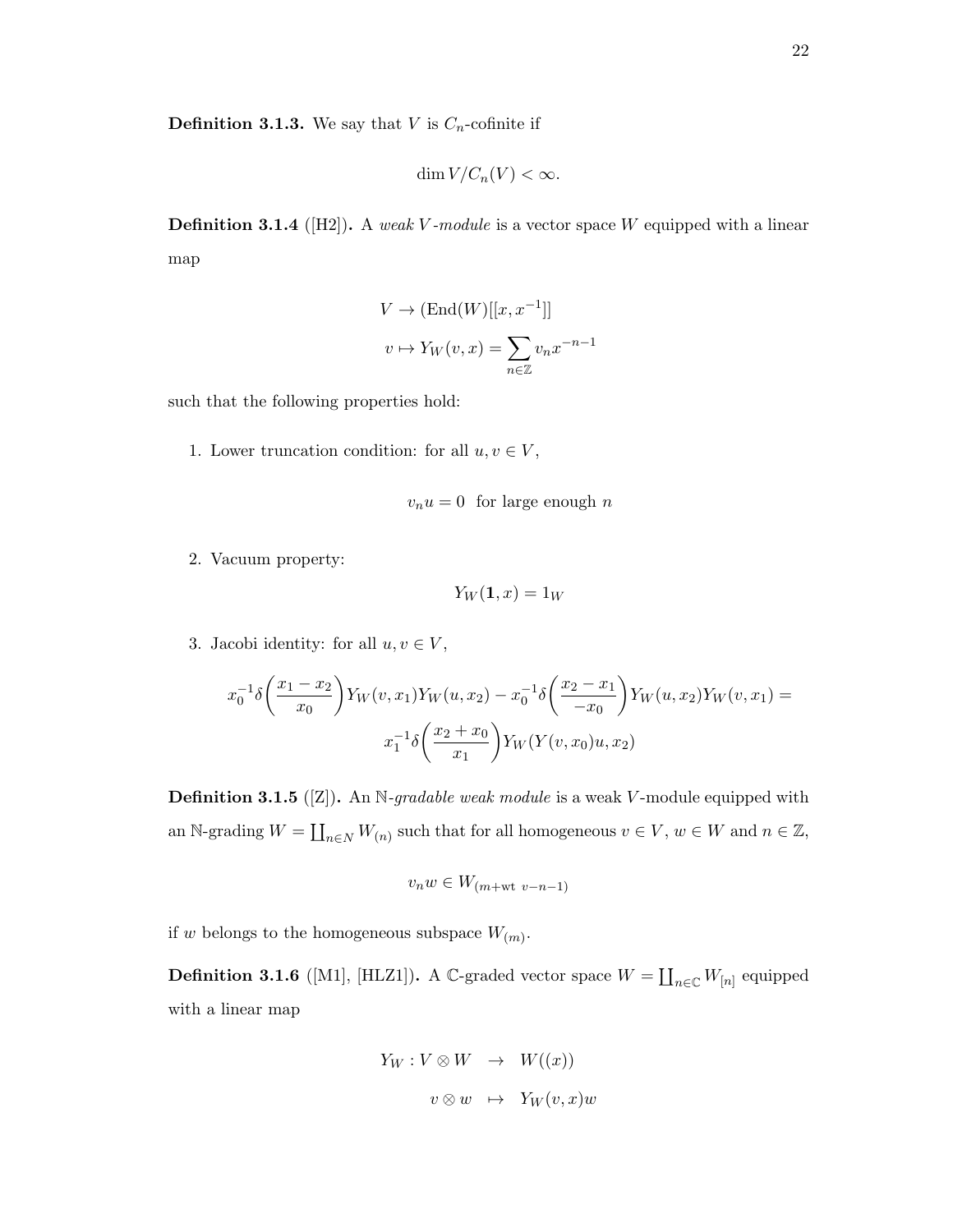is called a *generalized V*-module if for  $n \in \mathbb{C}$ , the homogeneous subspaces  $W_{[n]}$  are the generalized eigenspaces of  $L(0) = \text{Res}_x x Y_W(\omega, x)$  with eigenvalues n, that is, for  $n \in \mathbb{C}$ ,  $w \in W_{[n]},$  there exists  $K \in \mathbb{Z}_+$ , depending on w, such that  $(L(0) - n)^K w = 0$ . For  $w \in W_{[n]}$ , we denote the generalized eigenvalue n by wt w.

We define *homomorphisms* (or *module maps*) and *isomorphisms* between generalized V-modules, generalized V-submodules, and quotient generalized V-modules in the obvious ways.

**Definition 3.1.7.** An *irreducible generalized V-module* is a generalized V-module W such that there is no generalized V-submodule of W that is neither 0 nor W itself. A lower bounded generalized V-module is a generalized V-module W such that  $W_{[n]} = 0$ when  $\Re(n)$  is sufficiently negative. We say that lower-bounded generalized V-module W has a lowest conformal weight, or for simplicity,  $W$  has a lowest weight if there exists  $n_0 \in \mathbb{C}$  such that  $W_{[n_0]} \neq 0$  but  $W_{[n]} = 0$  when  $\Re(n) < \Re(n_0)$  or  $\Re(n) = \Re(n_0)$ but  $\Im(n) \neq \Im(n_0)$ . In this case, we call  $n_0$ ,  $W_{[n_0]}$  and elements of  $W_{[n_0]}$  the lowest conformal weight or lowest weight of W, the lowest weight space or lowest weight space of W and lowest conformal weight vectors or lowest weight vectors of W, respectively. A grading restricted generalized V-module is a generalized V-module W such that  $W$  is lower bounded and dim  $W_{[n]} < \infty$  for  $n \in \mathbb{C}$ . An *(ordinary) V-module* is a generalized V-module W such that W is grading restricted and  $W_{[n]} = W_{(n)}$  for  $n \in \mathbb{C}$ , where for  $n \in \mathbb{C}, W_{(n)}$  are the eigenspaces of  $L(0)$  with eigenvalues n. An *irreducible V*-module is a V-module such that it is irreducible as a generalized V-module. A *generalized* V-module of length l is a generalized V-module W such that there exist generalized V-submodules  $W = W_1 \supset \cdots \supset W_{l+1} = 0$  such that  $W_i/W_{i+1}$  for  $i = 1, \ldots, l$  are irreducible Vmodules. A *finite length generalized V-module* is a generalized V-module of length  $l$ for some  $l \in \mathbb{Z}_+$ . Homomorphisms and isomorphisms between lower-bounded, gradingrestricted or finite length generalized V -modules are homomorphisms and isomorphisms between the underlying generalized V-modules.

For a generalized module  $W$ , the *formal completion* of  $W$  is the space

$$
\overline{W}=\prod_{n\in\mathbb{C}}W_{[n]}
$$

,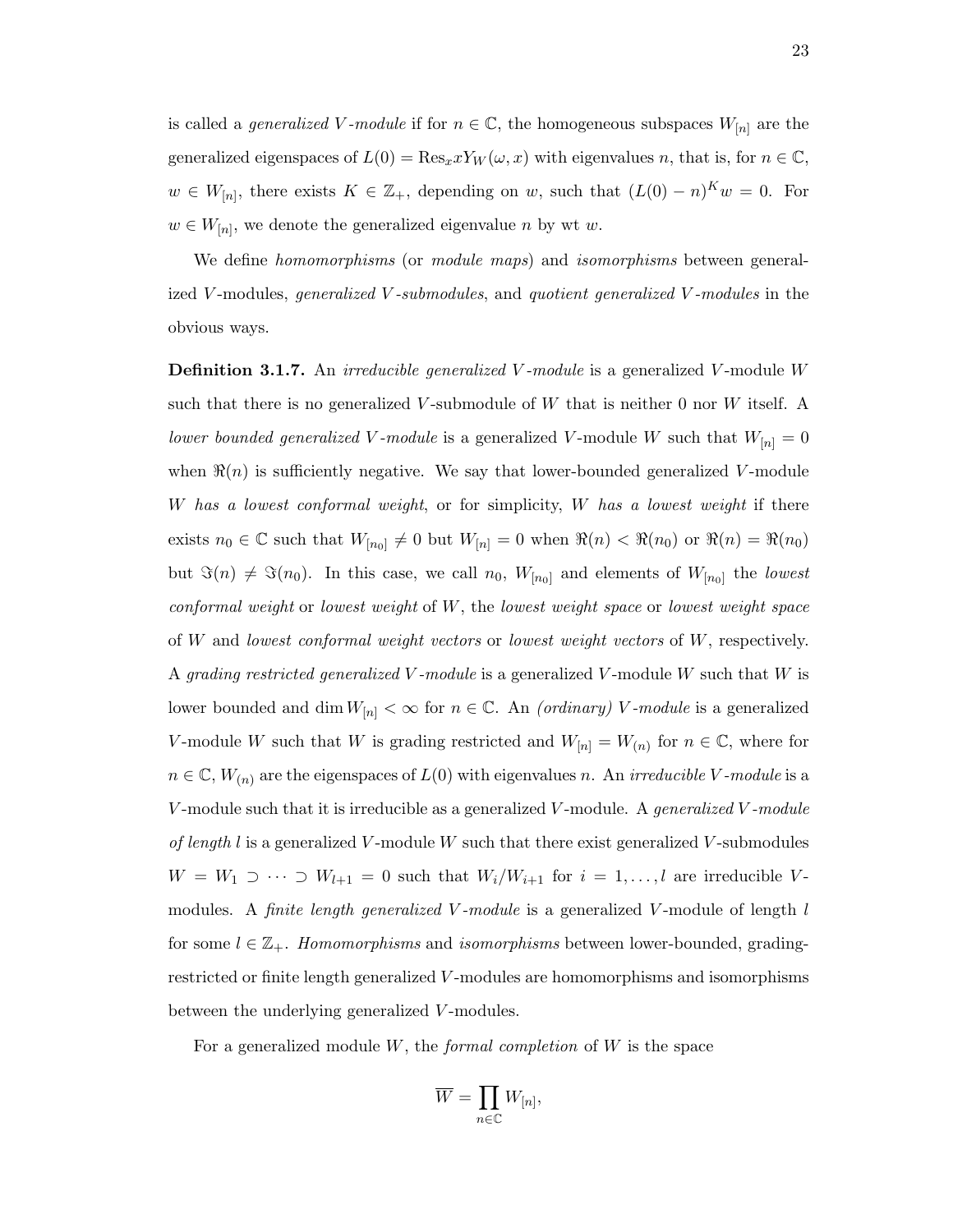and for  $n \in \mathbb{C}$  we denote the projection from  $\overline{W}$  to  $W_{[n]}$  by  $\pi_n$ .

**Definition 3.1.8.** Let  $(W_1, Y_1)$ ,  $(W_2, Y_2)$  and  $(W_3, Y_3)$  be generalized modules for a vertex operator algebra V. A logarithmic intertwining operator of type  $\binom{W_3}{W_1 W_2}$  is a linear map

$$
\mathcal{Y}(\cdot, x) \cdot : W_1 \otimes W_2 \to W_3[\log x] \{x\},\
$$

or equivalently,

$$
w_{(1)} \otimes w_{(2)} \mapsto \mathcal{Y}(w_{(1)}, x)w_{(2)} = \sum_{n \in \mathbb{C}} \sum_{k \in \mathbb{N}} w_{(1)} \gamma_{n;k} w_{(2)} x^{-n-1} (\log x)^k \in W_3[\log x] \{x\}
$$

for all  $w_{(1)} \in W_1$  and  $w_{(2)} \in W_2$ , such that the following conditions are satisfied: the lower truncation condition: for any  $w_{(1)} \in W_1$ ,  $w_{(2)} \in W_2$  and  $n \in \mathbb{C}$ ,

 $w_{(1)}y_{n}^{\mathcal{Y}}$  $\mathcal{Y}_{n+m; k} w_{(2)} = 0$  for  $m \in \mathbb{N}$  sufficiently large, independently of k;

the Jacobi identity:

$$
x_0^{-1}\delta\left(\frac{x_1 - x_2}{x_0}\right)Y_3(v, x_1)\mathcal{Y}(w_{(1)}, x_2)w_{(2)}
$$
  

$$
-x_0^{-1}\delta\left(\frac{x_2 - x_1}{-x_0}\right)\mathcal{Y}(w_{(1)}, x_2)Y_2(v, x_1)w_{(2)}
$$
  

$$
= x_2^{-1}\delta\left(\frac{x_1 - x_0}{x_2}\right)\mathcal{Y}(Y_1(v, x_0)w_{(1)}, x_2)w_{(2)}
$$
(3.1.6)

for  $v \in V$ ,  $w_{(1)} \in W_1$  and  $w_{(2)} \in W_2$  (note that the first term on the left-hand side is meaningful because of the lower truncation condition) and the  $L(-1)$ -derivative property: for any  $w_{(1)} \in W_1$ ,

$$
\mathcal{Y}(L(-1)w_{(1)},x)=\frac{d}{dx}\mathcal{Y}(w_{(1)},x).
$$

We will denote the space of all logarithmic intertwining operators of type  $\binom{W_3}{W_1W_2}$  by  $\mathcal{V}_{W}^{W_{3}}$  $W_1W_2\cdot W_1W_2$ 

Note that if the three modules  $W_1, W_2, W_3$  are ordinary modules, then all logarithmic intertwining operators are in fact ordinary intertwining operator, i.e., there are no logarithmic terms.

For a generalized V-module  $W$ , we consider the semisimple part of the operator  $L(0)$ , denoted by  $L(0)$ <sub>s</sub>; also denote by  $L(0)_n$  the locally nilpotent part  $L(0) - L(0)_s$ .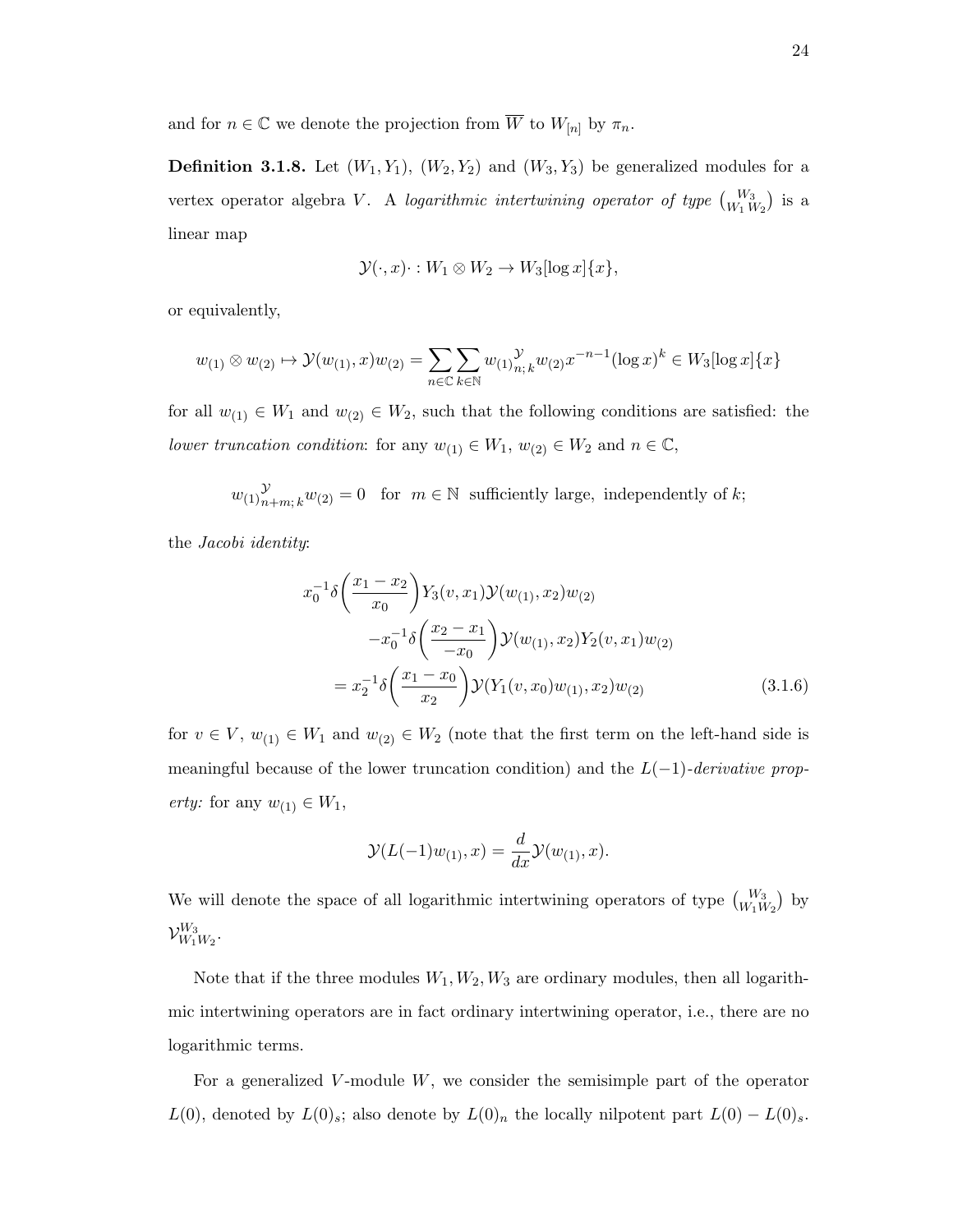Then  $L(0)_n$  is a module endomorphism of W (i.e., it commutes with the action of V on  $W$ :

**Lemma 3.1.9.** Let  $\mathcal{Y}(x, w)$  be an intertwining operator; then

$$
L(0)_n \mathcal{Y}(x, w) - \mathcal{Y}(x, w)L(0)_n = 0
$$

**Definition 3.1.10.** Let  $W$  be a generalized module for a vertex operator algebra. We define

$$
x^{\pm L(0)}: W \to W\{x\}[\log x] \subset W[\log x]\{x\}
$$

by

$$
x^{\pm L(0)} = x^{\pm L(0)s} e^{\pm \log x (L(0) - L(0)s)}
$$

Lemma 3.1.11. Using the same notation as above, we have

$$
\frac{d}{dx}x^{L(0)} = L(0)x^{L(0)-1}.
$$

**Proposition 3.1.12.** Let  $\mathcal{Y}$  be a logarithmic intertwining operator of type  $\begin{pmatrix} W_3 \ W_1 \ W_2 \end{pmatrix}$  and let  $w \in W_1$ . Then

(a)

$$
e^{yL(-1)}\mathcal{Y}(w,x)e^{-yL(-1)} = \mathcal{Y}(e^{yL(-1)}w,x) = \mathcal{Y}(w,x+y)
$$

(b)

$$
y^{L(0)}\mathcal{Y}(w,x)y^{-L(0)} = \mathcal{Y}(y^{L(0)}w, xy)
$$

 $(c)$ 

$$
e^{yL(1)}\mathcal{Y}(w,x)e^{-yL(1)} = \mathcal{Y}(e^{y(1-yx)L(1)}(1-yx)^{-2L(0)}w, x(1-yx)^{-1}).
$$

## 3.2 Tensor product of modules and associativity of intertwining operators

In this section, we recall the notion of  $P(z)$ -tensor product for modules of vertex operator algebras introduced in [HL1]-[HL3], [H3] (and then generalized to the case of logarithmic modules in  $[HLZ1]$ - $[HLZ8]$ , and some related results that we will need later; in particular, we will state associativity for intertwining operators.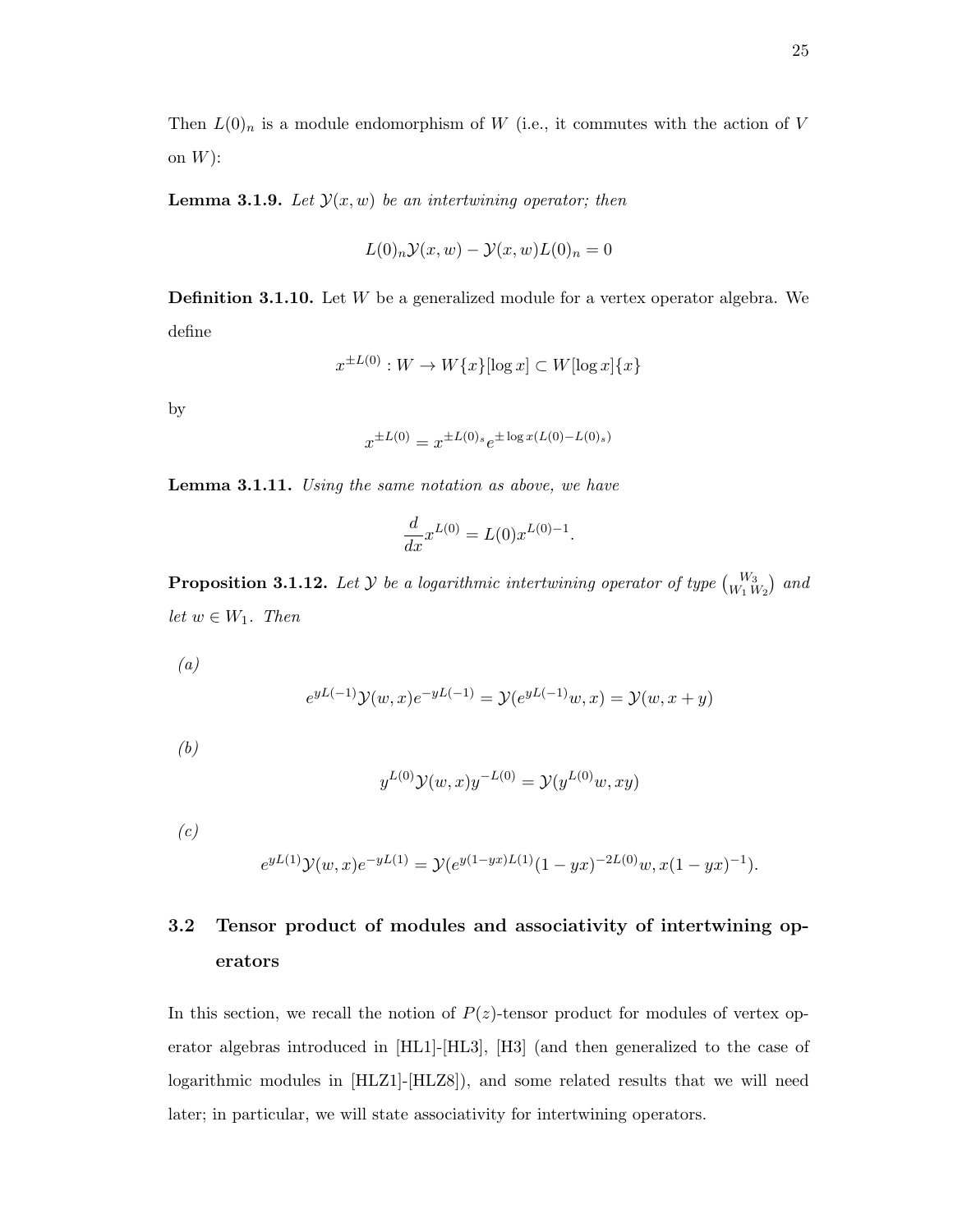Related to the concept of intertwining operator is that of *intertwining map*: a  $P(z)$ intertwining map of type  $\binom{W_3}{W_1 W_2}$  is a linear function

$$
I_z: W_1 \otimes W_2 \to \overline{W}_3
$$

satisfying the following conditions: the *lower truncation condition*: for  $w_{(1)} \in W_1$  and  $w_{(2)} \in W_2$  and any  $n \in \mathbb{C}$ ,

$$
\pi_{n-m} I(w_{(1)} \otimes w_{(2)}) = 0
$$
 for  $m \in \mathbb{N}$  sufficiently large;

and the *Jacobi identity*: for  $v \in V$ ,  $w_{(1)} \in W_1$  and  $w_{(2)} \in W_2$ ,

$$
x_0^{-1}\delta\left(\frac{x_1-z}{x_0}\right)Y_3(v,x_1)I(w_{(1)} \otimes w_{(2)})
$$
  
=  $z^{-1}\delta\left(\frac{x_1-x_0}{z}\right)I(Y_1(v,x_0)w_{(1)} \otimes w_{(2)})$   
+  $x_0^{-1}\delta\left(\frac{-z+x_1}{x_0}\right)I(w_{(1)} \otimes Y_2(v,x_1)w_{(2)}).$ 

Let  $\mathcal{Y} \in \binom{W_3}{W_1 W_2}$ , and let  $p \in \mathbb{Z}$ ; then the map

$$
I_{\mathcal{Y},p}: W_1 \otimes W_2 \to W_3
$$
  

$$
w_{(1)} \otimes w_{(2)} \mapsto \mathcal{Y}(w_{(1)},x)w_{(2)}\Big|_{x^n = e^{n(\log z + 2\pi i p)},(\log(x))^m = (\log z + 2\pi i p)^m}
$$

is a well defined  $P(z)$ -intertwining map of type  ${W_3 \choose W_1 W_2}$ ; for any  $p \in \mathbb{Z}$ , the correspondence  $\mathcal{Y} \mapsto I_{\mathcal{Y},p}$  is a bijection with inverse denoted by  $I \mapsto \mathcal{Y}_{I,p}$  ([HLZ3]).

**Definition 3.2.1** ([HLZ1]-[HLZ7]). Given two generalized V-modules  $W_1$ ,  $W_2$ , their  $P(z)$ -tensor product is a third module, denoted by  $W_1 \boxtimes_{P(z)} W_2$ , equipped with an intertwining map

$$
\boxtimes_{P(z)}: W_1 \otimes W_2 \to \overline{W_1 \boxtimes_{P(z)} W_2}
$$

such that for any generalized V-module  $W_3$  and intertwining map  $I: W_1 \otimes W_2 \to \overline{W}_3$ , there exists a unique V-module morphism  $\eta: W_1 \boxtimes_{P(z)} W_2 \to W_3$  such that

$$
I = \overline{\eta} \circ \boxtimes_{P(z)},
$$

where  $\overline{\eta}$  is the unique map  $\overline{\eta} : \overline{W_1 \boxtimes_{P(z)} W_2} \to \overline{W}_3$  extending  $\eta$ .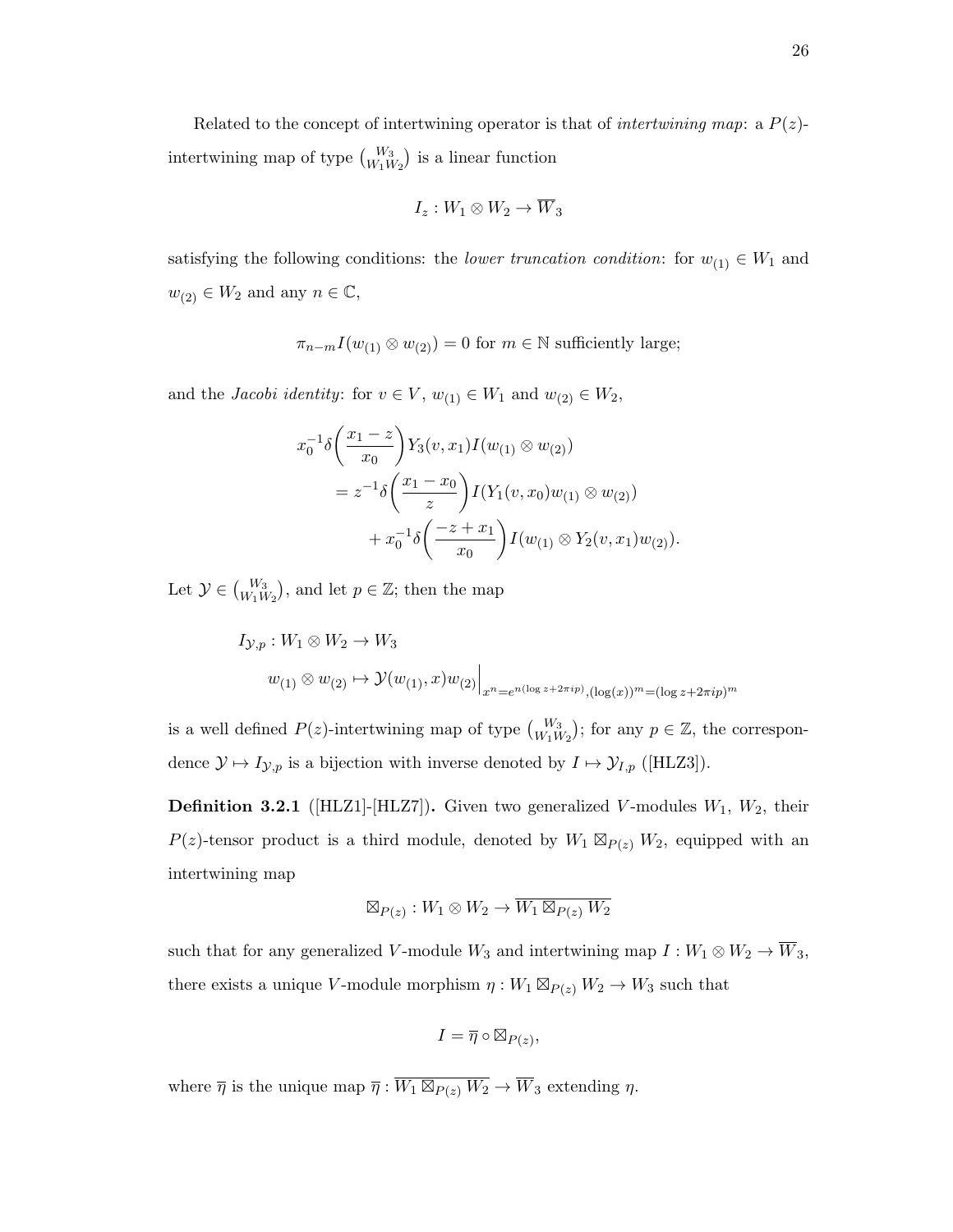From the definition, one can see that given two V-modules, if their  $P(z)$ -tensor product exists then it is unique; moreover we have the following:

**Proposition 3.2.2.** Let  $W_1$ ,  $W_2$ ,  $W_3$  and  $W_4$  be generalized V-modules and  $\varphi : W_1 \rightarrow$  $W_3$  and  $\psi : W_2 \to W_4$  be V-module homomorphisms. Suppose that the  $P(z)$ -tensor products  $W_1 \boxtimes_{P(z)} W_2$  and  $W_3 \boxtimes_{P(z)} W_4$  exist and denote their intertwining maps by  $I_1$ ,  $I_2$  respectively. Then there exists a unique V homomorphism

$$
\varphi \boxtimes_{P(z)} \psi : W_1 \boxtimes W_2 \to W_3 \boxtimes W_4
$$

such that for all  $w_{(1)} \in W_1$  and  $w_{(2)} \in W_2$ ,

$$
I_2(\varphi(w_{(1)}) \otimes \psi(w_{(2)})) = \overline{\varphi \boxtimes_{P(z)} \psi} \circ I_1(w_{(1)} \otimes w_{(2)}).
$$

We recall some results from [HLZ5] concerning associativity of logarithmic intertwining operators.

**Theorem 3.2.3** ([HLZ5]). Let V be a vertex operator algebra whose category of generalized modules is closed under  $P(z)$ -tensor product, and such that every generalized module satisfies the  $C_1$ -cofiniteness condition and the quasi-finite dimensionality condition; let  $W_1$ ,  $W_2$ ,  $W_3$ ,  $W_4$ ,  $M$  be generalized V-modules.

1. Consider intertwining operators  $\mathcal{Y}_1 \in \binom{W_4}{W_1 M}$ ,  $\mathcal{Y}_2 \in \binom{M}{W_2 W_3}$ . Then there exists a unique intertwining operator  $\mathcal{Y}^1 \in \binom{W_4}{W_1 \boxtimes_{P(z_0)} W_2 \ W_3}$  such that

$$
\langle w'_{(4)}, \mathcal{Y}_1(w_{(1)}, x_1) \mathcal{Y}_2(w_{(2)}, x_2) w_{(3)} \rangle \Big|_{x_1 = z_1, x_2 = z_2}
$$
  
=  $\langle w'_{(4)}, \mathcal{Y}^1(\mathcal{Y}_{\boxtimes_{P(z_0),0}}(w_{(1)}, x_0) w_{(2)}, x_2) w_{(3)} \rangle \Big|_{x_0 = z_0, x_2 = z_2}$ 

whenever  $z_0 = z_1 - z_2$  and  $|z_1| > |z_2| > |z_0| > 0$ , for all  $w_{(1)} \in W_1, w_{(2)} \in W_2$  $W_2, w_{(3)} \in W_3$  and  $w'_{(4)} \in W'_4$ .

2. Let  $\mathcal{Y}^1 \in {W_4 \choose MW_3}$ ,  $\mathcal{Y}^2 \in {M \choose W_1 W_2}$ . Then there exists a unique intertwining operator  $\mathcal{Y}_1$  of type  $\binom{W_4}{W_1W_2\boxtimes_{P(z_2)} W_3}$  such that

$$
\langle w'_{(4)}, \mathcal{Y}^{1}(\mathcal{Y}^{2}(w_{(1)}, x_{0})w_{(2)}, x_{2})w_{(3)} \rangle \Big|_{x_{0}=z_{1}-z_{2}, x_{2}=z_{2}}
$$
  
=  $\langle w'_{(4)}, \mathcal{Y}_{1}(w_{(1)}, x_{1})\mathcal{Y}_{\boxtimes_{P(z_{2}),0}}(w_{(2)}, x_{2})w_{(3)} \rangle \Big|_{x_{1}=z_{1}, x_{2}=z_{2}}$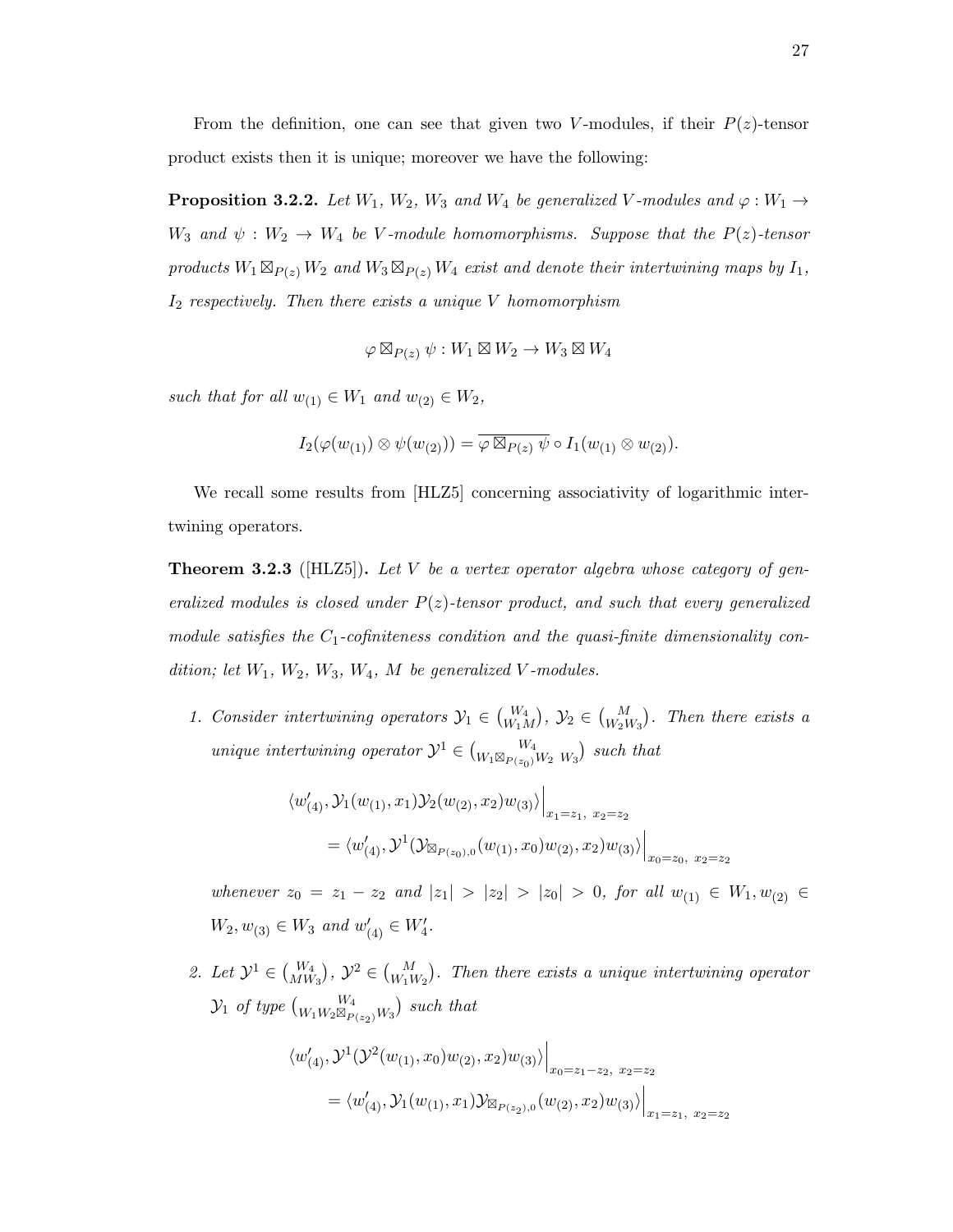whenever  $|z_1| > |z_2| > |z_1 - z_2| > 0$  for all  $w_{(1)} \in W_1, w_{(2)} \in W_2, w_{(3)} \in W_3$  and  $w'_{(4)} \in W'_4.$ 

#### 3.3 Elliptic functions and Eisenstein series

In this section we recall some basic properties of the Weierstrass  $\wp$  function and Eisenstein series; in particular, we will be using the Taylor and Fourier  $q$ -expansions of such functions. For additional background, see [L, Z]. For  $z \in \mathbb{C}$ , we will use the notation  $q_z = e^{2\pi i z}$ . We first introduce a formal power series related to the expansion of the Weierstrass  $\wp$  function: for  $m \geq 0$ ,

$$
P_{m+1}(x;q) = (2\pi i)^{m+1} \sum_{l>0} \left( \frac{l^m}{m!} \frac{x^l}{1-q^l} - \frac{(-1)^m l^m}{m!} \frac{q^l x^{-l}}{1-q^l} \right)
$$

where  $(1 - q^l)^{-1}$  is the power series  $\sum_{k \geq 0} q^{lk}$  in the formal variable q. For  $\tau, z \in \mathbb{C}$ satisfying  $|q_{\tau}|$  <  $|q_{z}|$  < 1, the series  $P_{m+1}(q_{z}; q_{\tau})$  is absolutely convergent, and for  $\vert q_z\vert < 1$  the  $q$  coefficients of  $P_{m+1}(q_z;q)$  are absolutely convergent. Let

$$
\wp_1(z;\tau) = \frac{1}{z} + \sum_{(k,l)\neq(0,0)} \left( \frac{1}{z - (k\tau + l)} + \frac{1}{k\tau + l} + \frac{z}{(k\tau + l)^2} \right)
$$

$$
\wp_2(z;\tau) = \frac{1}{z^2} + \sum_{(k,l)\neq(0,0)} \left( \frac{1}{(z - (k\tau + l))^2} - \frac{1}{(k\tau + l)^2} \right);
$$

and for  $m \geq 2$ , let

$$
\wp_{m+1}(z;\tau) = -\frac{1}{m} \frac{\partial}{\partial z} \wp_m(z;\tau).
$$

These functions have Laurent expansion

$$
\wp_m(z;\tau) = \frac{1}{z^m} + (-1)^m \sum_{k \ge 1} {2k+1 \choose m-1} G_{2k+2}(\tau) z^{2k+2-m}
$$

in the region  $0 < |z| < \min(1, |\tau|)$ , where  $G_{2k+2}(\tau)$  are the Eisenstein series defined by

$$
G_{2k+2}(\tau)=\sum_{(m,l)\in\mathbb{Z}^2\backslash (0,0)}\frac{1}{(m\tau+l)^{2k+2}}
$$

for  $k \geq 1$ . Moreover, let

$$
G_2(\tau) = \frac{\pi^2}{3} + \sum_{m \in \mathbb{Z} \setminus \{0\}} \sum_{l \in \mathbb{Z}} \frac{1}{(m\tau + l)^2}.
$$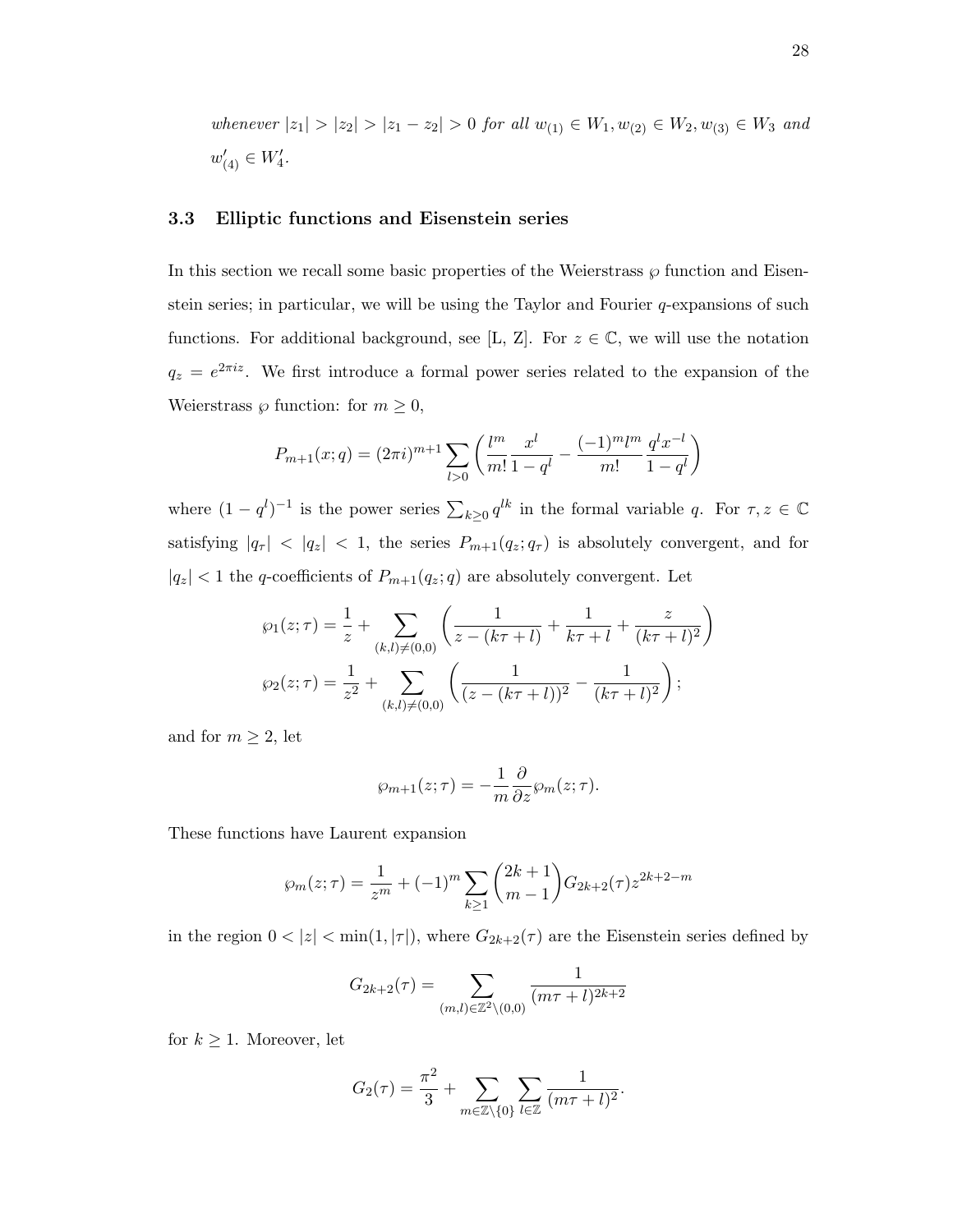It is known that the Eisenstein series have  $q$ -expansion

$$
G_{2k+2}(\tau) = 2\zeta(2k+2) + \frac{2(2\pi i)^{2k+2}}{(2k+1)!} \sum_{l=1}^{\infty} \frac{l^{2k+1}q_{\tau}^l}{1-q_{\tau}^l}
$$

We use the following notation to denote these as formal power series in the variable  $q$ :

$$
\tilde{G}_{2k+2}(q) = 2\zeta(2k+2) + \frac{2(2\pi i)^{2k+2}}{(2k+1)!} \sum_{l=1}^{\infty} \frac{l^{2k+1}q^l}{1-q^l}, \qquad k \in \mathbb{N}
$$

and similarly for the expansion of the elliptic functions

$$
\tilde{\wp}_m(x;q) = \frac{1}{x^m} + (-1)^m \sum_{k=1}^{\infty} {2k+1 \choose m-1} \tilde{G}_{2k+2}(q) x^{2k+2-m}, \qquad m = 1, 2, ...
$$

For  $z\in\mathbb{C}$  such that  $0<|z|<1,$ 

$$
\tilde{\wp}_m(z;q) = (-1)^m \left( P_m(q_z;q) - \frac{\partial^{m-1}}{\partial z^{m-1}} (\tilde{G}_2(q)z - \pi i) \right)
$$

and  $\tilde{\wp}_m(z; q_\tau) = \wp_m(z; \tau)$ . The following is well known:

**Proposition 3.3.1.** For any element  $g =$  $\sqrt{ }$  $\mathcal{L}$  $\alpha$   $\beta$ γ δ  $\setminus$  $\Big\} \in SL_2(\mathbb{Z}), \text{ and } m = 1, 2, \ldots$ 

$$
\wp_m|_g(z;\tau) := (\gamma \tau + \delta)^{-m} \wp_m\left(\frac{z}{\gamma \tau + \delta}; \frac{\alpha \tau + \beta}{\gamma \tau + \delta}\right) = \wp_m(z;\tau)
$$

if  $m > 1$ ,

$$
\wp_m(z+\tau;\tau) = \wp_m(z+1;\tau) = \wp_m(z;\tau)
$$

and

$$
\wp_1(z+1;\tau) = \wp_1(z;\tau) + G_2(q)
$$

$$
\wp_1(z+\tau;\tau) = \wp_1(z;\tau) + G_2(\tau)\tau - 2\pi i
$$

**Proposition 3.3.2.** Let  $f(q)$  be a modular form of weight k. Then the function  $\vartheta_k(f)$ defined by

$$
(2\pi i)^2 q \frac{d}{dq} f(q) + kG_2(q)f(q)
$$

is a modular form of weight  $k + 2$ .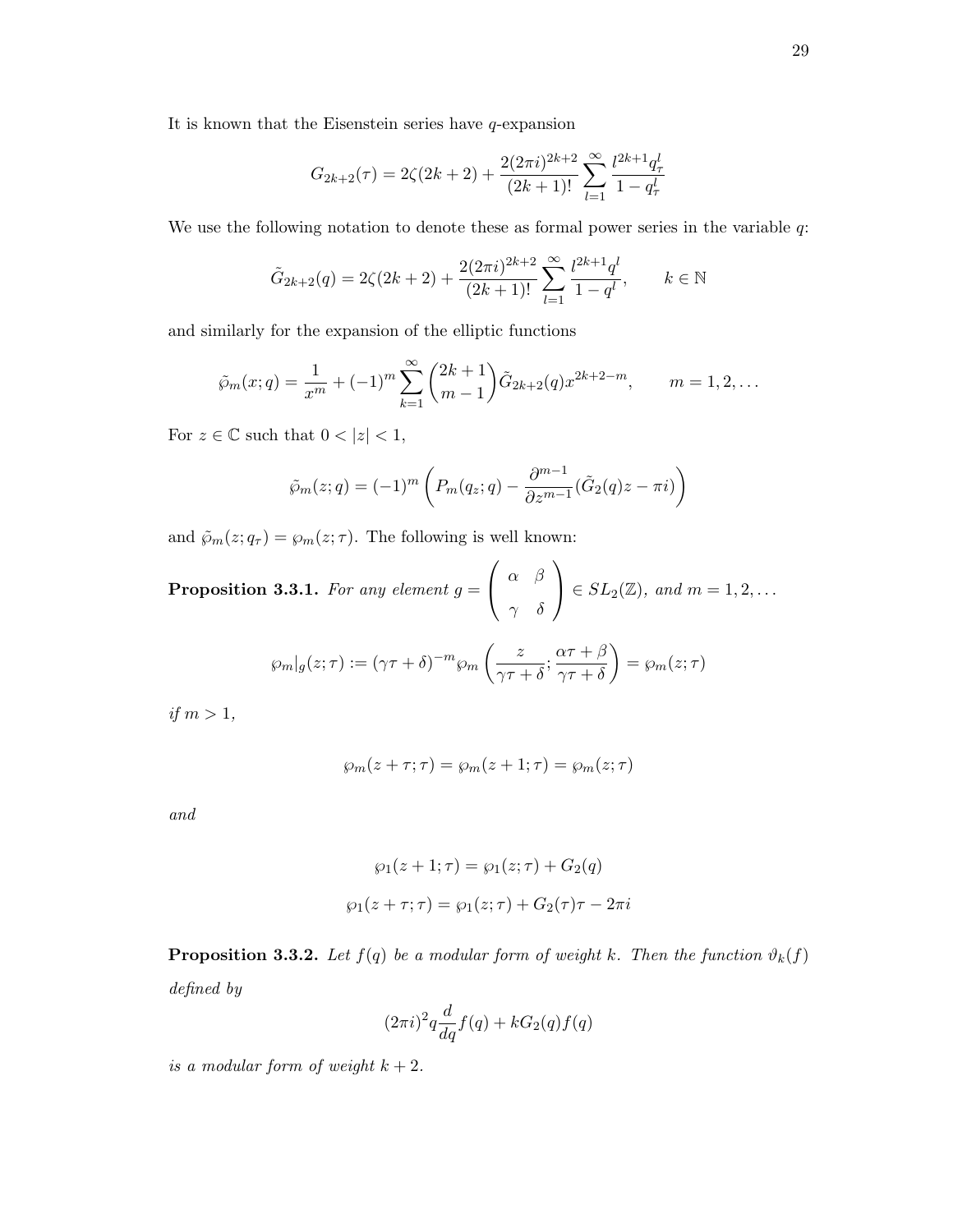#### 3.4 Formal  $q$ -traces of logarithmic intertwining operators

In this section we consider modules for a vertex operator algebra which admit a right action (by module endomorphisms) of an associative algebra P. We then consider products of intertwining operators which commute with this action; in particular, we are able to define the formal  $q$ -trace of such products by using pseudotraces on the P-endomorphism ring of the  $L(0)$  generalized eigenspaces in the V-modules. We use properties of pseudotraces and intertwining operators to derive identities for the formal q-traces.

Let P be an associative algebra equipped with a symmetric linear function  $\phi$ , and fix a vertex operator algebra V. We say that a generalized V-module W is a  $V$ -P-bimodule if W is a right P module and P acts on W by V-module endomorphisms, that is, for any  $v \in V$ ,  $w \in W$ , and  $p \in P$ ,

$$
Y(v, x)(wp) = (Y(v, x)w)p.
$$

**Proposition 3.4.1.** Let  $W_{[n]}$  be an  $L(0)$ -generalized eigenspace of W for the eigenvalue n. Then  $W_{[n]}$  is a P-submodule of W; if W is a projective right P-module, so is  $W_{[n]}$ .

*Proof.* This is clear since the action of P commutes with  $L(0)$ : let  $p \in P$  and  $w \in W_{[n]}$ ; then there exists  $k \in \mathbb{N}$  such that  $(L(0) - n)^k w = 0$ . Then

$$
(L(0) - n)^{k}(wp) = ((L(0) - n)^{k}w)p = 0
$$

which proves the first part of the claim; the second part follows since  $W_{[n]}$  is a direct summand of W. П

As a consequence, the action of P commutes with  $L(0)$ <sub>s</sub> and  $L(0)_n$ . Suppose now W is a grading restricted generalized V -module, projective as right P-module. Then for any generalized eigenspace  $W_{[n]}$ , we can define the pseudotrace

$$
\phi_{W_{[n]}} : \mathrm{End}_P(W_{[n]}) \to \mathbb{C};
$$

and for a given element  $a(x_1, \ldots, x_k) \in \text{End}_P(W) \{x_1, \ldots, x_k, \log x_1, \ldots, \log x_k\},\$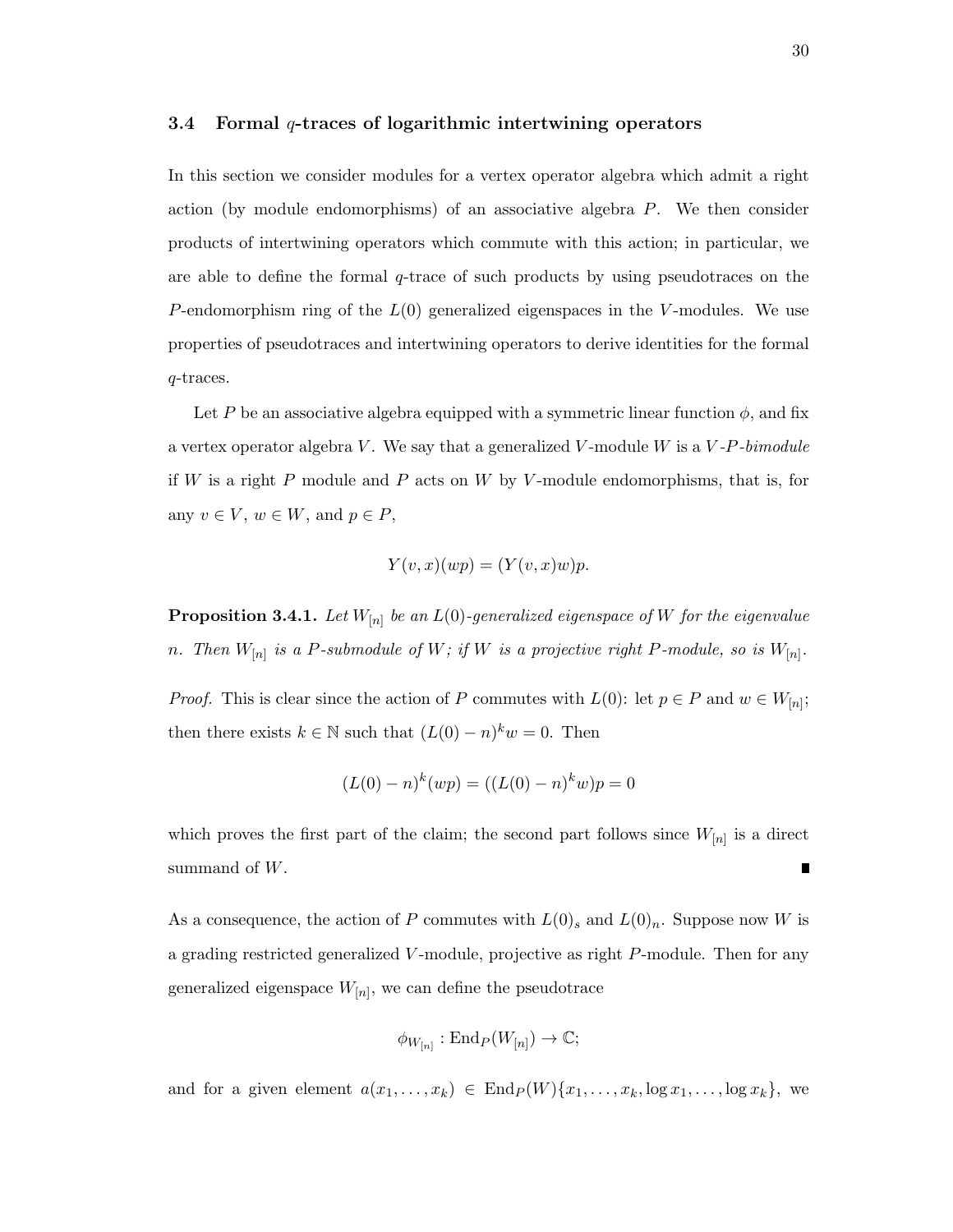define

$$
\text{tr}_{W}^{\phi} a(x_1, \ldots, x_n) q^{L(0)} = \sum_{n \in \mathbb{C}} \phi_{W_{[n]}} \left( \pi_n a(x_1, \ldots, x_k) \sum_{i=0}^{\infty} \frac{(L(0)_n)^i}{i!} (\log q)^i \right) \Big|_{W_{[n]}} q^n
$$

where  $\pi_n: W \to W_{[n]}$  is the projection on the generalized eigenspace  $W_{[n]}$ . Note that since  $L(0)_n$  is locally nilpotent, the summation over i is finite for any value of  $n \in \mathbb{C}$ . If W has finite length  $l$ , then the powers of  $\log q$  are globally bounded by  $l$ .

**Remark 3.4.2.** Suppose  $T \in \text{End}_P(W_{[n]})$ , and let  $\{w_i\}_{i=1}^s$ ,  $\{\alpha_i\}_{i=1}^s$  be a projective basis for  $W_{[n]}$ . Let  $w'_i \in W'_{[n]}$  be the linear function defined by  $\langle w'_i, w \rangle = \phi(\alpha_i(w))$  for all  $w \in W_{[n]}$ . Then one can express the pseudotrace of T as

$$
\phi_{W_{[n]}}(T) = \sum_{i=1}^{s} \langle w'_i, Tw_i \rangle.
$$

In particular, for any  $n \in \mathbb{C}$  let  $\{w_{n,i}\}_{i=1}^{s_n}$ ,  $\{\alpha_{n,i}\}_{i=1}^{s_n}$  be a projective basis of  $W_{[n]}$  and let  $a(x_1, \ldots, x_k)$  as above, one can express the q-trace of  $a(x_1, \ldots, x_n)$  as

$$
\operatorname{tr}_{W}^{\phi} a(x_1, \ldots, x_n) = \sum_{n \in \mathbb{C}} \sum_{i=1}^{s_n} \left( \sum_{j=1}^{\infty} \left\langle w'_{n,i}, a(x_1, \ldots, a_n) \frac{(L(0)_n)^j}{j!} w_{n,i} \right\rangle (\log q)^j \right) q^n
$$

where  $w'_{n,i}$  is defined as above and extended to an element of  $W'$  by letting it map to 0 the generalized subspaces for eigenvalues different from  $n$ .

Now let  $W_i$ ,  $\tilde{W}_i$ ,  $i = 1, \ldots, n$ , be grading restricted generalized modules for V, and suppose  $\tilde{W}_0$  is a V-P-bimodules, projective as right P-module. Moreover, consider logarithmic intertwining operators  $\mathcal{Y}_i \in \binom{\tilde{W}_{i-1}}{W_i \tilde{W}_i}$ ,  $i = 1, \ldots, n$ , where we use the convention  $\tilde{W}_0 = \tilde{W}_n$ . If the action of P commutes with the product of the intertwining operators, i.e., for all  $w_i \in W_i$ ,  $\tilde{w}_n \in \tilde{W}_n$ , and p in P,

$$
\mathcal{Y}_1(w_1,x_1)\cdots\mathcal{Y}_n(w_n,x_n)(\tilde{w}_n p)=(\mathcal{Y}_1(w_1,x_1)\cdots\mathcal{Y}_n(w_n,x_n)\tilde{w}_n)p,
$$

then one can define the formal q-trace

$$
\operatorname{tr}_{\tilde{W}_n}^{\phi} \mathcal{Y}_1(w_1, x_1) \cdots \mathcal{Y}_n(w_n, x_n) q^{L(0)}.
$$

**Remark 3.4.3.** Using the same notation as above, suppose the modules  $\tilde{W}_i$  for  $i =$  $1, \ldots, n$  are V-P-bimodules, with  $W_0$  projective as right P-module, and the action of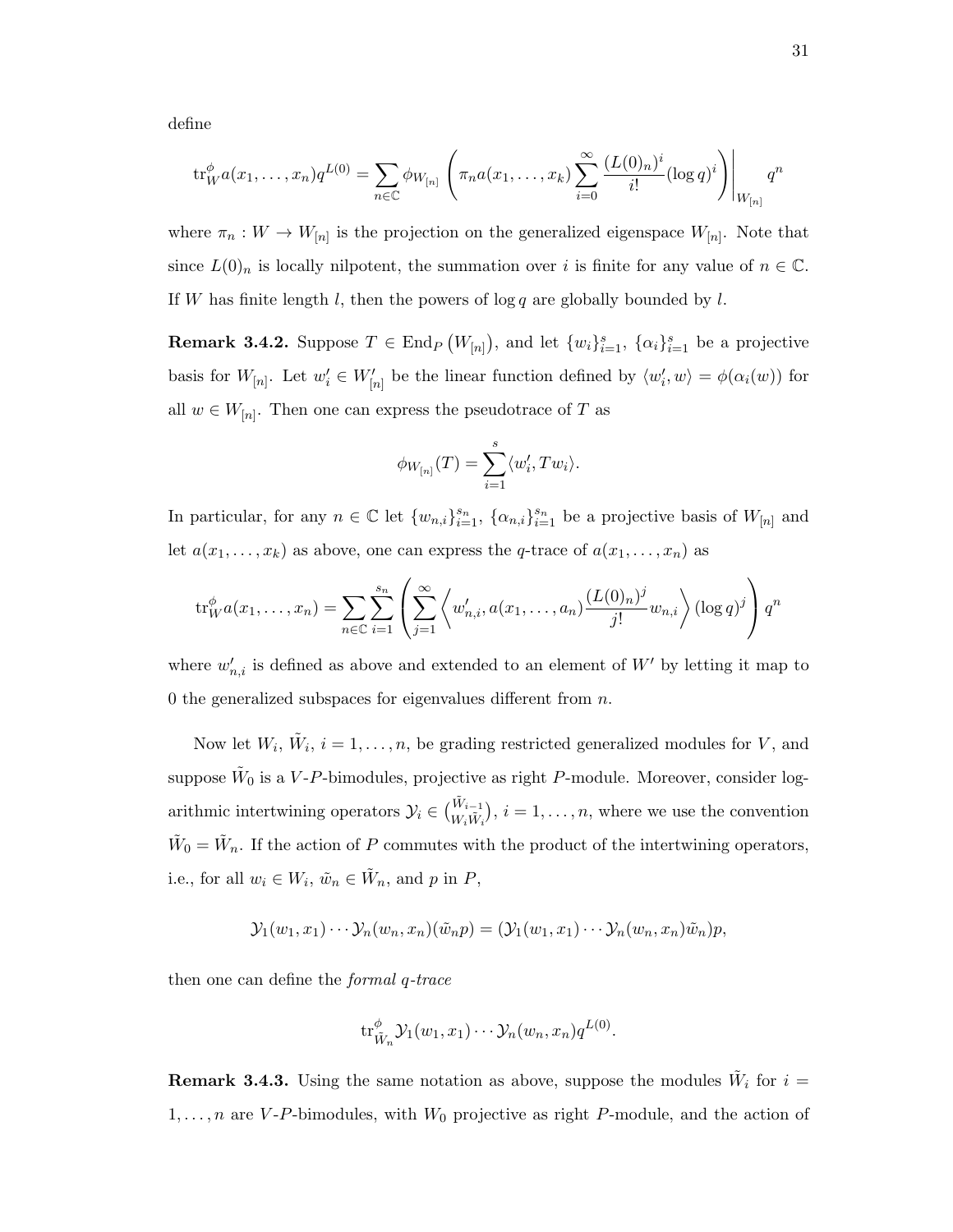P commutes with all the intertwining operators, i.e., for all  $i = 1, \ldots, n$  for all  $w_i \in W_i$ ,  $\tilde{w}_i \in \tilde{W}_i$ , and p in P,

$$
\mathcal{Y}(w_i, x)(\tilde{w}_i p) = (\mathcal{Y}(w_i, x)\tilde{w}_i)p.
$$

Then the product of the intertwining operators commute with the action of P and

$$
\mathrm{tr}^{\phi}_{\tilde{W}_n} \mathcal{Y}_1(w_1, x_1) \cdots \mathcal{Y}_n(w_n, x_n) q^{L(0)}
$$

is well defined.

**Definition 3.4.4.** Let  $W$ , be a  $V$ -module and  $W_1, W_2$  be  $V$ -P-bimodules; we will say that a logarithmic intertwining operator  $\mathcal Y$  of type  ${W_2 \choose WW_1}$  is a P-intertwining operator if

$$
\mathcal{Y}(w,x)(w_1p) = (\mathcal{Y}(w,x)w_1)p
$$

for all  $p \in P$ ,  $w \in W$ ,  $W_1 \in W_1$ .

**Remark 3.4.5.** Note that for any set of intertwining operators  $\mathcal{Y}_1, \ldots, \mathcal{Y}_n$  of the above types, one can always consider  $\tilde{W}_i$  as a projective right P-module with  $P = \mathbb{C}$  and  $\phi = 1_{\mathbb{C}}$ . In this case,  $tr^{\phi}$  corresponds to the ordinary matrix trace of the action of the intertwining operators on the vector space  $\tilde{W}_n$ .

Remark 3.4.6. Using the same notation as in Remark 3.4.2, we can express the formal q-trace as

$$
\mathrm{tr}_{\tilde{W}_n}^{\phi} \mathcal{Y}_1(w_1, x_1) \cdots \mathcal{Y}_n(w_n, x_n) q^{L(0)} \\
= \sum_{n \in \mathbb{C}} \sum_{i=1}^{s_n} \left\langle \sum_{j=1}^{\infty} \left\langle w'_{n,i}, \mathcal{Y}_1(w_1, x_1) \cdots \mathcal{Y}_n(w_n, x_n) \frac{(L(0)_n)^j}{j!} w_{n,i} \right\rangle (\log q)^j \right\rangle q^n.
$$

In particular, as a formal series in the variables  $q$ ,  $\log q$ , its coefficients are finite sums of genus-one correlation functions; one will be able to use properties of these correlation functions to obtain properties for formal  $q$  traces.

Following  $[H2]$ , we use the concept of *geometrically modified intertwining operator*. Let  $A_j$ ,  $j \in \mathbb{Z}_+$  be the numbers defined by the formal relation

$$
\frac{1}{2\pi i} \log(1 + 2\pi i y) = \left( \exp\left(\sum_{j \in \mathbb{Z}_+} A_j y^{j+1} \frac{\partial}{\partial y}\right) \right) y
$$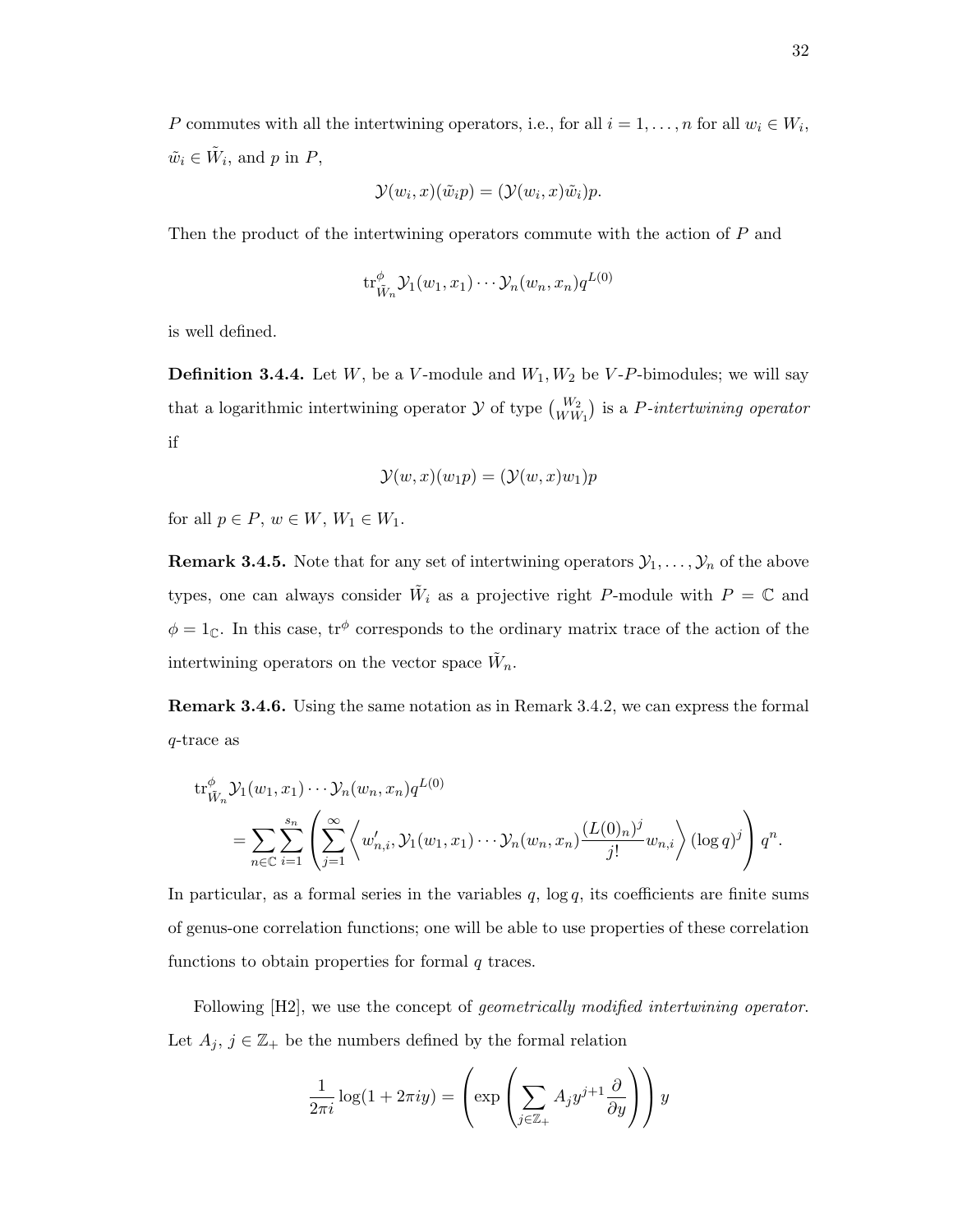and let  $L_+(A) = \sum_{j \in Z_+} A_j L(j)$ ; then the operator  $\mathcal{U}(1)$  is defined by

$$
\mathcal{U}(1) = (2\pi i)^{L(0)} e^{-L_+(A)}.
$$

Also let  $\mathcal{U}(x) = x^{L(0)} \mathcal{U}(1)$ , for any element x for which the expression makes sense: it follows that

$$
y^{L(0)}\mathcal{U}(x) = \mathcal{U}(yx).
$$

**Definition 3.4.7** ([H2]). Let  $W_1$ ,  $W_2$ ,  $W_3$  be V-modules, and  $\mathcal{Y}$  a logarithmic intertwining operator of type  $\binom{W_3}{W_1W_2}$ . The operator  $\mathcal{Y}(\mathcal{U}(x)w, x)$  is called a *geometrically* modified intertwining operator.

Here we recall some of the properties of the operator  $\mathcal{U}(1)$  and of the geometrically modified intertwining operators; see [H2] for these results.

**Lemma 3.4.8.** Let  $Y$  be an intertwining operator of type  $\begin{pmatrix} W_3 \ W_1, W_2 \end{pmatrix}$  for grading restricted generalized V-modules  $W_1$ ,  $W_2$ ,  $W_3$ . Then for  $u \in V$  and  $w \in W_1$ ,

$$
[Y(\mathcal{U}(x_1)u, x_1), \mathcal{Y}(\mathcal{U}(x_2)w, x_2)]
$$
  
=  $2\pi i \text{Res}_y \delta\left(\frac{x_1}{e^{2\pi i y}x_2}\right) \mathcal{Y}(\mathcal{U}(x_2)Y(u, y)w, x_2)$  (3.4.7)

**Lemma 3.4.9.** Let  $W_1$ ,  $W_2$ ,  $W_3$  be grading restricted generalized V-modules, and  $\mathcal{Y}$ and logarithmic intertwining operator of type  $\binom{W_3}{W_1W_2}$ . Then for any  $w_1 \in W_1$ ,

$$
\mathcal{Y}(\mathcal{U}(x)L(-1)w_1, x) = 2\pi i x \frac{d}{dx} \mathcal{Y}(\mathcal{U}(x)w_1, x). \tag{3.4.8}
$$

**Lemma 3.4.10.** For any generalized V-module W and  $u \in V$ , we have the  $\mathcal{U}(x)$ conjugation property

$$
\mathcal{U}(x)Y(u,y) = Y(\mathcal{U}(xe^{2\pi iy})u, x(e^{2\pi iy} - 1))U(x).
$$
 (3.4.9)

We will consider formal q-traces of products of geometrically modified intertwining operators

$$
\mathrm{tr}^{\phi}_{\tilde{W}_n} \mathcal{Y}_1(\mathcal{U}(x_1)w_1, x_1) \cdots \mathcal{Y}_n(\mathcal{U}(x_n)w_n, x_n)q^{L(0)}
$$

for intertwining operators whose product commutes with the action of P. Many of the properties of regular traces which hold in the completely reducible case carry over to the logarithmic setting.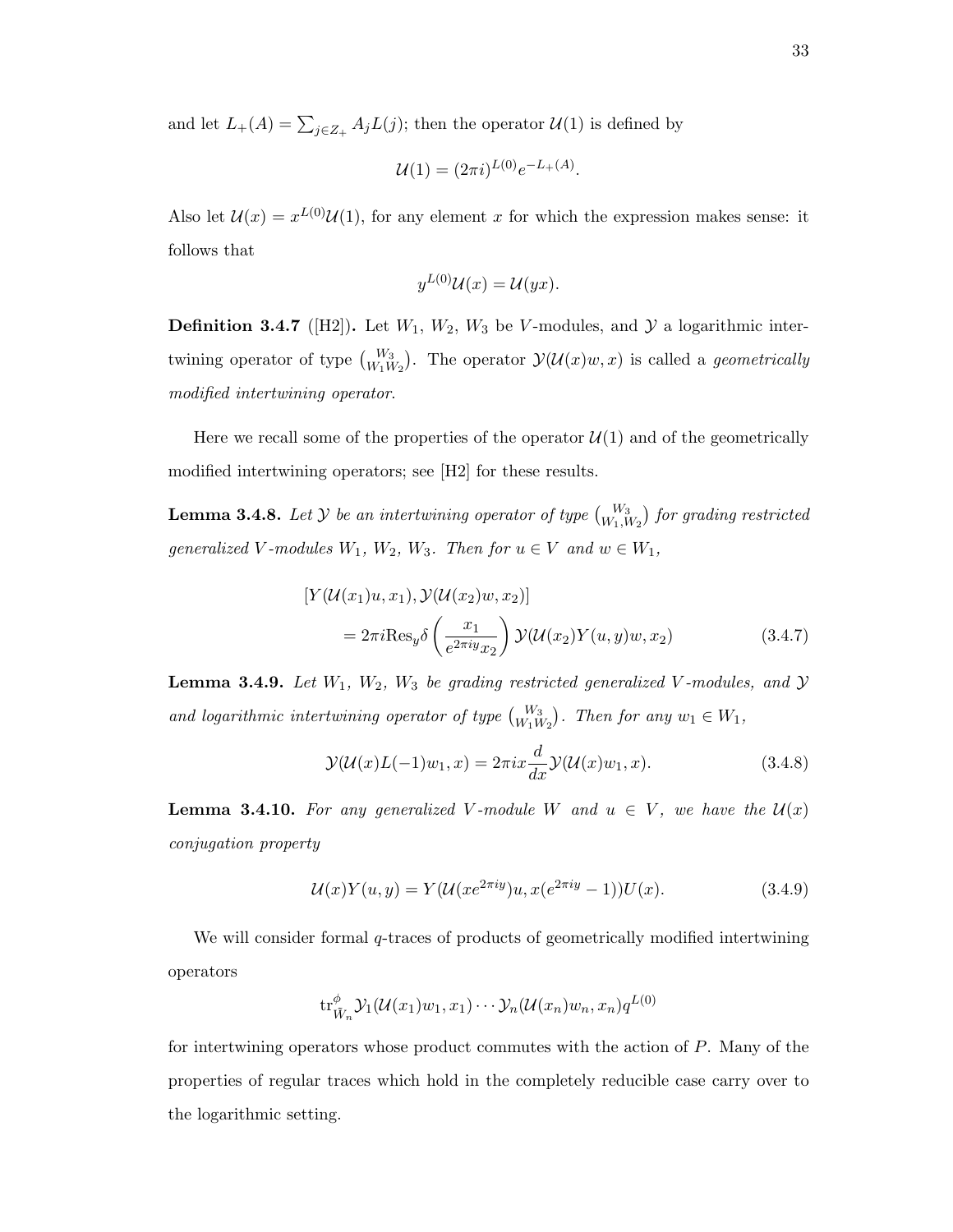In the following, for any  $v \in V$ , we denote by  $o(v)$  the constant term of the operator  $Y(x^{L(0)}v, x)$  acting on a generalized V-module; that is,

$$
o(v) = \text{Res}_x x^{-1} Y(x^{L(0)}v, x) = v_{\text{wt } v-1}.
$$

**Lemma 3.4.11.** Consider grading restricted generalized V-modules  $W_i$ ,  $\tilde{W}_i$  for  $i =$  $1,\ldots,n$ , with  $\tilde{W}_0=\tilde{W}_n$ , and logarithmic intertwining operators  $\mathcal{Y}_i$  of type  $\begin{pmatrix} \tilde{W}_{i-1} \\ W_i \tilde{W}_i \end{pmatrix}$  for  $i = 1, \ldots, n$ . Moreover, suppose  $\tilde{W}_0$  is a V-P-bimodule projective as a right P-module for some algebra P equipped with a symmetric linear function  $\phi$ , and that the product of the intertwining operators  $\mathcal{Y}_1, \ldots, \mathcal{Y}_n$  commutes with the action of P. Then for any  $v \in V$ ,  $w_i \in W_i$ , we have

$$
\operatorname{tr}_{\tilde{W}_n}^{\phi} Y(\mathcal{U}(x)u, x) \mathcal{Y}_1(\mathcal{U}(x_1)w_1, x_1) \cdots \mathcal{Y}_n(\mathcal{U}(x_n)w_n, x_n) q^{L(0)}
$$
\n
$$
= \sum_{i=1}^n \sum_{m \ge 0} P_{m+1} \left( \frac{x_i}{x}; q \right) \operatorname{tr}_{\tilde{W}_n}^{\phi} \mathcal{Y}_1(\mathcal{U}(x_1)w_1, x_1) \cdot \cdots \cdot \mathcal{Y}_{i-1}(\mathcal{U}(x_{i-1})w_{i-1}, x_{i-1}) \mathcal{Y}_i(\mathcal{U}(x_i)u_m w_i, x_i) \cdot \cdots \cdot \mathcal{Y}_{i+1}(\mathcal{U}(x_{i+1})w_{i+1}, x_{i+1}) \cdots \mathcal{Y}_n(\mathcal{U}(x_n)w_n, x_n) q^{L(0)}
$$
\n
$$
+ \operatorname{tr}_{\tilde{W}_n}^{\phi} o(\mathcal{U}(1)u) \mathcal{Y}_1(\mathcal{U}(x_1)w_1, x_1) \cdots \mathcal{Y}_n(\mathcal{U}(x_n)w_n, x_n) q^{L(0)} \qquad (3.4.10)
$$

and

$$
\sum_{i=1}^{n} tr_{\tilde{W}_n}^{\phi} \mathcal{Y}_1(\mathcal{U}(x_1)w_1, x_1) \cdots \mathcal{Y}_{i-1}(\mathcal{U}(x_{i-1})w_{i-1}, x_{i-1}) \cdot
$$
  
\n
$$
\cdot \mathcal{Y}_i(\mathcal{U}(x_i)u_0w_i, x_i) \mathcal{Y}_{i+1}(\mathcal{U}(x_{i+1})w_{i+1}, x_{i+1}) \cdots \mathcal{Y}_n(\mathcal{U}(x_n)w_n, x_n)q^{L(0)}
$$
  
\n
$$
= 0
$$
\n(3.4.11)

Proof. By the commutator formula,

$$
Y(\mathcal{U}(x)u, x)Y_1(\mathcal{U}(x_1)w_1, x_1)\cdots Y_n(\mathcal{U}(x_n)w_n, x_n)
$$
  
= 
$$
\sum_{i=1}^n Y_1(\mathcal{U}(x_1)w_1, x_1)\cdots Y_{i-1}(\mathcal{U}(x_{i-1})w_{i-1}, x_{i-1})\cdot
$$
  

$$
\cdot [Y(\mathcal{U}(x)u, x), Y_i(\mathcal{U}(x_i)w_i, x_i)]Y_{i+1}(\mathcal{U}(x_{i+1})w_{i+1}, x_{i+1})\cdot
$$
  

$$
\cdots Y_n(\mathcal{U}(x_n)w_n, x_n)
$$
  
+ 
$$
Y_1(\mathcal{U}(x_1)w_1, x_1)\cdots Y_n(\mathcal{U}(x_n)w_n, x_n)Y(\mathcal{U}(x)u, x)
$$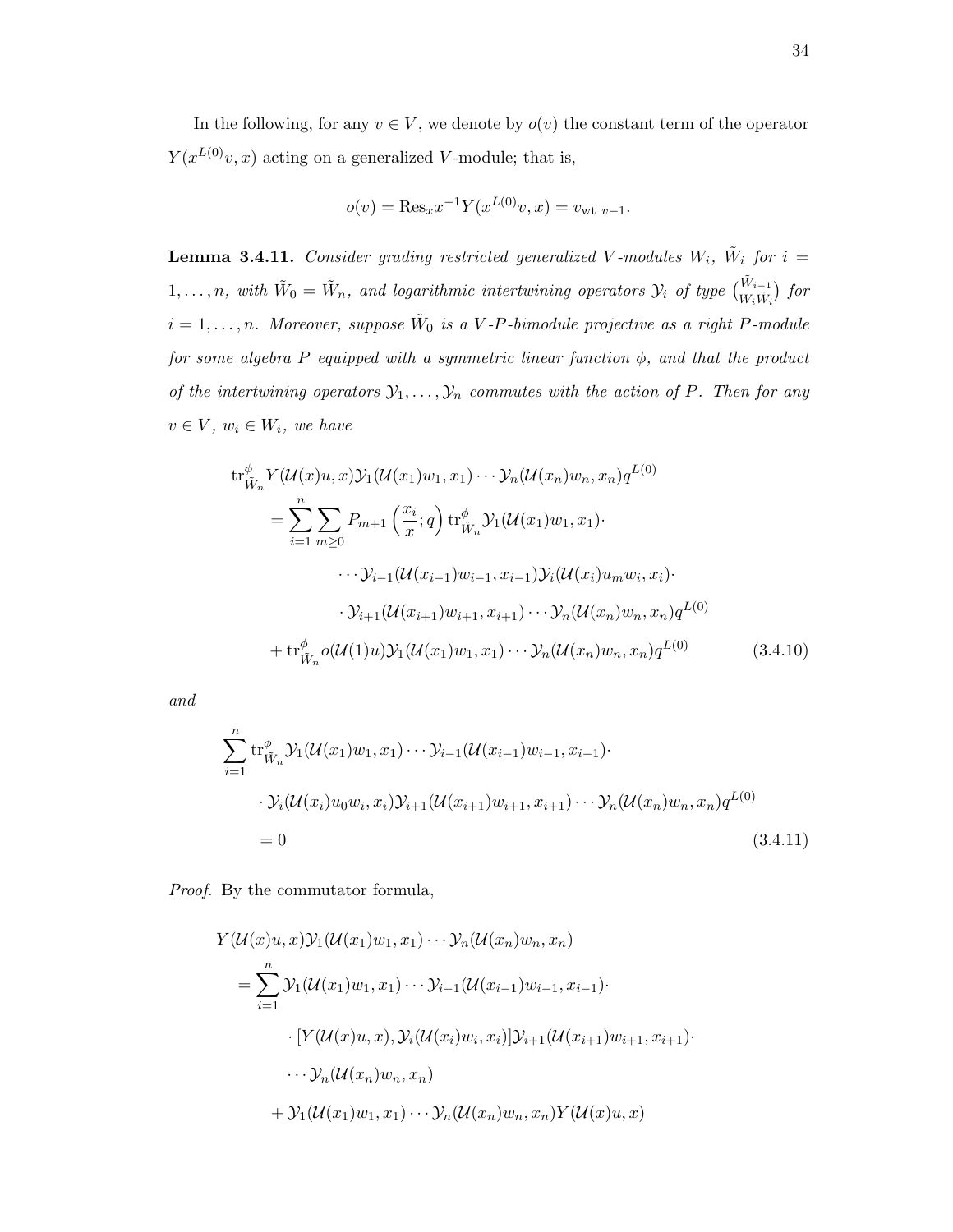$$
= \sum_{i=1}^{n} 2\pi i \text{Res}_{y} \delta\left(\frac{x}{e^{2\pi i y}x_{i}}\right) \mathcal{Y}_{1}(\mathcal{U}(x_{1})w_{1}, x_{1}) \cdots \mathcal{Y}_{i-1}(\mathcal{U}(x_{i-1})w_{i-1}, x_{i-1}) \cdots
$$

$$
\cdot \mathcal{Y}_{i}(\mathcal{U}(x_{1})Y(u, y)w_{i}, x_{i})\mathcal{Y}_{i+1}(\mathcal{U}(x_{i+1})w_{i+1}, x_{i+1}) \cdots
$$

$$
\cdots \mathcal{Y}_{n}(\mathcal{U}(x_{n})w_{n}, x_{n})
$$

$$
+ \mathcal{Y}_{1}(\mathcal{U}(x_{1})w_{1}, x_{1}) \cdots \mathcal{Y}_{n}(\mathcal{U}(x_{n})w_{n}, x_{n})Y(\mathcal{U}(x)u, x).
$$

Since P acts on  $\tilde{W}_n$  as V-module endomorphisms, and the product of the intertwining operators  $\mathcal{Y}_1 \dots \mathcal{Y}_n$  commutes with P, the pseudotrace of each term in this expression is well defined. Therefore, by linearity of pseudotraces,  $q^{L(0)}$  conjugation property and cyclic property of pseudotraces,

$$
tr^{\phi}_{\tilde{W}_{n}} Y(\mathcal{U}(x)u, x)Y_{1}(\mathcal{U}(x_{1})w_{1}, x_{1}) \cdots Y_{n}(\mathcal{U}(x_{n})w_{n}, x_{n})q^{L(0)}
$$
\n
$$
= \sum_{i=1}^{n} tr^{\phi}_{\tilde{W}_{n}} 2\pi i \text{Res}_{y} \delta \left(\frac{x}{e^{2\pi i y}x_{i}}\right) Y_{1}(\mathcal{U}(x_{1})w_{1}, x_{1}) \cdots Y_{i-1}(\mathcal{U}(x_{i-1})w_{i-1}, x_{i-1})
$$
\n
$$
\cdot Y_{i}(\mathcal{U}(x_{1})Y(u, y)w_{i}, x_{i})Y_{i+1}(\mathcal{U}(x_{i+1})w_{i+1}, x_{i+1})
$$
\n
$$
\cdots Y_{n}(\mathcal{U}(x_{n})w_{n}, x_{n})q^{L(0)}
$$
\n
$$
+ tr^{\phi}_{\tilde{W}_{n}} Y_{1}(\mathcal{U}(x_{1})w_{1}, x_{1}) \cdots Y_{n}(\mathcal{U}(x_{n})w_{n}, x_{n})Y(\mathcal{U}(x)u, x)q^{L(0)}
$$
\n
$$
= \sum_{i=1}^{n} tr^{\phi}_{\tilde{W}_{n}} 2\pi i \text{Res}_{y} \delta \left(\frac{x}{e^{2\pi i y}x_{i}}\right) Y_{1}(\mathcal{U}(x_{1})w_{1}, x_{1}) \cdots Y_{i-1}(\mathcal{U}(x_{i-1})w_{i-1}, x_{i-1})
$$
\n
$$
\cdot Y_{i}(\mathcal{U}(x_{1})Y(u, y)w_{i}, x_{i})Y_{i+1}(\mathcal{U}(x_{i+1})w_{i+1}, x_{i+1})
$$
\n
$$
\cdots Y_{n}(\mathcal{U}(x_{n})w_{n}, x_{n})q^{L(0)}
$$
\n
$$
+ tr^{\phi}_{\tilde{W}_{n}} Y_{1}(\mathcal{U}(x_{1})w_{1}, x_{1}) \cdots Y_{n}(\mathcal{U}(x_{n})w_{n}, x_{n})q^{L(0)}Y \left(\mathcal{U}\left(\frac{x}{q}\right)u, \frac{x}{q}\right)
$$
\n
$$
= \sum_{i=1}^{n} tr^{\phi}_{
$$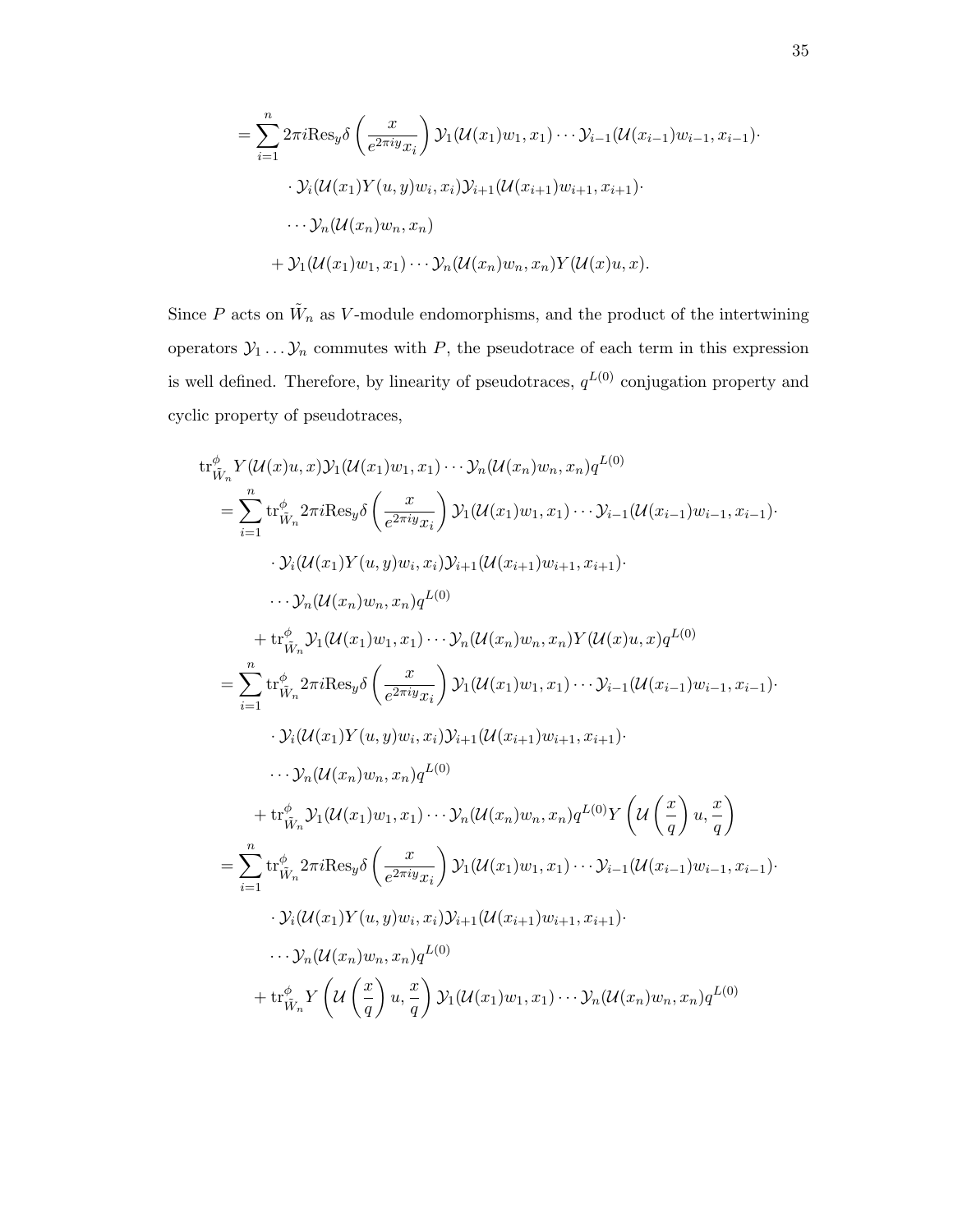$$
= \sum_{i=1}^{n} \operatorname{tr}_{\tilde{W}_n}^{\phi} 2\pi i \operatorname{Res}_{y} \delta\left(\frac{x}{e^{2\pi i y} x_i}\right) \mathcal{Y}_1(\mathcal{U}(x_1) w_1, x_1) \cdots \mathcal{Y}_{i-1}(\mathcal{U}(x_{i-1}) w_{i-1}, x_{i-1}) \cdot \mathcal{Y}_i(\mathcal{U}(x_1) Y(u, y) w_i, x_i) \mathcal{Y}_{i+1}(\mathcal{U}(x_{i+1}) w_{i+1}, x_{i+1}) \cdot \cdots \mathcal{Y}_n(\mathcal{U}(x_n) w_n, x_n) q^{L(0)} + \left(q^{-x \frac{\partial}{\partial x}}\right) \operatorname{tr}_{\tilde{W}_n}^{\phi} Y(\mathcal{U}(x) u, x) \mathcal{Y}_1(\mathcal{U}(x_1) w_1, x_1) \cdots \mathcal{Y}_n(\mathcal{U}(x_n) w_n, x_n) q^{L(0)}
$$

and thus

$$
(1 - q^{-x} \frac{\partial}{\partial x}) tr^{\phi}_{\hat{W}_n} Y(U(x)u, x) Y_1(U(x_1)w_1, x_1) \cdots Y_n (U(x_n)w_n, x_n) q^{L(0)}
$$
\n
$$
= \sum_{i=1}^{n} tr^{\phi}_{\hat{W}_n} 2\pi i \text{Res}_y \delta \left(\frac{x}{e^{2\pi i y} x_i}\right) Y_1(U(x_1)w_1, x_1) \cdots Y_{i-1}(U(x_{i-1})w_{i-1}, x_{i-1})
$$
\n
$$
\cdots Y_i(U(x_1) Y(u, y) w_i, x_i) Y_{i+1}(U(x_{i+1})w_{i+1}, x_{i+1})
$$
\n
$$
\cdots Y_n (U(x_n) w_n, x_n) q^{L(0)}
$$
\n
$$
= \sum_{i=1}^{n} tr^{\phi}_{\hat{W}_n} 2\pi i \text{Res}_y e^{2\pi i y x_i \frac{\partial}{\partial x_i}} \delta \left(\frac{x}{x_i}\right) Y_1(U(x_1)w_1, x_1) \cdots Y_{i-1}(U(x_{i-1})w_{i-1}, x_{i-1})
$$
\n
$$
\cdots Y_i(U(x_1) Y(u, y) w_i, x_i) Y_{i+1}(U(x_{i+1})w_{i+1}, x_{i+1})
$$
\n
$$
\cdots Y_n (U(x_1) w_n, x_n) q^{L(0)}
$$
\n
$$
= \sum_{i=1}^{n} \sum_{m=0}^{\infty} tr^{\phi}_{\hat{W}_n} \frac{(2\pi i)^{m+1}}{m!} \left(x_i \frac{\partial}{\partial x_i}\right)^m \delta \left(\frac{x}{x_i}\right)
$$
\n
$$
\cdots Y_1 (U(x_1) w_1, x_1) \cdots Y_{i-1} (U(x_{i-1})w_{i-1}, x_{i-1})
$$
\n
$$
\cdots Y_n (U(x_1) w_n, x_n) q^{L(0)}
$$
\n
$$
= \sum_{i=1}^{n} \sum_{m=0}^{\infty} \sum_{l=1}^{\infty} \frac{(2\pi i)^{m+1}}{m!} \left(x_i \frac{\partial}{\partial x_i}\right)^m \left(\frac{x^l}{x_i} + \frac{x^{-l}}{x_i}\right)
$$
\n<

Since the operator  $(1-q^{-x}\frac{\partial}{\partial x})$  kills constant expressions in the variable x, the left hand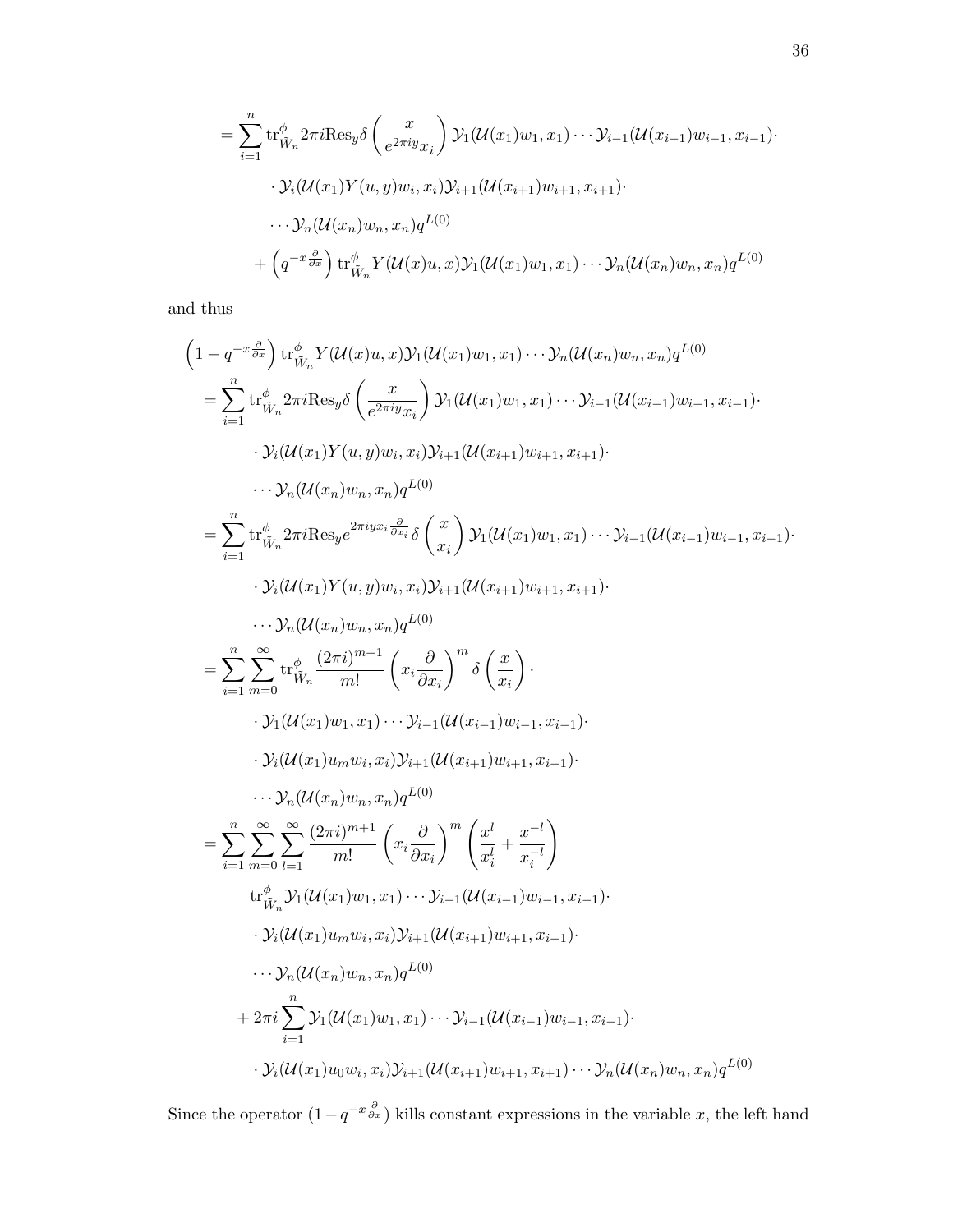side has no constant term as a series in  $x$ . This implies

$$
\sum_{i=1}^{n} tr_{\tilde{W}_n}^{\phi} \mathcal{Y}_1(\mathcal{U}(x_1)w_1, x_1) \cdots \mathcal{Y}_{i-1}(\mathcal{U}(x_{i-1})w_{i-1}, x_{i-1}) \cdot
$$
  

$$
\cdot \mathcal{Y}_i(\mathcal{U}(x_i)u_0w_i, x_i) \mathcal{Y}_{i+1}(\mathcal{U}(x_{i+1})w_{i+1}, x_{i+1}) \cdots \mathcal{Y}_n(\mathcal{U}(x_n)w_n, x_n)q^{L(0)}
$$
  
= 0;

therefore,

$$
\begin{split}\n&\left(1-q^{-x\frac{\partial}{\partial x}}\right) \text{tr}_{\tilde{W}_n}^{\phi} Y(\mathcal{U}(x)u, x) \mathcal{Y}_1(\mathcal{U}(x_1)w_1, x_1) \cdots \mathcal{Y}_n(\mathcal{U}(x_n)w_n, x_n) q^{L(0)} \\
&= \sum_{i=1}^n \sum_{m=0}^\infty \sum_{l=1}^\infty \frac{(2\pi i)^{m+1}}{m!} \left((-l)^m \frac{x^l}{x_i^l} + l^m \frac{x^{-l}}{x_i^{-l}}\right) \\
&\text{tr}_{\tilde{W}_n}^{\phi} \mathcal{Y}_1(\mathcal{U}(x_1)w_1, x_1) \cdots \mathcal{Y}_{i-1}(\mathcal{U}(x_{i-1})w_{i-1}, x_{i-1}) \cdots \\
&\cdot \mathcal{Y}_i(\mathcal{U}(x_1)u_mw_i, x_i) \mathcal{Y}_{i+1}(\mathcal{U}(x_{i+1})w_{i+1}, x_{i+1}) \cdots \\
&\cdots \mathcal{Y}_n(\mathcal{U}(x_n)w_n, x_n) q^{L(0)}.\n\end{split}
$$

Then invert the operator  $(1 - q^{-x} \frac{\partial}{\partial x})$ , with the appropriate constant term:

$$
tr^{\phi}_{\tilde{W}_{n}} Y(\mathcal{U}(x)u, x) \mathcal{Y}_{1}(\mathcal{U}(x_{1})w_{1}, x_{1}) \cdots \mathcal{Y}_{n}(\mathcal{U}(x_{n})w_{n}, x_{n}) q^{L(0)}
$$
\n
$$
= tr^{\phi}_{\tilde{W}_{n}} o(U(1)u) \mathcal{Y}_{1}(\mathcal{U}(x_{1})w_{1}, x_{1}) \cdots \mathcal{Y}_{n}(\mathcal{U}(x_{n})w_{n}, x_{n}) q^{L(0)}
$$
\n
$$
+ \left(1 - q^{-x \frac{\partial}{\partial x}}\right)^{-1} \sum_{i=1}^{n} \sum_{m=0}^{\infty} \sum_{l=1}^{\infty} \frac{(2\pi i)^{m+1}}{m!} \left( (-l)^{m} \frac{x^{l}}{x_{i}^{l}} + l^{m} \frac{x^{-l}}{x_{i}^{-l}} \right)
$$
\n
$$
tr^{\phi}_{\tilde{W}_{n}} \mathcal{Y}_{1}(\mathcal{U}(x_{1})w_{1}, x_{1}) \cdots \mathcal{Y}_{i-1}(\mathcal{U}(x_{i-1})w_{i-1}, x_{i-1}) \cdots
$$
\n
$$
\cdot \mathcal{Y}_{i}(\mathcal{U}(x_{1})w_{m}w_{i}, x_{i}) \mathcal{Y}_{i+1}(\mathcal{U}(x_{i+1})w_{i+1}, x_{i+1}) \cdots
$$
\n
$$
\cdots \mathcal{Y}_{n}(\mathcal{U}(x_{n})w_{n}, x_{n}) q^{L(0)}
$$
\n
$$
= tr^{\phi}_{\tilde{W}_{n}} o(U(1)u) \mathcal{Y}_{1}(\mathcal{U}(x_{1})w_{1}, x_{1}) \cdots \mathcal{Y}_{n}(\mathcal{U}(x_{n})w_{n}, x_{n}) q^{L(0)}
$$
\n
$$
+ \sum_{i=1}^{n} \sum_{m=0}^{\infty} \sum_{l=1}^{\infty} \frac{(2\pi i)^{m+1}}{m!} \left( -(-l)^{m} \frac{q^{l}x^{l}}{(1-q^{l})x_{i}^{l}} + l^{m} \frac{x^{-l}}{(1-q^{l})x_{i}^{-l}} \right)
$$
\n
$$
tr^{\phi}_{\tilde{W}_{n}} \mathcal{Y}_{1
$$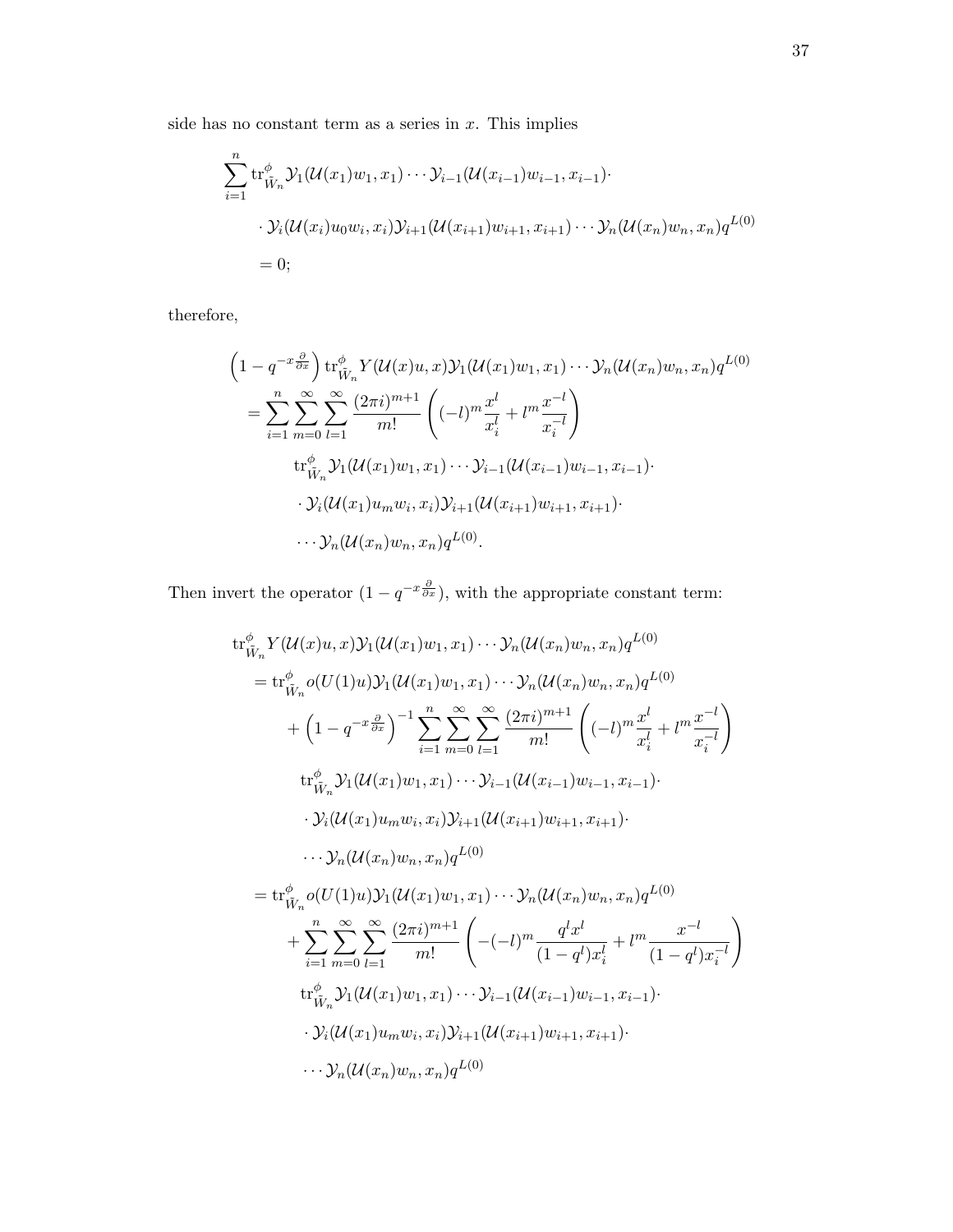$$
= \operatorname{tr}_{\tilde{W}_{n}}^{\phi} o(U(1)u) \mathcal{Y}_{1}(\mathcal{U}(x_{1})w_{1}, x_{1}) \cdots \mathcal{Y}_{n}(\mathcal{U}(x_{n})w_{n}, x_{n}) q^{L(0)}
$$
  
+ 
$$
\sum_{i=1}^{n} \sum_{m=0}^{\infty} \sum_{l=1}^{\infty} \frac{(2\pi i)^{m+1}}{m!} \left( -(-l)^{m} \frac{q^{l} \left( \frac{x_{i}}{x} \right)^{-l}}{1 - q^{l}} + l^{m} \frac{\left( \frac{x_{i}}{x} \right)^{l}}{(1 - q^{l})} \right)
$$
  
tr
$$
\operatorname{tr}_{\tilde{W}_{n}}^{\phi} \mathcal{Y}_{1}(\mathcal{U}(x_{1})w_{1}, x_{1}) \cdots \mathcal{Y}_{i-1}(\mathcal{U}(x_{i-1})w_{i-1}, x_{i-1}) \cdots
$$
  

$$
\cdot \mathcal{Y}_{i}(\mathcal{U}(x_{1})u_{m}w_{i}, x_{i}) \mathcal{Y}_{i+1}(\mathcal{U}(x_{i+1})w_{i+1}, x_{i+1}) \cdots
$$
  

$$
\cdots \mathcal{Y}_{n}(\mathcal{U}(x_{n})w_{n}, x_{n}) q^{L(0)}
$$
  

$$
= \operatorname{tr}_{\tilde{W}_{n}}^{\phi} o(\mathcal{U}(1)u) \mathcal{Y}_{1}(\mathcal{U}(x_{1})w_{1}, x_{1}) \cdots \mathcal{Y}_{n}(\mathcal{U}(x_{n})w_{n}, x_{n}) q^{L(0)}
$$
  
+ 
$$
\sum_{i=1}^{n} \sum_{m \geq 0} P_{m+1} \left( \frac{x_{i}}{x}; q \right) \operatorname{tr}_{\tilde{W}_{n}}^{\phi} \mathcal{Y}_{1}(\mathcal{U}(x_{1})w_{1}, x_{1}) \cdots
$$
  

$$
\cdots \mathcal{Y}_{i-1}(\mathcal{U}(x_{i-1})w_{i-1}, x_{i-1}) \mathcal{Y}_{i}(\mathcal{U}(x_{i})u_{m}w_{i}, x_{i}) \cdots
$$
  

$$
\mathcal{Y}_{i+1}(\mathcal{U}(x_{i+1})w_{i+1}, x_{i+
$$

We will now consider finite length module whose weights are real. We choose the branch of  $\log z$  such that  $0 \leq \Im(z) < 2\pi$ , and for any  $z, n \in \mathbb{C}$ , we define  $z^n = e^{n \log z}$ . Moreover, we will make the following assumptions:

• (Convergence of genus zero correlation functions) For any generalized V-modules  $W_i, \tilde{W}_i, i = 0 \dots n$  with  $\tilde{W}_n = \tilde{W}_0$ , for any elements  $w_i \in W_i, \tilde{w}_n \in \tilde{W}_n$ ,  $\tilde{w}'_n \in \tilde{W}'_n$ , and for logarithmic intertwining operators  $\mathcal{Y}_i \in \binom{\tilde{W}_{i-1}}{W_i \tilde{W}_i}$ ,  $i = 0...n$ , the genus zero correlation function

$$
\langle \tilde{w}'_n, \mathcal{Y}_1(w_1, z_1) \cdots \mathcal{Y}_n(w_n, z_n) \tilde{w}_n \rangle
$$

is absolutely convergent in the region  $|z_1| > |z_2| > \ldots > |z_n| > 0$ .

• (Associativity for P-intertwining operators) For any generalized V-modules  $\tilde{W}_1$ ,  $\tilde{W}_2$ , V-P-bimodules  $W_1$ ,  $W_2$ ,  $W_3$ , logarithmic P-intertwining operators  $\mathcal{Y}_1 \in$  $\binom{W_2}{\tilde{W}_2,W_3}$ ,  $\mathcal{Y}_2 \in \binom{W_1}{\tilde{W}_1,W_2}$  there exists a V-P-bimodule M, a logarithmic intertwining operator  $Y_3 \in {\binom{M}{W_1, W_2}}$  and a P-intertwining operator  $\mathcal{Y}_4 \in {\binom{W_1}{M, W_3}}$  such that for any complex numbers  $z_1, z_2$  with  $|z_1| > |z_2| > |z_1 - z_2| > 0$  and  $\tilde{w}_1 \in \tilde{W}_1$ ,

П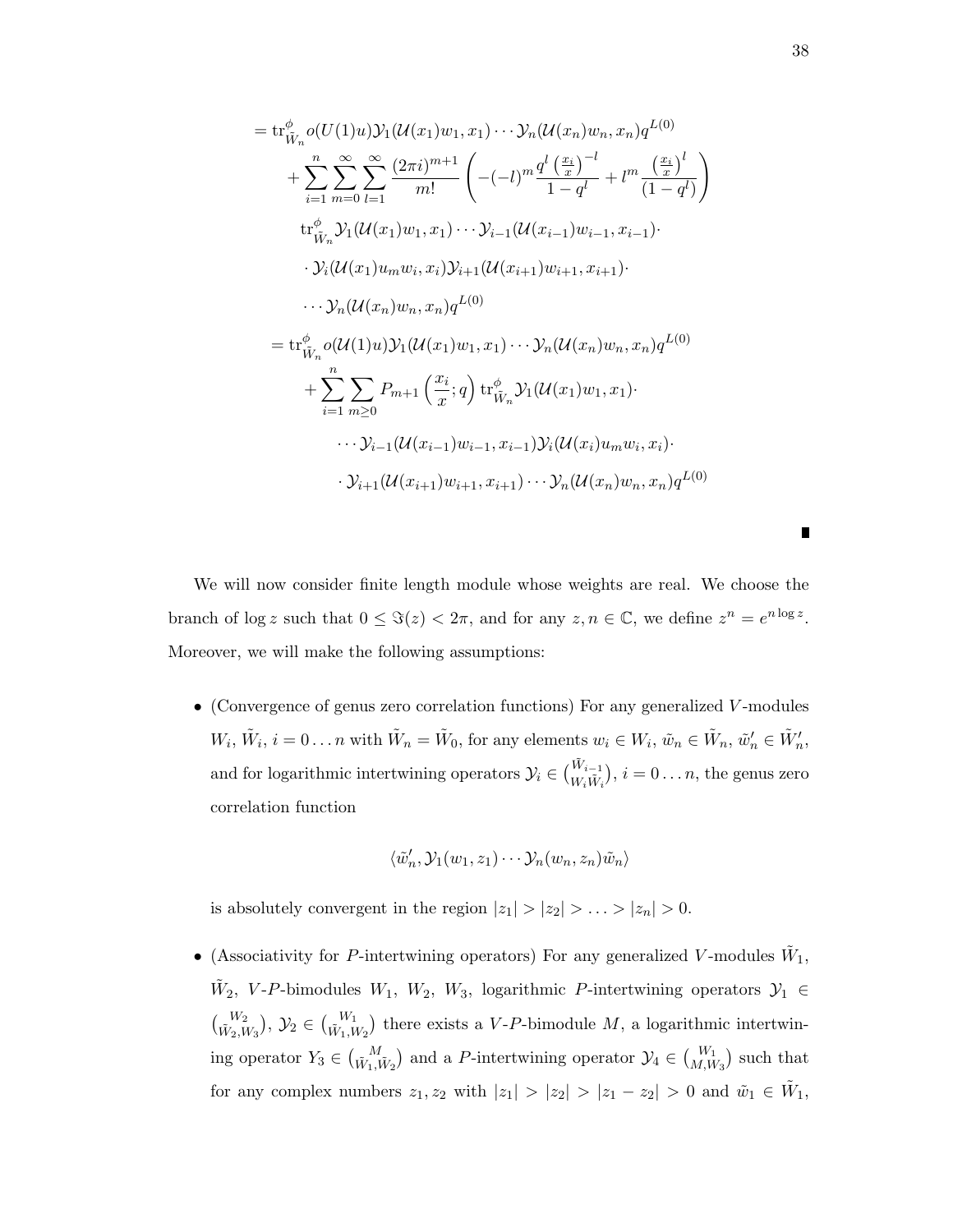$\tilde{w}_2 \in W_2, w_3 \in W_3, w'_1 \in W'_1$ 

$$
\langle w'_1, \mathcal{Y}_1(\tilde{w}_1, z_1) \mathcal{Y}_2(\tilde{w}_2, z_2) w_3 \rangle
$$
  
= 
$$
\langle w'_1, \mathcal{Y}_4(\mathcal{Y}_3(\tilde{w}_1, z_1 - z_2) \tilde{w}_2, z_2) w_3 \rangle
$$

• (Commutativity for P-intertwining operators) For any generalized V -modules  $\tilde{W}_1, \tilde{W}_2, W_1, W_2, W_3$ , logarithmic P-intertwining operators  $\mathcal{Y}_1 \in \binom{W_2}{\tilde{W}_2, W_3}$ ,  $\mathcal{Y}_2 \in$  $\binom{W_1}{\tilde{W}_1,W_2}$  there exists a V-P-bimodule M and logarithmic P-intertwining operators  $Y_3 \in \binom{W_1}{\tilde{W}_2,M}$  and  $\mathcal{Y}_4 \in \binom{M}{\tilde{W}_1,W_3}$  such that for any  $\tilde{w}_1 \in \tilde{W}_1$ ,  $\tilde{w}_2 \in W_2$ ,  $w_3 \in W_3$ ,  $w'_1 \in W'_1$ , the multivalued analytic function

$$
\langle w_1', \mathcal{Y}_1(\tilde{w}_1, z_1) \mathcal{Y}_2(\tilde{w}_2, z_2) w_3 \rangle
$$

in the region  $|z_1| > |z_2| > 0$  is an analytic continuation of the multivalued analytic function

$$
\langle w_1',\mathcal{Y}_3(\tilde{w}_2,z_2)\mathcal{Y}_4(\tilde{w}_1,z_1)w_3\rangle
$$

in the region  $|z_2| > |z_1| > 0$ .

Our goal is to obtain differential equations for the genus-one correlation functions. In order to do that, we need to derive formulae for

$$
\operatorname{tr}_{\tilde{W}_n}^{\phi} \mathcal{Y}_1(\mathcal{U}(x_1)w_1, x_1) \cdots \mathcal{Y}_i(\mathcal{U}(x_i)L(-1)w_i, x_i) \cdots \mathcal{Y}_n(\mathcal{U}(x_n)w_n, x_n)q^{L(0)},
$$

which is related to the derivative of the formal  $q$ -trace with respect to the variable  $x_i$ ; hence, we consider the expression

$$
\operatorname{tr}^{\phi}_{\tilde{W}_n} \mathcal{Y}_1(\mathcal{U}(x_1)w_1, x_1) \cdots \mathcal{Y}_i(\mathcal{U}(x_i)Y(u, y)w_i, x_i) \cdots \mathcal{Y}_n(\mathcal{U}(x_n)w_n, x_n)q^{L(0)}
$$

Using the  $\mathcal{U}(x)$  conjugation property, one can rewrite this as

$$
\mathrm{tr}^{\phi}_{\tilde{W}_n} \mathcal{Y}_1(\mathcal{U}(x_1)w_1, x_1) \cdot \cdots \mathcal{Y}_i(Y(\mathcal{U}(x_i e^{2\pi iy}u, x_i(e^{2\pi iy} - 1))\mathcal{U}(x_i)w_i, x_i) \cdot \cdots \mathcal{Y}_n(\mathcal{U}(x_n)w_n, x_n)q^{L(0)}
$$

then, in order to use formula 3.4.10, one rewrites the iterate as a product using associativity for intertwining operators.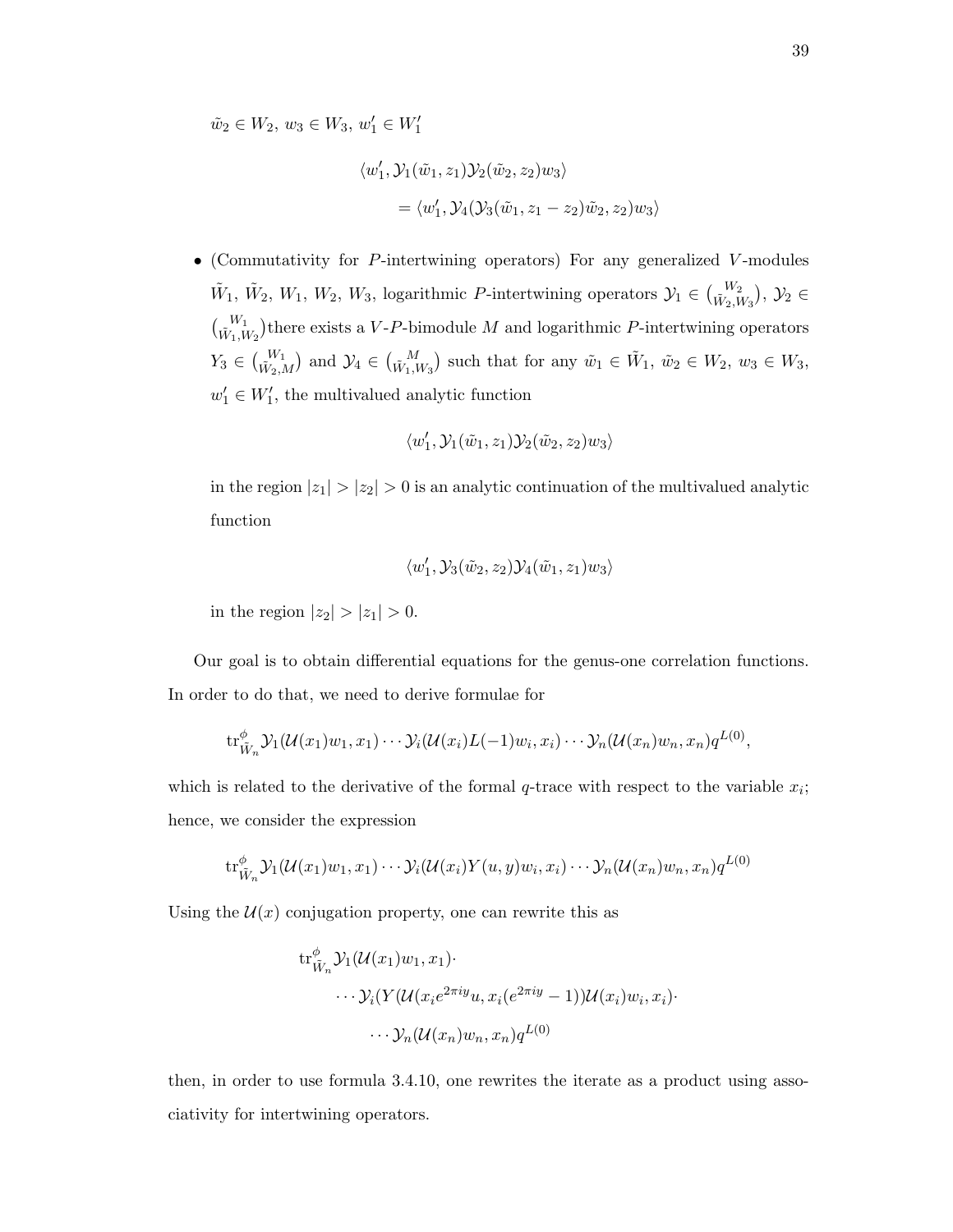**Lemma 3.4.12.** Let  $\mathcal Y$  be a logarithmic intertwining operator of type  $\binom{W_0}{W,W_1}$  for grading restricted generalized V-modules  $W, W_0, W_1$ . Then for any  $w'_0 \in W'_0, w_1 \in W_1, w \in W$ , and for any complex number z satisfying  $|q_z| > 1 > |q_z - 1| > 0$ ,

$$
\langle w'_0, \mathcal{Y}(Y(\mathcal{U}(xq_z)u, x(q_z - 1))\mathcal{U}(x)w, x)w_1 \rangle
$$
  
= 
$$
\langle w'_0, Y(\mathcal{U}(xq_z)u, xq_z)\mathcal{Y}(\mathcal{U}(x)w, x)w_1 \rangle
$$
 (3.4.12)

Proof. Using associativity for intertwining operators, we see that

$$
\langle w'_0, \mathcal{Y}(Y(\mathcal{U}(z_1 q_z)u, z_1 (q_z - 1))\mathcal{U}(z_1)w, z_1)w_1 \rangle
$$
  
= 
$$
\langle w'_0, Y(\mathcal{U}(z_1 q_z)u, z_1 q_z) \mathcal{Y}(\mathcal{U}(z_1)w, z_1)w_1 \rangle
$$
 (3.4.13)

holds for any complex numbers  $z, z_1$  in the region  $|z_1q_2| > |z_1| > |z_1(q_2 - 1)| > 0$ , or whenever  $z_1 \neq 0$  and  $|q_z| > 1 > |q_z - 1| > 0$ . Then for a fixed z in the above region, we have two series in powers of  $z_1$  (not necessarily integral), and  $\log z_1$ ; by our assumption on the modules, these powers must form a unique expansion set, and thus the coefficients of the two series must be equal. Then, we can replace the complex variable  $z_1$  in (3.4.13) with the formal variable x, which concludes the proof. П

**Proposition 3.4.13.** Consider grading restricted generalized V-modules  $W_i$  and V-Pbimodules  $\tilde{W}_i$  for  $i = 1, ..., n$ , with  $\tilde{W}_0 = \tilde{W}_n$ , and P-intertwining operators  $\mathcal{Y}_i$  of type  $\begin{pmatrix} \tilde{W}_{i-1} \\ W_i \tilde{W}_i \end{pmatrix}$  for  $i = 1, \ldots, n$ . Moreover, suppose  $\tilde{W}_0$  is projective as right P-module. Then for any  $v \in V$ ,  $w_i \in W_i$ , and any integer j,  $1 \le j \le n$ ,

$$
tr^{\phi}_{\tilde{W}_n} \mathcal{Y}_1(\mathcal{U}(x_1)w_1, x_1) \cdots \mathcal{Y}_{j-1}(\mathcal{U}(x_{j-1})w_{j-1}, x_{j-1}) \mathcal{Y}_j(\mathcal{U}(x_j)Y(v, y)w_j, x_j)
$$
  
\n
$$
\cdot \mathcal{Y}_{j+1}(\mathcal{U}(x_{j+1})w_{j+1}, x_{j+1}) \cdots \mathcal{Y}_n(\mathcal{U}(x_n)w_n, x_n)q^{L(0)}
$$
  
\n
$$
= \sum_{m\geq 0} (-1)^{m+1} \left( \tilde{\varphi}_{m+1}(-y; q) + \frac{\partial^m}{\partial y^m} (\tilde{G}_2(q)y + \pi i) \right) \cdot
$$
  
\n
$$
tr^{\phi}_{\tilde{W}_n} \mathcal{Y}_1(\mathcal{U}(x_1)w_1, x_1) \cdots \mathcal{Y}_{j-1}(\mathcal{U}(x_{j-1})w_{j-1}, x_{j-1}) \cdot
$$
  
\n
$$
\cdot \mathcal{Y}_j(\mathcal{U}(x_j)v_mw_j, x_j) \mathcal{Y}_{j+1}(\mathcal{U}(x_{j+1})w_{j+1}, x_{j+1}) \cdot
$$
  
\n
$$
\cdots \mathcal{Y}_n(\mathcal{U}(x_n)w_n, x_n)q^{L(0)}
$$
  
\n
$$
+ \sum_{i \neq j} \sum_{m\geq 0} P_{m+1} \left( \frac{x_i}{x_j e^{2\pi i y}}; q \right).
$$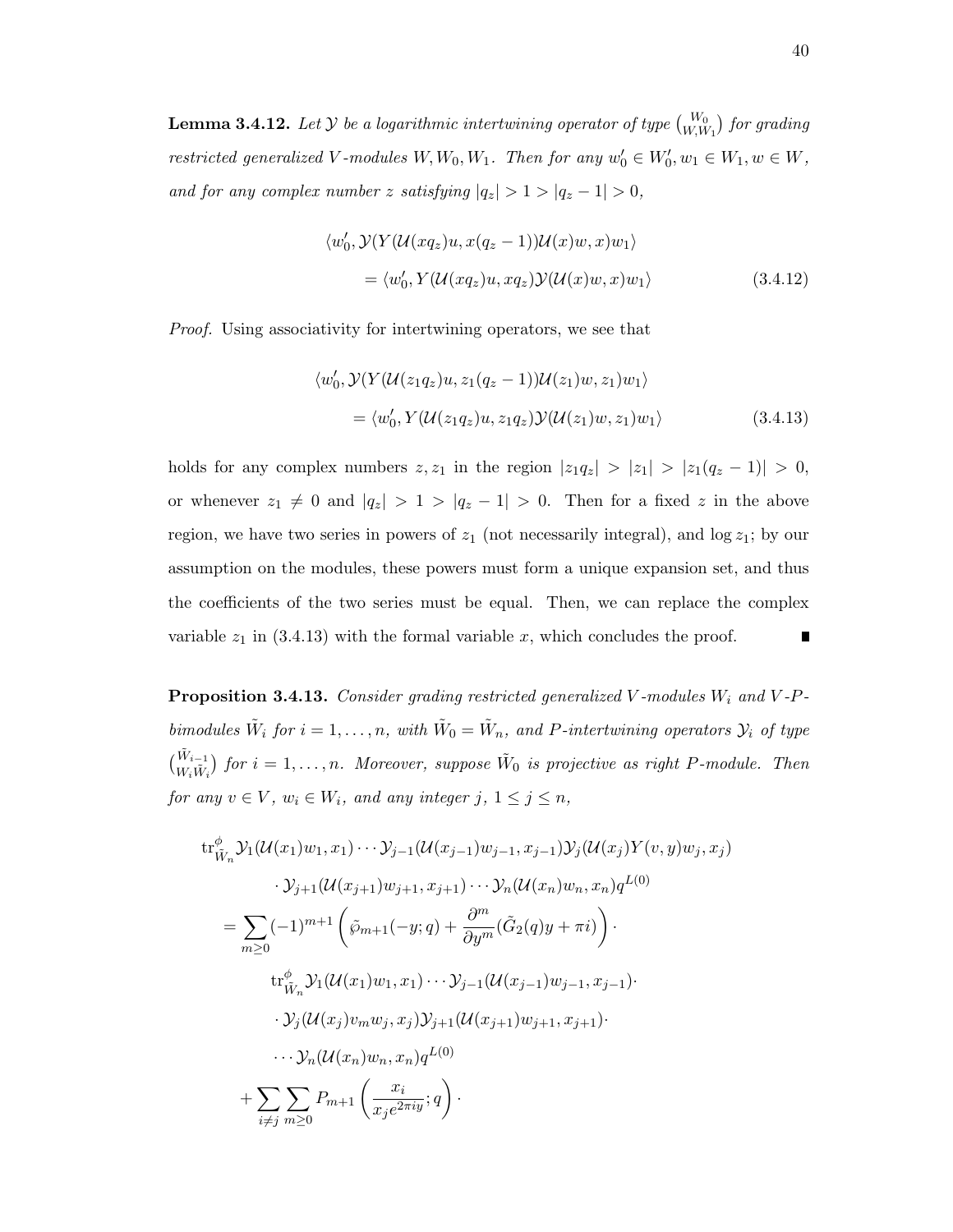$$
\cdot tr^{\phi}_{\tilde{W}_n} \mathcal{Y}_1(\mathcal{U}(x_1)w_1, x_1) \cdots \mathcal{Y}_{i-1}(\mathcal{U}(x_{i-1})w_{i-1}, x_{i-1}) \cdot \cdot \mathcal{Y}_i(\mathcal{U}(x_i)v_m w_i, x_i) \mathcal{Y}_{i+1}(\mathcal{U}(x_{i+1})w_{i+1}, x_{i+1}) \cdots \mathcal{Y}_n(\mathcal{U}(x_n)w_n, x_n) q^{L(0)} \n+ tr^{\phi}_{\tilde{W}_n} o(\mathcal{U}(1)v) \mathcal{Y}_1(\mathcal{U}(x_1)w_1, x_1) \cdots \mathcal{Y}_n(\mathcal{U}(x_n)w_n, x_n) q^{L(0)}.
$$
\n(3.4.14)

*Proof.* By induction on j; when  $j = 1$ , by Lemma 3.4.9,

$$
\operatorname{tr}_{\tilde{W}_n}^{\phi} \mathcal{Y}_1(\mathcal{U}(x_1)Y(v,y)w_1, x_1) \mathcal{Y}_2(\mathcal{U}(x_2)w_2, x_2) \cdots \mathcal{Y}_n(\mathcal{U}(x_n)w_n, x_n)q^{L(0)}
$$
\n
$$
= \operatorname{tr}_{\tilde{W}_n}^{\phi} \mathcal{Y}_1(Y(\mathcal{U}(x_1 e^{2\pi iy})v, x_1(e^{2\pi iy} - 1))\mathcal{U}(x_1)w_1, x_1) \cdots
$$
\n
$$
\mathcal{Y}_2(\mathcal{U}(x_2)w_2, x_2) \cdots \mathcal{Y}_n(\mathcal{U}(x_n)w_n, x_n)q^{L(0)}
$$

and using (3.4.12), for any complex number z such that  $|q_z| > 1 > |q_z - 1| > 0$ ,

$$
tr^{\phi}_{\tilde{W}_n} \mathcal{Y}_1(\mathcal{U}(x_1)Y(v,z)w_1, x_1) \mathcal{Y}_2(\mathcal{U}(x_2)w_2, x_2) \cdots \mathcal{Y}_n(\mathcal{U}(x_n)w_n, x_n)q^{L(0)}
$$
  
\n
$$
= tr^{\phi}_{\tilde{W}_n} \mathcal{Y}_1(Y(\mathcal{U}(x_1q_z)v, x_1(q_z - 1))\mathcal{U}(x_1)w_1, x_1) \cdots
$$
  
\n
$$
\cdot \mathcal{Y}_2(\mathcal{U}(x_2)w_2, x_2) \cdots \mathcal{Y}_n(\mathcal{U}(x_n)w_n, x_n)q^{L(0)}
$$
  
\n
$$
= tr^{\phi}_{\tilde{W}_n} Y(\mathcal{U}(x_1q_z)v, x_1q_z) \mathcal{Y}_1(\mathcal{U}(x_1)w_1, x_1) \cdots
$$
  
\n
$$
\cdot \mathcal{Y}_2(\mathcal{U}(x_2)w_2, x_2) \cdots \mathcal{Y}_n(\mathcal{U}(x_n)w_n, x_n)q^{L(0)}
$$

Now by 3.4.10 with  $x = x_1 q_z$ , we get

$$
tr_{\tilde{W}_{n}}^{\phi} \mathcal{Y}_{1}(\mathcal{U}(x_{1})Y(v,z)w_{1},x_{1})\mathcal{Y}_{2}(\mathcal{U}(x_{2})w_{2},x_{2})\cdots\mathcal{Y}_{n}(\mathcal{U}(x_{n})w_{n},x_{n})q^{L(0)}
$$
\n
$$
= \sum_{m\geq 0} P_{m+1}\left(\frac{1}{q_{z}};q\right) tr_{\tilde{W}_{n}}^{\phi} \mathcal{Y}_{1}(\mathcal{U}(x_{1})v_{m}w_{1},x_{1})\cdot
$$
\n
$$
\cdot \mathcal{Y}_{2}(\mathcal{U}(x_{2})w_{2},x_{2})\cdots\mathcal{Y}_{n}(\mathcal{U}(x_{n})w_{n},x_{n})q^{L(0)}
$$
\n
$$
+ \sum_{i=2}^{m} \sum_{m\geq 0} P_{m+1}\left(\frac{x_{i}}{x_{1}q_{z}};q\right) tr_{\tilde{W}_{n}}^{\phi} \mathcal{Y}_{1}(\mathcal{U}(x_{1})w_{1},x_{1})\cdots\mathcal{Y}_{i-1}(\mathcal{U}(x_{i-1})w_{i-1},x_{i-1})\cdot
$$
\n
$$
\cdot \mathcal{Y}_{i}(\mathcal{U}(x_{1})v_{m}w_{i},x_{i})\cdot\mathcal{Y}_{i+1}(\mathcal{U}(x_{i+1})w_{i+1},x_{i+1})\cdots\mathcal{Y}_{n}(\mathcal{U}(x_{n})w_{n},x_{n})q^{L(0)}
$$
\n
$$
+ tr_{\tilde{W}_{n}}^{\phi} o(\mathcal{U}(1)v)\mathcal{Y}_{1}(\mathcal{U}(x_{1})w_{1},x_{1})\cdots\mathcal{Y}_{n}(\mathcal{U}(x_{n})w_{n},x_{n})q^{L(0)}
$$
\n
$$
= \sum_{m\geq 0} (-1)^{m+1} \left(\tilde{\wp}_{m+1}(-z;q)+\frac{\partial^{m}}{\partial z^{m}}(\tilde{G}_{2}(q)z+\pi i)\right) tr_{\tilde{W}_{n}}^{\phi} \mathcal{Y}_{1}(\mathcal{U}(x_{1})v_{m}w_{1},x_{1})\cdot
$$
\n
$$
\cdot \mathcal{Y}_{2}(\mathcal{U}(x_{2})w_{2},
$$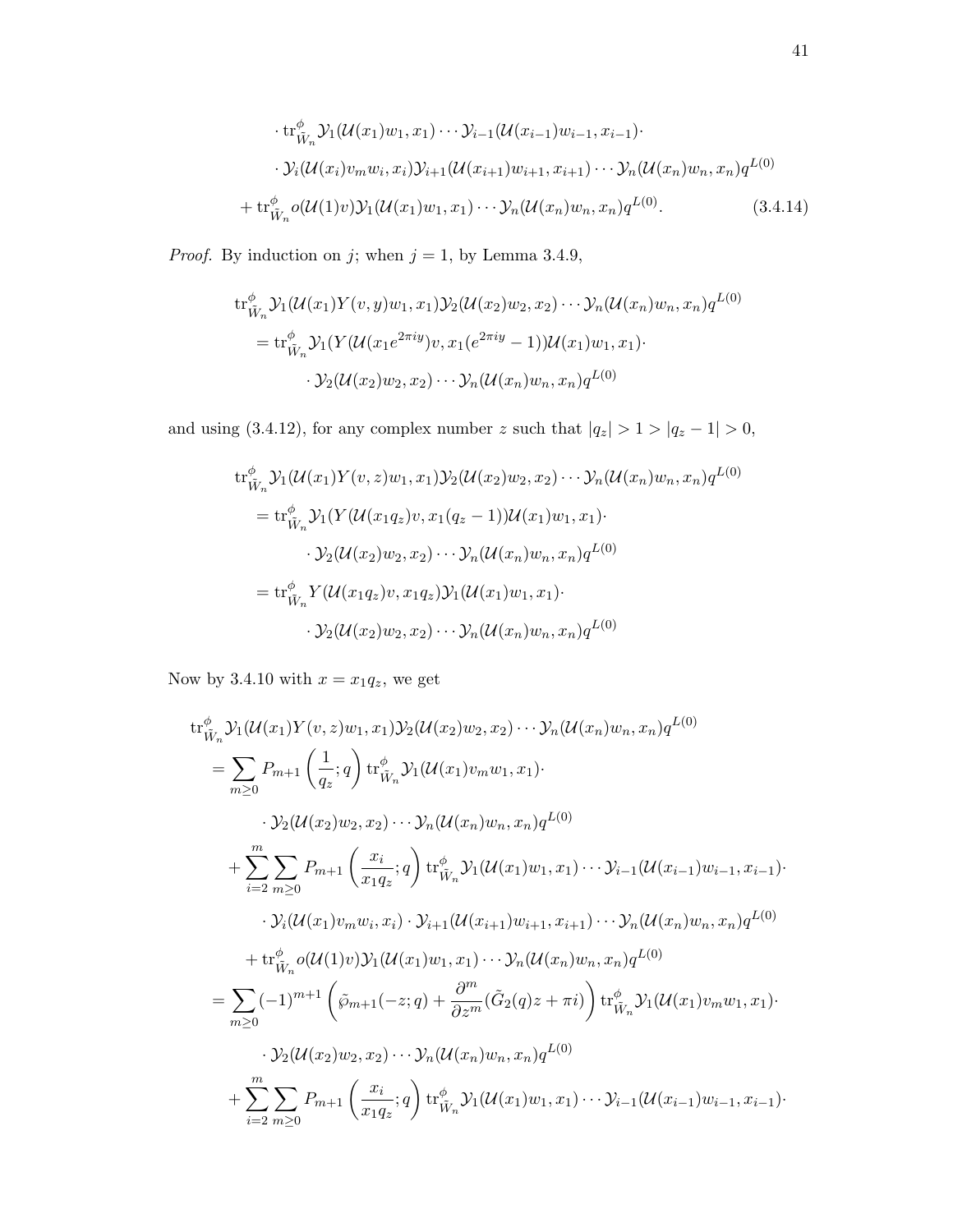$$
\cdot \mathcal{Y}_i(\mathcal{U}(x_1)v_m w_i, x_i) \cdot \mathcal{Y}_{i+1}(\mathcal{U}(x_{i+1})w_{i+1}, x_{i+1}) \cdots \mathcal{Y}_n(\mathcal{U}(x_n)w_n, x_n)q^{L(0)}
$$
  
+ 
$$
\text{tr}_{\tilde{W}_n}^{\phi} o(\mathcal{U}(1)v)\mathcal{Y}_1(\mathcal{U}(x_1)w_1, x_1) \cdots \mathcal{Y}_n(\mathcal{U}(x_n)w_n, x_n)q^{L(0)}
$$

which proves the base case. Now suppose the result holds for  $j \geq 1$ , and use commutativity for intertwining operators. П

Proposition 3.4.14. Using the same notation as in the previous Proposition, for all  $v \in V$  and  $l \geq 1$ , we have

tr
$$
tr^{\phi}_{\tilde{W}_{n}}\mathcal{Y}_{1}(\mathcal{U}(q_{z_{1}})w_{1},q_{z_{1}})\cdots\mathcal{Y}_{j-1}(\mathcal{U}(q_{z_{j-1}})w_{j-1},q_{z_{j-1}})\mathcal{Y}_{j}(\mathcal{U}(q_{z_{j}})v_{-l}w_{j},q_{z_{j}})\cdot
$$

$$
\mathcal{Y}_{i+1}(\mathcal{U}(q_{z_{i+1}})w_{i+1},q_{z_{i+1}})\cdots\mathcal{Y}_{n}(\mathcal{U}(q_{z_{n}})w_{n},q_{z_{n}})q^{L(0)}
$$

$$
=\sum_{k=1}^{\infty}(-1)^{l+1}\binom{2k+1}{l-1}\tilde{G}_{2k+2}(q)tr^{\phi}_{\tilde{W}_{n}}\mathcal{Y}_{1}(\mathcal{U}(q_{z_{1}})w_{1},q_{z_{1}})\cdot
$$

$$
\cdots\mathcal{Y}_{j-1}(\mathcal{U}(q_{z_{j-1}})w_{j-1},q_{z_{j-1}})\mathcal{Y}_{j}(\mathcal{U}(q_{z_{j}})v_{2k+2-l}w_{j},q_{z_{j}})\cdot
$$

$$
\mathcal{Y}_{i+1}(\mathcal{U}(q_{z_{i+1}})w_{i+1},q_{z_{i+1}})\cdots\mathcal{Y}_{n}(\mathcal{U}(q_{z_{n}})w_{n},q_{z_{n}})q^{L(0)}
$$

$$
+\sum_{i\neq j}\sum_{m=0}^{\infty}(-1)^{m+l}\binom{-m-1}{l-1}\tilde{\wp}_{m+l}(z_{i}-z_{j};q)\text{tr}^{\phi}_{\tilde{W}_{n}}\mathcal{Y}_{1}(\mathcal{U}(q_{z_{1}})w_{1},q_{z_{1}})\cdot
$$

$$
\mathcal{Y}_{i-1}(\mathcal{U}(q_{z_{i-1}})w_{i-1},q_{z_{i-1}})\mathcal{Y}_{i}(\mathcal{U}(q_{z_{i}})v_{m}w_{i},q_{z_{i}})\cdot
$$

$$
\mathcal{Y}_{i+1}(\mathcal{U}(q_{z_{i+1}})w_{i+1},q_{z_{i+1}})\cdots\mathcal{Y}_{n}(\mathcal{U}(q_{z_{n}})w_{n},q_{z_{
$$

*Proof.* Notice that the coefficients of  $(3.4.14)$  as a series in the formal variables q,  $\log q$ are absolutely convergent in the region  $|q_{z_1}| > \ldots > |q_{z_n}| > 0$ . Since the q coefficients of  $\tilde{\wp}_m(z,q)$  are absolutely convergent when  $|z| < 1$ , we can substitute  $y = z$ ,  $x_i = q_{z_i}$ , for  $i = 1, ..., n$  in  $(3.4.14)$ ,

$$
\mathrm{tr}_{\tilde{W}_n}^{\phi} \mathcal{Y}_1(\mathcal{U}(q_{z_1})w_1, q_{z_1}) \cdots \mathcal{Y}_{j-1}(\mathcal{U}(q_{z_{j-1}})w_{j-1}, q_{z_{j-1}}) \mathcal{Y}_j(\mathcal{U}(q_{z_j}) Y(v, z) w_j, q_{z_j})
$$

$$
\cdot \mathcal{Y}_{j+1}(\mathcal{U}(q_{z_{j+1}})w_{j+1}, q_{z_{j+1}}) \cdots \mathcal{Y}_n(\mathcal{U}(q_{z_n})w_n, q_{z_n}) q^{L(0)}
$$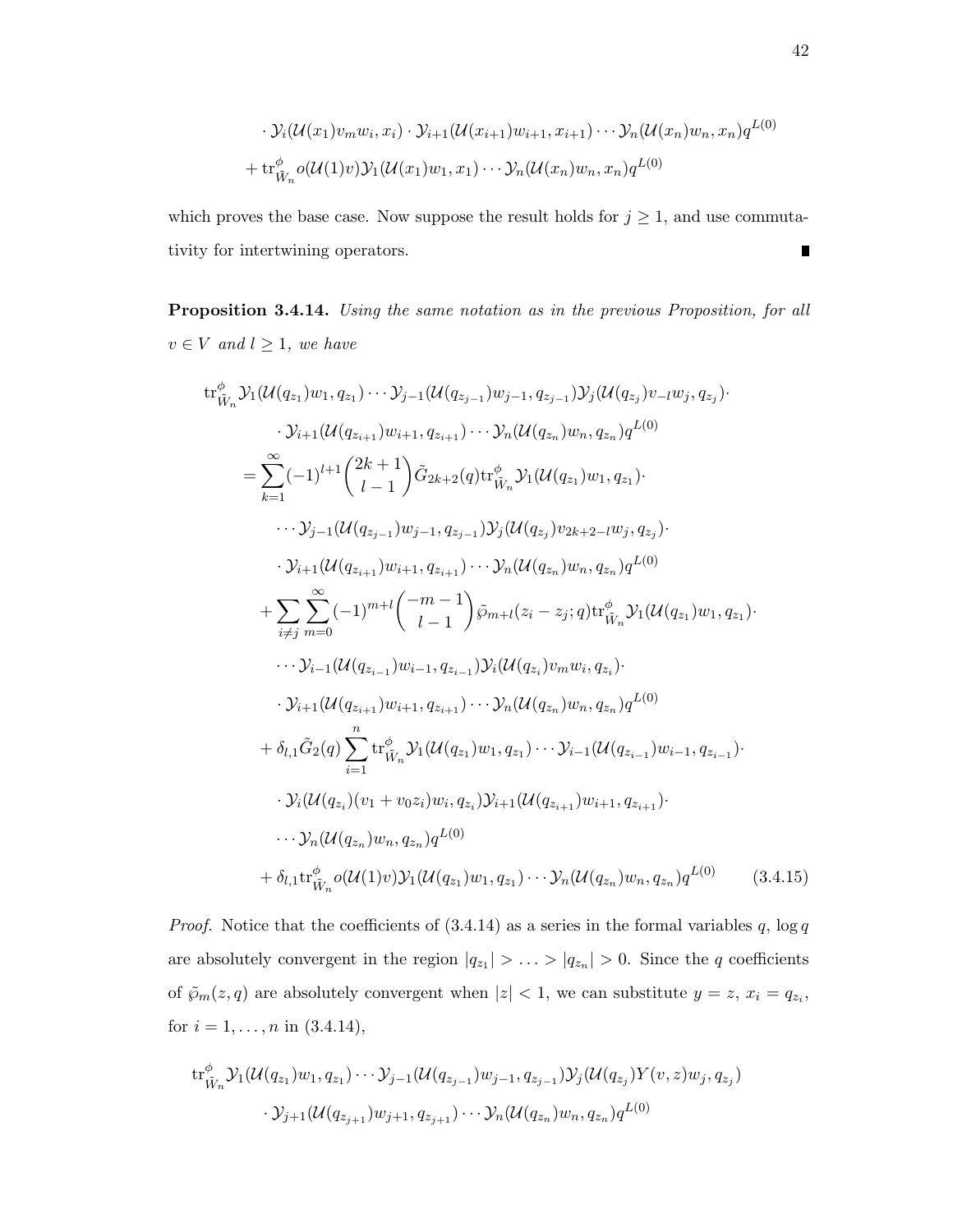$$
= \sum_{m\geq 0} (-1)^{m+1} \left( \tilde{\wp}_{m+1}(-z;q) + \frac{\partial^m}{\partial z^m} (\tilde{G}_2(q)z + \pi i) \right) \cdot
$$
  
\n
$$
\text{tr}_{\tilde{W}_n}^{\phi} \mathcal{Y}_1(\mathcal{U}(q_{z_1})w_1, q_{z_1}) \cdots \mathcal{Y}_{j-1}(\mathcal{U}(q_{z_{j-1}})w_{j-1}, q_{z_{j-1}}) \cdot
$$
  
\n
$$
\cdot \mathcal{Y}_j(\mathcal{U}(q_{z_j})v_m w_j, q_{z_j}) \mathcal{Y}_{j+1}(\mathcal{U}(q_{z_{j+1}})w_{j+1}, q_{z_{j+1}}) \cdot
$$
  
\n
$$
\cdots \mathcal{Y}_n(\mathcal{U}(q_{z_n})w_n, q_{z_n}) q^{L(0)}
$$
  
\n
$$
+ \sum_{i \neq j} \sum_{m \geq 0} (-1)^{m+1} \left( \wp_{m+1}(z_i - z_j - z; q) + (-1)^{m+1} \frac{\partial^m}{\partial z_i^m} (\tilde{G}_2(q)(z_i - z_j - z) - \pi i) \right) \cdot
$$
  
\n
$$
\cdot \text{tr}_{\tilde{W}_n}^{\phi} \mathcal{Y}_1(\mathcal{U}(q_{z_1})w_1, q_{z_1}) \cdots \mathcal{Y}_{i-1}(\mathcal{U}(q_{z_{i-1}})w_{i-1}, q_{z_{i-1}}) \cdot
$$
  
\n
$$
\cdot \mathcal{Y}_i(\mathcal{U}(q_{z_i})v_m w_i, q_{z_i}) \mathcal{Y}_{i+1}(\mathcal{U}(q_{z_{i+1}})w_{i+1}, q_{z_{i+1}}) \cdots \mathcal{Y}_n(\mathcal{U}(q_{z_n})w_n, q_{z_n}) q^{L(0)}
$$
  
\n
$$
+ \text{tr}_{\tilde{W}_n}^{\phi} o(\mathcal{U}(1)v) \mathcal{Y}_1(\mathcal{U}(q_{z_1})w_1, q_{z_1}) \cdots \mathcal{Y}_n(\mathcal{U}(q_{z_n})w_n, q_{z_n}) q^{L(0)}.
$$

The result follows by taking the coefficient of  $z^{l-1}$  and using the q expansion of  $\tilde{\varphi}(z;q)$ and (3.4.11).  $\blacksquare$ 

Taking  $v = \omega$  and  $l = 1$  in (3.4.15), one obtains

tr
$$
tr^{\phi}_{\tilde{W}_{n}}\mathcal{Y}_{1}(\mathcal{U}(q_{z_{1}})w_{1}, q_{z_{1}})\cdots \mathcal{Y}_{j-1}(\mathcal{U}(q_{z_{j-1}})w_{j-1}, q_{z_{j-1}})\mathcal{Y}_{j}(\mathcal{U}(q_{z_{j}})\omega_{-1}w_{j}, q_{z_{j}})\cdot
$$
  
\n
$$
\cdot \mathcal{Y}_{i+1}(\mathcal{U}(q_{z_{i+1}})w_{i+1}, q_{z_{i+1}})\cdots \mathcal{Y}_{n}(\mathcal{U}(q_{z_{n}})w_{n}, q_{z_{n}})q^{L(0)}
$$
  
\n
$$
=\sum_{k=1}^{\infty}\tilde{G}_{2k+2}(q)tr^{\phi}_{\tilde{W}_{n}}\mathcal{Y}_{1}(\mathcal{U}(q_{z_{1}})w_{1}, q_{z_{1}})\cdot
$$
  
\n
$$
\cdots \mathcal{Y}_{j-1}(\mathcal{U}(q_{z_{j-1}})w_{j-1}, q_{z_{j-1}})\mathcal{Y}_{j}(\mathcal{U}(q_{z_{j}})\omega_{2k+1}w_{j}, q_{z_{j}})\cdot
$$
  
\n
$$
\cdot \mathcal{Y}_{i+1}(\mathcal{U}(q_{z_{i+1}})w_{i+1}, q_{z_{i+1}})\cdots \mathcal{Y}_{n}(\mathcal{U}(q_{z_{n}})w_{n}, q_{z_{n}})q^{L(0)}
$$
  
\n
$$
+\sum_{i\neq j}\sum_{m=0}^{\infty}(-1)^{m+1}\tilde{\wp}_{m+1}(z_{i}-z_{j}; q)tr^{\phi}_{\tilde{W}_{n}}\mathcal{Y}_{1}(\mathcal{U}(q_{z_{1}})w_{1}, q_{z_{1}})\cdot
$$
  
\n
$$
\cdots \mathcal{Y}_{i-1}(\mathcal{U}(q_{z_{i-1}})w_{i-1}, q_{z_{i-1}})\mathcal{Y}_{i}(\mathcal{U}(q_{z_{i}})\omega_{m}w_{i}, q_{z_{i}})\cdot
$$
  
\n
$$
\cdot \mathcal{Y}_{i+1}(\mathcal{U}(q_{z_{i+1}})w_{i+1}, q_{z_{i+1}})\cdots \mathcal{Y}_{n}(\mathcal{U}(q_{z_{n}})w_{n},
$$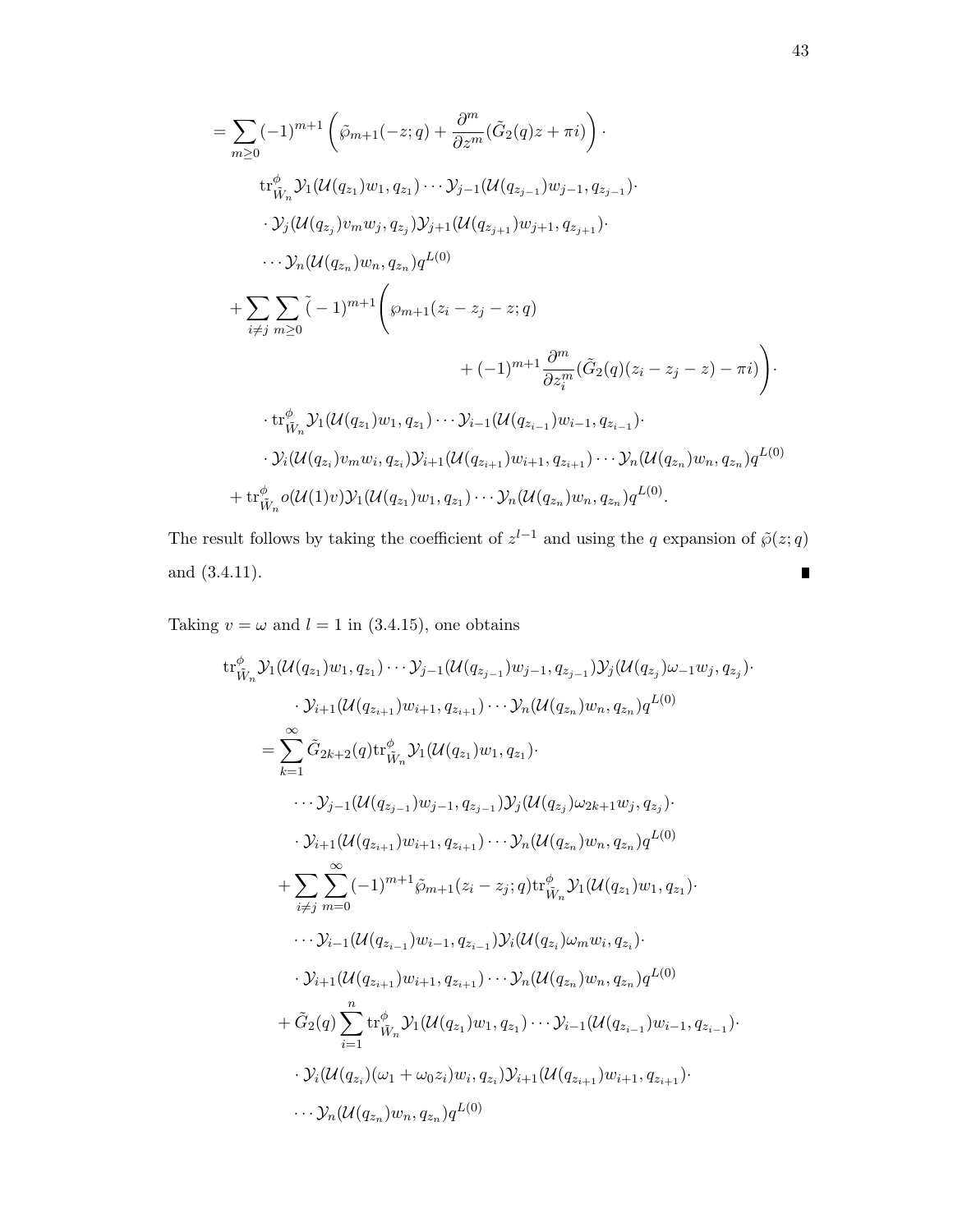$$
+ \operatorname{tr}^{\phi}_{\tilde{W}_n} o(\mathcal{U}(1)\omega) \mathcal{Y}_1(\mathcal{U}(q_{z_1})w_1, q_{z_1}) \cdots \mathcal{Y}_n(\mathcal{U}(q_{z_n})w_n, q_{z_n}) q^{L(0)}
$$

now since  $w_k = L(k-1)$ , and since  $\mathcal{U}(1)\omega = (2\pi i)^2 \left(\omega - \frac{c}{24}\mathbf{1}\right)$ , we obtain

tr<sup>φ</sup><sub>W</sub> 
$$
y_1(U(q_{z_1})w_1, q_{z_1}) \cdots y_{j-1}(U(q_{z_{j-1}})w_{j-1}, q_{z_{j-1}})y_j(U(q_{z_j})L(-2)w_j, q_{z_j})
$$
  
\n
$$
\cdot y_{i+1}(U(q_{z_{i+1}})w_{i+1}, q_{z_{i+1}}) \cdots y_n(U(q_{z_n})w_n, q_{z_n})q^{L(0)}
$$
\n
$$
= \sum_{k=1}^{\infty} \tilde{G}_{2k+2}(q) \text{tr}_{W_n}^{\phi} y_1(U(q_{z_1})w_1, q_{z_1})
$$
\n
$$
\cdots y_{j-1}(U(q_{z_{j-1}})w_{j-1}, q_{z_{j-1}})y_j(U(q_{z_j})L(2k)w_j, q_{z_j})
$$
\n
$$
\cdot y_{i+1}(U(q_{z_{i+1}})w_{i+1}, q_{z_{i+1}}) \cdots y_n(U(q_{z_n})w_n, q_{z_n})q^{L(0)}
$$
\n
$$
+ \sum_{i \neq j} \sum_{m=0}^{\infty} (-1)^{m+1} \tilde{\wp}_{m+1}(z_i - z_j; q) \text{tr}_{W_n}^{\phi} y_1(U(q_{z_1})w_1, q_{z_1})
$$
\n
$$
\cdots y_{i-1}(U(q_{z_{i-1}})w_{i-1}, q_{z_{i-1}})y_i(U(q_{z_i})L(m-1)w_i, q_{z_i})
$$
\n
$$
\cdot y_{i+1}(U(q_{z_{i+1}})w_{i+1}, q_{z_{i+1}}) \cdots y_n(U(q_{z_n})w_n, q_{z_n})q^{L(0)}
$$
\n
$$
+ \tilde{G}_2(q) \sum_{i=1}^n \text{tr}_{\tilde{W}_n}^{\phi} y_1(U(q_{z_1})w_1, q_{z_1}) \cdots y_{i-1}(U(q_{z_{i-1}})w_{i-1}, q_{z_{i-1}}).
$$
\n
$$
\cdot y_i(U(q_{z_i})(L(0) + L(-1)z_i)w_i, q_{z_i})y_{i+1}(U(q_{z_{i+1}})w_{i+1}, q_{z_{i+1}}).
$$
\n
$$
\cdots y_n(U(q_{z_n})w
$$

### 3.5 Duality properties for P-intertwining operators

In this section we derive associativity and commutativity properties for  $P$ -intertwining operators, under the same assumptions as Proposition 3.2.3: we show that in the statement of these two properties, all the modules can be taken to be  $V-P$ -bimodules and all intertwining operators to be P-intertwining operators. In particular, under those assumptions all identities in the previous sections hold.

Let  $W_1$  be a generalized V-module and  $W_2$  be a V-P-bimodule. We can define a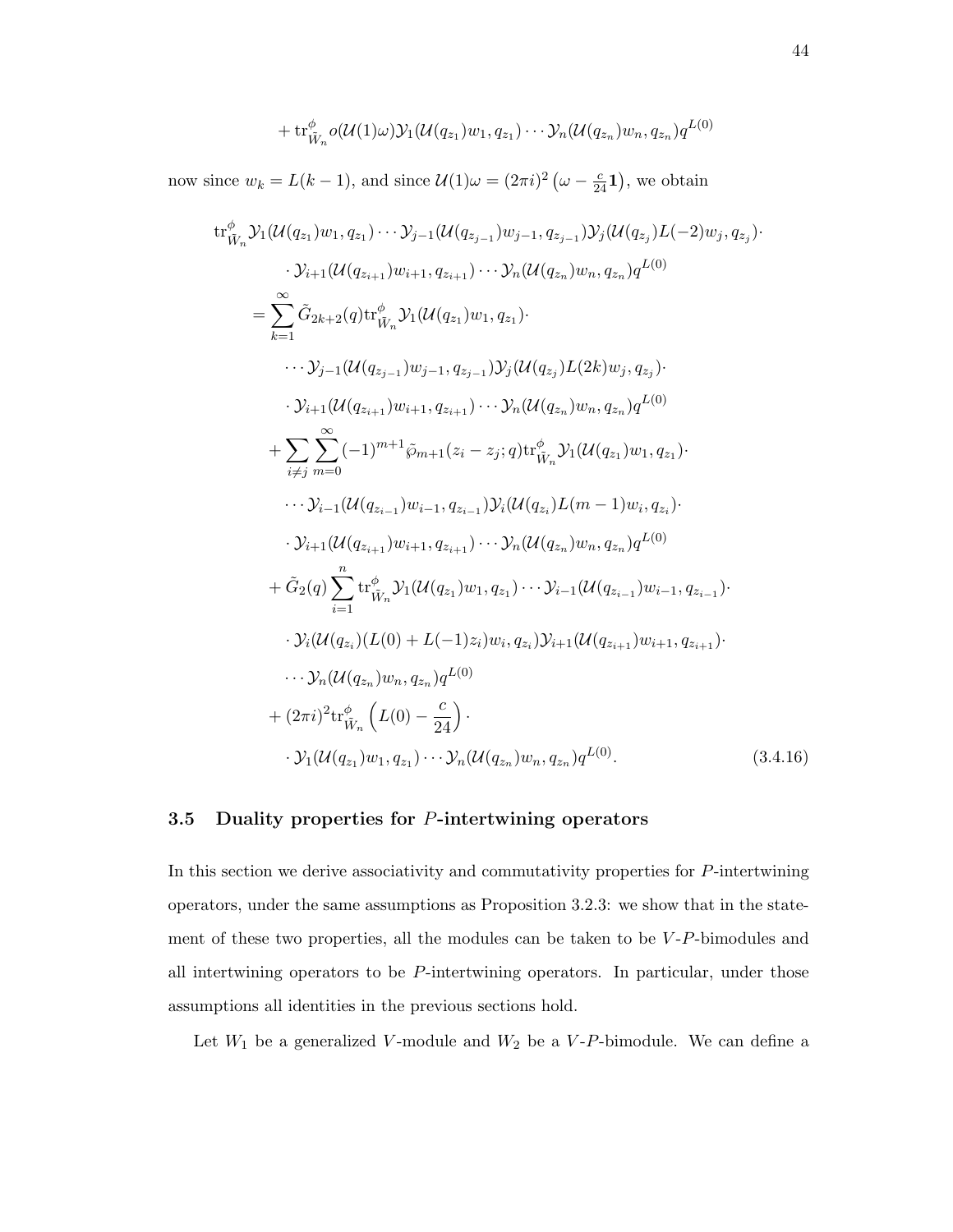right action of P on  $W_1 \boxtimes_{P(z)} W_2$  the following way: for any  $p \in P$ , consider the map

$$
\mathrm{Id}_{W_1} \otimes p: W_1 \otimes W_2 \to W_1 \otimes W_2
$$

$$
w_1 \otimes w_2 \mapsto w_1 \otimes (w_2 p);
$$

then, by Proposition 3.2.2, there exists a unique V-homomorphism  $\mathrm{Id}_{W_1} \boxtimes_{P(z)} p$  of  $W_1 \boxtimes_{P(z)} W_2$  such that

$$
\boxtimes_{P(z)} \circ (\mathrm{Id}_{W_1} \otimes p) = \overline{(\mathrm{Id}_{W_1} \boxtimes_{P(z)} p)} \circ \boxtimes_{P(z)}.
$$
 (3.5.17)

so we let p act on  $W_1 \boxtimes_{P(z)} W_2$  by

$$
wp = (\mathrm{Id}_{W_1} \boxtimes_{P(z)} p)(w)
$$

for any  $w \in W_1 \boxtimes_{P(z)} W_2$ , and extend it to the formal completion  $\overline{W_1 \boxtimes_{P(z)} W_2}$ ; thus (3.5.17) becomes

$$
\boxtimes_{P(z)} (w_1 \otimes (w_2 p)) = \boxtimes_{P(z)} (w_1 \otimes w_2)p \tag{3.5.18}
$$

for all  $w_1 \in W_1$  and  $w_2 \in W_2$ . Thus,  $W_1 \boxtimes_{P(z)} W_2$  can be seen naturally as a V-Pbimodule; moreover, the intertwining map  $\mathbb{Z}_{P(z)}$  commutes with the action of P. In particular, P commutes with the intertwining operator  $\mathcal{Y}_{\boxtimes_{P(z)},0}$ .

**Proposition 3.5.1.** Let  $\mathcal{Y}_1 \in \binom{W_4}{W_1M}$  and  $\mathcal{Y}_2 \in \binom{M}{W_2W_3}$  be two logarithmic intertwining operators, where  $W_1, W_2, W_3$  are V-P-bimodules, M is a generalized V-module, and P commutes with  $\mathcal{Y}_1$  and  $\mathcal{Y}_2$ . Let  $\mathcal{Y}^1 \in \binom{W_4}{WW_3}$  be the logarithmic intertwining operator as in Proposition 3.2.3 (1.) (here  $W = W_1 \boxtimes_{P(z_0)} W_2$ ). Then P commutes with  $\mathcal{Y}^1$ .

*Proof.* Let p be any element in P; for any two V-P-bimodules  $W^2, W^3$ , generalized V-module  $W^1$ , and intertwining operator  $\mathcal{Y} \in \binom{W^3}{W^1 W^2}$ , consider the logarithmic intertwining operators  $\mathcal{Y}_p, \mathcal{Y}^p \in \binom{W^3}{W^1W^2}$  defined by

$$
\mathcal{Y}_p(w^{(1)}, x)w^{(2)} = \mathcal{Y}(w^{(1)}, x)(w^{(2)}p)
$$
  

$$
\mathcal{Y}^p(w^{(1)}, x)w^{(2)} = (\mathcal{Y}(w^{(1)}, x)w^{(2)})p
$$

for all  $w^{(1)} \in W^1, w^{(2)} \in W^2$ . It is clear that  $\mathcal{Y}_p$  (resp.  $\mathcal{Y}^p$ ) is an intertwining operator since p acts on  $W^2$  (resp.  $W^3$ ) as a V-module homomorphism. Then P commutes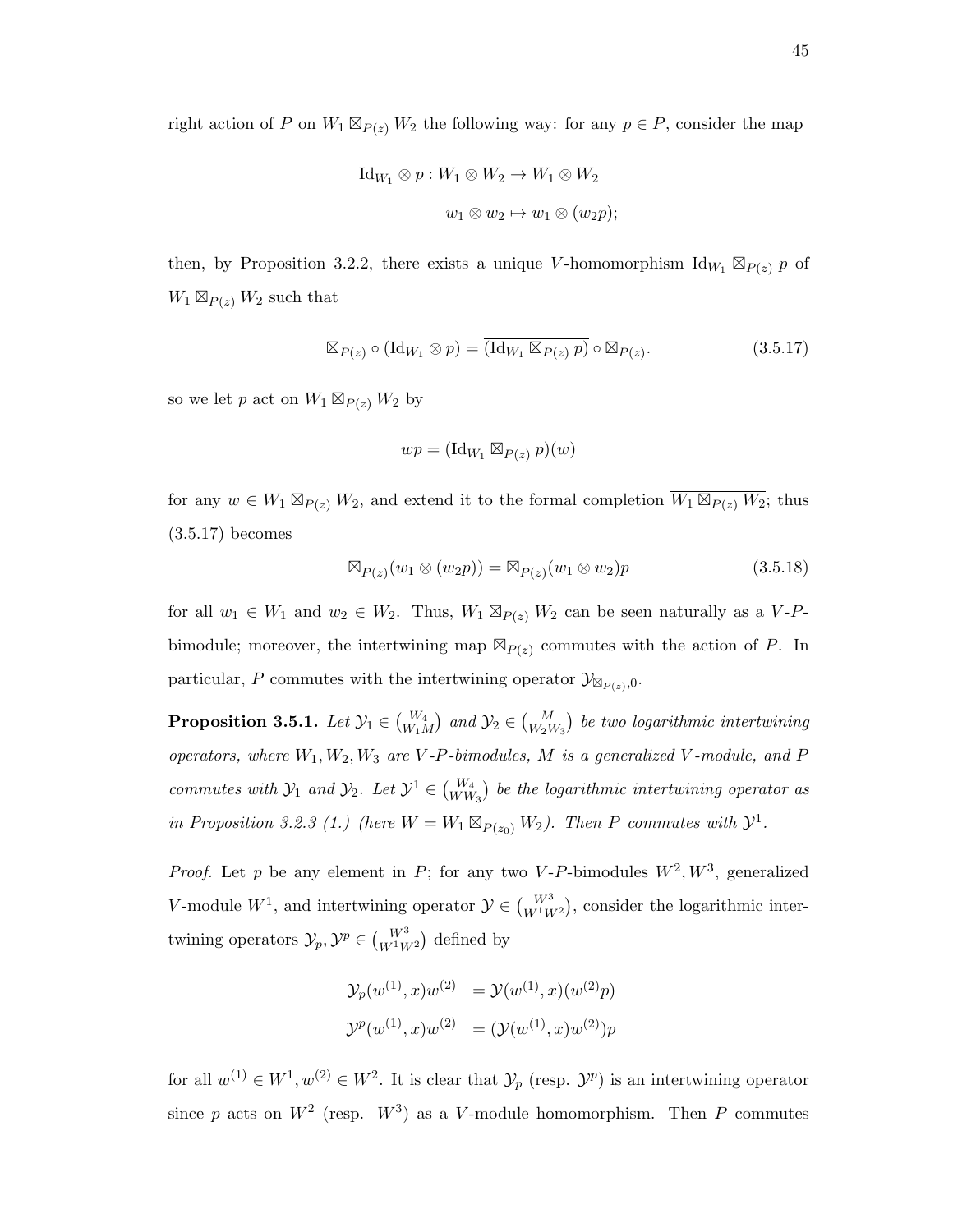with Y if and only if  $\mathcal{Y}_p = \mathcal{Y}^p$  for all  $p \in P$ . Consider  $(\mathcal{Y}^1)_p$  and  $(\mathcal{Y}^1)^p$ : then for  $w_{(1)} \in W_1, w_{(2)} \in W_2, w_{(3)} \in W_3, w'_{(4)} \in W'_4$ , and for all  $z_0, z_1, z_2$  such that  $z_0 = z_1 - z_2$ ,  $|z_1| > |z_2| > |z_0| > 0,$ 

$$
\langle w'_{(4)}, (\mathcal{Y}^1)^p (\mathcal{Y}_{\boxtimes_{P(z_0)},0}(w_{(1)}, z_0) w_{(2)}, z_2) w_{(3)} \rangle
$$
  
\n
$$
= \langle w'_{(4)}, (\mathcal{Y}^1 (\mathcal{Y}_{\boxtimes_{P(z_0)},0}(w_{(1)}, z_0) w_{(2)}, z_2) w_{(3)}) p \rangle
$$
  
\n
$$
= \langle p w'_{(4)}, \mathcal{Y}^1 (\mathcal{Y}_{\boxtimes_{P(z_0)},0}(w_{(1)}, z_0) w_{(2)}, z_2) w_{(3)} \rangle
$$
  
\n
$$
= \langle p w'_{(4)}, \mathcal{Y}_1 (w_{(1)}, z_1) \mathcal{Y}_2 (w_{(2)}, z_2) w_{(3)} \rangle
$$
  
\n
$$
= \langle w'_{(4)}, (\mathcal{Y}_1 (w_{(1)}, z_1) \mathcal{Y}_2 (w_{(2)}, z_2) w_{(3)}) p \rangle
$$
  
\n
$$
= \langle w'_{(4)}, \mathcal{Y}_1 (w_{(1)}, z_1) (\mathcal{Y}_2 (w_{(2)}, z_2) w_{(3)}) p \rangle
$$
  
\n
$$
= \langle w'_{(4)}, \mathcal{Y}_1 (w_{(1)}, z_1) (\mathcal{Y}_2)^p (w_{(2)}, z_2) w_{(3)} \rangle.
$$

Similarly,

$$
\langle w'_{(4)}, (\mathcal{Y}^1)_p (\mathcal{Y}_{\boxtimes_{P(z_0)},0}(w_{(1)}, z_0) w_{(2)}, z_2) w_{(3)} \rangle
$$
  
\n
$$
= \langle w'_{(4)}, \mathcal{Y}^1 (\mathcal{Y}_{\boxtimes_{P(z_0)},0}(w_{(1)}, z_0) w_{(2)}, z_2) (w_{(3)} p) \rangle
$$
  
\n
$$
= \langle w'_{(4)}, \mathcal{Y}_1 (w_{(1)}, z_1) \mathcal{Y}_2 (w_{(2)}, z_2) (w_{(3)} p) \rangle
$$
  
\n
$$
= \langle w'_{(4)}, \mathcal{Y}_1 (w_{(1)}, z_1) (\mathcal{Y}_2)_p (w_{(2)}, z_2) w_{(3)} \rangle
$$
  
\n
$$
= \langle w'_{(4)}, \mathcal{Y}_1 (w_{(1)}, z_1) (\mathcal{Y}_2)_p (w_{(2)}, z_2) w_{(3)} \rangle.
$$

Thus, by uniqueness in Proposition 3.2.3 (2.) applied to the intertwining operators  $\mathcal{Y}_1$ and  $(\mathcal{Y}_2)^p$  we see that  $(\mathcal{Y}^1)^p = (\mathcal{Y}^1)_p$  and therefore P commutes with  $\mathcal{Y}^1$ .  $\blacksquare$ 

Proposition 3.5.2. Using the notation of Proposition 3.2.3 (2.), suppose the modules  $W_3$  and  $W_4$  are V-P-bimodules, and the intertwining operator  $\mathcal{Y}^1$  commutes with P. Then the logarithmic intertwining operator  $\mathcal{Y}_1$  also commutes with  $P$ .

*Proof.* Note that since  $W_3$  is a V-P-module, the right action of P on  $W_3$  defines a right action of P on  $W_2 \boxtimes W_3$ , and  $\mathcal{Y}_{\boxtimes_{P(z_2)},0}$  commutes with P. Now for  $w_{(1)} \in W_1$ ,  $w_{(2)} \in W_2$ ,  $w_{(3)} \in W_3$  and  $w'_{(4)} \in W'_4$ , and for complex numbers  $z_0, z_1, z_2$  such that  $|z_1| > |z_2| > |z_0| > 0, z_0 = z_1 - z_2$ , for any  $p \in P$ 

$$
\langle w'_{(4)}, (\mathcal{Y}_1)^p(w_{(1)}, z_1)\mathcal{Y}_{\boxtimes_{P(z_2)},0}(w_{(2)}, z_2)w_{(3)}\rangle
$$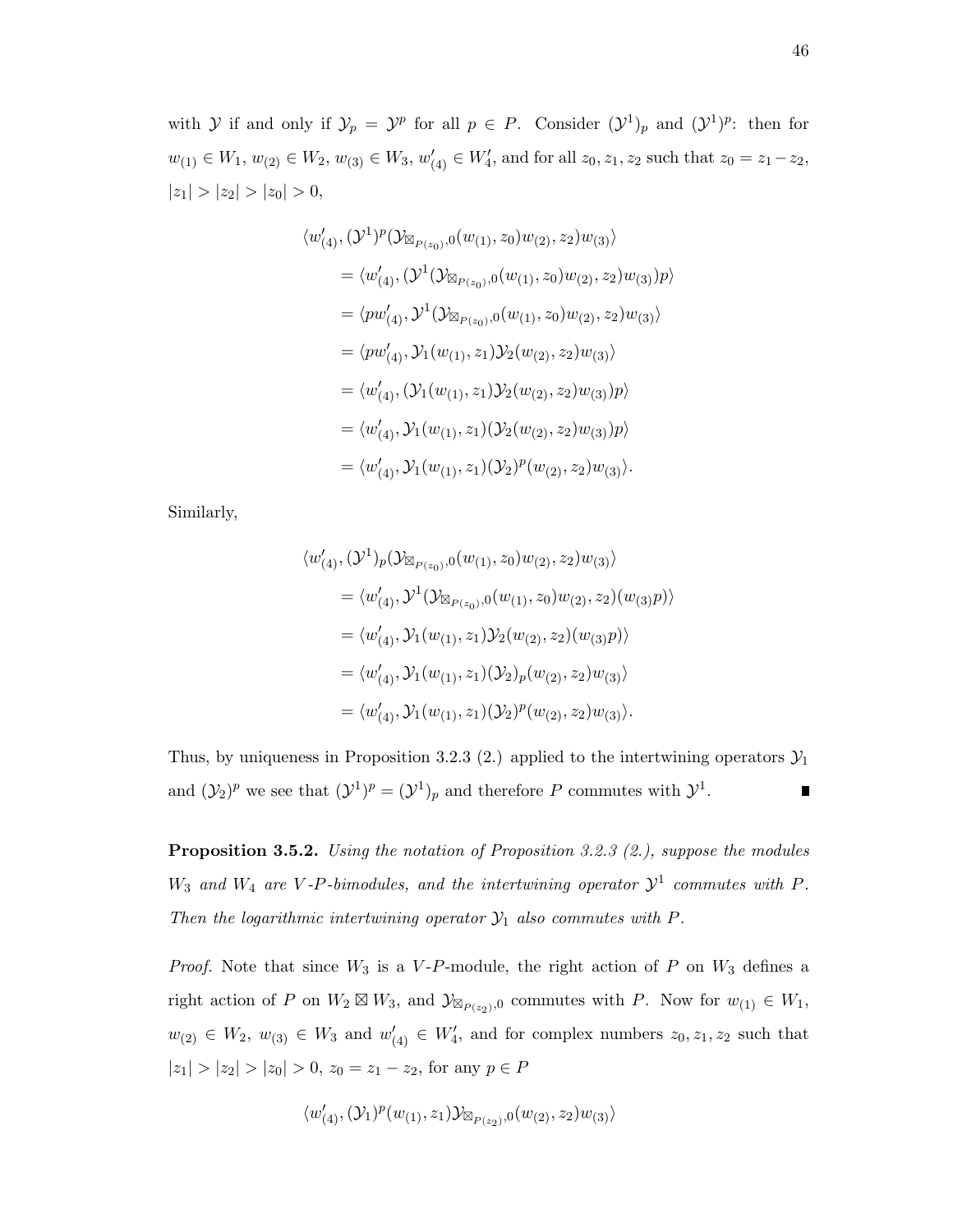$$
= \langle w'_{(4)}, (\mathcal{Y}_1(w_{(1)}, z_1)\mathcal{Y}_{\boxtimes_{P(z_2)},0}(w_{(2)}, z_2)w_{(3)})p \rangle
$$
  
\n
$$
= \langle pw'_{(4)}, \mathcal{Y}_1(w_{(1)}, z_1)\mathcal{Y}_{\boxtimes_{P(z_2)},0}(w_{(2)}, z_2)w_{(3)} \rangle
$$
  
\n
$$
= \langle pw'_{(4)}, \mathcal{Y}^1(\mathcal{Y}^2(w_{(1)}, z_0)w_{(2)}, z_2)w_{(3)} \rangle
$$
  
\n
$$
= \langle w'_{(4)}, (\mathcal{Y}^1(\mathcal{Y}^2(w_{(1)}, z_0)w_{(2)}, z_2)w_{(3)})p \rangle
$$
  
\n
$$
= \langle w'_{(4)}, (\mathcal{Y}^1)^p(\mathcal{Y}^2(w_{(1)}, z_0)w_{(2)}, z_2)w_{(3)} \rangle.
$$

Similarly, since  $\mathcal{Y}_{\boxtimes_{P(z_2)},0}$  commutes with  $P$ ,

$$
\langle w'_{(4)}, (\mathcal{Y}_1)_p (w_{(1)}, z_1) \mathcal{Y}_{\mathbb{R}_{P(z_2)},0}(w_{(2)}, z_2) w_{(3)} \rangle
$$
  
\n
$$
= \langle w'_{(4)}, \mathcal{Y}_1 (w_{(1)}, z_1) (\mathcal{Y}_{\mathbb{R}_{P(z_2)},0}(w_{(2)}, z_2) w_{(3)}) p \rangle
$$
  
\n
$$
= \langle w'_{(4)}, \mathcal{Y}_1 (w_{(1)}, z_1) \mathcal{Y}_{\mathbb{R}_{P(z_2)},0}(w_{(2)}, z_2) (w_{(3)} p) \rangle
$$
  
\n
$$
= \langle w'_{(4)}, \mathcal{Y}^1 (\mathcal{Y}^2 (w_{(1)}, z_0) w_{(2)}, z_2) (w_{(3)} p) \rangle
$$
  
\n
$$
= \langle w'_{(4)}, (\mathcal{Y}^1)_p (\mathcal{Y}^2 (w_{(1)}, z_0) w_{(2)}, z_2) w_{(3)} \rangle
$$
  
\n
$$
= \langle w'_{(4)}, (\mathcal{Y}^1)_p (\mathcal{Y}^2 (w_{(1)}, z_0) w_{(2)}, z_2) w_{(3)} \rangle.
$$

The conclusion thus follows from uniqueness in Proposition 3.2.3 part (2.) applied to the intertwining operators  $({\cal Y}^1)^p$  and  ${\cal Y}^2$ . П

We summarize these results in the following.

**Theorem 3.5.3** (Associativity for P-intertwining operators). Let  $W_1, W_2, W_3$  be V-Pbimodules.

(i) Let M be a V-P-bimodule and  $\mathcal{Y}_1$ ,  $\mathcal{Y}_2$  be two P-logarithmic intertwining operators of types  $\binom{W_4}{W_1M}$ ,  $\binom{M}{W_2W_3}$ , respectively. Then there exist a generalized module W, a Pintertwining operator  $\mathcal{Y}^1$  of type  ${W \choose W_1 W_2}$  and a logarithmic intertwining operator  $\mathcal{Y}^2$  of type  $\binom{W_4}{WW_3}$  such that for all  $w_{(1)} \in W_1$ ,  $w_{(2)} \in W_2$ ,  $w_{(3)} \in W_3$ ,  $w_{(4)} \in W'_4$ ,

$$
\begin{aligned} &\langle w'_{(4)}, \mathcal{Y}_1(w_{(1)}, z_1) \mathcal{Y}_2(w_{(2)}, z_2) w_{(3)} \rangle \\ &= \langle w'_{(4)}, \mathcal{Y}^2(\mathcal{Y}^1(w_{(1)}, z_1 - z_2) w_{(2)}, z_2) w_{(3)} \rangle \end{aligned}
$$

for all  $z_1, z_2$  such that  $|z_1| > |z_2| > |z_1 - z_2|$ .

(ii) Let W be a generalized V-module,  $\mathcal{Y}^1$  a logarithmic intertwining operator of type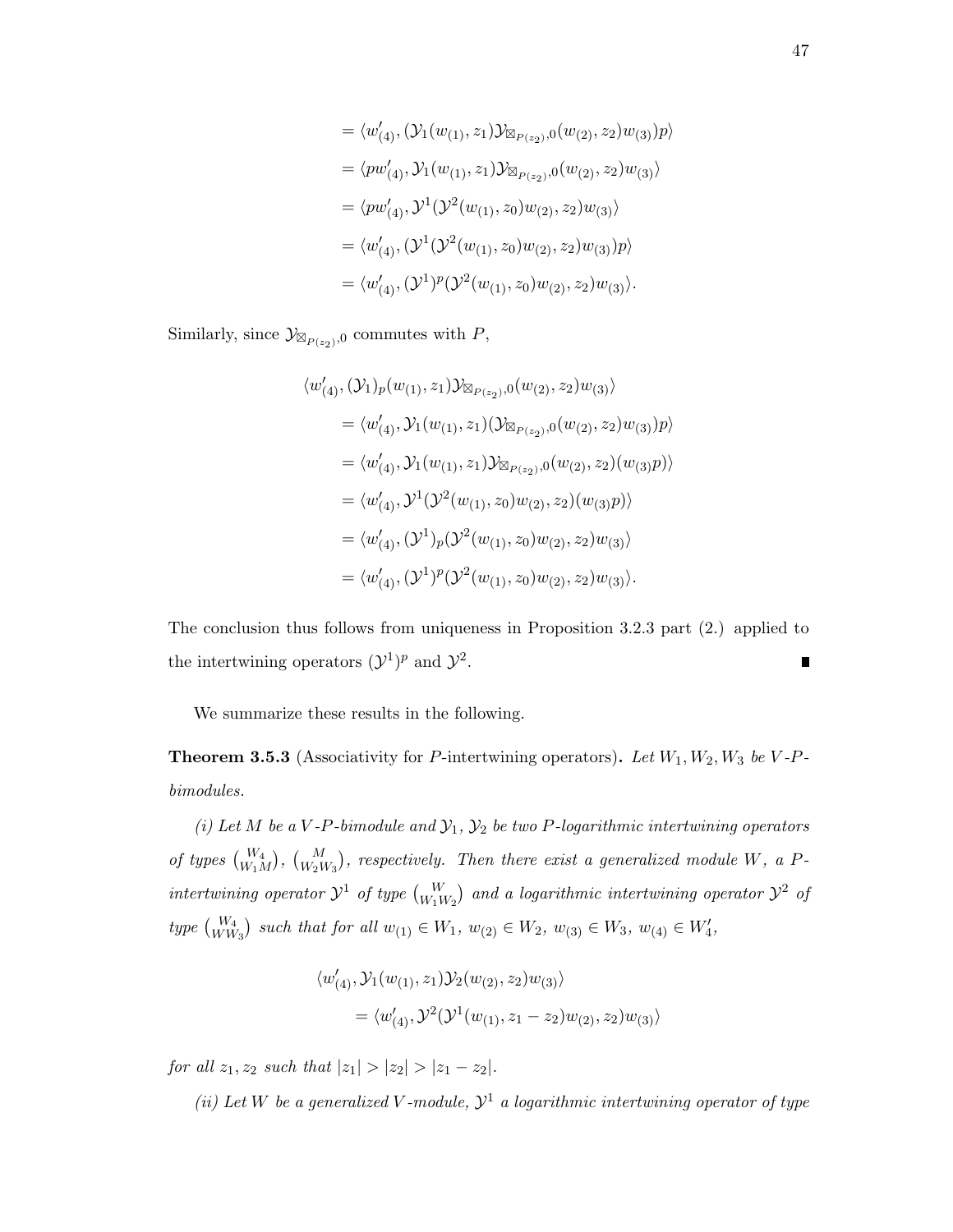$\binom{W_4}{WW_3}$ , and  $\mathcal{Y}^2$  a P-intertwining operator of type  $\binom{W}{W_1W_2}$ . Then there exists a V-Pbimodule M and P-intertwining operators  $\mathcal{Y}_1$ ,  $\mathcal{Y}_2$  of types  $\binom{W_4}{W_1M}$ ,  $\binom{M}{W_2W_3}$ , respectively such that the same conclusion as in (i) holds.

We now state the commutativity property.

**Theorem 3.5.4** (Commutativity for P-intertwining operators). Let  $\mathcal{Y}_1$ ,  $\mathcal{Y}_2$  be P $logarithmic$  intertwining operators of types  $\binom{W_4}{W_1M}$ ,  $\binom{M}{W_2W_3}$ , respectively, for generalized  $V$ -modules  $W_1, W_2$  and  $V$ -P-bimodules  $W_3, W_4, M$ . Then there exist a  $V$ -P-module  $M_1$  and logarithmic intertwining operators  $\mathcal{Y}_3, \mathcal{Y}_4$  of type  ${W_4 \choose W_2 M_1}, {M_1 \choose W_1 W_3}$  respectively, commuting with the action of P, such that for any  $w_{(1)} \in W_1$ ,  $w_{(2)} \in W_2$ ,  $w_{(3)} \in W_3$ ,  $w'_{(4)} \in W'_4$ , the multivalued analytic function

$$
\langle w'_{(4)}, \mathcal{Y}_1(w_{(1)}, z_1) \mathcal{Y}_2(w_{(2)}, z_2) w_{(3)} \rangle
$$

on the region  $|z_1| > |z_2| > 0$  and the multivalued analytic function

$$
\langle w'_{(4)}, \mathcal{Y}_3(w_{(2)}, z_2) \mathcal{Y}_4(w_{(1)}, z_1) w_{(3)} \rangle
$$

on the region  $|z_2| > |z_1| > 0$  are analytic extensions of each other.

Proof. Using associativity twice, by the previous propositions one sees that all the outer intertwining operators commute with P. Recall ([HLZ2]) the operator  $\Omega_r: \mathcal{V}_{W^1 W^2}^{W^3} \to$  $\mathcal{V}_{W^2 W^1}^{W^3}$  defined by

$$
\Omega_r(\mathcal{Y})(w_{(2)},x)w_{(1)} = e^{xL(-1)}\mathcal{Y}(w_{(1)},e^{(2r+1)\pi i}x)w_{(2)}
$$

for any  $r \in \mathbb{Z}$ ; then  $\Omega_{-r-1}(\Omega_r(\mathcal{Y})) = \Omega_r(\Omega_{-r-1}(\mathcal{Y})) = \mathcal{Y}$  for any  $\mathcal{Y} \in \mathcal{V}_{W^1 W^2}^{W^3}$ .

We know by Theorem 3.5.3 that there exist a module  $M$ , an intertwining operator  $\mathcal{Y}^1$  and a P-intertwining operator  $\mathcal{Y}^2$  such that

$$
\langle w'_{(4)}, \mathcal{Y}_1(w_{(1)}, z_1) \mathcal{Y}_2(w_{(2)}, z_2) w_{(3)} \rangle
$$
  
= 
$$
\langle w'_{(4)}, \mathcal{Y}^2(\mathcal{Y}^1(w_{(1)}, z_0) w_{(2)}, z_2) w_{(3)} \rangle;
$$

now substituting

$$
\mathcal{Y}^1(w_{(1)}, x_0)w_{(2)} = \Omega_0(\Omega_{-1}(\mathcal{Y}^1))(w_{(1)}, x_0)w_{(2)}
$$
  
=  $e^{x_0L(-1)}\Omega_{-1}(\mathcal{Y}^1)(w_{(2)}, e^{\pi i}x_0)w_{(1)}$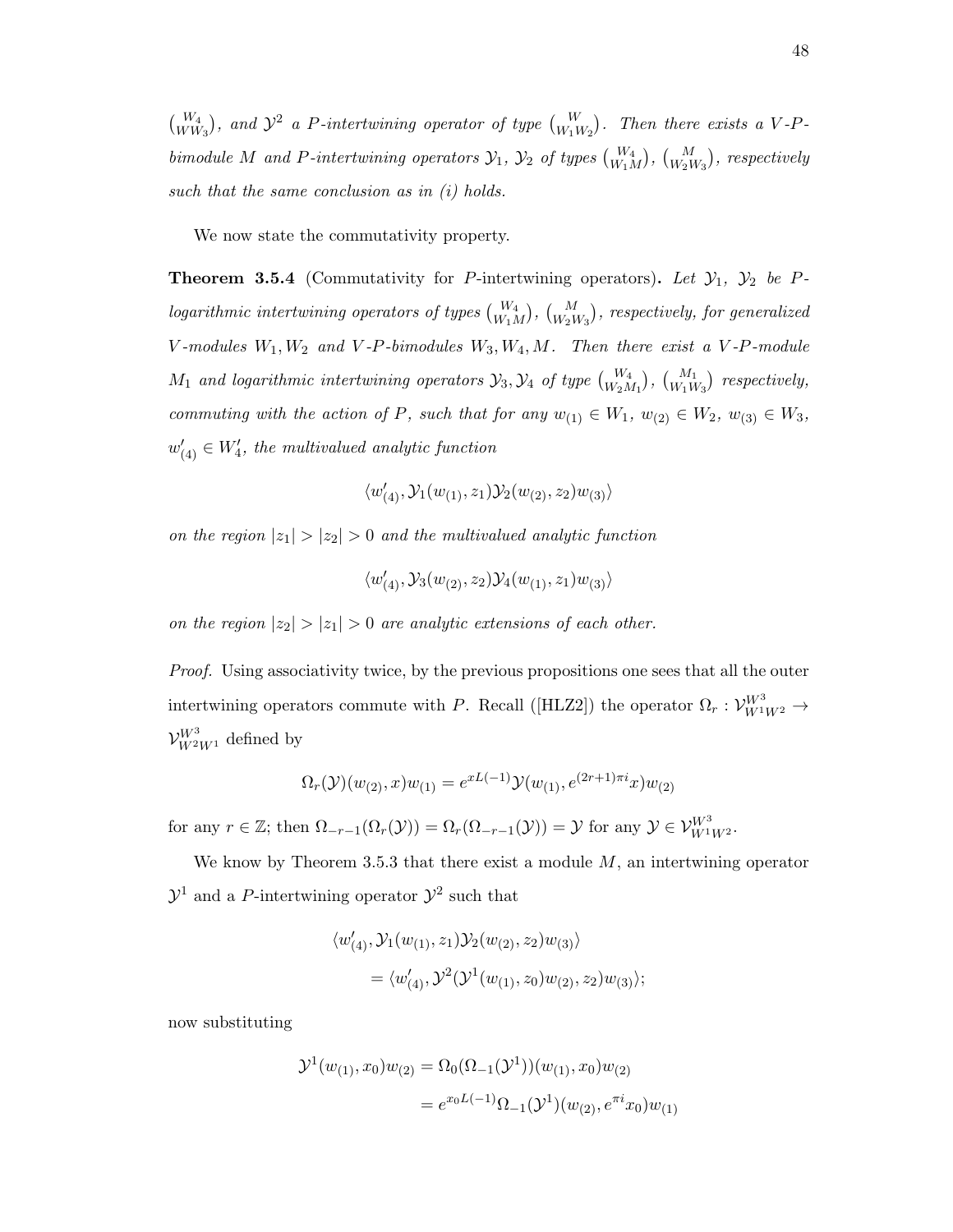we obtain (in the region  $|z_1| > |z_2| > |z_1 - z_2|$ )

$$
\langle w'_{(4)}, \mathcal{Y}_1(w_{(1)}, z_1) \mathcal{Y}_2(w_{(2)}, z_2) w_{(3)} \rangle
$$
  
= 
$$
\langle w'_{(4)}, \mathcal{Y}^2(\Omega_1(\mathcal{Y}^1)(w_{(2)}, e^{\pi i} z_0) w_{(1)}, z_2 + z_0) w_{(3)} \rangle;
$$

which is an extension of  $\langle w'_{(4)}, \mathcal{Y}^2(\Omega_1(\mathcal{Y}^1)(w_{(2)}, z_2 - z_1)w_{(1)}, z_1)w_{(3)}\rangle$  defined on the region  $|z_1| > |z_2 - z_1| > 0$ . Now by Theorem 3.5.3 (ii), we know that there exist a V-Pbimodule  $M_1$  and P intertwining operators  $\mathcal{Y}_3$ ,  $\mathcal{Y}_4$  of type  $\binom{W_4}{W_2M_1}$ ,  $\binom{M_1}{W_1W_3}$  respectively, such that

$$
\langle w'_{(4)}, \mathcal{Y}^2(\Omega_1(\mathcal{Y}^1)(w_{(2)}, z_2 - z_1)w_{(1)}, z_1)w_{(3)} \rangle
$$
  
= 
$$
\langle w'_{(4)}, \mathcal{Y}_3(w_{(2)}, z_2) \mathcal{Y}_4(w_{(1)}, z_1)w_{(3)} \rangle
$$

This concludes the proof.

 $\blacksquare$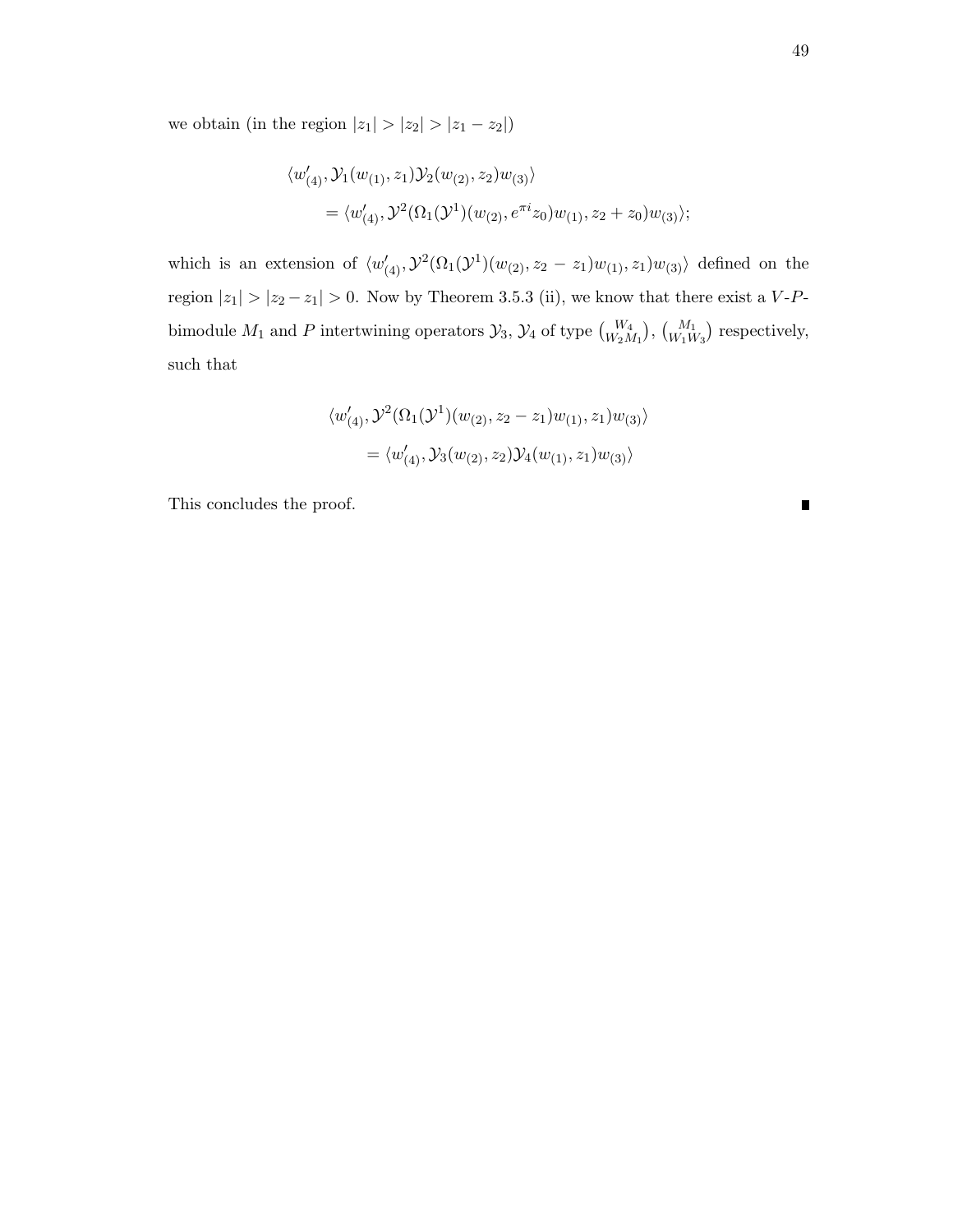# Chapter 4

## Genus one correlation functions

#### 4.1 Differential Equations

In this section we derive a system of differential equations satisfied by the formal  $q$ traces, using the identities obtained in the previous chapter. The main technical assumption used in this chapter is the  $C_2$ -cofiniteness of the generalized V-modules, which is used to prove that a particular module over a ring of functions is finitely generated.

We denote by  $G$  the space of all multivalued analytic functions defined on the region  $|z_1| > |z_2| > \ldots > |z_n| > 0$  with preferred branches on  $|z_1| > |z_2| > \ldots > |z_n| > 0$ ,  $0 \leq \arg z_i < 2\pi$  for  $i = 1...n$ . For any such function  $f(z_1,...,z_n)$ , the function  $f(q_{z_1},...,q_{z_n})$  is a multivalued analytic function defined when  $|q_{z_1}| > ... > |q_{z_n}|$ . We denote by  ${\cal G}_q$  the space of such functions. Let

$$
R = \mathbb{C}[\tilde{G}_4(q), \tilde{G}_6(q), \tilde{\wp}_2(z_i - z_j; q), \tilde{\wp}_3(z_i - z_j; q)]
$$

let  $V$  be a vertex operator algebra with central charge  $c$ , and assume all lower bounded generalized  $V$ - modules are R-graded and satisfy the  $C_2$  cofiniteness condition. For V-modules  $W_1, W_1, \ldots, W_n$  we denote by T the graded R-module

$$
R\otimes W_1\otimes\ldots\otimes W_n,
$$

with grading induced by the grading by generalized eigenvalues on  $W_1, \ldots, W_n$ . Denote by  $T_r$  the homogeneous subspace of degree  $r \in \mathbb{R}$ ; moreover, define a filtration on T by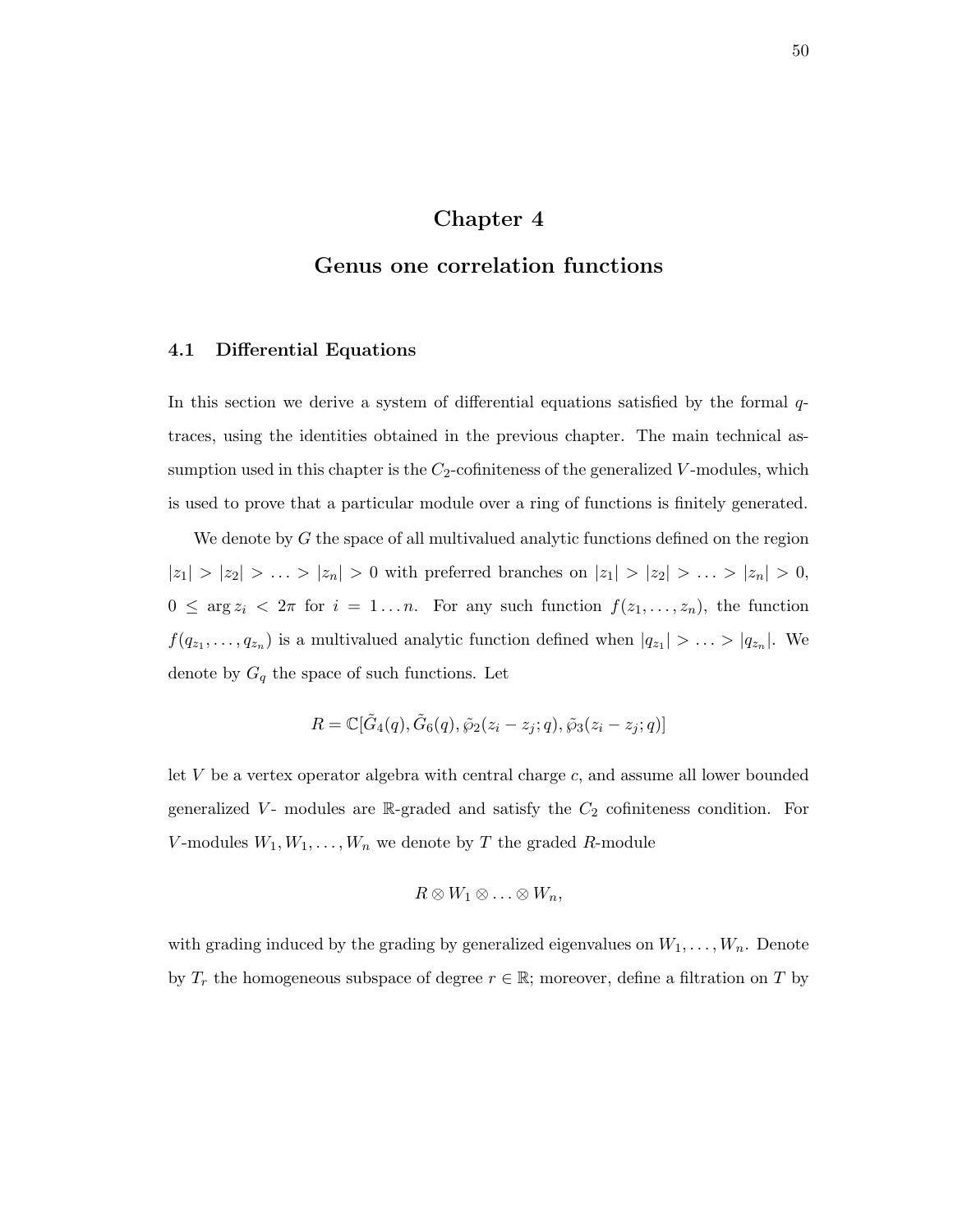$F(T)_r = \coprod_{s \leq r} T_s$ . Let J be the R-submodule of T generated by the elements

$$
A_j(v; w_1, \ldots, w_n)
$$
  
=  $1 \otimes w_1 \otimes \ldots \otimes w_{j-1} \otimes v_{-2}w_j \otimes w_{j+1} \otimes \ldots \otimes w_n$   
+  $\sum_{k=1}^{\infty} (2k+1)\tilde{G}_{2k+2}(q) \otimes w_1 \otimes \ldots \otimes w_{j-1} \otimes v_{2k}w_j \otimes w_{j+1} \otimes \ldots \otimes w_n$   
+  $\sum_{i \neq j}^{\infty} \sum_{m=0}^{\infty} (-1)^m (m+1)\tilde{\varphi}_{m+2}(z_i - z_j) \otimes$   
 $w_1 \otimes \ldots \otimes w_{j-1} \otimes v_m w_j \otimes w_{j+1} \otimes \ldots \otimes w_n$ 

for  $v \in V$ ,  $w_i \in W_i$ ,  $i = 1 \ldots, n$ , and  $1 \leq j \leq n$ . The filtration on T induces one on J, and we will denote by  $F(J)_r$  the r-th subspace in the filtration.

**Proposition 4.1.1.** There exists  $N \in \mathbb{R}$  such that for any  $r \in \mathbb{R}$ ,  $F(T)_r = F(T)_N +$  $F(J)<sub>r</sub>$ .

Proof. Let N such that

$$
\coprod_{r>N}T_r\subseteq \sum_{i=1}^n R\otimes W_1\otimes \ldots W_{i-1}\otimes C_2(W_i)\otimes W_{i+1}\otimes \ldots W_n;
$$

then clearly if  $r \leq N$ ,  $F(T)_r \subseteq F(T)_N = F(T)_N + F(J)_r$ . We now prove on induction on  $k \in \mathbb{N}$  that if  $r = N + k$ , then  $F(T)_r = F(T)_n + F(J)_r$ . Let  $r = N + k + 1$  and let  $t \in F(T)<sub>r</sub>$ . By definition of N, we can assume

$$
t=1\otimes w_1\otimes\cdots\otimes w_{i-1}\otimes v_{-2}w_i\otimes w_{i+1}\otimes\ldots\otimes w_n
$$

for some  $v \in V$  and  $w_j \in W_j$ ,  $j = 1, ..., n$ . Observe that the element  $A(v; w_1, ..., w_n)$ belongs to  ${\cal F}({\cal J})_r$  and

$$
S = \sum_{k=1}^{\infty} (2k+1)\tilde{G}_{2k+2}(q) \otimes w_1 \otimes \ldots \otimes w_{j-1} \otimes v_{2k}w_j \otimes w_{j+1} \otimes \ldots \otimes w_n
$$
  
+ 
$$
\sum_{i \neq j} \sum_{m=0}^{\infty} (-1)^m (m+1)\tilde{\varphi}_{m+2}(z_i - z_j) \otimes
$$
  

$$
w_1 \otimes \ldots \otimes w_{j-1} \otimes v_m w_j \otimes w_{j+1} \otimes \ldots \otimes w_n
$$

belongs to  $F(T)_{r-1}$ . By induction hypothesis,  $S \in F(T)_N + F(J)_{r-1}$ . Then  $t =$  $A(v, w_1, \ldots, w_n) - s \in F(J)_r + F(T)_N + F(J)_{r-1} = F(T)_N + F(J)_r$ . This concludes the proof. $\blacksquare$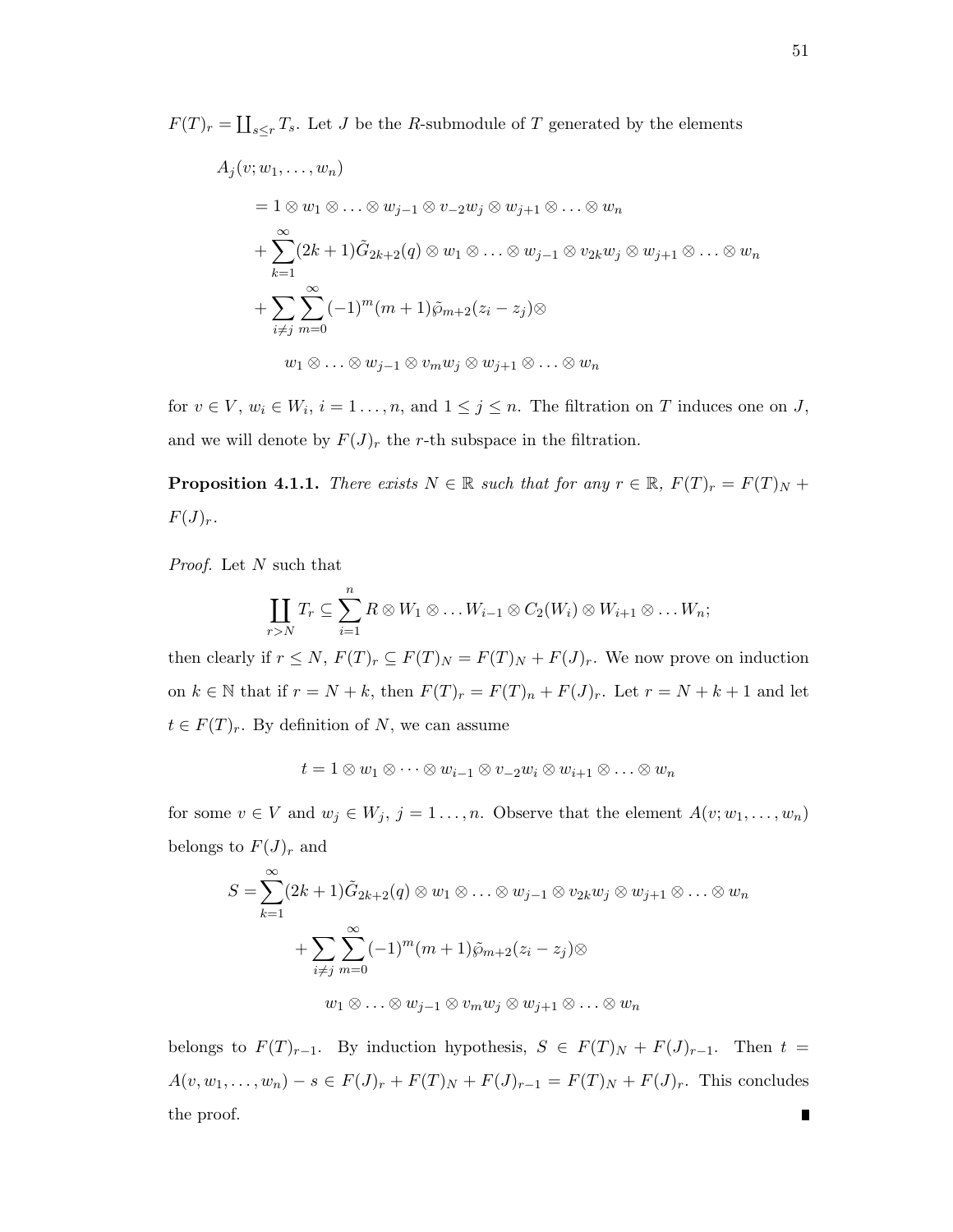**Corollary 4.1.2.** We have  $T = F(T)_N + J$  and  $T/J$  is a finitely generated R-module.

Proof. The first assertion follows immediately from Proposition 4.1.1; the second follows since  $F(T)_N$  is finitely generated. Г

In the following we will fix an associative algebra  $P$  and a symmetric linear function  $\phi$  on P. For V-P-bimodules  $\tilde{W}_0 \dots \tilde{W}_n$  with  $\tilde{W}_0 = \tilde{W}_n$  and P-intertwining operators  $\mathcal{Y}_i$ of type  $\binom{\tilde{W}_{i-1}}{W_i \tilde{W}_i}$ ,  $i = 1...n$ , and for  $w_i \in W_i$ ,  $i = 1,...,n$ , we consider the map

$$
F_{\mathcal{Y}_1, ..., \mathcal{Y}_n}(w_1, ..., w_n; z_1, ..., z_n; q)
$$
  
=  $\text{tr}_{\tilde{W}_n}^{\phi} \mathcal{Y}_1(\mathcal{U}(q_{z_1})w_1, q_{z_1}) \cdots \mathcal{Y}_n(\mathcal{U}(q_{z_n})w_n, q_{z_n}) q^{L(0) - \frac{c}{24}}$ 

and we extend it to an R-module map  $\psi_{\mathcal{Y}_1,...,\mathcal{Y}_n} : T \to G_q((q))$ [log q] defined by

$$
f \otimes w_1 \otimes \ldots \otimes w_n \mapsto f \cdot F(w_1, \ldots, w_1; z_1, \ldots, z_n; q).
$$

We will also use the notation  $F_{\mathcal{V}}^{\phi}$  $\psi_{\mathcal{Y}_1,\dots,\mathcal{Y}_n}^{\phi}$  and  $\psi_{\mathcal{Y}}^{\phi}$  $\mathcal{Y}_{1,\ldots,\mathcal{Y}_{n}}^{\varphi}$  when we need to specify the dependence on the symmetric function  $\phi$ .

**Proposition 4.1.3.** The submodule *J* is contained in the kernel of  $\psi_{\mathcal{Y}_1,...,\mathcal{Y}_n}$ ; hence  $\psi_{\mathcal{Y}_1,\dots,\mathcal{Y}_n}$  induces a map, also denoted by  $\psi_{\mathcal{Y}_1,\dots,\mathcal{Y}_n}$ , from  $T/J$  to  $G_q((q))[\log q]$ .

*Proof.* This follows from applying  $\psi_{\mathcal{Y}_1,...,\mathcal{Y}_n}$  to (3.4.15) with  $l = 2$ ; the resulting equation implies  $\psi_{\mathcal{Y}_1,...,\mathcal{Y}_n}(A_j(v; w_1,...,w_n)) = 0$  for all  $v \in V, w_1 \in W_1,...,w_n \in W_n$ .  $\blacksquare$ 

**Proposition 4.1.4.** For any  $w_1 \in W_1, \ldots, w_n \in W_n$ , we have the  $L(-1)$ -derivative property

$$
\frac{\partial}{\partial z_i} F_{\mathcal{Y}_1, \dots, \mathcal{Y}_n}(w_1, \dots, w_n; z_1, \dots, z_n; q)
$$
\n
$$
= F_{\mathcal{Y}_1, \dots, \mathcal{Y}_n}(w_1, \dots, w_{j-1}, L(-1)w_j, w_{j+1}, \dots, w_n; z_1, \dots, z_n; q) \tag{4.1.1}
$$

Proof. This is an immediate consequence of Lemma 3.4.8.

**Proposition 4.1.5.** Consider grading restricted generalized V-modules  $W_i$ ,  $\tilde{W}_i$  for  $i =$  $1,\ldots,n$ , with  $\tilde{W}_0 = \tilde{W}_n$ , and intertwining operators  $\mathcal{Y}_i$  of type  $\begin{pmatrix} \tilde{W}_{i-1} \\ W_i \tilde{W}_i \end{pmatrix}$  for  $i = 1,\ldots,n$ . Moreover, suppose  $\tilde{W}_0$  is a V-P-bimodule projective as right P-module for some algebra

П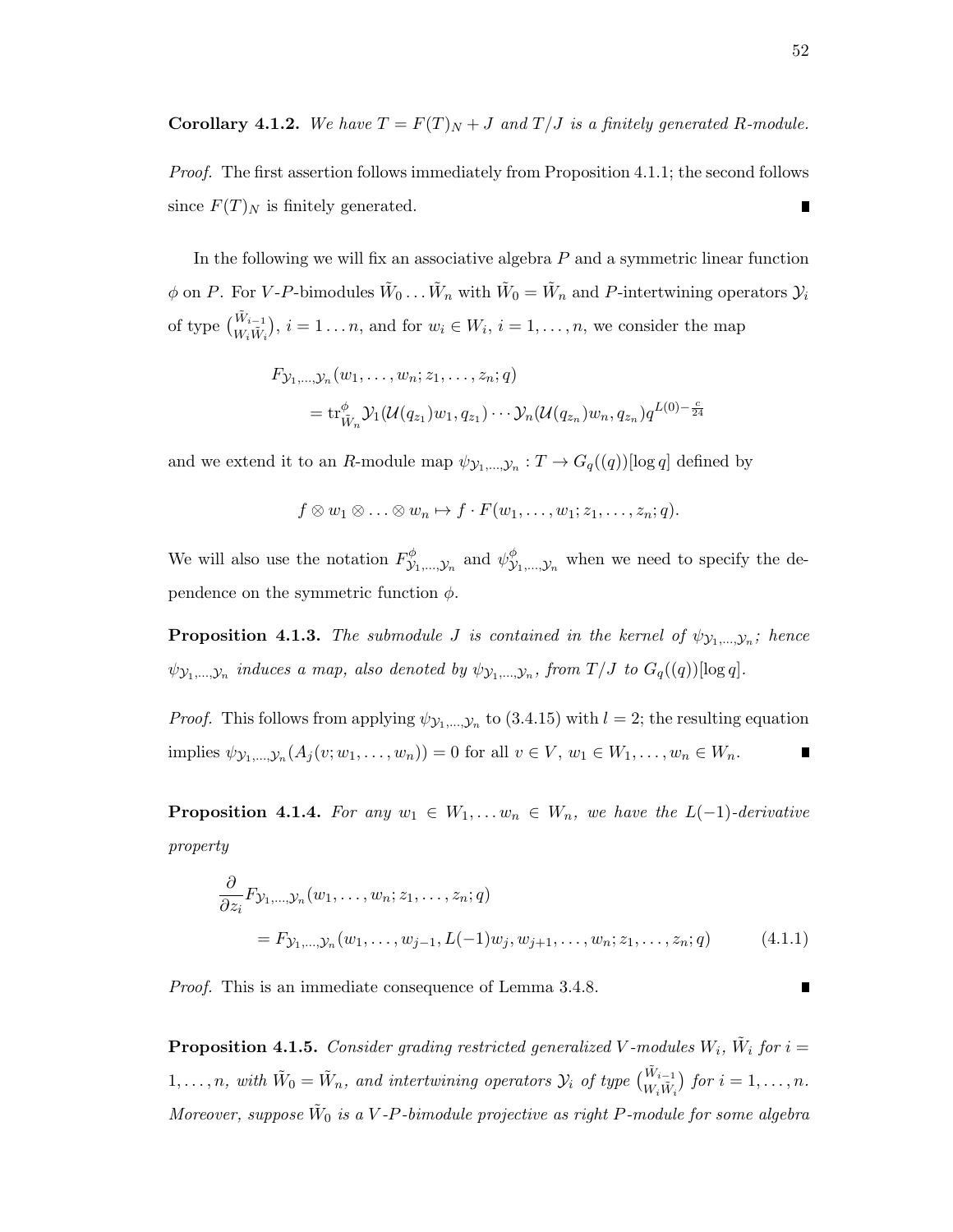P equipped with a symmetric linear function  $\phi$ . Then for any homogeneous elements  $w_1 \in W_1, \ldots, w_n \in W_n$ , and any  $j = 1, \ldots, n$ , we have

$$
\begin{split}\n&\left((2\pi i)^2 q \frac{\partial}{\partial q} + \tilde{G}_2(q) \sum_{i=1}^n \text{wt } w_i + \tilde{G}_2(q) \sum_{i=1}^n z_i \frac{\partial}{\partial z_i} - \sum_{i \neq j} \tilde{\wp}_1(z_i - z_j; q) \frac{\partial}{\partial z_i}\right) \cdot \\
&\cdot F_{\mathcal{Y}_1, \dots, \mathcal{Y}_n}(w_1, \dots, w_n; z_1, \dots, z_n; q) \\
&\quad + \tilde{G}_2(q) \sum_{i=1}^n F_{\mathcal{Y}_2, \dots, \mathcal{Y}_n}(w_1, \dots, w_{i-1}, L(0)_n w_i, w_{i+1}, \dots, w_n; z_1, \dots, z_n; q) \\
&= F_{\mathcal{Y}_2, \dots, \mathcal{Y}_n}(w_1, \dots, w_{j-1}, L(-2)w_j, w_{j+1}, \dots, w_n; z_1, \dots, z_n; q) \\
&\quad - \sum_{k=1}^\infty \tilde{G}_{2k+2}(q) \cdot \\
&\quad \cdot F_{\mathcal{Y}_1, \dots, \mathcal{Y}_n}(w_1, \dots, w_{j-1}, L(2k)w_j, w_{j+1}, \dots, w_n; z_1, \dots, z_n; q) \\
&\quad + \sum_{i \neq j} \sum_{m=1}^\infty (-1)^m \tilde{\wp}_{m+1}(z_i - z_j); q) \cdot \\
&\quad \cdot F_{\mathcal{Y}_1, \dots, \mathcal{Y}_n}(w_1, \dots, w_{i-1}, L(m-1)w_i, w_{i+1}, \dots, w_n; z_1, \dots, z_n; q) \tag{4.1.2}\n\end{split}
$$

*Proof.* This follows from (3.4.16) and the definition of  $\psi_{\mathcal{Y}_1,\dots,\mathcal{Y}_n}$ , using Lemma 3.1.11 and (4.1.1).  $\blacksquare$ 

Remark 4.1.6. This formula differs from the one obtained in [H2], by the presence of the additional term

$$
G_2(q) \sum_{i=1}^n F_{\mathcal{Y}_2,\dots,\mathcal{Y}_n}(w_1,\dots,w_{i-1},L(0)_n w_i,w_{i+1},\dots,w_n;z_1,\dots,z_n;q)
$$

due to the non-semisimplicity of the operator  $L(0)$ .

We will now consider a second grading on the space  $T$  by "modular weights": define the modular weight on the ring R by assigning weight 2k to the function  $G_{2k}(q)$  and weight m to  $\tilde{\wp}_m(z; q)$ , and denote by  $R_p$  the homogeneous subspace of degree p. Now if  $t = f \otimes w_1 \otimes \ldots \otimes w_n \in T$ , with homogeneous  $f \in R_p$  and  $w_i \in W_i$ ,  $i = 1, \ldots, n$ , we assign t modular degree  $p + \sum_{i=1}^{n}$  wt  $w_i$ . Clearly from this definition, if  $v \in V$  and  $w_i \in W_i$ ,  $i = 1, \ldots, n$  are homogeneous, then the element  $A(v; w_1, \ldots, w_n) \in J$  has modular weight wt  $v + \sum_{i=1}^{n}$  wt  $w_i + 1$ . As a consequence, we have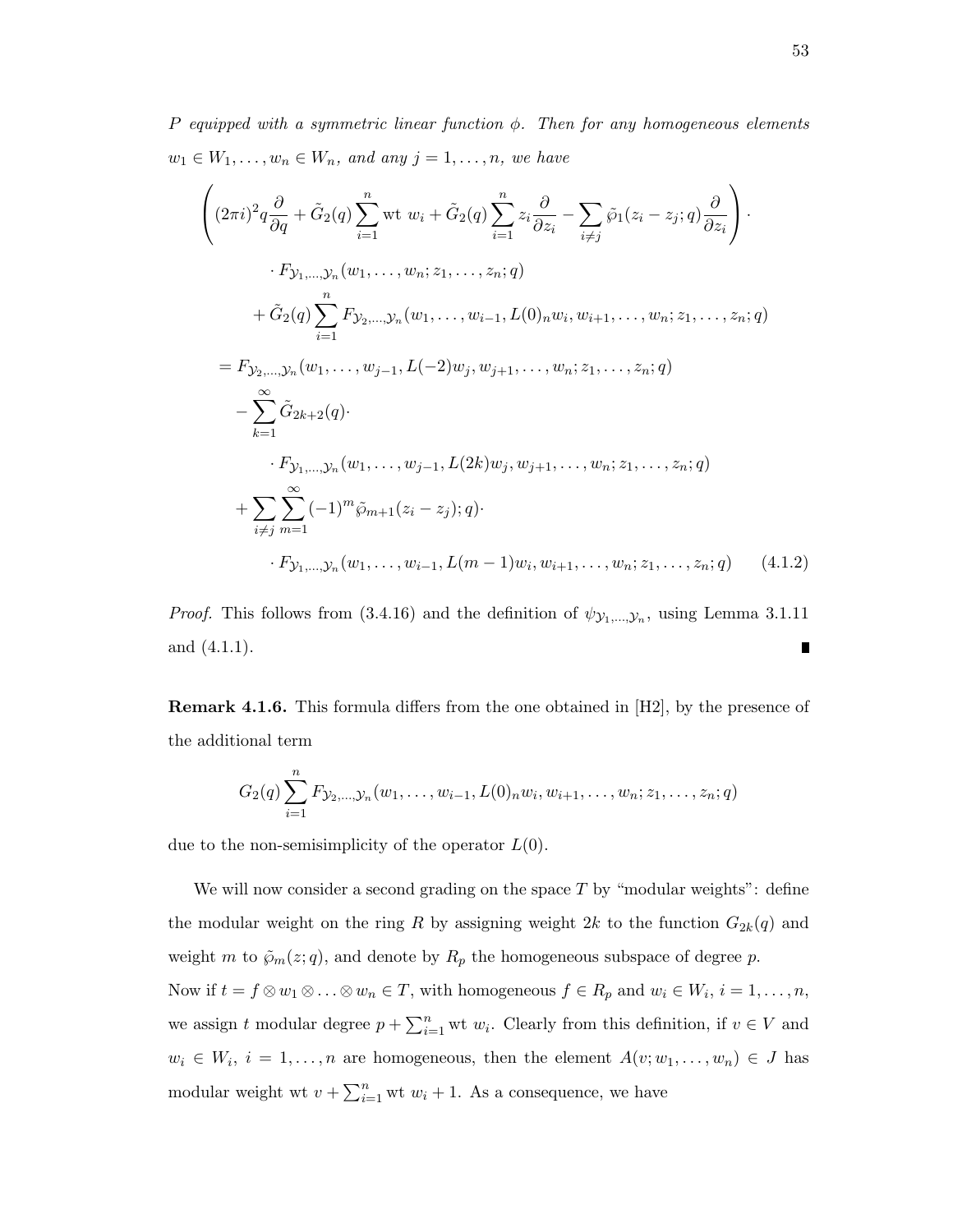**Proposition 4.1.7.** The ideal J is graded by modular weights; in particular, this grading induces a grading on the quotient module  $T/J$ .

**Proposition 4.1.8.** Let  $W_1, \ldots, W_n$  be generalized modules for the vertex operator algebra V, and consider homogeneous  $w_i \in W_i$  for  $i = 1, \ldots n$ . Then there exist elements  $a_{p,i} \in R_p$  for  $p = 1, \ldots, m$  such that for any V-P-bimodules  $\tilde{W}_j$  and P-intertwining operators  $\mathcal{Y}_j$  of type  $\begin{pmatrix} \tilde{W}_{j-1} \\ W_j \tilde{W}_j \end{pmatrix}$ ,  $j = 1, \ldots, n$ , with  $\tilde{W}_0 = \tilde{W}_n$  projective as a right P-module, the series

$$
\mathrm{tr}_{\tilde{W}_n}^{\phi} \mathcal{Y}_1(\mathcal{U}(q_{z_1})w_1, q_{z_1}) \cdot \ldots \cdot \mathcal{Y}_n(\mathcal{U}(q_{z_n})w_n, q_{z_n}) q^{L(0)-\frac{c}{24}}
$$

satisfies the differential equations

$$
\frac{\partial^m}{\partial z_i^m} \varphi + \sum_{p=1}^m a_{p,i}(z_1, \dots, z_n; q) \frac{\partial^{m-p}}{\partial z_i^{m-p}} \varphi = 0.
$$
\n(4.1.3)

for  $i = 1, ..., n$ , in the region  $1 > |q_{z_1}| > ... > |q_{z_1}| > |q| > 0$ .

*Proof.* Consider the submodule  $M_i$  of  $T/J$  generated by the elements

$$
1 \otimes w_1 \otimes \ldots \otimes w_{i-1} \otimes L(-1)^k w_i \otimes w_{i+1} \otimes \ldots w_n + J
$$

for  $k \in \mathbb{N}$ . Since R is Noetherian and  $T/J$  is finitely generated,  $M_i$  is also finitely generated. Therefore there exists an integer m and elements  $a_{p,i} \in R$  such that

$$
1 \otimes w_1 \otimes \ldots \otimes w_{i-1} \otimes L(-1)^m w_i \otimes w_{i+1} \otimes \ldots w_n + J
$$
  
= 
$$
\sum_{i=1}^m a_{p,i}(z_1, \ldots, z_n; q) \cdot
$$
  

$$
\cdot 1 \otimes w_1 \otimes \ldots \otimes w_{i-1} \otimes L(-1)^{m-p} w_i \otimes w_{i+1} \otimes \ldots w_n + J. \qquad (4.1.4)
$$

Note that since the modular weight of  $1 \otimes w_1 \otimes \ldots \otimes w_{i-1} \otimes L(-1)^k w_i \otimes w_{i+1} \otimes \ldots w_n + J$ is  $\sum_{i=1}^{n}$  wt  $w_i + k$ , we can choose the element  $a_{p,i}$  to have degree p. The conclusion follows by applying the map  $\psi_{\mathcal{Y}_1,\dots,\mathcal{Y}_n}$  to both sides and using the  $L(-1)$  derivative property.  $\blacksquare$ 

Given a logarithmic intertwining operator  $\mathcal Y$  of type  ${W_3 \choose W_1 W_2}$ , for generalized modules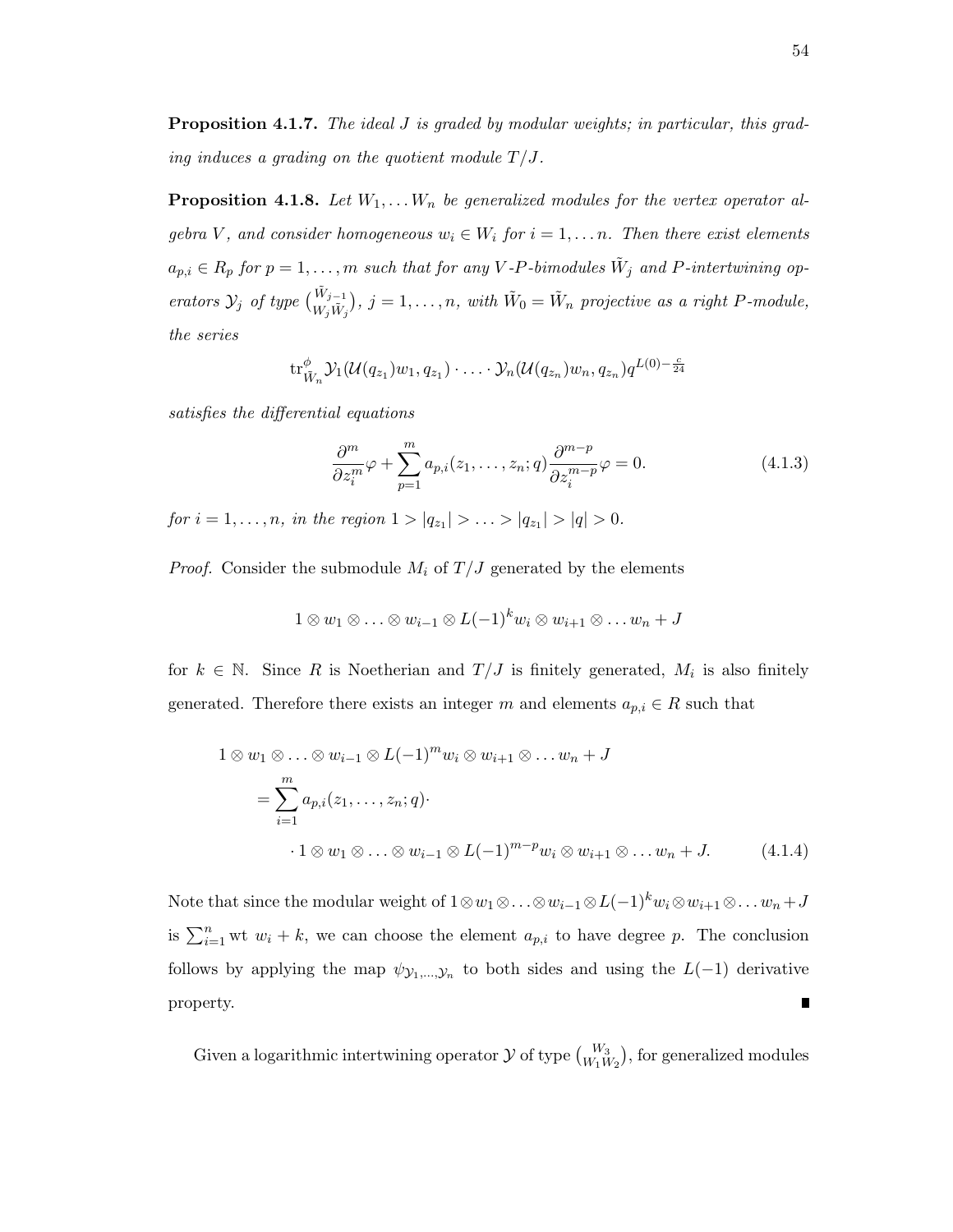$W_1, W_2, W_3$ , we will consider the map

$$
\mathcal{Y}^{(k)} : W_1 \otimes W_2 \to W_3\{x\} [\log x]
$$

$$
w_1 \otimes w_2 \mapsto \mathcal{Y}(L(0)_n^k w_1, x) w_2
$$

for  $k \in \mathbb{N}$ . Since  $L(0)_n$  acts on  $W_1$  as a V-module endomorphism,  $\mathcal{Y}^{(k)}$  is itself an intertwining operator of the same type. Also, for  $j = 1, \ldots, n$  define

$$
Q_j(1 \otimes w_1 \otimes \ldots \otimes w_n) =
$$
  
\n
$$
w_1 \otimes \ldots \otimes w_{j-1} \otimes L(-2)w_j \otimes w_{j+1} \otimes \ldots \otimes w_n
$$
  
\n
$$
-\sum_{k=1}^{\infty} \tilde{G}_{2k+2}(q) \cdot
$$
  
\n
$$
\cdot w_1 \otimes \ldots \otimes w_{j-1} \otimes L(2k)w_j \otimes w_{j+1} \otimes \ldots \otimes w_n
$$
  
\n
$$
+\sum_{i \neq j} \sum_{m=1}^{\infty} (-1)^m \tilde{\wp}_{m+1}(z_i - z_j; q) \cdot
$$
  
\n
$$
\cdot w_1 \otimes \ldots \otimes w_{i-1} \otimes L(m-1)w_i \otimes w_{i+1} \otimes \ldots \otimes w_n.
$$

Then, according to (4.1.2), we have

$$
\psi_{\mathcal{Y}_1,\dots,\mathcal{Y}_n}(Q_j(1\otimes w_1\otimes \dots \otimes w_n)) =
$$
\n
$$
\left((2\pi i)^2 q \frac{\partial}{\partial q} + \tilde{G}_2(q) \sum_{i=1}^n \text{wt } w_i + \tilde{G}_2(q) \sum_{i=1}^n z_i \frac{\partial}{\partial z_i} - \sum_{i \neq j} \tilde{\wp}_1(z_i - z_j; q) \frac{\partial}{\partial z_i}\right) \cdot F_{\mathcal{Y}_1,\dots,\mathcal{Y}_n}(w_1,\dots,w_n; z_1,\dots z_n; q)
$$
\n
$$
+ \tilde{G}_2(q) \sum_{i=1}^n f(q) F_{\mathcal{Y}_1,\dots,\mathcal{Y}_{i-1},\mathcal{Y}_i^{(1)},\mathcal{Y}_{i+1},\dots,\mathcal{Y}_n}(w_1,\dots,w_n; z_1,\dots,z_n; q). \tag{4.1.5}
$$

For  $\alpha \in \mathbb{C}$  and  $j = 1, \ldots, n$ , we define the differential operator

$$
\mathcal{O}_j(\alpha) = \left( (2\pi i)^2 q \frac{\partial}{\partial q} + \tilde{G}_2(q)\alpha + \tilde{G}_2(q) \sum_{i=1}^n z_i \frac{\partial}{\partial z_i} - \sum_{i \neq j} \tilde{\wp}_1(z_i - z_j; q) \frac{\partial}{\partial z_i} \right) \quad (4.1.6)
$$

and introduce the notation

$$
\mathcal{D}_j(\alpha) F_{\mathcal{Y}_1,\dots,\mathcal{Y}_n}(w_1,\dots,w_n;z_1,\dots,z_n;q)
$$
  
=  $\mathcal{O}_j(\alpha) F_{\mathcal{Y}_1,\dots,\mathcal{Y}_n}(w_1,\dots,w_n;z_1,\dots,z_n;q)$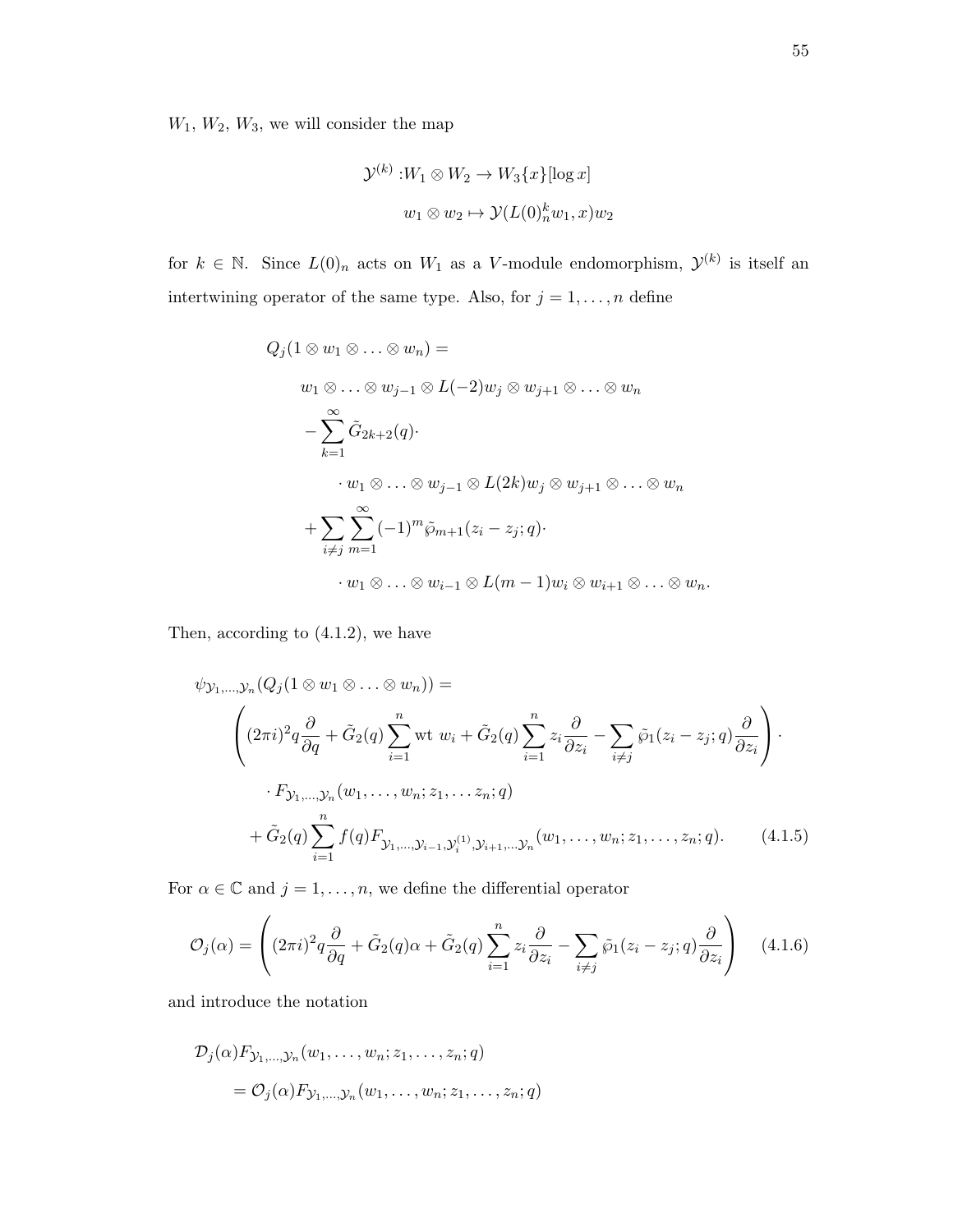+ 
$$
\tilde{G}_2(q) \sum_{i=1}^n F_{\mathcal{Y}_1,\dots,\mathcal{Y}_n}(w_1,\dots,w_{i-1},L(0)_n w_i,w_{i+1},\dots,w_n;z_1,\dots,z_n;q)
$$

and inductively

$$
\left(\prod_{l=1}^{k} \mathcal{D}_{j}(\alpha_{l})\right) F_{\mathcal{Y}_{1},\dots,\mathcal{Y}_{n}}(w_{1},\dots,w_{n};z_{1},\dots,z_{n};q)
$$
\n
$$
= \mathcal{O}_{j}(\alpha_{1}) \left(\left(\prod_{l=2}^{k} \mathcal{D}_{j}(\alpha_{l})\right) F_{\mathcal{Y}_{1},\dots,\mathcal{Y}_{n}}(w_{1},\dots,w_{n};z_{1},\dots,z_{n};q)\right)
$$
\n
$$
+ \tilde{G}_{2}(q) \sum_{i=1}^{n} \left(\prod_{l=2}^{k} \mathcal{D}_{j}(\alpha_{l})\right).
$$
\n
$$
\cdot F_{\mathcal{Y}_{1},\dots,\mathcal{Y}_{n}}(w_{1},\dots,w_{i-1},L(0)_{n}w_{i},w_{i+1},\dots,w_{n};z_{1},\dots,z_{n};q).
$$

Remark 4.1.9. Using this notation, (4.1.5) can be written as

$$
\psi_{\mathcal{Y}_1,\ldots,\mathcal{Y}_n}(\mathcal{Q}_j(1\otimes w_1\otimes\ldots\otimes w_n))=\mathcal{D}_j\left(\sum_{i=1}^n\mathrm{wt}\;w_i\right)\psi_{\mathcal{Y}_1,\ldots,\mathcal{Y}_n}(1\otimes w_1\otimes\ldots\otimes w_n).
$$

We now want to extend  $Q_j$  to a map  $\mathcal{Q}_j:T\to T$  such that, for any  $t\in T$  of modular weight  $\alpha$ ,

$$
\psi_{\mathcal{Y}_1,\ldots,\mathcal{Y}_n}(\mathcal{Q}_j(t))=\mathcal{D}_j(\alpha)\psi_{\mathcal{Y}_1,\ldots,\mathcal{Y}_n}(t).
$$

This is necessary since we will need to apply  $\psi_{\mathcal{Y}_1,\dots,\mathcal{Y}_n}$  to repeated iterations of the map  $\mathcal{Q}_j$  on the element  $1 \otimes w_1 \otimes \ldots \otimes w_n$  for homogeneous elements  $w_1, \ldots, w_n$ ; and while the elements of  $T$  obtained this way are not homogeneous in the conformal grading, they have a well defined modular weight.

**Definition 4.1.10.** We define functions  $\vartheta_j : R \to R$  for  $j = 1, ..., n$  in the following way: let

$$
\vartheta_j(\tilde{G}_k(q)) = (2\pi i)^2 q \frac{\partial}{\partial q} \tilde{G}_k(q) + k \tilde{G}_2(q) \tilde{G}_k(q),
$$

and for the formal series  $\tilde{\wp}_m(z_r - z_s; q_\tau)$  with  $1 \le r \ne s \le n$  and any  $m \ge 2$ , and  $j = 1, \ldots, n$ , we define  $\vartheta_j(\tilde{\wp}_m)$  by

$$
\vartheta_j(\tilde{\wp}_m(z_r - z_s; q))
$$
  
=  $(2\pi i)^2 q \frac{\partial}{\partial q} \tilde{\wp}_m(z_r - z_s; q) + m\tilde{G}_2(q) \tilde{\wp}_m(z_r - z_s; q)$   
 $- m\tilde{G}_2(q)(z_r - z_s) \tilde{\wp}_{m+1}(z_r - z_s; q)$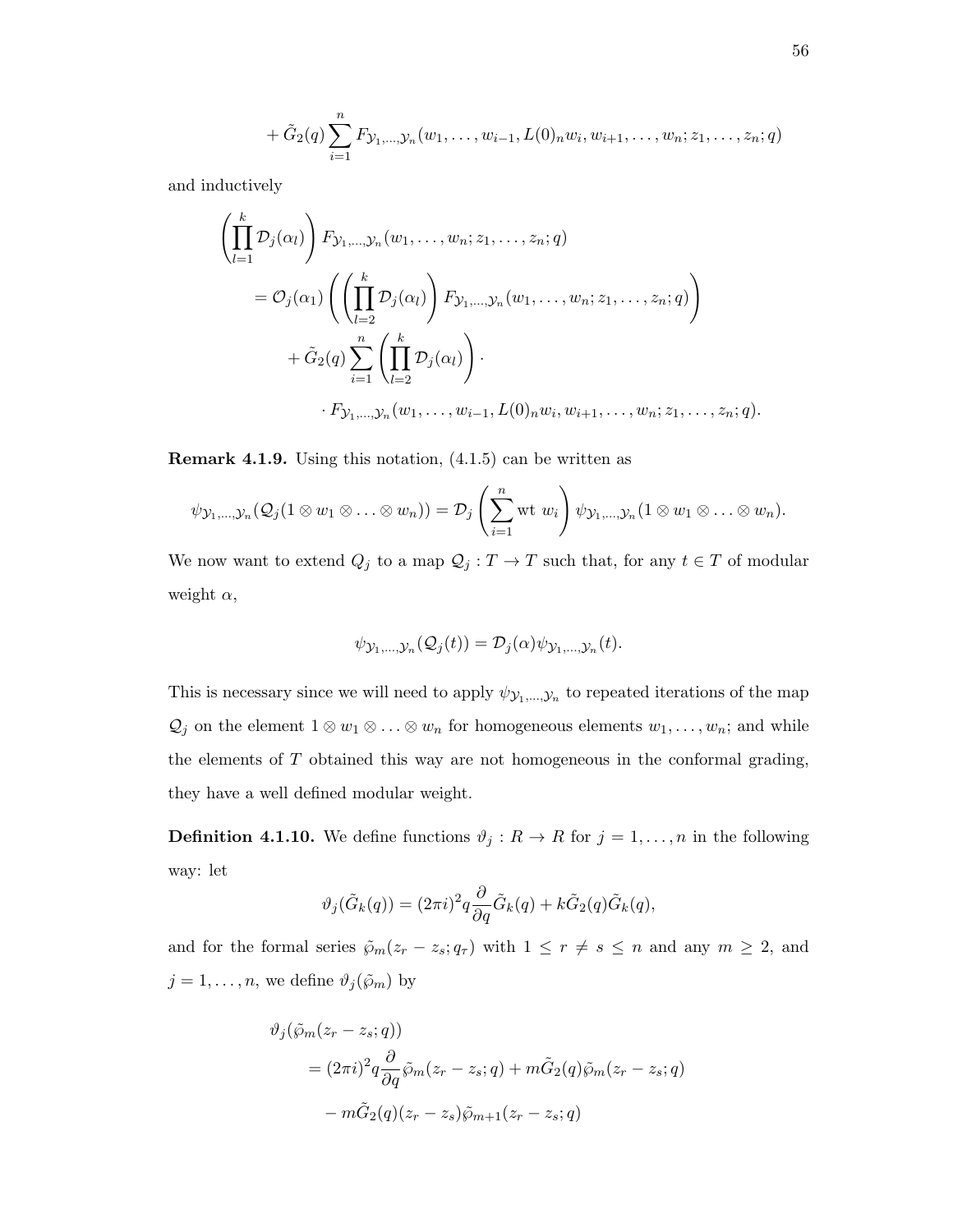$$
+ m\tilde{\varphi}_{m+1}(z_r - z_s; q) (\tilde{\varphi}_1(z_r - z_j; q) - \tilde{\varphi}_1(z_s - z_j; q))
$$

if  $j \notin \{r, s\}$ ; and by

$$
\vartheta_j(\tilde{\wp}_m(z_j - z_s; q))
$$
  
=  $(2\pi i)^2 q \frac{\partial}{\partial q} \tilde{\wp}_m(z_j - z_s; q) + m\tilde{G}_2(q) \tilde{\wp}_m(z_j - z_s; q)$   
 $- m\tilde{G}_2(q)(z_j - z_s) \tilde{\wp}_{m+1}(z_j - z_s; q)$   
 $- m\tilde{\wp}_{m+1}(z_j - z_s; q) \tilde{\wp}_1(z_s - z_j; q)$ 

if  $j = r$ , and we extend  $\vartheta_j$  as a derivation on the ring R.

**Proposition 4.1.11.** Let  $\varphi(z_1,\ldots,z_n;q) = \vartheta_j(\tilde{\varphi}_m(z_r-z_s;q))$ ; then  $\varphi(z_1,\ldots,z_n;q_\tau)$ converges uniformly to an elliptic function in the variables  $z_1, \ldots, z_n$  with possible poles at  $z_r = z_s + m\tau + n$ ,  $n, m \in \mathbb{Z}$ ,  $r, s = 1, ..., n$ . Moreover, for any  $g \in SL_2(\mathbb{Z})$ , if

$$
g = \left(\begin{array}{cc} \alpha & \beta \\ \gamma & \delta \end{array}\right)
$$

we have

$$
\varphi\left(\frac{z_1}{\gamma\tau+\delta},\ldots,\frac{z_n}{\gamma\tau+\delta};\frac{\alpha\tau+\beta}{\gamma\tau+\delta}\right)=(\gamma\tau+\delta)^{m+2}\varphi(z_1,\ldots,z_n;\tau).
$$

*Proof.* Easy computation using transformation properties of  $\wp_m$  and  $G_k$  under the action of  $SL_2(\mathbb{Z})$ .  $\blacksquare$ 

In particular,  $\vartheta_j$  is indeed a map from R to R and if  $f \in R$  has modular weight p, then  $\vartheta_j(f)$  has modular weight  $p+2$ . We then consider the C-linear maps  $\mathcal{Q}_j : T \to T$  for  $j = 1, \ldots, n$  defined by

$$
Q_j(f(q) \otimes w_1 \otimes \ldots \otimes w_n)
$$
  
=  $f(q) \cdot Q_j(1 \otimes w_1 \otimes \ldots \otimes w_n) + \vartheta_j(f(q)) \otimes w_1 \otimes \ldots \otimes w_n;$ 

note that if the modular weight of  $t \in T$  is  $\alpha$ , then the modular weight of  $\mathcal{Q}_j(t)$  is  $\alpha+2$ .

**Proposition 4.1.12.** Let  $t \in T$  be an element of modular weight  $\alpha$ : then

$$
\psi_{\mathcal{Y}_1,\ldots,\mathcal{Y}_n}(\mathcal{Q}_j(t))=\mathcal{D}_j(\alpha)\cdot\psi_{\mathcal{Y}_1,\ldots,\mathcal{Y}_n}(t).
$$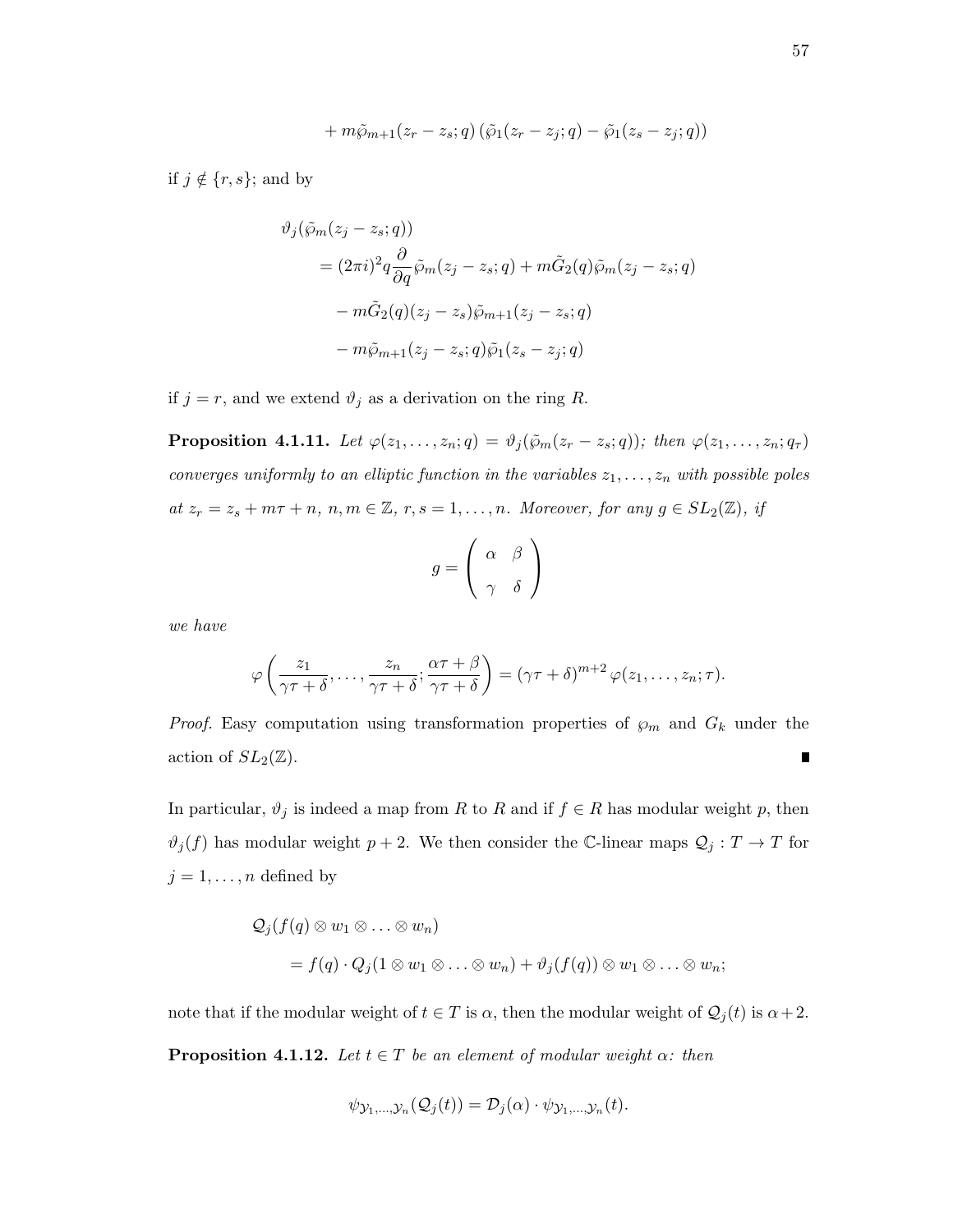*Proof.* It is enough to prove this for elements t of the form  $\tilde{G}_k(q) \otimes w_1 \otimes \ldots \otimes w_n$  or  $\tilde{\wp}_m(z_i - z_j; q) \otimes w_1 \otimes \ldots \otimes w_n$ . Suppose t is of the first form with  $\sum_{i=1}^n \text{wt } w_i = s$  with  $k + s = \alpha$ . Then

$$
\psi_{\mathcal{Y}_1,\dots,\mathcal{Y}_n}(\mathcal{Q}_j(t))
$$
\n
$$
= \psi_{\mathcal{Y}_1,\dots,\mathcal{Y}_n}(\tilde{G}_k(q)Q_j(1 \otimes w_1 \otimes \dots \otimes w_n) + \theta(\tilde{G}_k(q)) \otimes w_1 \otimes \dots \otimes w_n)
$$
\n
$$
= \tilde{G}_k(q)\mathcal{D}_j(s)\mathcal{F}_{\mathcal{Y}_1,\dots,\mathcal{Y}_n}(w_1,\dots,w_n;z_1,\dots,z_n;q)
$$
\n
$$
+ \left( (2\pi i)^2 q \frac{\partial}{\partial q} \tilde{G}_k(q) + k \tilde{G}_2(q) \tilde{G}_k(q) \right) \mathcal{F}_{\mathcal{Y}_1,\dots,\mathcal{Y}_n}(w_1,\dots,w_n;z_1,\dots,z_n;q)
$$
\n
$$
= \mathcal{D}_j(s+k) \tilde{G}_k(q) \mathcal{F}_{\mathcal{Y}_1,\dots,\mathcal{Y}_n}(w_1,\dots,w_n;z_1,\dots,z_n;q)
$$
\n
$$
= \mathcal{D}_j(\alpha)\psi_{\mathcal{Y}_1,\dots,\mathcal{Y}_n}(t).
$$

The proof of the other case is a similar computation.

**Proposition 4.1.13.** Let  $\alpha = \sum_{i=1}^{n}$  wt  $w_i$ ; then for any  $s \in \mathbb{N}$ , we have

$$
\psi_{\mathcal{Y}_1, ..., \mathcal{Y}_n} (Q_j^s (1 \otimes w_1 \otimes ... \otimes w_n))
$$
  
= 
$$
\prod_{i=1}^s \mathcal{D}_j (\alpha + 2(s - i)) \cdot F_{\mathcal{Y}_1, ..., \mathcal{Y}_n} (w_1, ..., w_n; z_1, ..., z_n; q).
$$
 (4.1.7)

*Proof.* We proceed by induction on s; the base case  $s = 0$  follows by definition of  $\psi_{\mathcal{Y}_1,\dots,\mathcal{Y}_n}$ . Now suppose the claim holds for  $s-1$ ; then by  $(4.1.2)$ , and since  $Q^k(1\otimes w_1\otimes$  $\ldots \otimes w_n$ ) has modular weight equal to  $\alpha + 2(k - 1)$ ,

$$
\psi_{\mathcal{Y}_{1},\ldots,\mathcal{Y}_{n}}(Q_{j}^{s}(1\otimes w_{1}\otimes\ldots\otimes w_{n}))
$$
\n
$$
= \mathcal{O}_{j}(\alpha + 2(s - 1))\psi_{\mathcal{Y}_{1},\ldots,\mathcal{Y}_{n}}(Q_{j}^{s-1}(1\otimes w_{1}\otimes\ldots\otimes w_{n}))
$$
\n
$$
+ \tilde{G}_{2}(q)\sum_{i=1}^{n}\psi_{\mathcal{Y}_{1},\ldots,\mathcal{Y}_{i-1},\mathcal{Y}_{i}}(1\otimes w_{1}\otimes\ldots\otimes w_{n}))
$$
\n
$$
= \mathcal{O}_{j}(\alpha + 2(s - 1))\left(\prod_{l=1}^{s-1}\mathcal{D}_{j}(\alpha + 2(s - 1 - l))\right).
$$
\n
$$
\cdot F_{\mathcal{Y}_{1},\ldots,\mathcal{Y}_{n}}(w_{1},\ldots,w_{n};z_{1},\ldots,z_{n};q)
$$
\n
$$
+ \tilde{G}_{2}(q)\sum_{i=1}^{n}\left(\prod_{l=1}^{s-1}\mathcal{D}_{j}(\alpha + 2(s - 1 - l))\right).
$$
\n
$$
\cdot F_{\mathcal{Y}_{1},\ldots,\mathcal{Y}_{n}}(w_{1},\ldots,w_{i-1},L(0)_{n}w_{i},w_{i+1},\ldots,w_{n};z_{1},\ldots,z_{n};q)
$$

 $\blacksquare$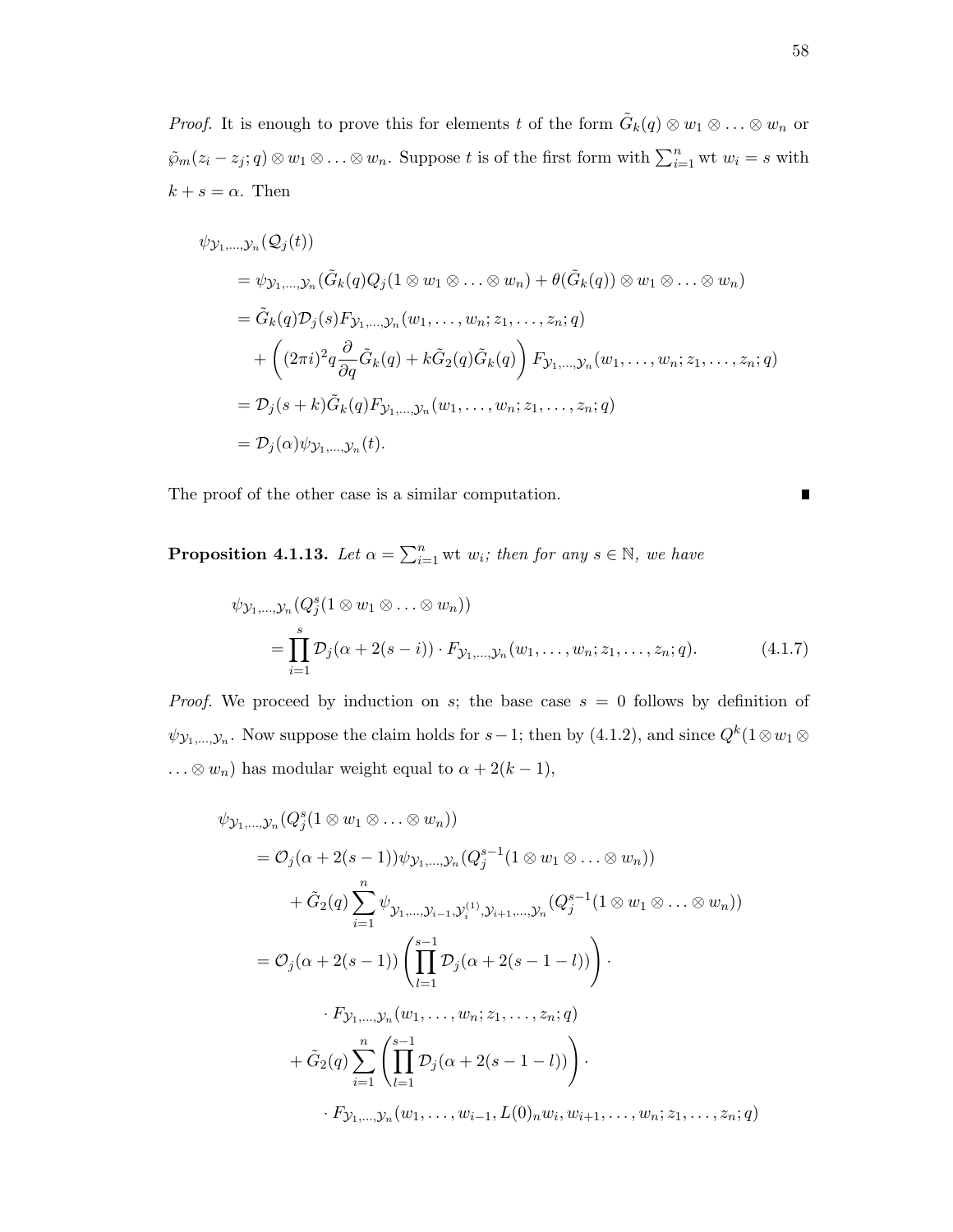$$
= O_j(\alpha + 2(s - 1)) \left( \prod_{l=2}^s \mathcal{D}_j(\alpha + 2(s - l)) \right) \cdot
$$
  
\n
$$
\cdot F_{\mathcal{Y}_1, \dots, \mathcal{Y}_n}(w_1, \dots, w_n; z_1, \dots, z_n; q)
$$
  
\n
$$
+ \tilde{G}_2(q) \sum_{i=1}^n \left( \prod_{l=2}^s \mathcal{D}_j(\alpha + 2(s - l)) \right) \cdot
$$
  
\n
$$
\cdot F_{\mathcal{Y}_1, \dots, \mathcal{Y}_n}(w_1, \dots, w_{i-1}, L(0)_n w_i, w_{i+1}, \dots, w_n; z_1, \dots, z_n; q)
$$
  
\n
$$
= \prod_{l=1}^s \mathcal{D}_j(\alpha + 2(s - l)) \cdot F_{\mathcal{Y}_1, \dots, \mathcal{Y}_n}(w_1, \dots, w_n; z_1, \dots, z_n; q),
$$

which concludes the proof.

**Proposition 4.1.14.** Let  $W_1, \ldots, W_n$  be generalized modules for the vertex operator algebra V, and consider homogeneous  $w_i \in W_i$  for  $i = 1, \ldots n$ ; let  $\alpha = \sum_{i=1}^n \text{wt } w_i$ . Then there exist elements  $b_{p,i} \in R_{2p}$  for  $p = 1, ..., m$  such that for any V-P-bimodules  $\tilde{W}_j$  and P-intertwining operators  $\mathcal{Y}_j$  of type  $\binom{\tilde{W}_{j-1}}{W_j\tilde{W}_j}$ ,  $j=1,\ldots,n$ , with  $\tilde{W}_0 = \tilde{W}_n$ projective as right P-module, the series

$$
\varphi = F_{\mathcal{Y}_1,\ldots,\mathcal{Y}_n}(w_1,\ldots,w_n;z_1,\ldots z_n;q)
$$

satisfies the differential equations

$$
\prod_{l=1}^{m} \mathcal{D}_j(\alpha + 2(m - l))\varphi + \sum_{p=1}^{m} b_{p,j}(z_1, ..., z_n; q) \prod_{l=1}^{m-p} \mathcal{D}_j(\alpha + 2(m - p - l))\varphi = 0
$$
 (4.1.8)

 $for j = 1, \ldots, n, in the region  $1 > |q_{z_1}| > \ldots > |q_{z_1}| > |q| > 0$ .$ Moreover, for any  $k = 1, \ldots, n$ , the series

$$
\varphi_k(z_1, ..., z_n; q)
$$
  
=  $F^{\phi}_{\mathcal{Y}_1, ..., \mathcal{Y}_n}(w_1, ..., w_{k-1}, L(0)_n w_k, w_{k+1}, ..., w_n; z_1, ..., z_n; q)$ 

also satisfies  $(4.1.8)$ , for the same choice of elements  $b_{p,i}$ .

*Proof.* Consider the R-submodule M of  $T/J$  generated by the elements

$$
\mathcal{Q}_j^k(1\otimes w_1\otimes\ldots\otimes w_n)+J
$$

 $\blacksquare$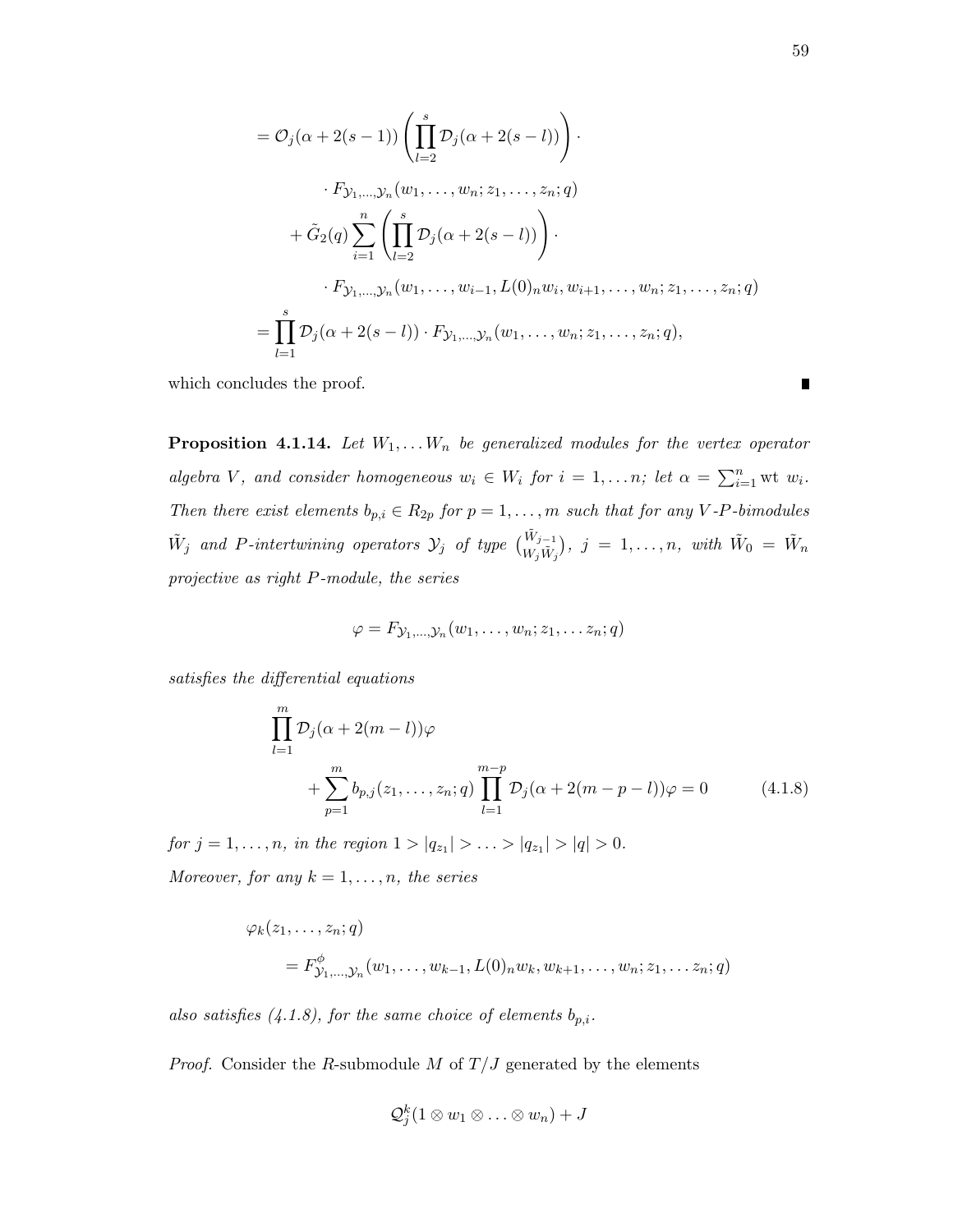for  $k \in \mathbb{N}$ . Since  $T/J$  is finitely generated and R is noetherian, M is also finitely generated; therefore, there exists m and elements  $b_{p,j}(z_1,\ldots,z_n;q) \in R$ ,  $p = 1,\ldots,m$ such that

$$
\mathcal{Q}_j^m(1 \otimes w_1 \otimes \ldots \otimes w_n)
$$
  
+ 
$$
\sum_{p=1}^m b_{p,j}(z_1, \ldots, z_n; q) \mathcal{Q}_j^{m-p}(1 \otimes w_1 \otimes \ldots \otimes w_n) \in J.
$$

Since the modular weight of  $\mathcal{Q}_j^i(1 \otimes w_1 \otimes \ldots \otimes w_n)$  is  $\alpha + 2i$ , we can choose  $b_{p,j}$  in  $R_{2p}$ ; then applying  $\psi_{\mathcal{Y}_1,\dots,\mathcal{Y}_n}$  to both sides of the equation and applying (4.1.7), we obtain  $(4.1.8).$ 

The last part of the proposition follows by applying the first part to the intertwining operators  $\mathcal{Y}_1, \ldots, \mathcal{Y}_{k-1}, \mathcal{Y}_k^{(1)}$  $x_k^{(1)}, Y_{k+1}, \ldots, Y_n.$  $\blacksquare$ 

**Remark 4.1.15.** Note that the coefficients  $b_{p,j}$  only depend on the elements  $w_1, \ldots, w_n$ ; in particular, they do not depend on the choice of algebra P and symmetric function  $\phi$ in the definition of the pseudotrace.

**Remark 4.1.16.** For  $i_j \in \mathbb{N}$ , and  $i = 1, \ldots, n$ , let

$$
\varphi_{i_1,...,i_n}(z_1,...,z_n;q)
$$
  
=  $F_{\mathcal{Y}_1,...,\mathcal{Y}_n}(L(0)^{i_1}_n w_1,...,L(0)^{i_n}_n w_n; z_1,...,z_n;q),$ 

The differential equation (4.1.8) depends on all the functions  $\varphi_{i_1,\dots,i_n}$ ; therefore, we obtain a system of differential equations of which  $\{\varphi_{i_1,\dots,i_n}|i_j \in \mathbb{N}, j = 1,\dots,n\}$  is a solution. Since  $L(0)_n$  is locally nilpotent, this system of equations is finite; if the modules  $W_1, \ldots, W_n$  all have length smaller than l, then we obtain a system for the  $l(n + 1)$  functions  $\{\varphi_{i_1,\dots,i_n}|i_j = 0,\dots,l,j = 1,\dots,n\}$ . If the modules are ordinary modules the system decouples and we obtain the equations in [H2].

Proposition 4.1.17. The series

$$
F_{\mathcal{Y}_1,\dots,\mathcal{Y}_n}(w_1,\dots,w_n;z_1,\dots,z_n;q_\tau) \tag{4.1.9}
$$

is absolutely convergent in the region  $1 > |q_{z_1}| > ... > |q_{z_n}| > |q_{\tau}| > 0$  and can be extended to a multivalued analytic function in the region  $\Im(\tau) > 0$ ,  $z_i \neq z_j + l + m\tau$  for  $i \neq j, l, m \in \mathbb{Z}$ .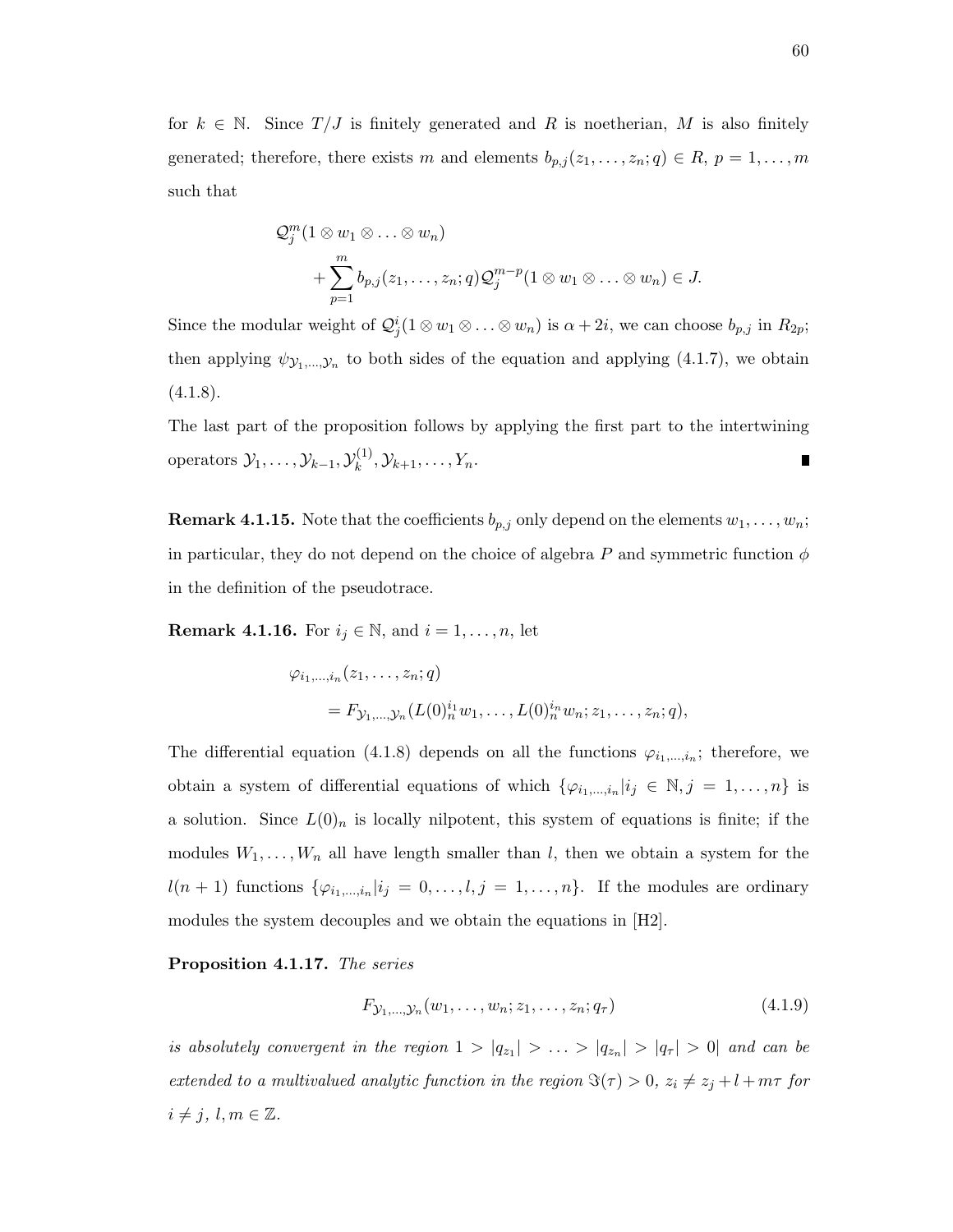*Proof.* For fixed  $z_1, \ldots, z_n$  such that  $|q_{z_1}| > \ldots > |q_{z_n}| > 0$ , the coefficients in the variable  $q$ ,  $\log q$  of the series

$$
F_{\mathcal{Y}_1,\ldots,\mathcal{Y}_n}(w_1,\ldots,w_n;z_1,\ldots,z_n;q)
$$

are absolutely convergent, and the series satisfies a system of differential equations with a regular singular point at  $q = 0$  and analytic coefficients. Since the coefficients of the differential equations are analytic functions in  $z_1, \ldots, z_n, q_\tau$ , with possible singularities in the region  $\Im(\tau) > 0$ ,  $z_i \neq z_j + l + m\tau$  for  $i \neq j$  and  $l, m \in \mathbb{Z}$ , the solutions of the system (4.1.8) can be extended to an analytic (multivalued) function in the same region. П

We will call *genus-one correlation functions* the analytic extensions of  $(4.1.9)$  to the region  $\Im(\tau) > 0$ ,  $z_i \neq z_j + l + m\tau$  for  $i \neq j$ ,  $l, m \in \mathbb{Z}$ , and we will denote them by

$$
\overline{F}_{\mathcal{Y}_1,\ldots,\mathcal{Y}_n}^{\phi}(w_1,\ldots,w_n;z_1,\ldots,z_n;q_{\tau}).
$$

**Proposition 4.1.18** (Genus-one commutativity). Let  $W_i$  be V-modules,  $\tilde{W}_i$  be V-P bimodules and  $\mathcal{Y}_i$  intertwining operators of type  $\begin{pmatrix} \tilde{W}_{i-1} \\ W_i \tilde{W}_{i-1} \end{pmatrix}$  for  $i = 1, \ldots, n$ , with  $\tilde{W}_0 = \tilde{W}_n$  projective as right P-module. Then for any  $k \leq n-1$ , there exists a V-P $bimodules \hat{W}_k$ , and intertwining operators  $\hat{\mathcal{Y}}_k$ ,  $\hat{\mathcal{Y}}_{k+1}$  of type  $\begin{pmatrix} \hat{W}_k \\ W_k\hat{W}_{k+1} \end{pmatrix}$ ,  $\begin{pmatrix} \tilde{W}_{k-1} \\ W_{k+1}\hat{W}_k \end{pmatrix}$  such that

$$
\overline{F}_{\mathcal{Y}_1,...,\mathcal{Y}_n}^{\phi}(w_1,...,w_n; z_1,...,z_n; \tau)
$$
\n
$$
= \overline{F}_{\mathcal{Y}_1,...,\mathcal{Y}_{k-1},\hat{\mathcal{Y}}_{k+1},\hat{Y}_k,\mathcal{Y}_{k+2},..., \mathcal{Y}_n}^{\phi}(w_1,...,w_{k-1},w_{k+1},w_k,w_{k+2},...,w_n; z_1,...,z_{i-1},z_{i+1},z_i,z_{i+2},...,z_n; \tau)
$$

as multivalued analytic functions.

Proof. Follows from commutativity for P intertwining operators.

**Proposition 4.1.19** (Genus-one associativity). Let  $W_i$  be V-modules,  $\tilde{W}_i$  be V-Pbimodules and  $\mathcal{Y}_i$  intertwining operators of type  $\begin{pmatrix} \tilde{W}_{i-1} \\ W_i \tilde{W}_{i-1} \end{pmatrix}$  for  $i = 1, \ldots, n$ , with  $\tilde{W}_0 =$  $\tilde{W}_n$  projective as right P-module. Then for any  $k \leq n-1$ , there exists a V-P-bimodules

П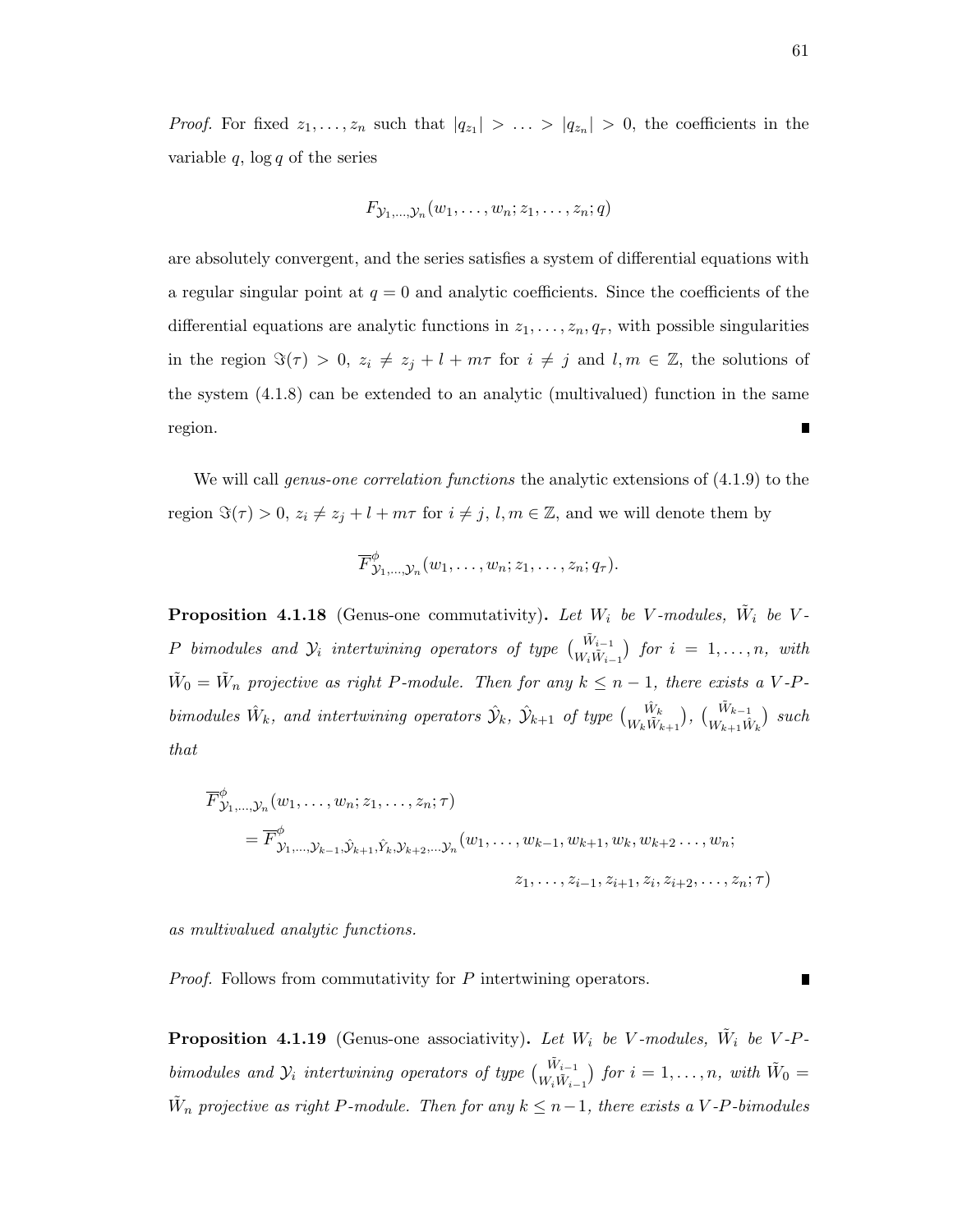$\hat{W}_k$ , and intertwining operators  $\hat{\mathcal{Y}}_k$ ,  $\hat{\mathcal{Y}}_{k+1}$  of type  $\begin{pmatrix} \hat{W}_k & \hat{W}_{k+1} \ W_kW_{k+1} \end{pmatrix}$ ,  $\begin{pmatrix} \tilde{W}_{k-1} & \hat{W}_{k+1} \end{pmatrix}$  such that the series

$$
\overline{F}_{\mathcal{Y}_{1},\ldots,\mathcal{Y}_{k-1},\hat{\mathcal{Y}}_{k+1},\mathcal{Y}_{k+2},\ldots,\mathcal{Y}_{n}}^{\phi}(w_{1},\ldots,w_{k-1},\hat{\mathcal{Y}}(w_{k},z_{k}-z_{k+1})w_{k+1},
$$
\n
$$
w_{k+2},\ldots,w_{n};z_{1},\ldots,z_{n};\tau)
$$
\n
$$
=\sum_{r\in\mathbb{R}}\overline{F}_{\mathcal{Y}_{1},\ldots,\mathcal{Y}_{k-1},\hat{\mathcal{Y}}_{k+1},\mathcal{Y}_{k+2},\ldots,\mathcal{Y}_{n}}^{\phi}(w_{1},\ldots,w_{k-1},P_{r}(\hat{\mathcal{Y}}(w_{k},z_{k}-z_{k+1})w_{k+1}),
$$
\n
$$
w_{k+2},\ldots,w_{n};z_{1},\ldots,z_{n};\tau)
$$

is absolutely convergent in the region

$$
1 > |q_{z_1}| > \dots |q_{z_{k-1}}| > |q_{z_{k+1}}| \dots > |q_{z_n}| > |q_{\tau}| > 0
$$

and  $1 > |q_{(z_k - z_{k+1})}| > 0$  and converges to  $\overline{F}_{\lambda}^{\phi}$  $y_1^{\varphi}$ <sub> $y_1,...,y_n$ </sub> $(w_1,...,w_n; z_1,...,z_n; \tau)$  when  $1 >$  $|q_{z_1}| > \ldots > |q_{z_n}| > |q_{\tau}| > 0$  and  $|q_{(z_k - z_{k+1})}| > 1 > |q_{(z_k - z_{k+1})} - 1| > 0$ .

*Proof.* By associativity for P intertwining operators, there exist a V-P-bimodule  $\tilde{W}_k$ and intertwining operators  $\hat{\mathcal{Y}}_k$ ,  $\hat{\mathcal{Y}}_{k+1}$  of type  $\begin{pmatrix} \hat{W}_k \\ W_k W_{k+1} \end{pmatrix}$ ,  $\begin{pmatrix} \tilde{W}_{k-1} \\ \hat{W}_k \tilde{W}_{k+1} \end{pmatrix}$  such that for any  $z_1, \ldots, z_n \in \mathbb{C}$  satisfying  $1 > |q_{z_1}| > \ldots > |q_{z_n}| > 0$  and  $|q_{z_{k+1}}| > |q_{z_k} - q_{z_{k+1}}| > 0$ , and for any element  $\tilde{w}'_n \in \tilde{W}'_n$ ,  $\tilde{w}_n \in \tilde{W}_n$ 

$$
\langle w'_n, \mathcal{Y}_1(\mathcal{U}(q_{z_1})w_1, q_{z_1}) \dots \mathcal{Y}_{k-1}(\mathcal{U}(q_{z_{k-1}})w_{k-1}, q_{z_{k-1}}) \cdot
$$
  

$$
\cdot \hat{\mathcal{Y}}_{k+1}(\mathcal{U}(q_{z_{k+1}})\hat{\mathcal{Y}}_k(w_k, z_k - z_{k+1})w_{k+1}, q_{z_{k+1}}) \cdot
$$
  

$$
\cdot \mathcal{Y}_{k+2}(\mathcal{U}(q_{z_{k+2}})w_{k+2}, q_{z_{k+2}}) \dots \mathcal{Y}_n(\mathcal{U}(q_{z_n})w_n, q_{z_n})\tilde{w}_n
$$
  

$$
= \langle \tilde{w}'_n, \mathcal{Y}_1(\mathcal{U}(q_{z_1})w_1, q_{z_1}) \dots \mathcal{Y}_n(\mathcal{U}(q_{z_n})w_n, q_{z_n})\tilde{w}_n \rangle
$$

and therefore as series in  $q$  and  $\log q$ ,

$$
\operatorname{tr}_{\tilde{W}_n}^{\phi} \mathcal{Y}_1(\mathcal{U}(q_{z_1}) w_1, q_{z_1}) \dots \mathcal{Y}_{k-1}(\mathcal{U}(q_{z_{k-1}}) w_{k-1}, q_{z_{k-1}}) \cdot
$$
  

$$
\cdot \hat{\mathcal{Y}}_{k+1}(\mathcal{U}(q_{z_{k+1}}) \hat{\mathcal{Y}}_k(w_k, z_k - z_{k+1}) w_{k+1}, q_{z_{k+1}}) \cdot
$$
  

$$
\cdot \mathcal{Y}_{k+2}(\mathcal{U}(q_{z_{k+2}}) w_{k+2}, q_{z_{k+2}}) \dots \mathcal{Y}_n(\mathcal{U}(q_{z_n}) w_n, q_{z_n}) q^{L(0) - \frac{c}{24}}
$$
  

$$
= \operatorname{tr}_{\tilde{W}_n}^{\phi} \mathcal{Y}_1(\mathcal{U}(q_{z_1}) w_1, q_{z_1}) \dots \mathcal{Y}_n(\mathcal{U}(q_{z_n}) w_n, q_{z_n}) q^{L(0) - \frac{c}{24}}.
$$

The right hand side is absolutely convergent when  $q = q_{\tau}$  and  $1 > |q_{z_1}| > ... > |q_{z_1}| >$  $|q_{\tau}| > 0$ , the right hand side is also absolutely convergent if  $|q_{z_k}| > |q_{z_k} - q_{z_{k+1}}| > 0$ ,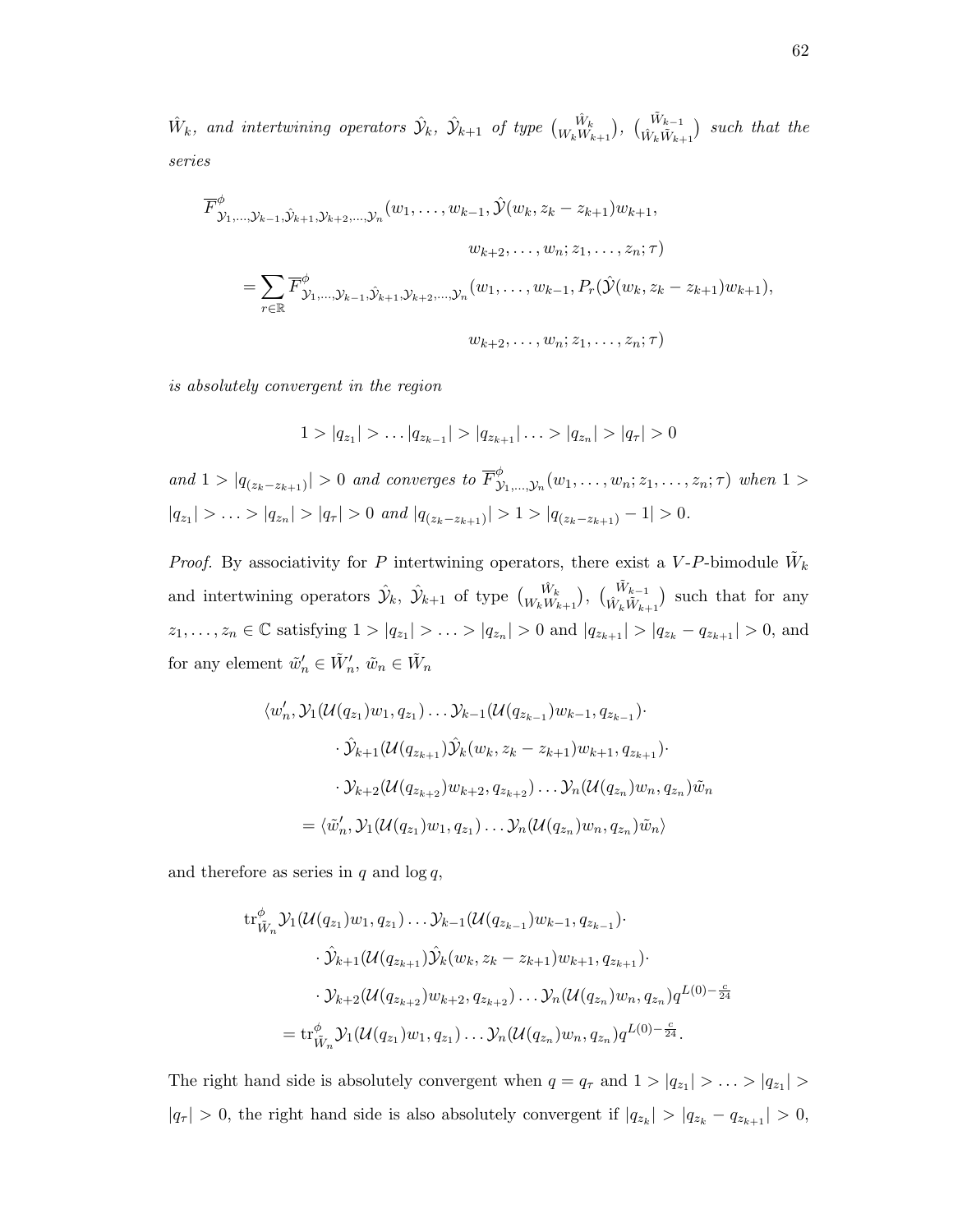and satisfies the same system of differential equations as

$$
\mathrm{tr}^{\phi}_{\tilde{W}_n} \mathcal{Y}_1(\mathcal{U}(q_{z_1})w_1, q_{z_1}) \dots \mathcal{Y}_n(\mathcal{U}(q_{z_n})w_n, q_{z_n}) q^{L(0)-\frac{c}{24}}.
$$

So in this region the left hand side converges absolutely to a function that can be extended to the multivalued analytic function

$$
\overline{F}^{\phi}_{\mathcal{Y}_1,\ldots,\mathcal{Y}_n}(w_1,\ldots,w_n;z_1,\ldots,z_n,\tau),
$$

which concludes the proof.

#### 4.2 Modular invariance of the space of solutions

In this section we consider a space of functions which contains the solutions of the system of differential equations (4.1.8), and we define an action of the group  $SL_2(\mathbb{Z})$  on the elements of this space. We prove that the space of solutions of  $(4.1.8)$  is invariant under this action.

We will introduce the following notations: let  $\chi$  be the space of sequences (indexed by *n* indices) of analytic multivalued functions in the variables  $z_1, \ldots, z_n, \tau$ , on the region  $\Im(\tau) > 0, z_i \neq z_j + n\tau + m$  for  $n, m \in \mathbb{N}, i \neq j$ 

$$
\Phi = \Phi(z_1, \ldots, z_n; \tau) = (\phi_{i_1, \ldots, i_n}(z_1, \ldots, z_n; \tau))_{i_1, \ldots, i_n \in \mathbb{N}}
$$

with preferred branches on the region  $1 > |q_{z_1}| > ... > |q_{z_n}| > |q_{\tau}| > 0$ , such that  $\phi_{i_1,\dots,i_n} \equiv 0$  whenever  $\max\{i_1,\dots,i_n\}$  is sufficiently large. We will also denote an element  $\Phi$  of  $\chi$  by  $(\phi_{i_1,\dots,i_n})$  or using a multi-index notation  $(\phi_\mu)$  for  $\mu$  ranging over  $\mathbb{N}^n$ . The sum of sequences of this kind is defined component by component, so that if  $\Phi^1$ ,  $\Phi^2$  are two elements of  $\chi$ , the  $\mu$ -th component of  $\Phi^1 + \Phi^2$  is  $(\phi^1_\mu + \phi^2_\mu)$  and similarly we can define the product by another analytic function. Moreover, we extend differential operators to  $\chi$  component-wise:

$$
\left(\frac{\partial}{\partial z_i}\Phi\right)_\mu = \frac{\partial \phi_\mu}{\partial z_i}, \ i = 1, \dots, n.
$$

For  $j = 1, \ldots, n$ , let  $d_j : \chi \to \chi$  be the shift operator on the j-th coordinate defined by

$$
(d_j\Phi)_{i_1,\dots,i_n} = \phi_{i_1,\dots,i_{j-1},i_j+1,i_{j+1},\dots,i_n}.
$$

П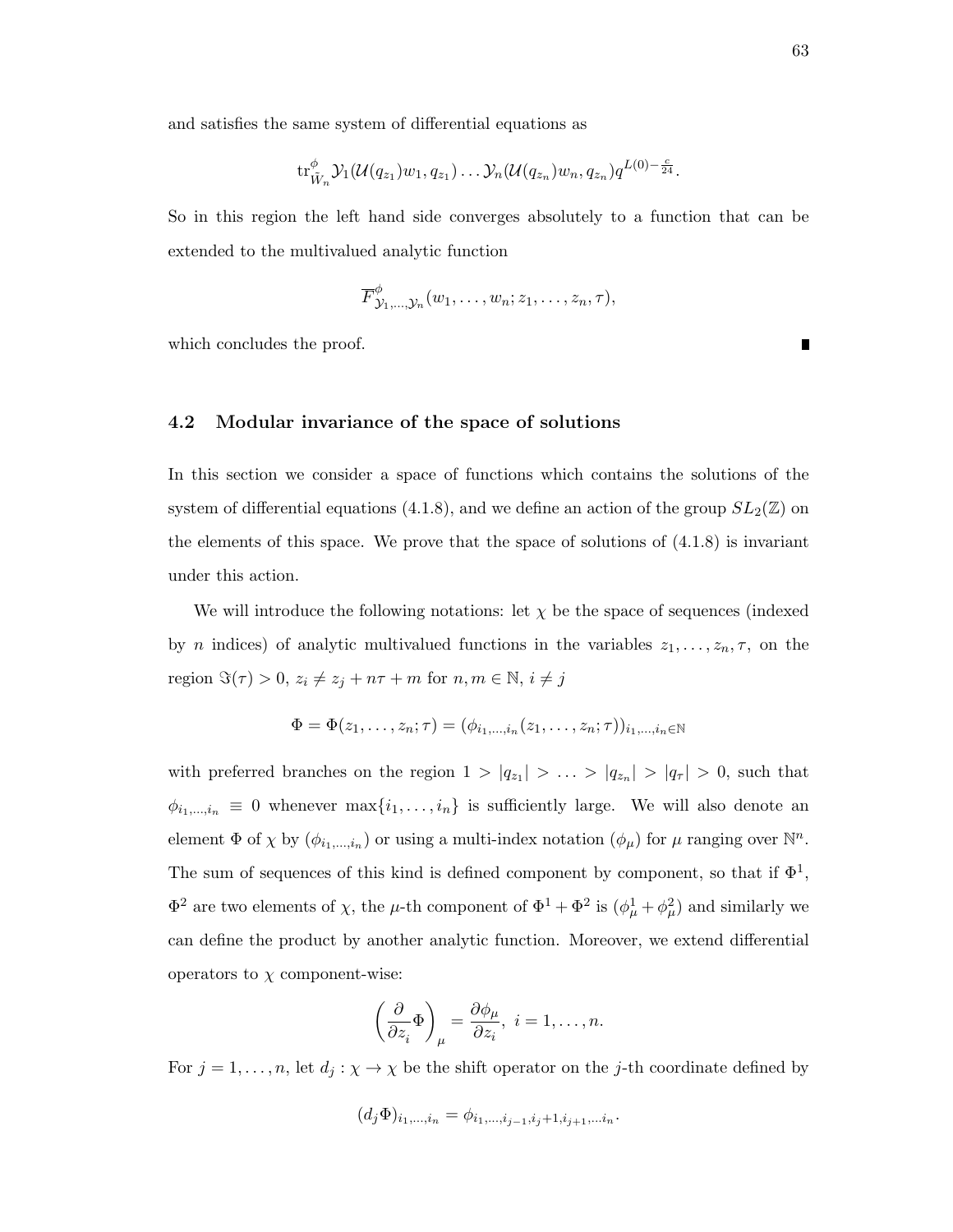Note that for any  $\Phi \in \chi$ ,  $d_j^k \Phi = 0$  if k is large enough; therefore for any function  $f(z_1, \ldots, z_n; \tau)$ , the operator

$$
e^{f(z_1,...,z_n;\tau)d_j} = \sum_{k=0}^{\infty} \frac{f^k(z_1,...,z_n;\tau)}{k!} d_j^k
$$

is well defined.

Now, for  $\alpha \in \mathbb{C}$  and  $j = 1, ..., n$ , we define  $\mathcal{D}_j(\alpha) : \chi \to \chi$  by

$$
\mathcal{D}_j(\alpha) = \mathcal{O}_j(\alpha) + G_2(\tau) \sum_{i=1}^n d_i
$$

where  $\mathcal{O}_j(\alpha)$  is defined as in (4.1.6) (with  $(2\pi i)^2 q \frac{\partial}{\partial q} = 2\pi i \frac{\partial}{\partial \tau}$ ) and extended componentwise to  $\chi$ .

**Remark 4.2.1.** Using the notation as in remark (4.1.16), for fixed elements  $w_i \in W_i$ ,  $i = 1, \ldots, n$ , and intertwining operators  $\mathcal{Y}_1, \ldots, \mathcal{Y}_n$ , one can consider the element of  $\chi$ 

$$
\Phi=(\varphi_{i_1,\ldots,i_n})_{i_1,\ldots,i_n\in\mathbb{N}}.
$$

Then if  $b_{p,j}(z_1,\ldots,z_n;\tau)$  j = 1,..., n are defined as in Proposition 4.1.14, by the same proposition we have

$$
\left(\prod_{l=1}^{m} \mathcal{D}_{j}(\alpha + 2(m-l))\n+ \sum_{p=1}^{m} b_{p,j}(z_{1}, \ldots, z_{n}; q) \prod_{l=1}^{m-p} \mathcal{D}_{j}(\alpha + 2(m-p-l))\right) \Phi = 0.
$$
\n(4.2.10)

**Definition 4.2.2** ( $SL_2(\mathbb{Z})$  action). Let  $a \in \mathbb{C}$ , and consider an element g in  $SL_2(\mathbb{Z})$ ,

$$
g = \left(\begin{array}{cc} \alpha & \beta \\ \gamma & \delta \end{array}\right).
$$

For  $\Phi \in \chi$ , we define

$$
\Phi|_{g,a}(z_1,\ldots,z_n;\tau) = \left(\frac{1}{\gamma\tau+\delta}\right)^a \prod_{i=1}^n e^{-\log(\gamma\tau+\delta)d_i} \Phi\left(\frac{z_1}{\gamma\tau+\delta},\ldots,\frac{z_n}{\gamma\tau+\delta};\frac{\alpha\tau+\beta}{\gamma\tau+\delta}\right) \tag{4.2.11}
$$

**Proposition 4.2.3.** For any  $a \in \mathbb{C}$ , (4.2.11) defines an action of the group  $SL_2(\mathbb{Z})$  on the space  $\chi$ .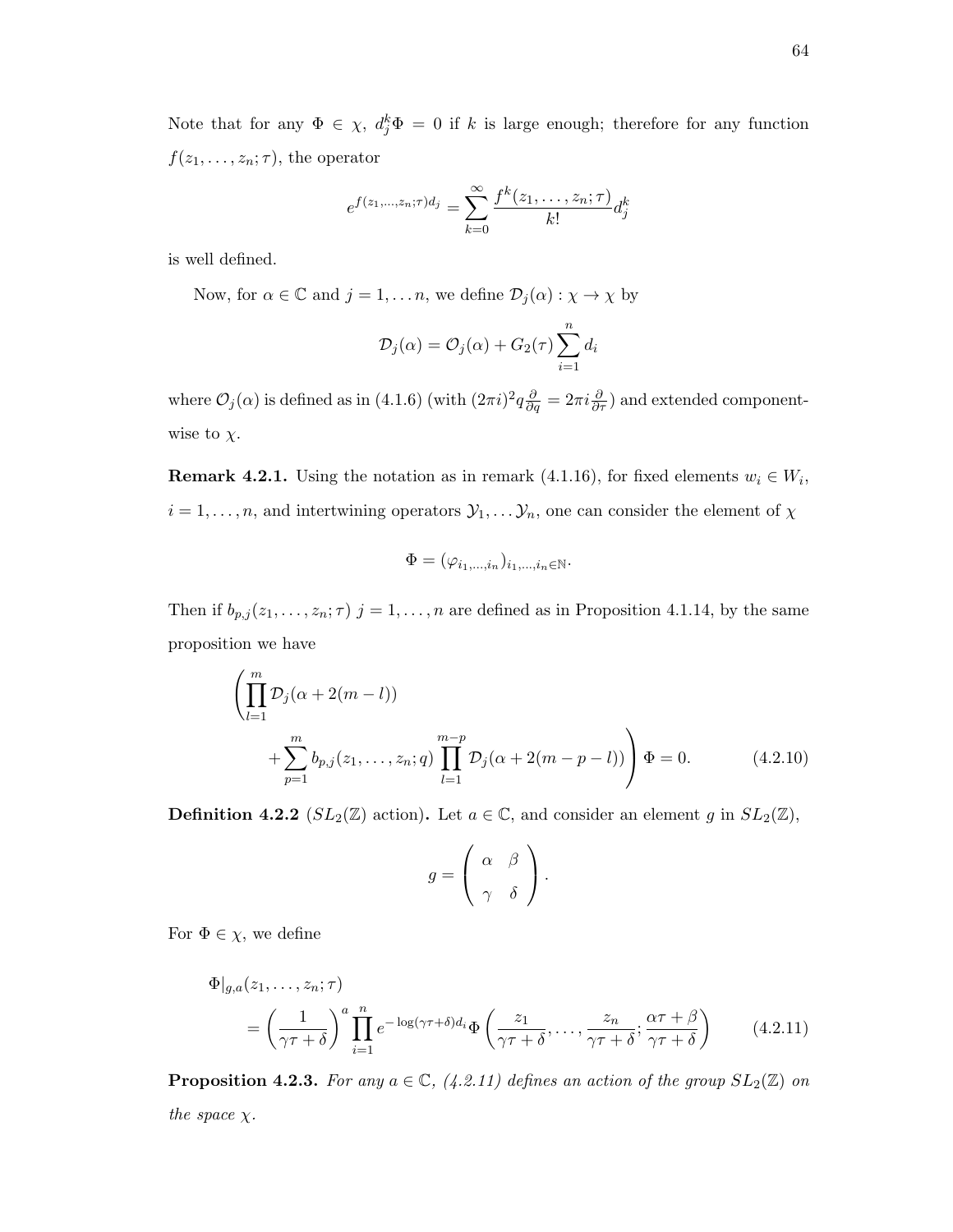We will also use the notation  $z'$ ,  $\tau'$  to denote  $\frac{z}{\gamma\tau+\delta}$  and  $\frac{\alpha\tau+\beta}{\gamma\tau+\delta}$  respectively. Note that for any function  $f(z_1, \ldots, z_n; q)$ ,  $g \in SL_2(\mathbb{Z})$ , and any  $\Phi \in \chi$ ,

$$
(f\Phi)|_{g,a}=f(z'_1,\ldots,z'_n,\tau')\Phi|_{g,a};
$$

in particular, if  $f \in R_p$ , then  $f(z'_1, \ldots, z'_n; \tau') = (\gamma \tau + \delta)^p f(z_1, \ldots, z_n; \tau)$  and thus

$$
(f\Phi)|_{g,a}=f(z_1,\ldots,z_n,\tau)\Phi|_{g,a-p}.
$$

**Proposition 4.2.4.** Let  $\Phi \in \chi$ ,  $a \in \mathbb{C}$  and  $g \in G$ . Then

$$
\mathcal{D}_j(a)(\Phi|_{g,a}) = (\mathcal{D}_j(a)\Phi)|_{g,a+2}.\tag{4.2.12}
$$

Proof. This is just a straightforward computation, using the transformation properties of the functions  $G_2(\tau)$  and  $\wp_1(z;\tau)$ : for simplicity we use the notation

$$
e^d = \prod_{i=1}^n e^{-\log(\gamma \tau + \delta)d_i}
$$

D<sup>j</sup> (a)(Φ|g,a) = D<sup>j</sup> (a) 1 γτ + δ a e <sup>d</sup>Φ(z 0 1 , . . . , z<sup>0</sup> n ; τ 0 ) = (2πi) ∂ ∂τ <sup>+</sup> <sup>G</sup>2(<sup>τ</sup> ) a + Xn i=1 di ! + G2(τ ) Xn i=1 zi ∂ ∂z<sup>i</sup> − X i6=j ℘1(z<sup>i</sup> − z<sup>j</sup> ; τ ) ∂ ∂z<sup>i</sup> · · 1 γτ + δ aY<sup>n</sup> i=1 e <sup>−</sup> log(γτ+δ)diΦ(z 0 1 . . . , z<sup>0</sup> n ; τ 0 ) ! <sup>=</sup> <sup>−</sup>(2πi)γa 1 γτ + δ a+1 e <sup>d</sup>Φ(z 0 1 , . . . , z<sup>0</sup> n , τ 0 ) − (2πi)γ 1 γτ + δ a+1 e dX<sup>n</sup> i=1 diΦ(z 0 1 , . . . , z<sup>0</sup> n τ 0 ) − (2πi)γ 1 γτ + δ a+1 e dX<sup>n</sup> i=1 z 0 i ∂Φ ∂z<sup>i</sup> (z 0 1 , . . . , z<sup>0</sup> n , τ 0 ) + (2πi) 1 γτ + δ a+2 e <sup>d</sup> ∂Φ ∂τ (<sup>z</sup> 0 1 . . . , z<sup>0</sup> n , τ 0 ) + G2(τ 0 ) 1 γτ + δ 2 + 2πiγ 1 γτ + δ ! <sup>a</sup> <sup>+</sup> Xn i=1 di ! · · 1 γτ + δ a e <sup>d</sup>Φ(z 0 1 , . . . , z<sup>0</sup> n ; τ 0 ) + G2(τ 0 ) 1 γτ + δ 2 + 2πiγ 1 γτ + δ ! ·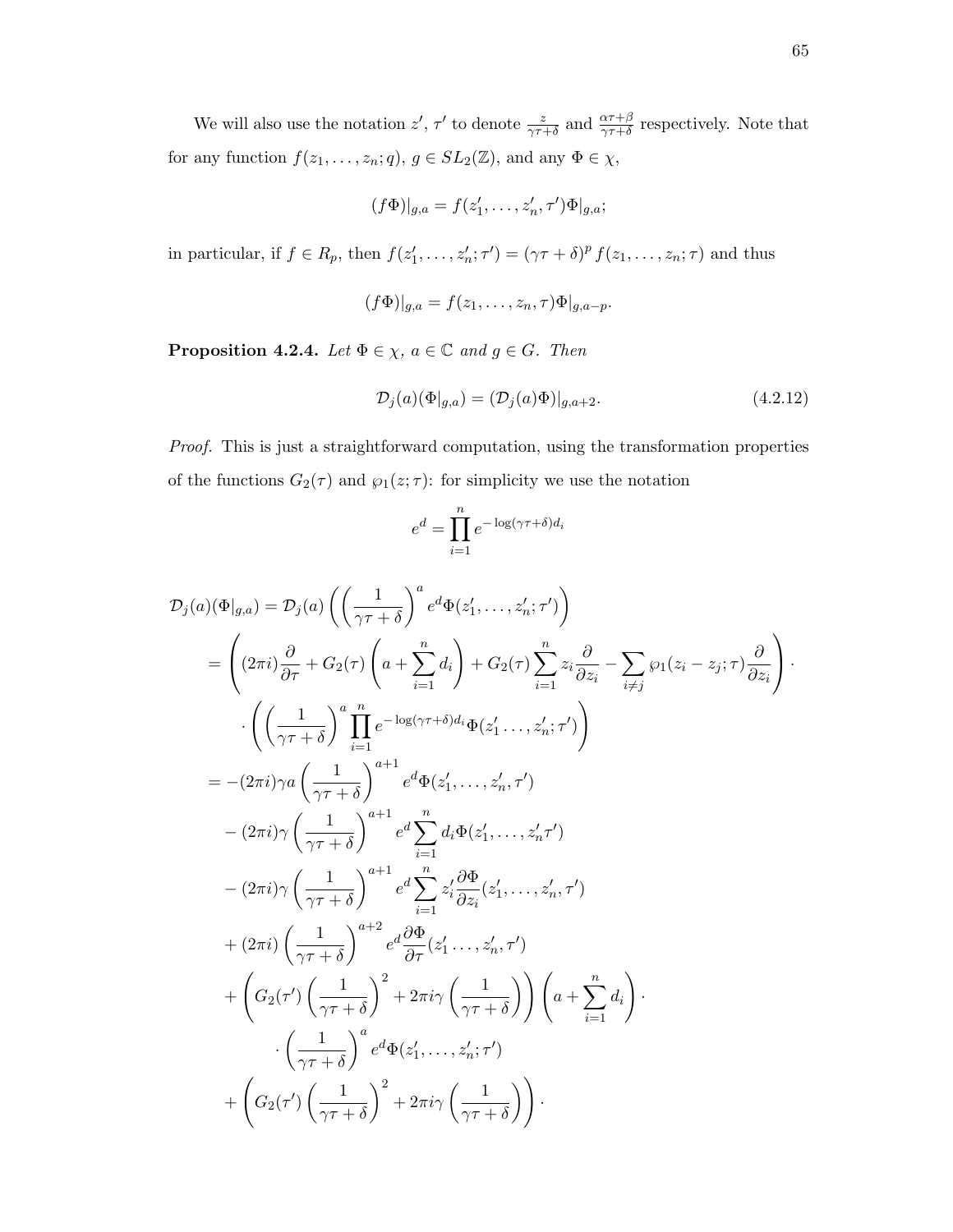$$
\begin{split}\n& \cdot \left(\frac{1}{\gamma\tau+\delta}\right)^a e^d \sum_{i=1}^n z_i' \frac{\partial \Phi}{\partial z_i}(z_1', \dots, z_n', \tau') \\
& - \left(\frac{1}{\gamma\tau+\delta}\right)^{a+2} e^d \sum_{i\neq j} \wp_1(z_i'-z_j';\tau') \frac{\partial \Phi}{\partial z_i}(z_1', \dots, z_n', \tau') \\
& = \left(\frac{1}{\gamma\tau+\delta}\right)^{a+2} e^d \cdot \left(\frac{2\pi i}{\gamma\tau+\delta}\right)^{a+2} e^d \cdot \left(\frac{2\pi i}{\gamma\tau+\delta}\right)^{a+2} e^d \cdot \left(\frac{2\pi i}{\gamma\tau+\delta}\right)^{a+2} \cdot \left(\frac{2\pi i}{\gamma\tau+\delta}\right)^{a+2} e^d \cdot \left(\frac{2\pi i}{\gamma\tau+\delta}\right)^{a+2} \cdot \left(\frac{2\pi i}{\gamma\tau+\delta}\right)^{a+2} e^d \cdot \left(\frac{2\pi i}{\gamma\tau+\delta}\right)^{a+2} \cdot \left(\frac{2\pi i}{\gamma\tau+\delta}\right)^{a+2} \cdot \left(\frac{2\pi i}{\gamma\tau+\delta}\right)^{a+2} e^d \cdot \left(\frac{2\pi i}{\gamma\tau+\delta}\right)^{a+2} \cdot \left(\frac{2\pi i}{\gamma\tau+\delta}\right)^{a+2} e^d \cdot \left(\frac{2\pi i}{\gamma\tau+\delta}\right)^{a+2} \cdot \left(\frac{2\pi i}{\gamma\tau+\delta}\right)^{a+2} e^d \cdot \left(\frac{2\pi i}{\gamma\tau+\delta}\right)^{a+2} e^d \cdot \left(\frac{2\pi i}{\gamma\tau+\delta}\right)^{a+2} e^d \cdot \left(\frac{2\pi i}{\gamma\tau+\delta}\right)^{a+2} e^d \cdot \left(\frac{2\pi i}{\gamma\tau+\delta}\right)^{a+2} e^d \cdot \left(\frac{2\pi i}{\gamma\tau+\delta}\right)^{a+2} e^d \cdot \left(\frac{2\pi i}{\gamma\tau+\delta}\right)^{a+2} e^d \cdot \left(\frac{2\pi i}{\gamma\tau+\delta}\right)^{a+2} e^d \cdot \left(\frac{2\pi i}{\gamma\tau+\delta}\right)^{a+2} e^
$$

which is equal to  $(\mathcal{D}_j(a)\Phi)|_{g,a+2}$ , concluding the proof.

We can then prove the following

**Proposition 4.2.5.** Let  $\Phi$  be a solution of the system of differential equations (4.2.10). Then for any  $g \in SL_2(\mathbb{Z})$ ,  $\Phi|_{g,\alpha}$  is also a solution of the same system.

*Proof.* Just apply  $|_{g,\alpha+2m}$  to both sides of (4.2.10); since  $b_{p,j}$  belongs to  $R_{2p}$ , we find

$$
\left(b_{p,j}(z_1,\ldots,z_n;q)\prod_{l=1}^{m-p} \mathcal{D}_j(\alpha+2(m-p-l))\Phi\right)\Bigg|_{g,\alpha+2m}
$$
  
=  $b_{p,j}(z_1,\ldots,z_n;q)\left(\prod_{l=1}^{m-p} \mathcal{D}_j(\alpha+2(m-p-l))\Phi\right)\Bigg|_{g,\alpha+2(m-p)}$ 

Now applying (4.2.12) several consecutive times, we obtain

$$
\left(\prod_{l=1}^{m} \mathcal{D}_j(\alpha + 2(m-l))\n+ \sum_{p=1}^{m} b_{p,j}(z_1, \ldots, z_n; q) \prod_{l=1}^{m-p} \mathcal{D}_j(\alpha + 2(m-p-l))\right) \Phi|_{g,\alpha} = 0
$$

which concludes the proof.

#### 4.3 Towards modular invariance for intertwining operators

In this section we will sketch the roadmap to prove modular invariance for intertwining operators using the results from the previous sections. We recall properties of the N-th

 $\blacksquare$ 

 $\blacksquare$ 

.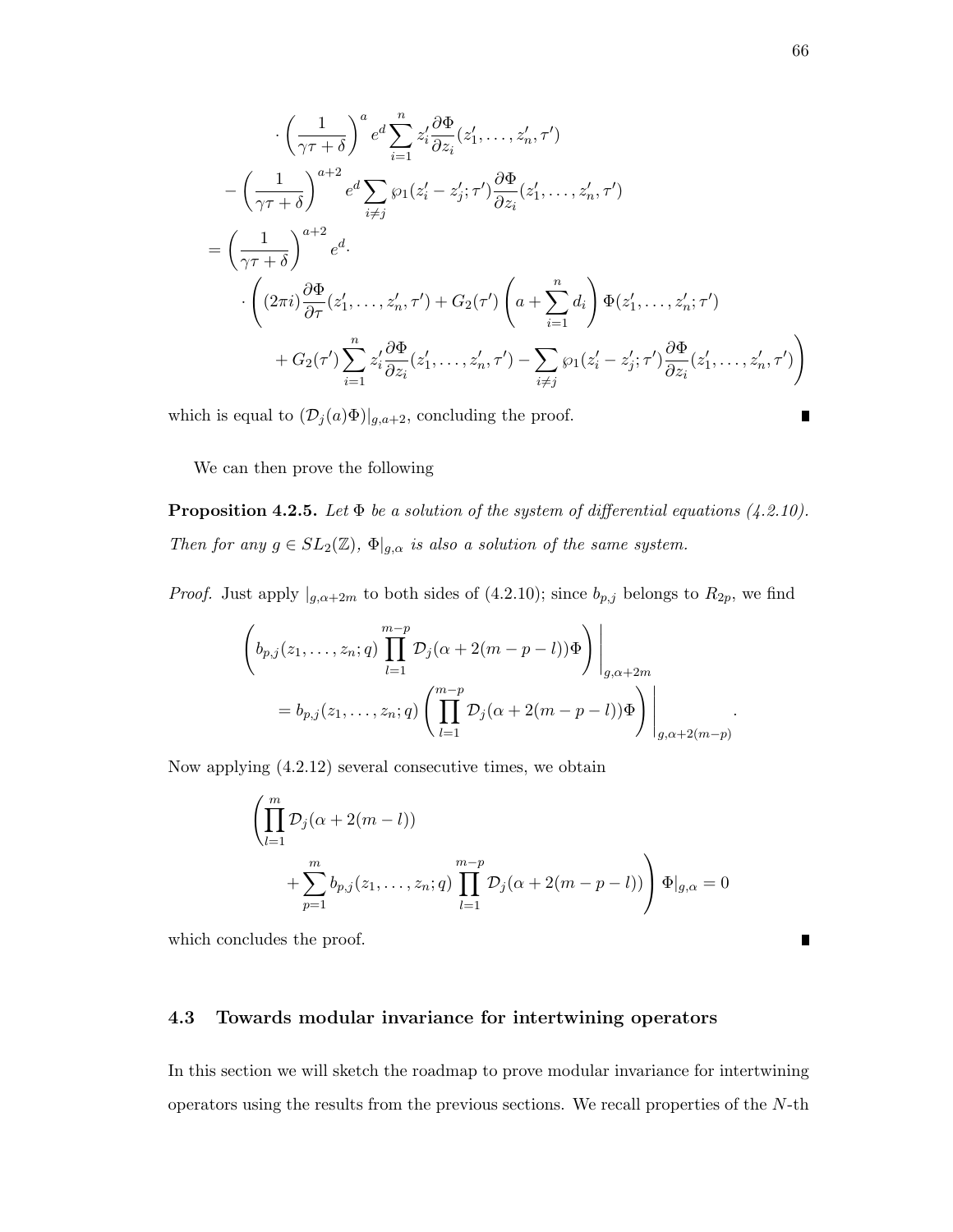Zhu's algebra  $A_N(V)$  (see [DLM1], [HY]) and of the  $A_N(V)$ -bimodule  $A(W)$  associated with a grading restricted generalized V-module  $W$  ([HY]). Fix a positive integer N and a vertex operator algebra V. We can define a product  $*_N$  on V by

$$
u *_{N} v = \sum_{m=0}^{N} (-1)^{m} {m+N \choose N} \text{Res}_{x} x^{-N-m-1} \mathcal{Y}((1+x)^{L(0)+N} u, x)v
$$

for  $u, v \in V$ ; let  $O<sub>N</sub>(V)$  be the subspace of V spanned by the elements of the form  $(L(-1) + L(0))u$  for  $u \in V$  and

$$
Res_x x^{-2N-1-n} Y((1+x)^{L(0)+N}u, x)v
$$

Then  $O<sub>N</sub>(V)$  is a two sided ideal of V under  $*_N$ , and the product  $*_N$  defines a structure of an associative algebra on  $A_N(V) = V/O_N(V)$  with identity element  $\mathbf{1} + O_N(V)$ ; moreover, the element  $\omega + O_N(V)$  belongs to the center of  $A_N(V)$ .

For any left  $A_N(V)$ -module U, we can construct a lower bounded generalized Vmodule  $S_N(U)$  such that the  $N-th$  graded piece of  $S_N(U)$  is equal to U and for any  $v \in V$ ,  $o(v)$  acts on this piece by the action given by  $A_N(V)$  on U (for details, see  $[DLM1], [HY]).$ 

We still need to prove that given an  $n$ -point genus-one function

$$
\overline{F}_{\mathcal{Y}_1,\ldots,\mathcal{Y}_n}^{\phi}(w_1,\ldots,w_n;z_1,\ldots,z_n;\tau),
$$

and any element  $g \in SL_2(\mathbb{Z}),$ 

$$
g = \left(\begin{array}{cc} \alpha & \beta \\ \gamma & \delta \end{array}\right),
$$

the function

$$
\overline{F}^{\phi}_{\mathcal{Y}_1,\ldots,\mathcal{Y}_n}\left((\gamma\tau+\delta)^{-L(0)}w_1,\ldots,(\gamma\tau+\delta)^{-L(0)}w_n; z'_1,\ldots,z'_n;\tau'\right)
$$

can be expressed as linear combination of  $n$ -point functions

$$
\overline{F}_{\mathcal{Y}_{i,1},\ldots,\mathcal{Y}_{i,n}}^{\phi_i}(w_1,\ldots,w_n;z_1,\ldots,z_n;\tau),
$$

for certain intertwining operator  $\mathcal{Y}_{i,n}$  and symmetric functions  $\phi_i$ . Using genus-one associativity, we can reduce this problem to the case of 1-point functions

$$
\overline{F}^\phi_{\mathcal{Y}}(w; z; \tau)
$$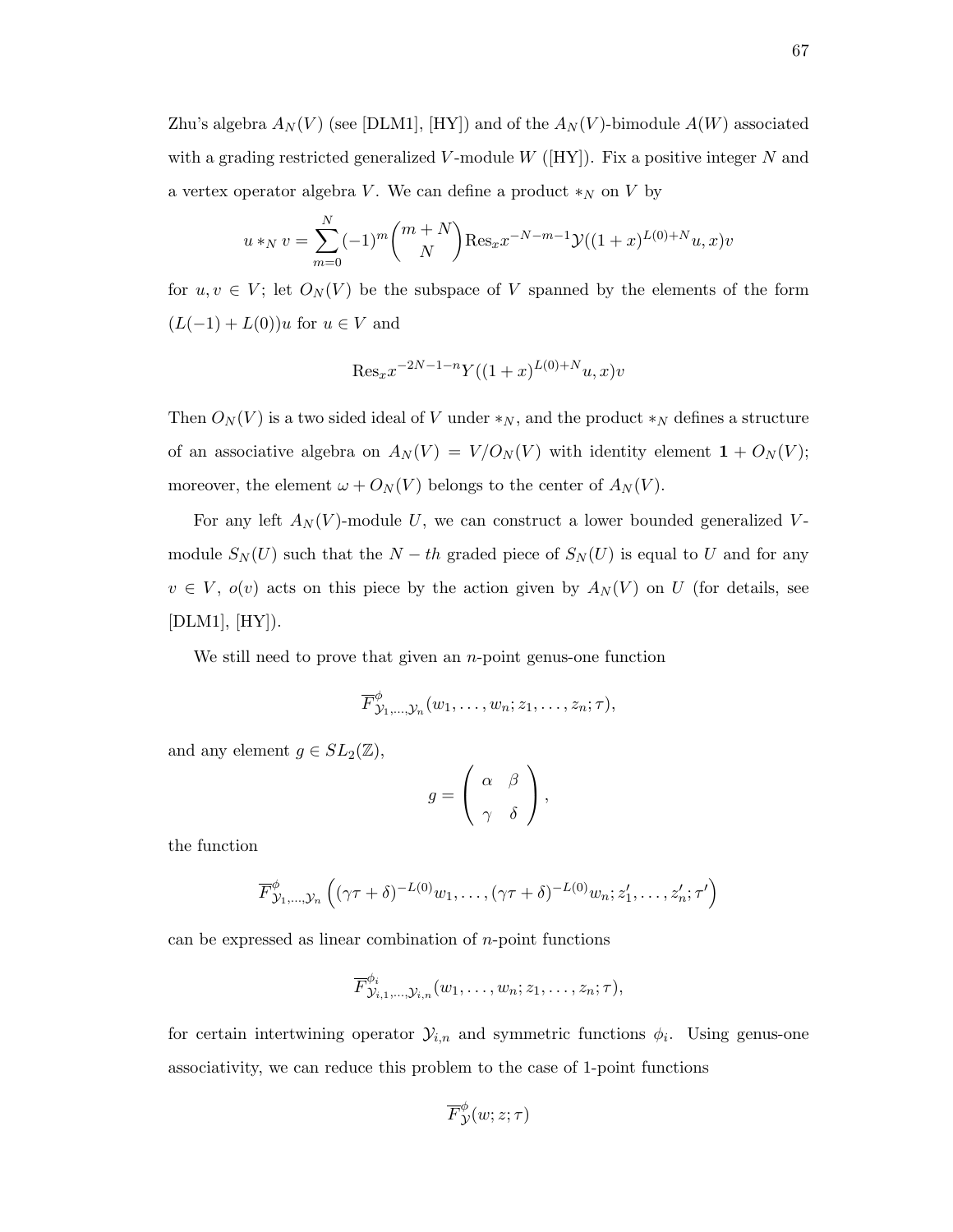for intertwining operator  $\mathcal Y$  of type  $\begin{pmatrix} \tilde{W} \\ W, \tilde{W} \end{pmatrix}$ . For these 1-point functions we have

$$
\frac{\partial}{\partial z}\overline{F}_{\mathcal{Y}}^{\phi}(w; z; \tau) = 0.
$$

Then by Proposition 4.2.4, the function

$$
\overline{F}_{\mathcal{Y}}^{\phi}((\gamma \tau + \delta)^{-L(0)} w; z; \tau) = \left(\frac{1}{\gamma \tau + \delta}\right)^{\text{wt } w} \sum_{i=0}^{\infty} \frac{(-\log(\gamma \tau + \delta))^{i}}{i!} \overline{F}_{\mathcal{Y}}^{\phi}(L(0)^{i}_{n} w; z; \tau)
$$

satisfies the system (4.1.8) with  $\alpha = \text{wt } w$ . Therefore,

$$
\overline{F}_{\mathcal{Y}}^{\phi}((\gamma \tau + \delta)^{-L(0)}w; z; \tau) = \sum_{k=0}^{K} \sum_{l=0}^{L} \sum_{m \in \mathbb{N}} C_{k,l,m}(w) \tau^{k} q_{\tau}^{r_{l}+m}
$$

for some numbers  $r_l \in \mathbb{R}$  such that  $r_i-r_j \notin \mathbb{Z}$  if  $i \neq j$ . Let  $S_{k,l,m}(w) = C_{k,l,m}(\mathcal{U}(1)^{-1}w)$ .

**Lemma 4.3.1.** We have  $\mathcal{U}(1)O_N(W) \subseteq O_N(W)$ ; moreover, the map  $S_{0,l,N}(w)$  defines a symmetric function on the  $A_N(V)$ -bimodule  $A(W)$  such that

$$
S_{0,l,N}\left(\left(\omega-N-r_l-\frac{c}{24}\right)^s\star w\right)=0.
$$

Let  $s \in \{0, \ldots, L\}$ : by Theorem 2.3.5, there exist basic symmetric algebras  $P_i$  with symmetric functions  $\phi_i$ ,  $A_N(V)$ - $P_i$ -bimodules  $U_i$  and functions  $f_i \in \mathrm{Hom}_{A_N(V), P_i}(A(W) \otimes_{A_N(V)} A_N)$  $U_i, U_i$ ,  $i = 1, \ldots, n$  such that  $(\omega - N - r_s - \frac{c}{24})^s U_i = 0$  and

$$
S_{0,s,N}(w) = \sum_{i=1}^{n} \phi_{U_i}^{f_i}(w)
$$

for all  $w \in W$ .

For any  $i = 1, ..., n$ , let  $S_N(U_i)$  be the V-module generated by the  $A_N(V)$ -module  $U_i$ : from the construction of  $S_N(U_i)$ , it is easy to see that the action of  $P_i$  on  $U_i$  extends to a right action of  $P_i$  on  $S_N(U_i)$  which commutes with the action of V. Then by the results in [Miy2] and [Ar], we have

**Proposition 4.3.2.** Suppose all the irreducible V-modules are infinite dimensional; then if N is large enough, then the V-module  $S_N(U_i)$  is projective as right  $P_i$ -module.

Although the infinite dimensionality condition on the irreducible modules is not a natural one, it holds in particular for all vertex operator algebras of central charge zero.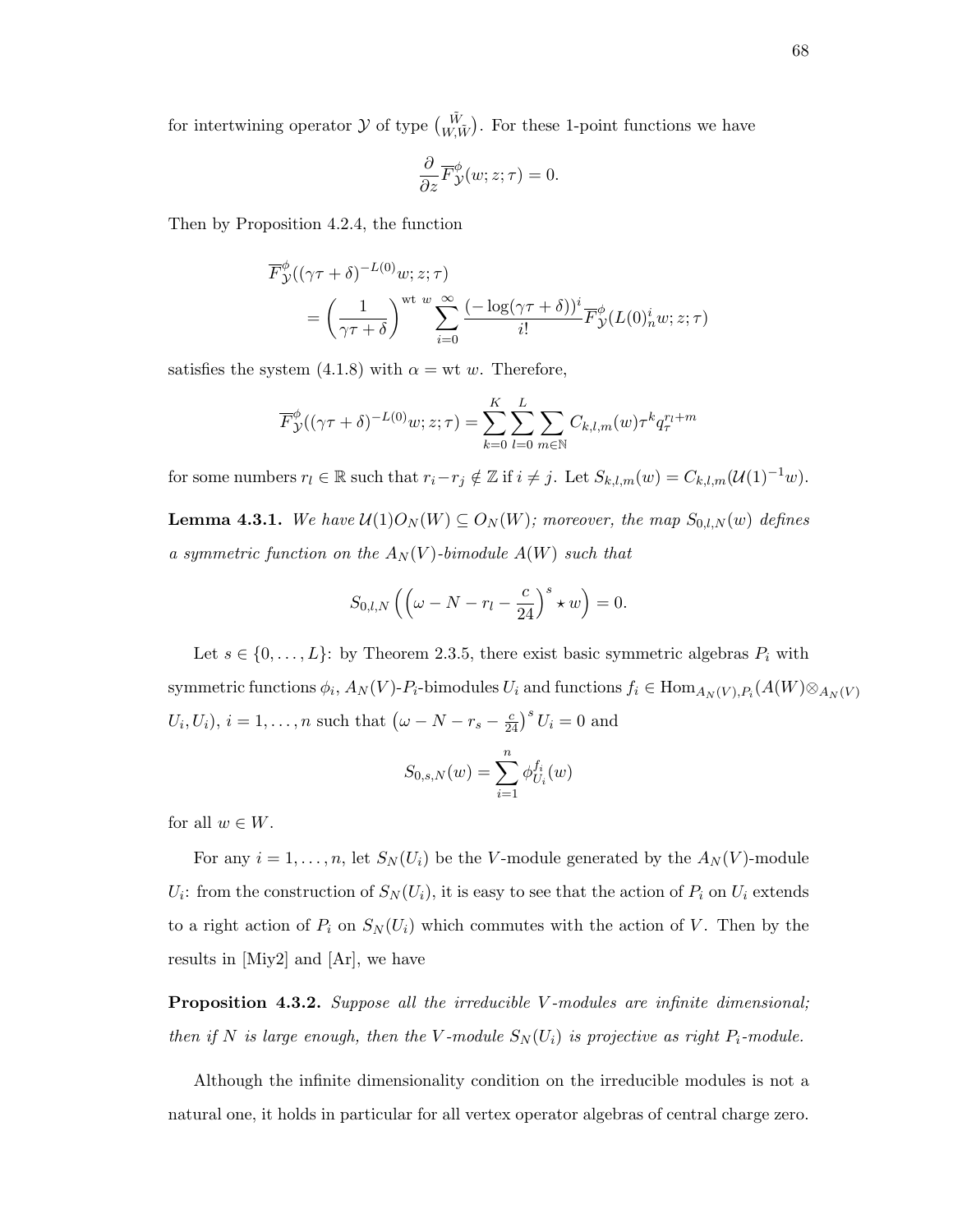Using the results in [HY], we can construct logarithmic intertwining operators  $\mathcal{Y}^{f_i}$ of type  $\binom{S_N(U_i)}{W,S_N(U_i)}$  for  $i = 1, ..., n$  such that for all  $w \in W$  and  $u \in U_i$ ,

$$
\mathrm{Res}_x x^{\mathrm{wt} \ w-1} \mathcal{Y}^{f_i}(w, x)u = f_i(w \otimes u)
$$

(here Res denotes the coefficient of the monomial in  $x^{-1} \log(x)^0$ ). Then

$$
\bar{F}_{\mathcal{Y}}^{\phi}((\gamma \tau + \delta)^{-L(0)}w; z; \tau) - \sum_{i=1}^{n} \bar{F}_{\mathcal{Y}_i}^{\phi_i}(w; z; \tau)
$$
\n
$$
= \sum_{k=0}^{K} \sum_{l=0}^{L} \sum_{m \in \mathbb{N}} \tilde{C}_{k,l,m}(w) \tau^k q_{\tau}^{r_l + m}
$$

with  $\tilde{C}_{0,s,N}(w) = 0$  for all  $w \in W$ . Repeating this argument several times and using the fact that vertex algebras satisfying the  $C_2$ -cofiniteness condition have finitely many irreducible modules, we find that there exist symmetric basic algebras  $P_i$ , equipped with symmetric linear functions  $\phi_i$ , V-P-bimodules  $W_i$ , projective as right P-modules, and intertwining operators  $\mathcal{Y}_i$  of type  ${W_i \choose W,W_i}$ , for  $i = 1, \ldots, t$ , such that

$$
\bar{F}_{\mathcal{Y}}^{\phi}((\gamma \tau + \delta)^{-L(0)}w; z; \tau) = \sum_{i=1}^{t} \bar{F}_{\mathcal{Y}_i}^{\phi_i}(w; z; \tau).
$$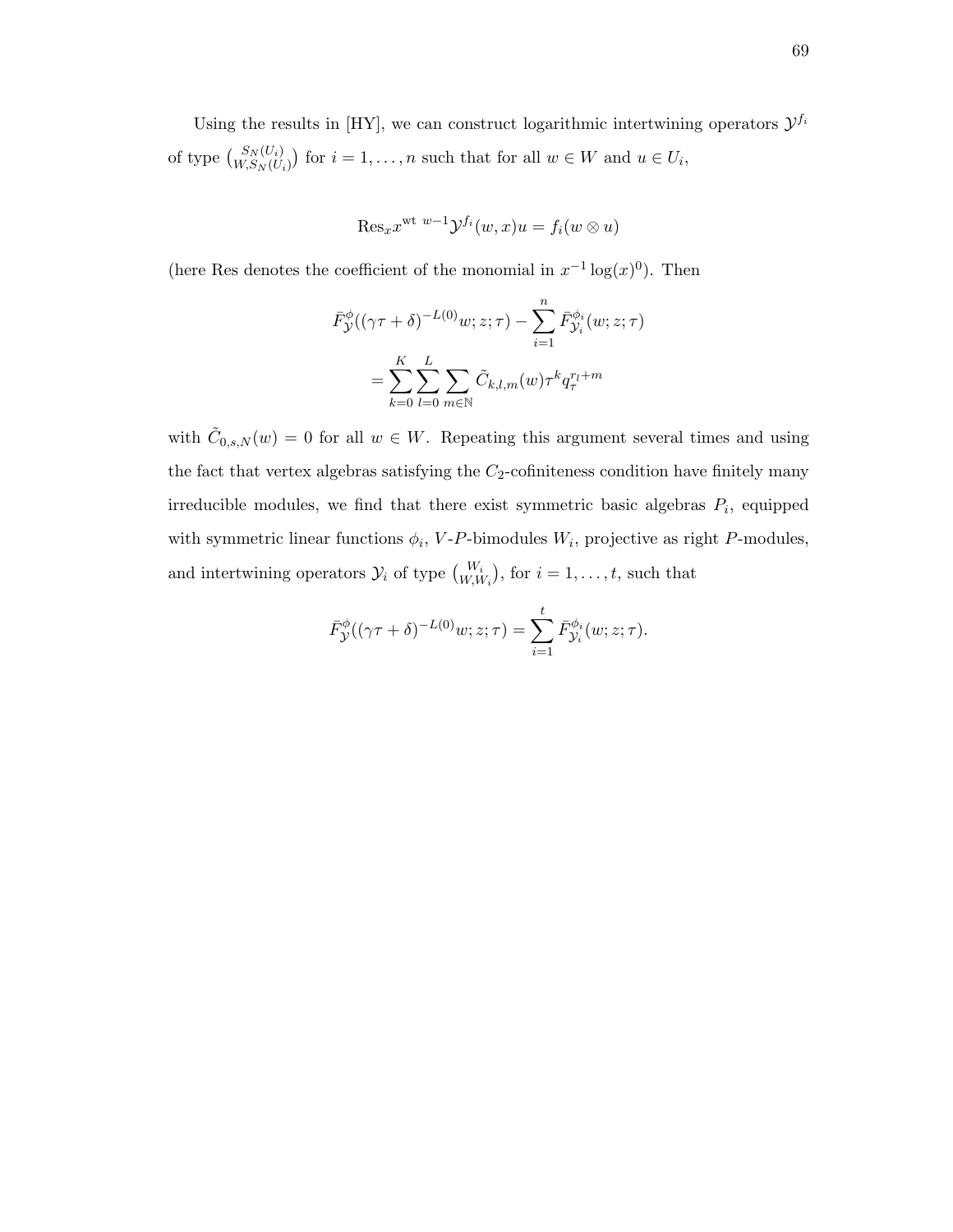## References

- [AF] F. Anderson and K. Fuller, Rings and Categories of Modules, Graduate Texts in Mathematics 13, Springer-Verlag, New York, Heidelberg, Berlin (1991).
- [AM1] D. Adamović and A. Milas, Logarithmic intertwining operators and  $\mathcal{W}(2, 2p-\mathcal{W})$ 1)-algebras, Journal of Math. Physics 48, 073503 (2007).
- [AM2] D. Adamović and A. Milas, On the triplet vertex algebra  $\mathcal{W}(p)$ , Adv. Math. 217, 2664-2699 (2008).
- [AM3] D. Adamović and A. Milas, On  $\mathcal{W}$ -algebras associated to  $(2, p)$  minimal models and their representations, IMRN 20, 3896-3934 (2010).
- [AM4] D. Adamović and A. Milas, An analogue of modular BPZ equation in logarithmic (super)conformal field theory, Contemp. Math. 497, (2009) 1-17.
- [Ar] Y. Arike, Some remarks on symmetric linear functions and pseudotrace maps, Proc. Japan Acad. Ser. A Math. Sci. 86 (2010), 119-124.
- [AN] Y. Arike and K. Nagatomo, Some remarks on pseudo-trace functions for orbifold models associated with symplectic fermions. Int. J. Math. 24, (2013) 1350008
- [B] R. E. Borcherds, Vertex algebras, Kac-Moody algebras, and the Monster, Proc. Natl. Acad. Sci. 83, 3068-3071 (1986).
- $[Br]$  M. Broué, Higman criterion revisited, *Mich. J. Math.* **58**, (2009) 125-179.
- [DLM1] Y. Dong, H. Li and G. Mason, Vertex operator algebras and associative algebras, J. Algebra 206, 67-96 (1998).
- [DLM2] Y. Dong, H. Li and G. Mason, Modular invariance of trace functions in orbifold theory and generalized moonshine, Comm. Math. Phys. 214, 1-56 (2000).
- [FHL] I. Frenkel, Y.-Z. Huang and J. Lepowsky, On axiomatic approaches to vertex operator algebras and modules, Memoirs Amer. Math. Soc., 104, 1993.
- [FLM] I. Frenkel, J. Lepowsky and A. Meurman, Vertex Operator Algebras and the Monster, Pure and Appl. Math., Vol. 134, Academic Press, New York, 1988.
- [H1] Y.-Z. Huang, Two-dimensional conformal geometry and vertex operator algebras, Progress in Mathematics, Vol. 148, Birkhäuser, Boston, 1997.
- [H2] Y.-Z. Huang, Differential equations, duality and modular invariance, Comm. Contemp. Math. 7 (2005), 649-706.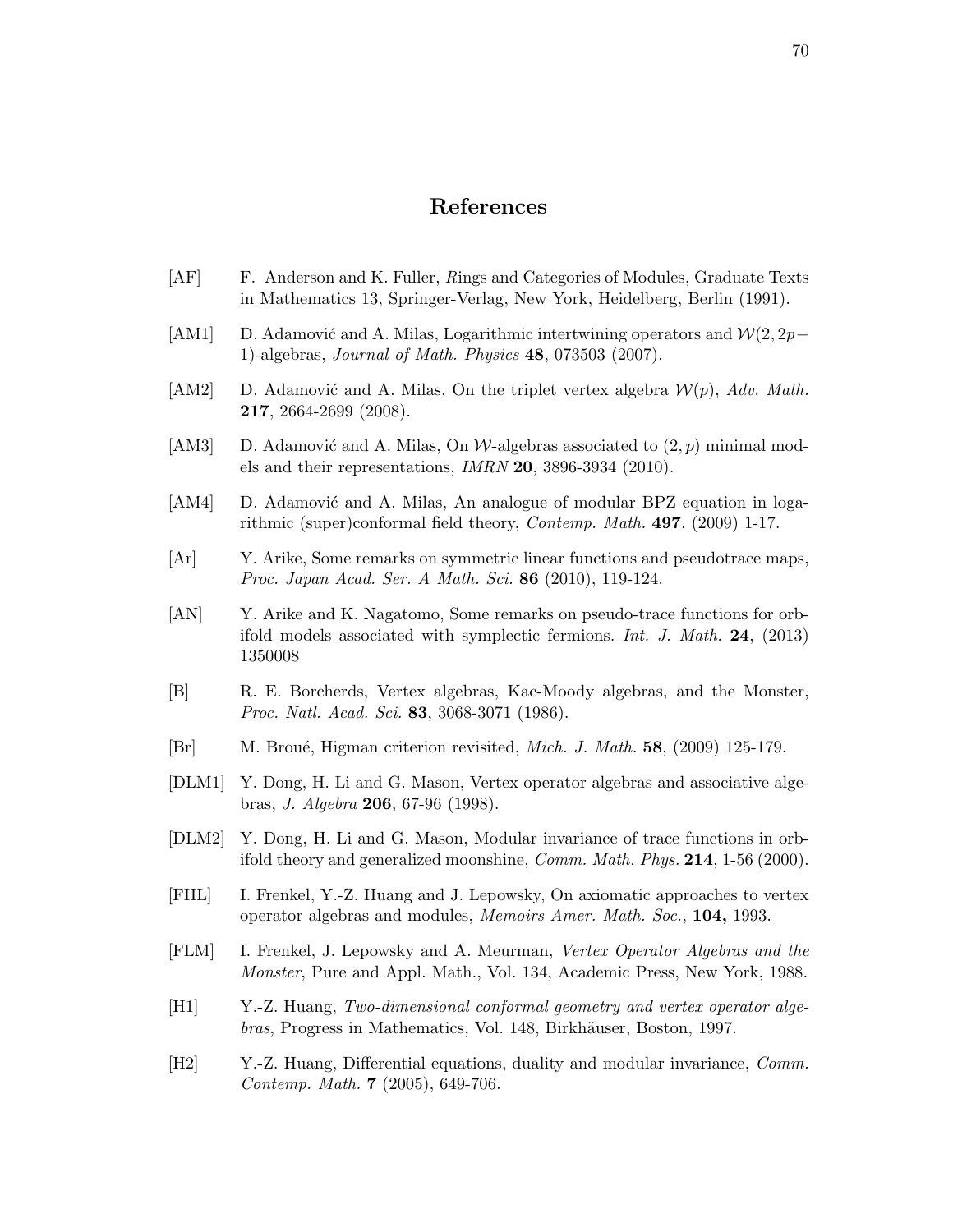- [H4] Y.-Z. Huang, Vertex operator algebras and the Verlinde conjecture, Comm. Contemp. Math. 10 (2008), 103–154.
- [H5] Y.-Z. Huang, Rigidity and modularity of vertex tensor categories, Comm. Contemp. Math. 10 (2008), 871–911.
- [HL1] Y.-Z. Huang and J. Lepowsky, A theory of tensor product for module categories for a vertex operator algebra, I, Selecta Mathematica (New Series) 1 (1995), 699-756.
- [HL2] Y.-Z. Huang and J. Lepowsky, A theory of tensor product for module categories for a vertex operator algebra, II, Selecta Mathematica (New Series) 1 (1995), 757-786.
- [HL3] Y.-Z. Huang and J. Lepowsky, A theory of tensor product for module categories for a vertex operator algebra, III, J. Pure Appl. Algebra  $100$  (1995), 141-171.
- [HLZ1] Y.-Z. Huang, J. Lepowsky and L. Zhang, Logarithmic tensor category theory for generalized modules for a conformal vertex algebra, I: Introduction and strongly graded algebras and their generalized modules, in: Conformal Field Theories and Tensor Categories, Proceedings of a Workshop Held at Beijing International Center for Mathematics Research, ed. C. Bai, J. Fuchs, Y.-Z. Huang, L. Kong, I. Runkel and C. Schweigert, Mathematical Lectures from Beijing University, Vol. 2, Springer, New York, 2014, 169-248.
- [HLZ2] Y.-Z. Huang, J. Lepowsky and L. Zhang, Logarithmic tensor category theory, II: Logarithmic formal calculus and properties of logarithmic intertwining operators, arXiv:1012.4196.
- [HLZ3] Y.-Z. Huang, J. Lepowsky and L. Zhang, Logarithmic tensor category theory, III: Intertwining maps and tensor product bifunctors, arXiv:1012.4197.
- [HLZ4] Y.-Z. Huang, J. Lepowsky and L. Zhang, Logarithmic tensor category theory, IV: Constructions of tensor product bifunctors and the compatibility conditions, arXiv:1012.4198.
- [HLZ5] Y.-Z. Huang, J. Lepowsky and L. Zhang, Logarithmic tensor category theory, V: Convergence condition for intertwining maps and the corresponding compatibility conditions, arXiv:1012.4199.
- [HLZ6] Y.-Z. Huang, J. Lepowsky and L. Zhang, Logarithmic tensor category theory, VI: Expansion condition, associativity of logarithmic intertwining operators, and the associativity isomorphisms, arXiv:1012.4202.
- [HLZ7] Y.-Z. Huang, J. Lepowsky and L. Zhang, Logarithmic tensor category theory, VII: Convergence and extension properties and applications to expansion for intertwining maps, arXiv:1110.1929.